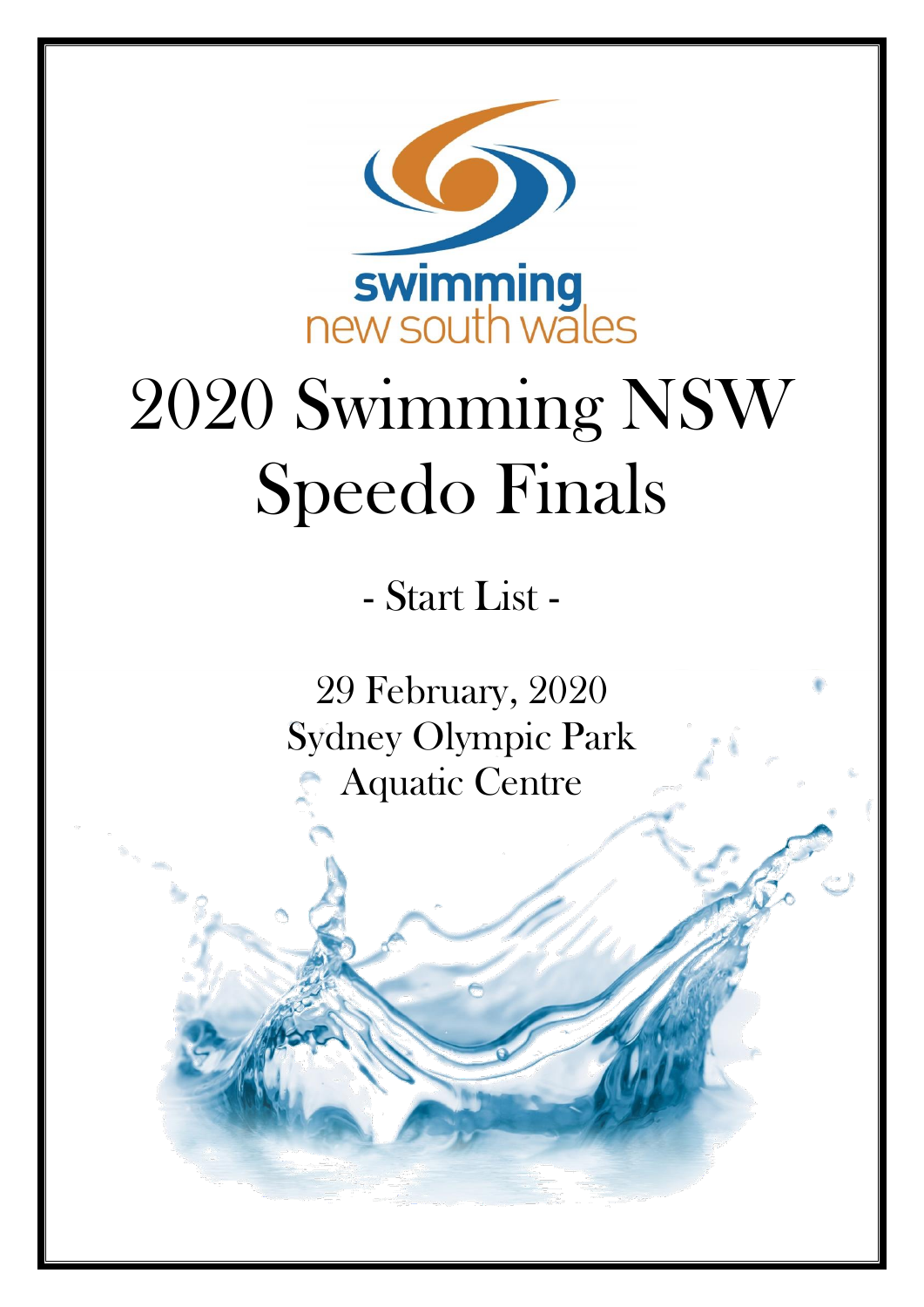

## 2020 Swimming NSW Speedo Finals

### **Entries are now closed. No further entries will be accepted.**

#### **Marshalling Procedures**

Any swimmer who fails to report personally to the Clerk of Course at least ten (10) minutes prior to the scheduled time for the start of that session if entered in the first or second events, or at the time of the start of an event at least two (2) events prior to the event in which they are entered may be deemed to be withdrawn. It is permissible for a swimmer's representative to report to the Clerk of Course on their behalf. Where a swimmer has difficulty in reporting to the Clerk of Course by the required time, it is recommended that their representative report to the Clerk of Course on their behalf prior to the event closing. Once reported, a swimmer is not permitted to leave the marshalling area unless approval is first obtained from the Clerk of Course. All heats shall be deemed to be one event for the purpose of this rule (including heats of 800 metres and 1500 metre freestyle).

For Example: If entered in Event 9, the swimmer must have personally reported to the Clerk of Course before the start of the first heat of Event 7.

**Coaches or parents are not permitted to be in the Marshalling Area. Refer Swimming New South Wales Ltd. Swimming Rule SW10.17.**

> Competitor passes will **NOT** be mailed out to swimmers. Entry into the venue will be **FREE** for **ALL** competitors.

For all enquiries, please phone Events Manager Greta Brodie on **8047 8509** or **0419 463 651**

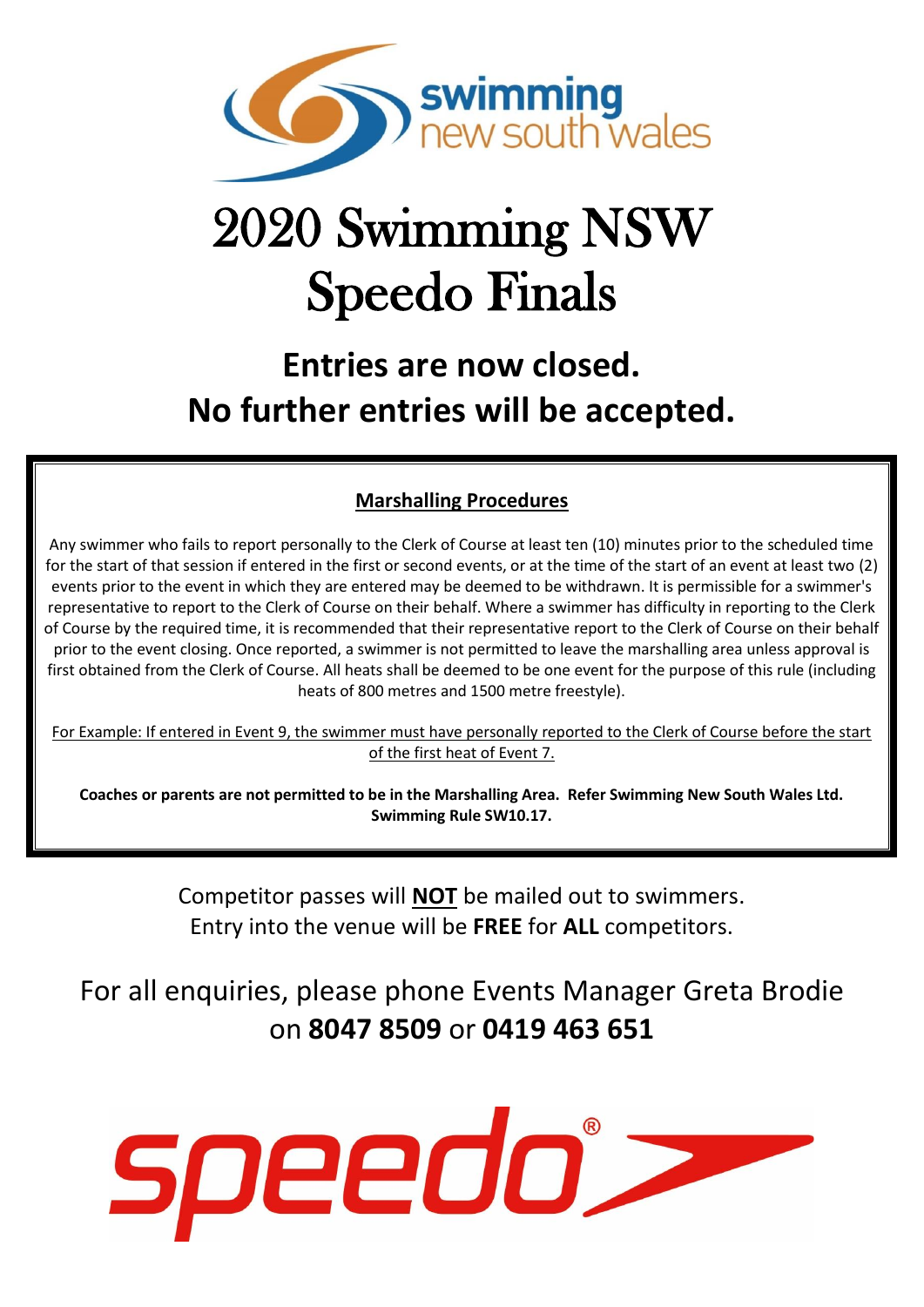#### **Team Entries - All Events**

#### **ACT**

| 1 ALLEN, HANNAH - Female - Age: 8 - Ind/Rel: 4 / 0      |         |                                              |         |
|---------------------------------------------------------|---------|----------------------------------------------|---------|
| #12 Girls 8 50 Fly                                      | 42.48   | #24 Girls 8 50 Free                          | 38.30   |
| #44 Girls 8 50 Breast                                   | 55.69   | #56 Girls 8 50 Back                          | 47.73   |
| 2 AU, ALEXIS - Female - Age: 13 - Ind/Rel: 3 / 2        |         |                                              |         |
| #2 Girls 13 50 Fly                                      | 36.78   | #14 Girls 13 50 Free                         | 30.92   |
| #26 Girls 13&U 4x50 Free 4 x 50m Relay (4)              | 2:05.52 | #30 Girls 13&U 4x50 Medley 4 x 50m Relay (4) | 2:23.01 |
| #46 Girls 13 50 Back                                    | 39.17   |                                              |         |
| 3 AU, AUSTEN - Male - Age: 10 - Ind/Rel: 4 / 2          |         |                                              |         |
| #7 Boys 10 50 Fly                                       | 53.92   | #19 Boys 10 50 Free                          | 35.33   |
| #27 Boys 8-10 4x50 Free 4 x 50m Relay (4)               | 2:31.17 | #31 Boys 8-10 4x50 Medley 4 x 50m Relay (4)  | 3:03.23 |
| #39 Boys 10 50 Breast                                   | 55.22   | #51 Boys 10 50 Back                          | 45.64   |
| 4 AU, BRYNTEN - Male - Age: 12 - Ind/Rel: 1 / 0         |         |                                              |         |
| #47 Boys 12 50 Back                                     | 37.11   |                                              |         |
| 5 AU, VICTOR - Male - Age: 13 - Ind/Rel: 3 / 2          |         |                                              |         |
| #1 Boys 13 50 Fly                                       | 29.40   | #13 Boys 13 50 Free                          | 28.40   |
| #25 Boys 13&U 4x50 Free 4 x 50m Relay (4)               | 1:57.69 | #29 Boys 13&U 4x50 Medley 4 x 50m Relay (4)  | 2:10.74 |
| #45 Boys 13 50 Back                                     | 32.85   |                                              |         |
| 6 BATEUP, KELLY - Female - Age: 13 - Ind/Rel: 3 / 2     |         |                                              |         |
| #14 Girls 13 50 Free                                    | 31.44   | #26 Girls 13&U 4x50 Free 4 x 50m Relay (1)   | 2:05.52 |
| #30 Girls 13&U 4x50 Medley 4 x 50m Relay (1)            | 2:23.01 | #34 Girls 13 50 Breast                       | 43.76   |
| #46 Girls 13 50 Back                                    | 37.60   |                                              |         |
| 7 BIDDINGTON, JAMES - Male - Age: 12 - Ind/Rel: 4 / 2   |         |                                              |         |
| #3 Boys 12 50 Fly                                       | 32.58   | #15 Boys 12 50 Free                          | 30.15   |
| #25 Boys 13&U 4x50 Free 4 x 50m Relay (3)               | 1:57.69 | #29 Boys 13&U 4x50 Medley 4 x 50m Relay (1)  | 2:10.74 |
| #35 Boys 12 50 Breast                                   | 40.73   | #47 Boys 12 50 Back                          | 34.51   |
| 8 BIDDINGTON, LEILA - Female - Age: 9 - Ind/Rel: 4 / 0  |         |                                              |         |
| #10 Girls 9 50 Fly                                      | 46.77   | #22 Girls 9 50 Free                          | 40.56   |
| #42 Girls 9 50 Breast                                   | 57.40   | #54 Girls 9 50 Back                          | 51.50   |
| 9 BIRRELL, RYAN - Male - Age: 12 - Ind/Rel: 4 / 0       |         |                                              |         |
| #3 Boys 12 50 Fly                                       | 34.21   | #15 Boys 12 50 Free                          | 30.49   |
| #35 Boys 12 50 Breast                                   | 44.34   | #47 Boys 12 50 Back                          | 36.73   |
| 10 BOYD, ELLA - Female - Age: 13 - Ind/Rel: 4 / 0       |         |                                              |         |
| #2 Girls 13 50 Fly                                      | 33.54   | #14 Girls 13 50 Free                         | 31.90   |
| #34 Girls 13 50 Breast                                  | 45.21   | #46 Girls 13 50 Back                         | 38.25   |
| 11 BRIDGEMAN, FLETCHER - Male - Age: 8 - Ind/Rel: 4 / 0 |         |                                              |         |
| #11 Boys 8 50 Fly                                       | 52.98   | #23 Boys 8 50 Free                           | 42.59   |
| #43 Boys 8 50 Breast                                    | 59.16   | #55 Boys 8 50 Back                           | 52.09   |
| 12 BRIDLEY, CLAIRE - Female - Age: 10 - Ind/Rel: 4 / 2  |         |                                              |         |
| #8 Girls 10 50 Fly                                      | 43.64   | #20 Girls 10 50 Free                         | 35.08   |
| #28 Girls 8-10 4x50 Free 4 x 50m Relay (1)              | 2:21.16 | #32 Girls 8-10 4x50 Medley 4 x 50m Relay (4) | 2:43.46 |
| #40 Girls 10 50 Breast                                  | 49.55   | #52 Girls 10 50 Back                         | 43.90   |
| 13 BRODRICK, CHLOE - Female - Age: 12 - Ind/Rel: 3 / 0  |         |                                              |         |
| #4 Girls 12 50 Fly                                      | 37.00   | #16 Girls 12 50 Free                         | 32.19   |
| #48 Girls 12 50 Back                                    | 39.99   |                                              |         |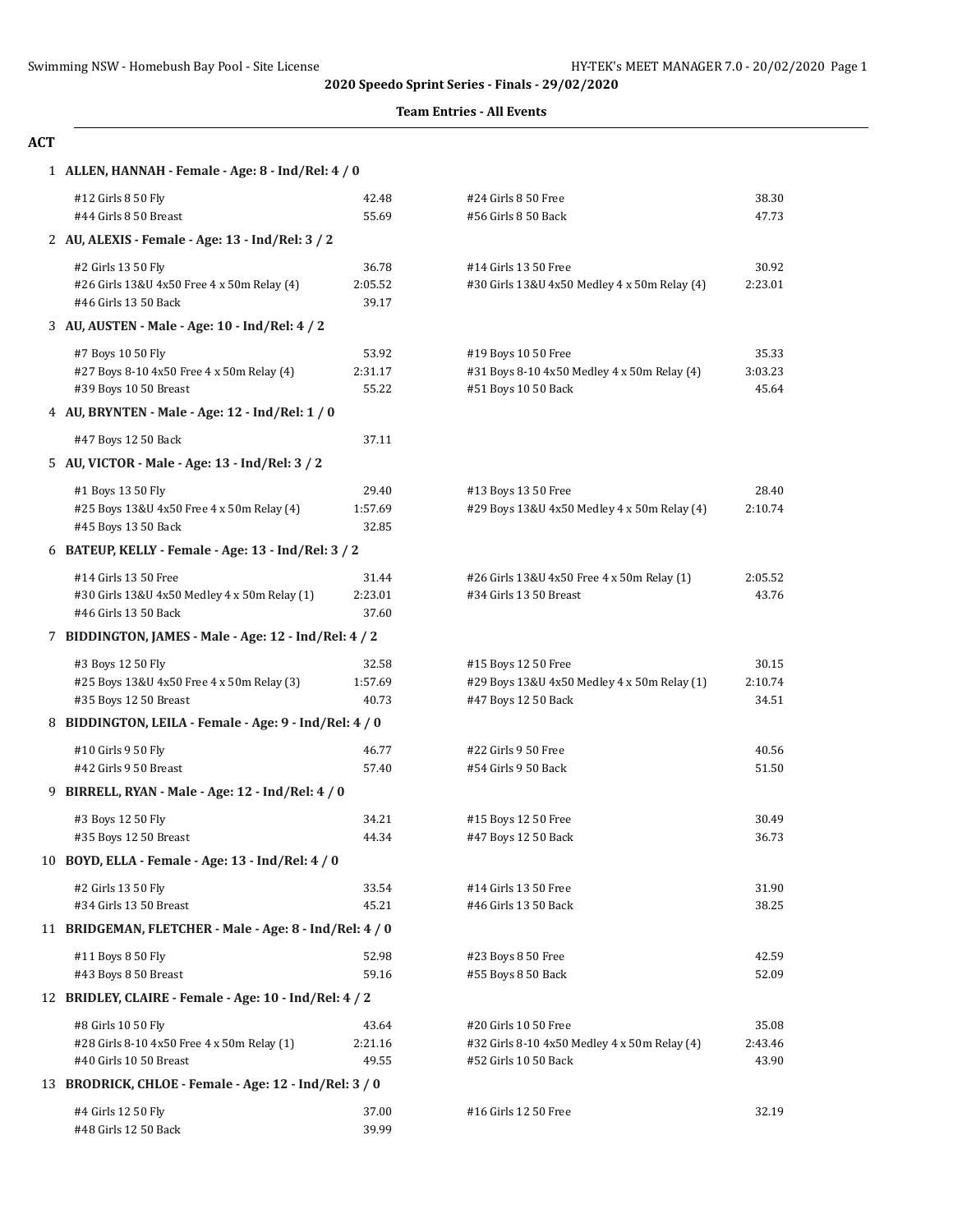|  |  | <b>Team Entries - All Events</b> |
|--|--|----------------------------------|
|--|--|----------------------------------|

| <b>ACT</b> |                                                          |                                                         |                                             |         |  |  |  |
|------------|----------------------------------------------------------|---------------------------------------------------------|---------------------------------------------|---------|--|--|--|
|            | 14 BRODRICK, ISABELLA - Female - Age: 9 - Ind/Rel: 1 / 0 |                                                         |                                             |         |  |  |  |
|            | #10 Girls 9 50 Fly                                       | 53.54                                                   |                                             |         |  |  |  |
|            |                                                          | 15 BROWN, ADELAIDE - Female - Age: 12 - Ind/Rel: 2 / 0  |                                             |         |  |  |  |
|            | #4 Girls 12 50 Fly                                       | 38.14                                                   | #48 Girls 12 50 Back                        | 40.59   |  |  |  |
|            | 16 BRYANT, DYLAN - Male - Age: 9 - Ind/Rel: 4 / 2        |                                                         |                                             |         |  |  |  |
|            | #9 Boys 9 50 Fly                                         | 48.78                                                   | #21 Boys 9 50 Free                          | 38.03   |  |  |  |
|            | #27 Boys 8-10 4x50 Free 4 x 50m Relay (3)                | 2:31.17                                                 | #31 Boys 8-10 4x50 Medley 4 x 50m Relay (3) | 3:03.23 |  |  |  |
|            | #41 Boys 9 50 Breast                                     | 59.40                                                   | #53 Boys 9 50 Back                          | 48.86   |  |  |  |
|            | 17 BRYANT, KAYLA - Female - Age: 11 - Ind/Rel: 4 / 0     |                                                         |                                             |         |  |  |  |
|            | #6 Girls 11 50 Fly                                       | 39.25                                                   | #18 Girls 11 50 Free                        | 32.94   |  |  |  |
|            | #38 Girls 11 50 Breast                                   | 48.46                                                   | #50 Girls 11 50 Back                        | 40.27   |  |  |  |
|            | 18 BUI, ALEX - Male - Age: 12 - Ind/Rel: 4 / 0           |                                                         |                                             |         |  |  |  |
|            | #3 Boys 12 50 Fly                                        | 33.09                                                   | #15 Boys 12 50 Free                         | 30.50   |  |  |  |
|            | #35 Boys 12 50 Breast                                    | 42.75                                                   | #47 Boys 12 50 Back                         | 36.81   |  |  |  |
|            | 19 CAMPBELL, RYLEN - Male - Age: 11 - Ind/Rel: 2 / 0     |                                                         |                                             |         |  |  |  |
|            | #5 Boys 11 50 Fly                                        | 39.89                                                   | #49 Boys 11 50 Back                         | 42.36   |  |  |  |
|            | 20 CARROLL, ANNIE - Female - Age: 12 - Ind/Rel: 3 / 1    |                                                         |                                             |         |  |  |  |
|            | #4 Girls 12 50 Fly                                       | 33.26                                                   | #16 Girls 12 50 Free                        | 33.35   |  |  |  |
|            | #30 Girls 13&U 4x50 Medley 4 x 50m Relay (3)             | 2:23.01                                                 | #48 Girls 12 50 Back                        | 39.24   |  |  |  |
|            | 21 CHENEY, LACHLAN - Male - Age: 11 - Ind/Rel: 4 / 0     |                                                         |                                             |         |  |  |  |
|            | #5 Boys 11 50 Fly                                        | 39.19                                                   | #17 Boys 11 50 Free                         | 34.31   |  |  |  |
|            | #37 Boys 11 50 Breast                                    | 50.53                                                   | #49 Boys 11 50 Back                         | 41.10   |  |  |  |
|            |                                                          | 22 EL HASSAN, MARYA - Female - Age: 12 - Ind/Rel: 1 / 0 |                                             |         |  |  |  |
|            | #36 Girls 12 50 Breast                                   | 45.41                                                   |                                             |         |  |  |  |
|            | 23 EL HASSAN, YARA - Female - Age: 12 - Ind/Rel: 1 / 0   |                                                         |                                             |         |  |  |  |
|            | #36 Girls 12 50 Breast                                   | 41.37                                                   |                                             |         |  |  |  |
|            | 24 ENGLISH, OLIVER - Male - Age: 11 - Ind/Rel: 2 / 0     |                                                         |                                             |         |  |  |  |
|            | #5 Boys 11 50 Fly                                        | 39.98                                                   | #37 Boys 11 50 Breast                       | 46.01   |  |  |  |
|            | 25 FELD, ANNABEL - Female - Age: 8 - Ind/Rel: 4 / 0      |                                                         |                                             |         |  |  |  |
|            | #12 Girls 8 50 Fly                                       | 1:10.23                                                 | #24 Girls 8 50 Free                         | 55.16   |  |  |  |
|            | #44 Girls 8 50 Breast                                    | 1:11.89                                                 | #56 Girls 8 50 Back                         | 1:05.71 |  |  |  |
|            | 26 FELD, JAMES - Male - Age: 10 - Ind/Rel: 2 / 0         |                                                         |                                             |         |  |  |  |
|            | #19 Boys 10 50 Free                                      | 59.29                                                   | #51 Boys 10 50 Back                         | 1:10.48 |  |  |  |
|            | 27 FOWLER, MORGAN - Female - Age: 11 - Ind/Rel: 1 / 0    |                                                         |                                             |         |  |  |  |
|            | #18 Girls 11 50 Free                                     | 34.54                                                   |                                             |         |  |  |  |
|            | 28 GORDON, KENDRA - Female - Age: 12 - Ind/Rel: 4 / 1    |                                                         |                                             |         |  |  |  |
|            | #4 Girls 12 50 Fly                                       | 34.79                                                   | #16 Girls 12 50 Free                        | 31.58   |  |  |  |
|            | #26 Girls 13&U 4x50 Free 4 x 50m Relay (3)               | 2:05.52                                                 | #36 Girls 12 50 Breast                      | 44.45   |  |  |  |
|            | #48 Girls 12 50 Back                                     | 38.63                                                   |                                             |         |  |  |  |
|            | 29 GRANT, RYAN - Male - Age: 10 - Ind/Rel: 4 / 1         |                                                         |                                             |         |  |  |  |
|            | #7 Boys 10 50 Fly                                        | 50.09                                                   | #19 Boys 10 50 Free                         | 39.93   |  |  |  |
|            | #27 Boys 8-10 4x50 Free 4 x 50m Relay (2)                | 2:31.17                                                 | #39 Boys 10 50 Breast                       | 1:04.20 |  |  |  |
|            | #51 Boys 10 50 Back                                      | 54.15                                                   |                                             |         |  |  |  |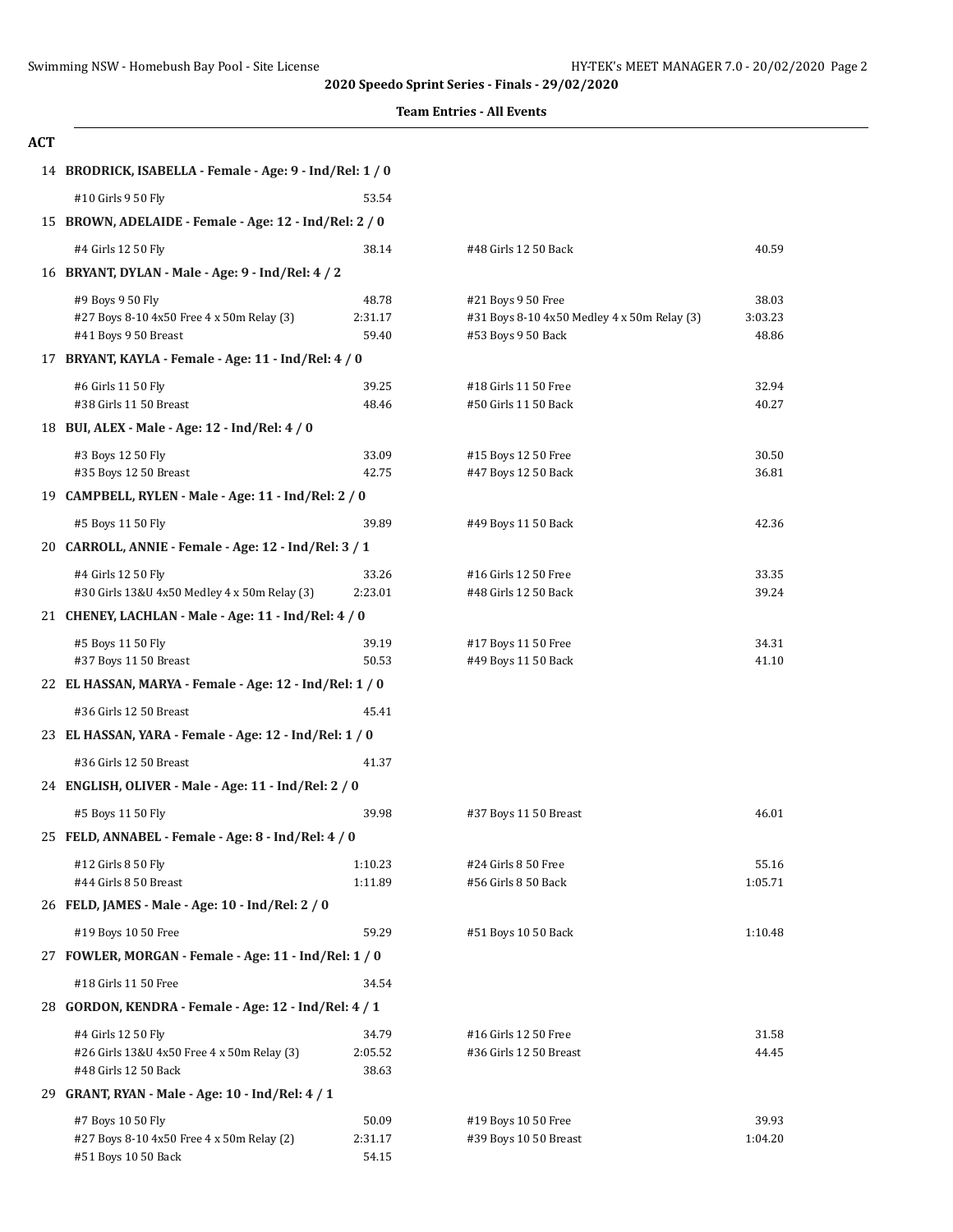#### **Team Entries - All Events**

#### **ACT**

| 30 GUTHRIE, ETHAN - Male - Age: 12 - Ind/Rel: 3 / 0                       |                    |                                                                      |                |
|---------------------------------------------------------------------------|--------------------|----------------------------------------------------------------------|----------------|
| #3 Boys 12 50 Fly<br>#35 Boys 12 50 Breast                                | 35.13<br>39.46     | #15 Boys 12 50 Free                                                  | 30.19          |
| 31 HAYASHI, ANNIKA - Female - Age: 10 - Ind/Rel: 2 / 1                    |                    |                                                                      |                |
| #32 Girls 8-10 4x50 Medley 4 x 50m Relay (2)<br>#52 Girls 10 50 Back      | 2:43.46<br>45.14   | #40 Girls 10 50 Breast                                               | 49.32          |
| 32 HAYASHI, WAYLON - Male - Age: 13 - Ind/Rel: 3 / 2                      |                    |                                                                      |                |
| #1 Boys 13 50 Fly                                                         | 29.92              | #13 Boys 13 50 Free                                                  | 28.96          |
| #25 Boys 13&U 4x50 Free 4 x 50m Relay (1)<br>#45 Boys 13 50 Back          | 1:57.69<br>34.65   | #29 Boys 13&U 4x50 Medley 4 x 50m Relay (3)                          | 2:10.74        |
| 33 HENDRIKS, ISABELLA - Female - Age: 13 - Ind/Rel: 1 / 0                 |                    |                                                                      |                |
| #2 Girls 13 50 Fly                                                        | 37.26              |                                                                      |                |
| 34 HOGAN, ISLA - Female - Age: 8 - Ind/Rel: 4 / 0                         |                    |                                                                      |                |
| #12 Girls 8 50 Fly<br>#44 Girls 8 50 Breast                               | 1:00.08<br>1:05.34 | #24 Girls 8 50 Free<br>#56 Girls 8 50 Back                           | 46.26<br>54.09 |
| 35 HOLMES, TARA - Female - Age: 10 - Ind/Rel: 4 / 2                       |                    |                                                                      |                |
|                                                                           | 36.79              |                                                                      | 34.25          |
| #8 Girls 10 50 Fly<br>#28 Girls 8-10 4x50 Free 4 x 50m Relay (4)          | 2:21.16            | #20 Girls 10 50 Free<br>#32 Girls 8-10 4x50 Medley 4 x 50m Relay (3) | 2:43.46        |
| #40 Girls 10 50 Breast                                                    | 49.54              | #52 Girls 10 50 Back                                                 | 41.31          |
| 36 IMHOFF, KATIE - Female - Age: 13 - Ind/Rel: 4 / 0                      |                    |                                                                      |                |
| #2 Girls 13 50 Fly                                                        | 37.97              | #14 Girls 13 50 Free                                                 | 32.40          |
| #34 Girls 13 50 Breast                                                    | 44.36              | #46 Girls 13 50 Back                                                 | 39.61          |
| 37 JACKSON, BEN - Male - Age: 13 - Ind/Rel: 3 / 0                         |                    |                                                                      |                |
| #1 Boys 13 50 Fly                                                         | 36.04              | #13 Boys 13 50 Free                                                  | 31.25          |
| #33 Boys 13 50 Breast                                                     | 46.26              |                                                                      |                |
| 38 KENNARD, LAUREN - Female - Age: 9 - Ind/Rel: 4 / 0                     |                    |                                                                      |                |
| #10 Girls 9 50 Fly                                                        | 44.19              | #22 Girls 9 50 Free                                                  | 38.16          |
| #42 Girls 9 50 Breast                                                     | 53.57              | #54 Girls 9 50 Back                                                  | 48.34          |
| 39 KIRPSON-COLLEY, LUKA - Male - Age: 9 - Ind/Rel: 3 / 0                  |                    |                                                                      |                |
| #21 Boys 9 50 Free                                                        | 48.81              | #41 Boys 9 50 Breast                                                 | 59.60          |
| #53 Boys 9 50 Back                                                        | 55.34              |                                                                      |                |
| 40 LANGI, GRIFIN - Male - Age: 9 - Ind/Rel: 4 / 1                         |                    |                                                                      |                |
| #9 Boys 9 50 Fly                                                          | 1:01.21            | #21 Boys 9 50 Free                                                   | 41.67          |
| #31 Boys 8-10 4x50 Medley 4 x 50m Relay (1)                               | 3:03.23            | #41 Boys 9 50 Breast                                                 | 57.49          |
| #53 Boys 9 50 Back<br>41 LANGI, JORJA - Female - Age: 11 - Ind/Rel: 4 / 0 | 48.45              |                                                                      |                |
|                                                                           |                    |                                                                      |                |
| #6 Girls 11 50 Fly<br>#38 Girls 11 50 Breast                              | 38.57<br>44.05     | #18 Girls 11 50 Free<br>#50 Girls 11 50 Back                         | 33.02<br>40.25 |
| 42 LEHMANN, MACY - Female - Age: 10 - Ind/Rel: 3 / 1                      |                    |                                                                      |                |
|                                                                           |                    |                                                                      |                |
| #8 Girls 10 50 Fly<br>#28 Girls 8-10 4x50 Free 4 x 50m Relay (2)          | 41.98<br>2:21.16   | #20 Girls 10 50 Free<br>#52 Girls 10 50 Back                         | 35.97<br>45.79 |
| 43 MIDDLETON-YONG, LOUIS - Male - Age: 10 - Ind/Rel: 3 / 2                |                    |                                                                      |                |
| #19 Boys 10 50 Free                                                       | 37.88              | #27 Boys 8-10 4x50 Free 4 x 50m Relay (1)                            | 2:31.17        |
| #31 Boys 8-10 4x50 Medley 4 x 50m Relay (2)                               | 3:03.23            | #39 Boys 10 50 Breast                                                | 50.67          |
| #51 Boys 10 50 Back                                                       | 45.88              |                                                                      |                |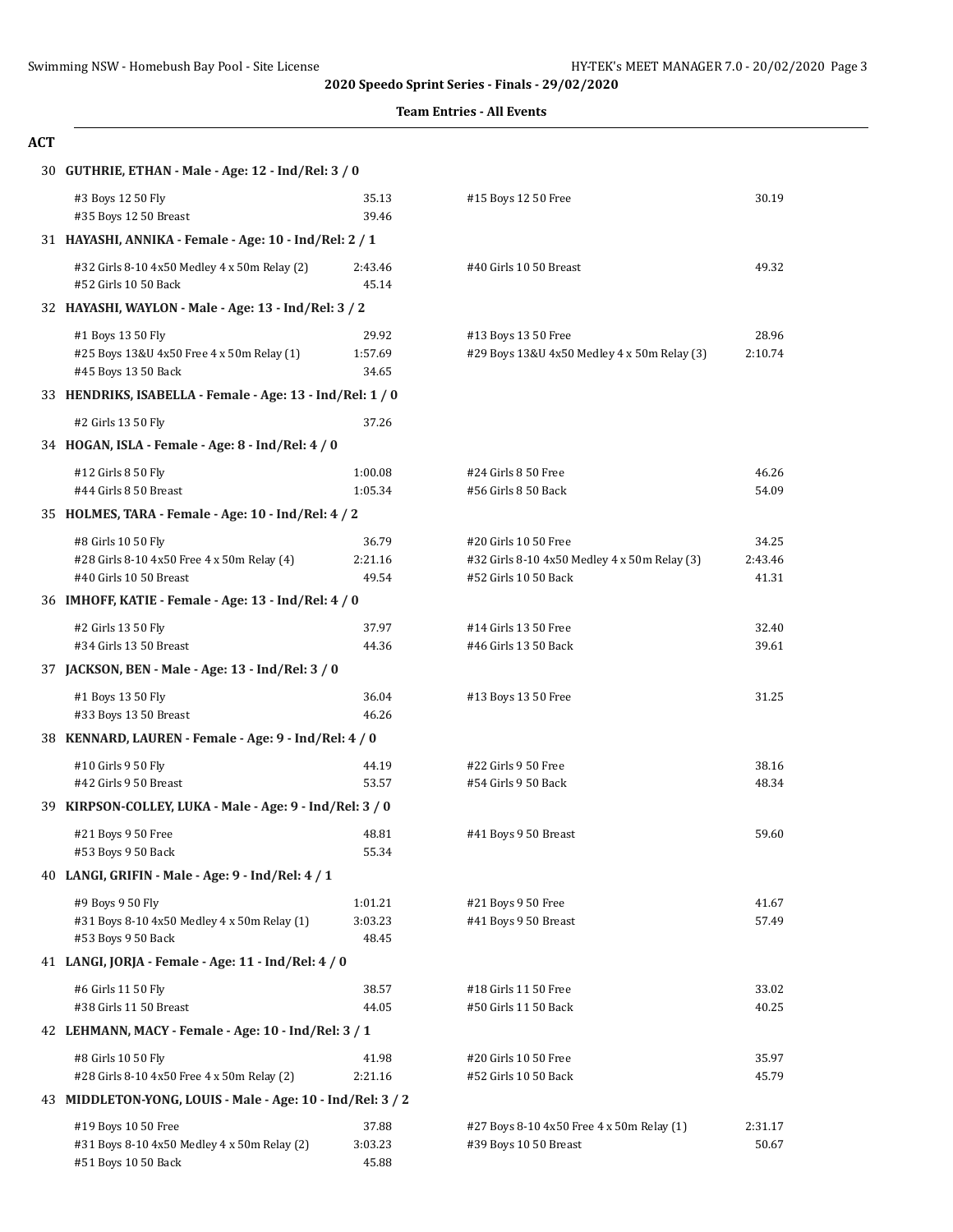#### **Team Entries - All Events**

| ×         |  |
|-----------|--|
| . .<br>۰. |  |

| 44 MILLER, CHLOE - Female - Age: 8 - Ind/Rel: 4 / 0                        |                  |                                             |         |
|----------------------------------------------------------------------------|------------------|---------------------------------------------|---------|
| #12 Girls 8 50 Fly                                                         | 57.60            | #24 Girls 8 50 Free                         | 49.50   |
| #44 Girls 8 50 Breast                                                      | 1:08.03          | #56 Girls 8 50 Back                         | 54.40   |
| 45 MILLER, TAYLOR - Female - Age: 11 - Ind/Rel: 2 / 0                      |                  |                                             |         |
| #6 Girls 11 50 Fly                                                         | 39.90            | #38 Girls 11 50 Breast                      | 48.24   |
| 46 MITCHAM, GENEVIEVE - Female - Age: 11 - Ind/Rel: 1 / 0                  |                  |                                             |         |
| #50 Girls 11 50 Back                                                       | 41.52            |                                             |         |
| 47 MITCHAM, JAMES - Male - Age: 13 - Ind/Rel: 1 / 0                        |                  |                                             |         |
| #45 Boys 13 50 Back                                                        | 38.36            |                                             |         |
| 48 MURRAY, LUCAS - Male - Age: 13 - Ind/Rel: 4 / 2                         |                  |                                             |         |
| #1 Boys 13 50 Fly                                                          | 33.68            | #13 Boys 13 50 Free                         | 30.18   |
| #25 Boys 13&U 4x50 Free 4 x 50m Relay (2)                                  | 1:57.69          | #29 Boys 13&U 4x50 Medley 4 x 50m Relay (2) | 2:10.74 |
| #33 Boys 13 50 Breast                                                      | 37.91            | #45 Boys 13 50 Back                         | 34.50   |
| 49 PATTON, ASHLEY - Female - Age: 13 - Ind/Rel: 1 / 1                      |                  |                                             |         |
| #30 Girls 13&U 4x50 Medley 4 x 50m Relay (2)                               | 2:23.01          | #34 Girls 13 50 Breast                      | 41.23   |
| 50 PATTON, KATE - Female - Age: 11 - Ind/Rel: 1 / 0                        |                  |                                             |         |
| #38 Girls 11 50 Breast                                                     | 44.59            |                                             |         |
| 51 PEDLER, BENJAMIN - Male - Age: 9 - Ind/Rel: 3 / 0                       |                  |                                             |         |
| #9 Boys 9 50 Fly                                                           | 58.52<br>1:01.52 | #21 Boys 9 50 Free                          | 48.67   |
| #53 Boys 9 50 Back<br>52 PEDLER, MICHAEL - Male - Age: 13 - Ind/Rel: 1 / 0 |                  |                                             |         |
|                                                                            |                  |                                             |         |
| #33 Boys 13 50 Breast                                                      | 44.64            |                                             |         |
| 53 PHILLIPS, INDIANA - Male - Age: 11 - Ind/Rel: 3 / 0                     |                  |                                             |         |
| #5 Boys 11 50 Fly<br>#49 Boys 11 50 Back                                   | 38.98<br>41.68   | #17 Boys 11 50 Free                         | 33.12   |
| 54 SLOAN, COHEN - Male - Age: 11 - Ind/Rel: 2 / 0                          |                  |                                             |         |
| #17 Boys 11 50 Free                                                        | 34.26            | #37 Boys 11 50 Breast                       | 41.90   |
| 55 SMITH, CHLOE - Female - Age: 10 - Ind/Rel: 1 / 0                        |                  |                                             |         |
| #40 Girls 10 50 Breast                                                     | 51.05            |                                             |         |
| 56 SZYMANSKI, SOFIA - Female - Age: 11 - Ind/Rel: 2 / 0                    |                  |                                             |         |
| #18 Girls 11 50 Free                                                       | 33.68            | #50 Girls 11 50 Back                        | 39.57   |
| 57 THORNE, DAKOTA - Female - Age: 12 - Ind/Rel: 2 / 1                      |                  |                                             |         |
|                                                                            |                  |                                             |         |
| #16 Girls 12 50 Free<br>#36 Girls 12 50 Breast                             | 31.58<br>42.70   | #26 Girls 13&U 4x50 Free 4 x 50m Relay (2)  | 2:05.52 |
| 58 TODLING, MALACHY - Male - Age: 8 - Ind/Rel: 3 / 0                       |                  |                                             |         |
| #23 Boys 8 50 Free                                                         | 43.65            | #43 Boys 8 50 Breast                        | 1:10.84 |
| #55 Boys 8 50 Back                                                         | 52.42            |                                             |         |
| 59 TRIPURA, NAIRWNG - Female - Age: 11 - Ind/Rel: 1 / 0                    |                  |                                             |         |
| #6 Girls 11 50 Fly                                                         | 38.96            |                                             |         |
| 60 VASZILJEVICS, MILAN - Male - Age: 13 - Ind/Rel: 1 / 0                   |                  |                                             |         |

#33 Boys 13 50 Breast 42.28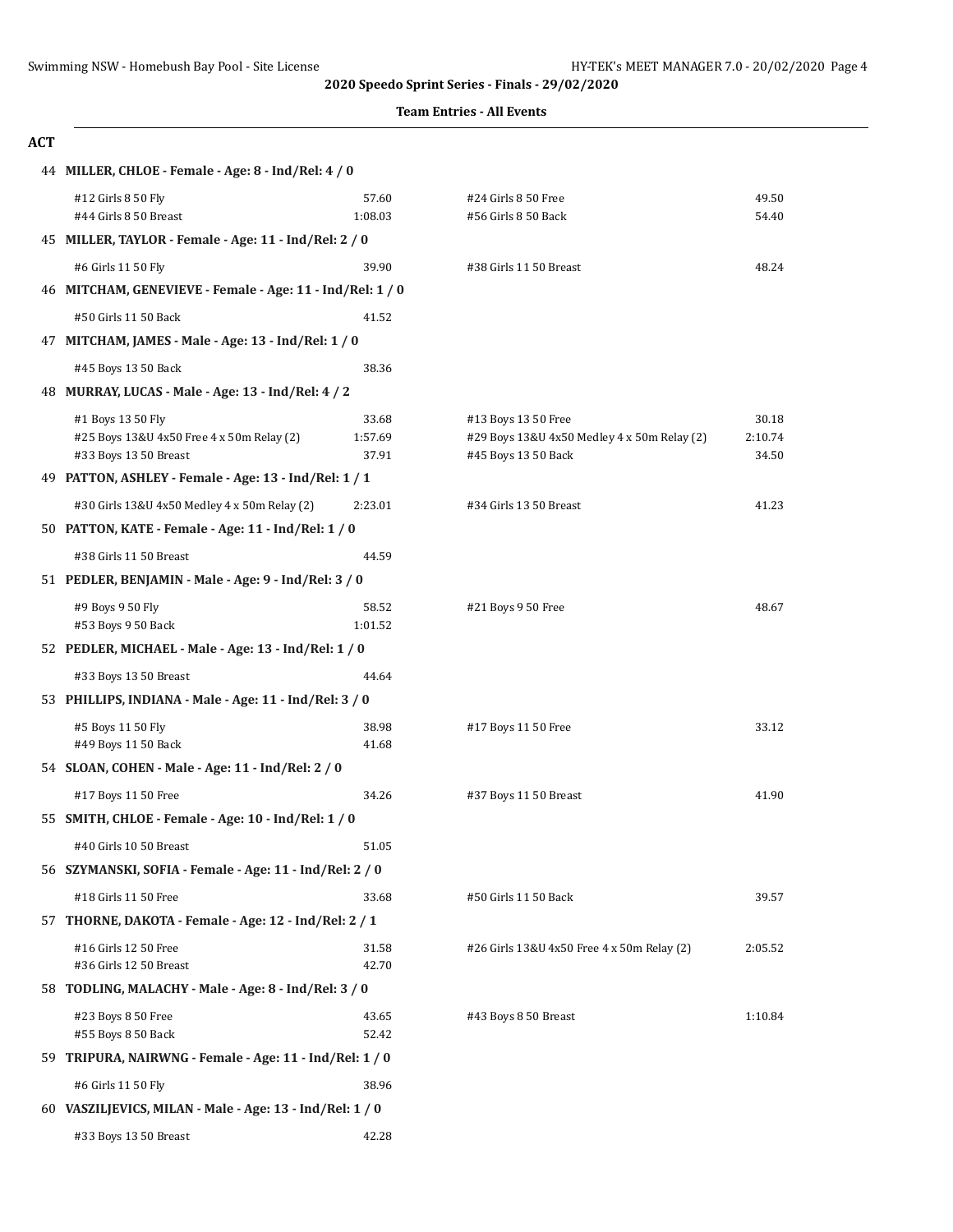#### **Team Entries - All Events**

#### **ACT**

#### 61 **WALL, KATELYN - Female - Age: 9 - Ind/Rel: 3 / 0**

|              | #22 Girls 9 50 Free                                                        | 39.09   | #42 Girls 9 50 Breast                            | 51.95   |
|--------------|----------------------------------------------------------------------------|---------|--------------------------------------------------|---------|
|              | #54 Girls 9 50 Back                                                        | 46.46   |                                                  |         |
|              | 62 WHITBY, ANGUS - Male - Age: 11 - Ind/Rel: 3 / 0                         |         |                                                  |         |
|              | #17 Boys 11 50 Free                                                        | 31.52   | #37 Boys 11 50 Breast                            | 43.68   |
|              | #49 Boys 11 50 Back                                                        | 41.24   |                                                  |         |
|              | 63 YOUNG, LILY - Female - Age: 9 - Ind/Rel: 4 / 2                          |         |                                                  |         |
|              | #10 Girls 9 50 Fly                                                         | 41.24   | #22 Girls 9 50 Free                              | 35.86   |
|              | #28 Girls 8-10 4x50 Free 4 x 50m Relay (3)                                 | 2:21.16 | #32 Girls 8-10 4x50 Medley 4 x 50m Relay (1)     | 2:43.46 |
|              | #42 Girls 9 50 Breast                                                      | 51.70   | #54 Girls 9 50 Back                              | 42.27   |
|              | 64 ZHANG, EMMA - Female - Age: 10 - Ind/Rel: 2 / 0                         |         |                                                  |         |
|              | #8 Girls 10 50 Fly                                                         | 47.12   | #20 Girls 10 50 Free                             | 37.26   |
| $\mathbf{1}$ | ACT - 'A'<br>HAYASHI, WAYLON; MURRAY, LUCAS; BIDDINGTON, JAMES; AU, VICTOR |         | #25 Boys 13 & Under 4x50 Freestyle 4 x 50m Rela  | 1:57.69 |
| 2            | $ACT - 'A'$                                                                |         | #26 Girls 13 & Under 4x50 Freestyle 4 x 50m Rela | 2:05.52 |
|              | BATEUP, KELLY; THORNE, DAKOTA; GORDON, KENDRA; AU, ALEXIS                  |         |                                                  |         |
| 3            | ACT - 'A'                                                                  |         | #27 Boys 8-10 4x50 Freestyle 4 x 50m Relay       | 2:31.17 |
|              | MIDDLETON-YONG, LOUIS; GRANT, RYAN; BRYANT, DYLAN; AU, AUSTEN              |         |                                                  |         |
| 4            | ACT - 'A'                                                                  |         | #28 Girls 8-10 4x50 Freestyle 4 x 50m Relay      | 2:21.16 |
|              | BRIDLEY, CLAIRE; LEHMANN, MACY; YOUNG, LILY; HOLMES, TARA                  |         |                                                  |         |
| 5.           | $ACT - 'A'$                                                                |         | #29 Boys 13 & Under 4x50 Medley 4 x 50m Relay    | 2:10.74 |
|              | BIDDINGTON, JAMES; MURRAY, LUCAS; HAYASHI, WAYLON; AU, VICTOR              |         |                                                  |         |
| 6            | $ACT - 'A'$                                                                |         | #30 Girls 13 & Under 4x50 Medley 4 x 50m Relay   | 2:23.01 |
|              | BATEUP, KELLY; PATTON, ASHLEY; CARROLL, ANNIE; AU, ALEXIS                  |         |                                                  |         |
| 7            | $ACT - 'A'$                                                                |         | #31 Boys 8-10 4x50 Medley 4 x 50m Relay          | 3:03.23 |
|              | LANGI, GRIFIN; MIDDLETON-YONG, LOUIS; BRYANT, DYLAN; AU, AUSTEN            |         |                                                  |         |
| 8            | ACT - 'A'                                                                  |         | #32 Girls 8-10 4x50 Medley 4 x 50m Relay         | 2:43.46 |
|              | YOUNG, LILY; HAYASHI, ANNIKA; HOLMES, TARA; BRIDLEY, CLAIRE                |         |                                                  |         |
|              | Total Individual Entries: 178 - Total Relays: 8<br><b>ACT</b>              |         |                                                  |         |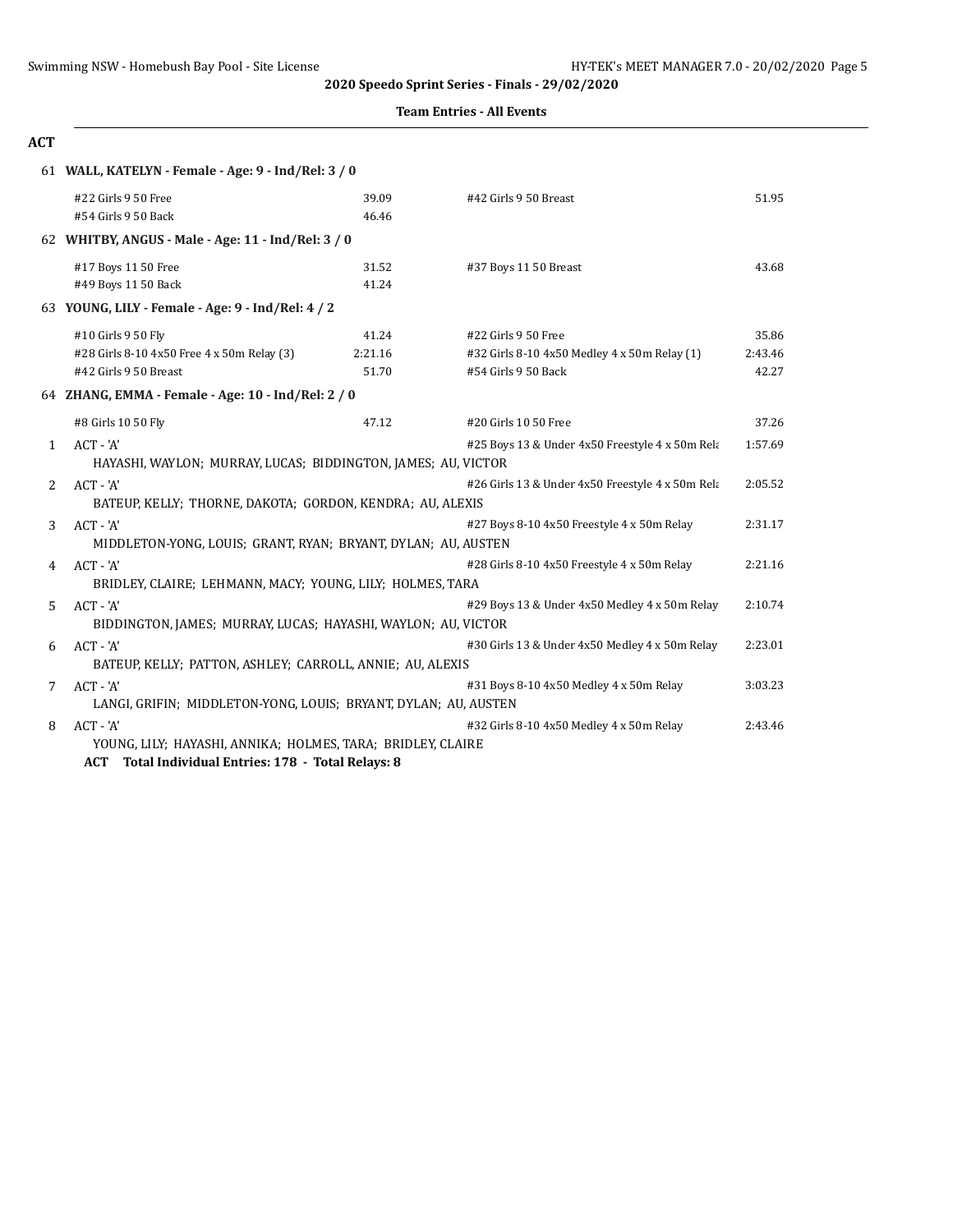#### **Team Entries - All Events**

#### **COAST & VALLEY**

|    | 1 ALLEN, TAYLOR - Female - Age: 13 - Ind/Rel: 3 / 2                                      |                           |                                                                      |                  |
|----|------------------------------------------------------------------------------------------|---------------------------|----------------------------------------------------------------------|------------------|
|    | #2 Girls 13 50 Fly<br>#26 Girls 13&U 4x50 Free 4 x 50m Relay (1)<br>#46 Girls 13 50 Back | 34.99<br>2:04.44<br>35.73 | #14 Girls 13 50 Free<br>#30 Girls 13&U 4x50 Medley 4 x 50m Relay (1) | 30.44<br>2:18.39 |
|    | 2 BARLOW, GEMMA - Female - Age: 11 - Ind/Rel: 2 / 0                                      |                           |                                                                      |                  |
|    | #6 Girls 11 50 Fly                                                                       | 39.73                     | #50 Girls 11 50 Back                                                 | 43.65            |
|    | 3 BENDEICH, THOMAS - Male - Age: 13 - Ind/Rel: 4 / 0                                     |                           |                                                                      |                  |
|    | #1 Boys 13 50 Fly<br>#33 Boys 13 50 Breast                                               | 42.08<br>52.77            | #13 Boys 13 50 Free<br>#45 Boys 13 50 Back                           | 33.70<br>44.13   |
|    | 4 BLACKWELL, FRASER - Male - Age: 11 - Ind/Rel: 1 / 0                                    |                           |                                                                      |                  |
|    | #49 Boys 11 50 Back                                                                      | 41.43                     |                                                                      |                  |
|    | 5 BONE, ASHTON - Male - Age: 8 - Ind/Rel: 3 / 0                                          |                           |                                                                      |                  |
|    | #11 Boys 8 50 Fly<br>#43 Boys 8 50 Breast                                                | 51.00<br>54.22            | #23 Boys 8 50 Free                                                   | 37.09            |
|    | 6 BOURKE, MILLIE - Female - Age: 9 - Ind/Rel: 1 / 0                                      |                           |                                                                      |                  |
|    | #42 Girls 9 50 Breast                                                                    | 56.16                     |                                                                      |                  |
|    | 7 BRIGHT, TYLER - Male - Age: 11 - Ind/Rel: 1 / 0                                        |                           |                                                                      |                  |
|    | #5 Boys 11 50 Fly                                                                        | 39.94                     |                                                                      |                  |
|    | 8 BURG, AYDEN - Male - Age: 13 - Ind/Rel: 3 / 0                                          |                           |                                                                      |                  |
|    | #1 Boys 13 50 Fly<br>#45 Boys 13 50 Back                                                 | 45.96<br>42.16            | #33 Boys 13 50 Breast                                                | 52.32            |
| 9. | BURTON, BEAU - Male - Age: 10 - Ind/Rel: 4 / 2                                           |                           |                                                                      |                  |
|    | #7 Boys 10 50 Fly                                                                        | 36.49                     | #19 Boys 10 50 Free                                                  | 33.97            |
|    | #27 Boys 8-10 4x50 Free 4 x 50m Relay (1)<br>#39 Boys 10 50 Breast                       | 2:15.34<br>48.96          | #31 Boys 8-10 4x50 Medley 4 x 50m Relay (3)<br>#51 Boys 10 50 Back   | 2:34.85<br>40.79 |
|    | 10 BURTON, BLAKE - Male - Age: 12 - Ind/Rel: 4 / 1                                       |                           |                                                                      |                  |
|    | #3 Boys 12 50 Fly<br>#25 Boys 13&U 4x50 Free 4 x 50m Relay (3)<br>#47 Boys 12 50 Back    | 34.18<br>2:03.18<br>39.33 | #15 Boys 12 50 Free<br>#35 Boys 12 50 Breast                         | 31.74<br>43.82   |
|    | 11 CATCHPOLE, LINCOLN - Male - Age: 10 - Ind/Rel: 1 / 2                                  |                           |                                                                      |                  |
|    | #19 Boys 10 50 Free<br>#31 Boys 8-10 4x50 Medley 4 x 50m Relay (4)                       | 33.25<br>2:34.85          | #27 Boys 8-10 4x50 Free 4 x 50m Relay (4)                            | 2:15.34          |
|    | 12 CLEARE, AVA - Female - Age: 12 - Ind/Rel: 1 / 1                                       |                           |                                                                      |                  |
|    | #30 Girls 13&U 4x50 Medley 4 x 50m Relay (2)                                             | 2:18.39                   | #36 Girls 12 50 Breast                                               | 38.83            |
|    | 13 COPPOLA, HARRISON - Male - Age: 8 - Ind/Rel: 4 / 0                                    |                           |                                                                      |                  |
|    | #11 Boys 8 50 Fly<br>#43 Boys 8 50 Breast                                                | 46.91<br>51.24            | #23 Boys 8 50 Free<br>#55 Boys 8 50 Back                             | 37.64<br>51.01   |
|    | 14 CULLEN, MJ - Male - Age: 13 - Ind/Rel: 2 / 0                                          |                           |                                                                      |                  |
|    | #1 Boys 13 50 Fly                                                                        | 35.72                     | #13 Boys 13 50 Free                                                  | 33.14            |
|    | 15 DAVIES-FULLICK, EVELYN - Female - Age: 12 - Ind/Rel: 2 / 1                            |                           |                                                                      |                  |
|    | #16 Girls 12 50 Free<br>#48 Girls 12 50 Back                                             | 31.98<br>39.61            | #26 Girls 13&U 4x50 Free 4 x 50m Relay (2)                           | 2:04.44          |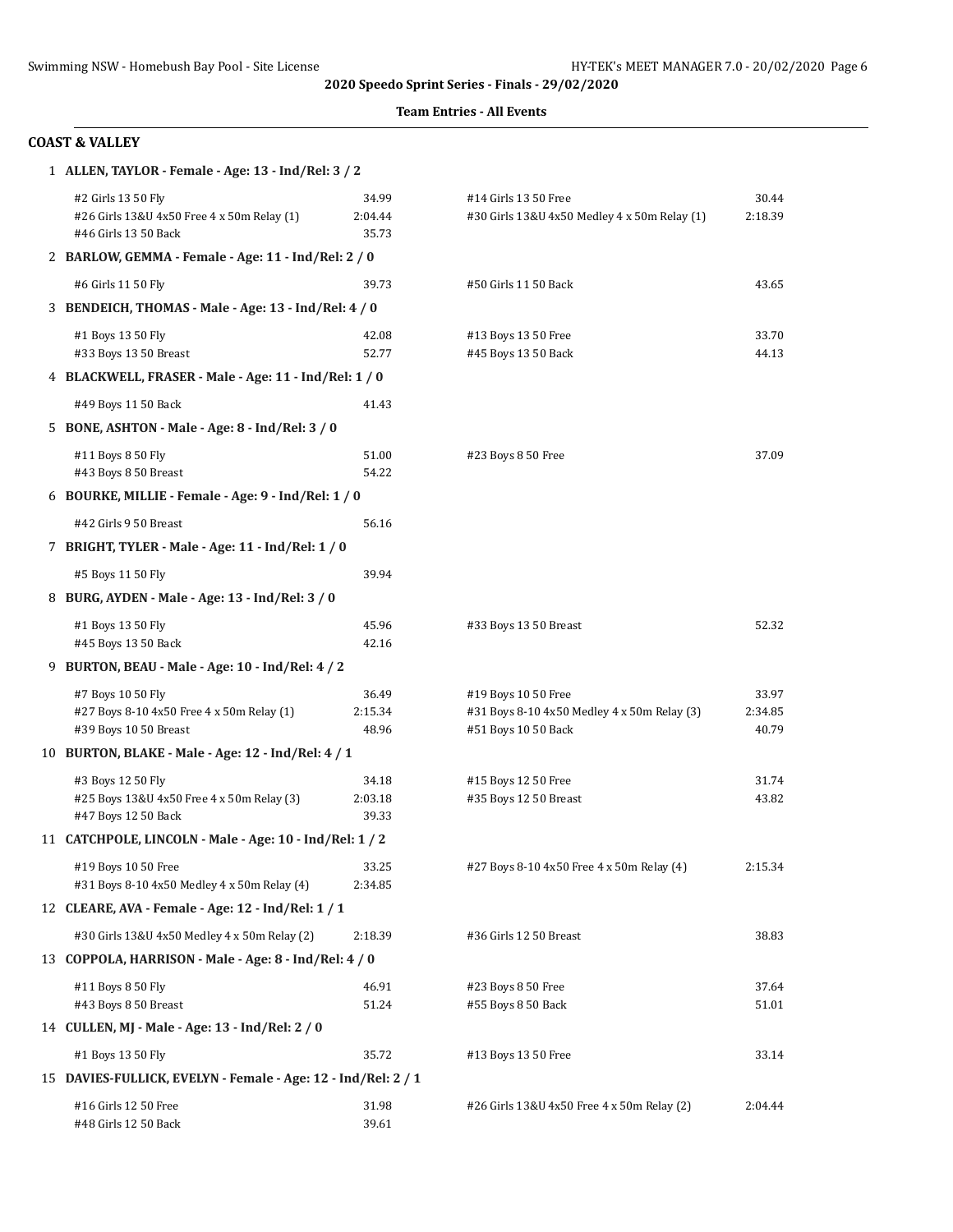#### **Team Entries - All Events**

| <b>COAST &amp; VALLEY</b>                                            |                  |                                                                      |                  |
|----------------------------------------------------------------------|------------------|----------------------------------------------------------------------|------------------|
| 16 DE BOCK, HARRY - Male - Age: 11 - Ind/Rel: 2 / 0                  |                  |                                                                      |                  |
| #5 Boys 11 50 Fly                                                    | 40.58            | #37 Boys 11 50 Breast                                                | 43.23            |
| 17 DE BOCK, SANNE - Female - Age: 13 - Ind/Rel: 1 / 0                |                  |                                                                      |                  |
| #34 Girls 13 50 Breast                                               | 40.45            |                                                                      |                  |
| 18 DOWNEY, SIENNA - Female - Age: 8 - Ind/Rel: 3 / 0                 |                  |                                                                      |                  |
| #24 Girls 8 50 Free                                                  | 47.70            | #44 Girls 8 50 Breast                                                | 1:02.81          |
| #56 Girls 8 50 Back                                                  | 56.32            |                                                                      |                  |
| 19 FITZGIBBON, KALEB - Male - Age: 9 - Ind/Rel: 2 / 0                |                  |                                                                      |                  |
| #21 Boys 9 50 Free                                                   | 38.07            | #53 Boys 9 50 Back                                                   | 46.25            |
| 20 FLANNERY, MADDY - Female - Age: 11 - Ind/Rel: 4 / 0               |                  |                                                                      |                  |
| #6 Girls 11 50 Fly                                                   | 36.58            | #18 Girls 11 50 Free                                                 | 35.76            |
| #38 Girls 11 50 Breast                                               | 47.72            | #50 Girls 11 50 Back                                                 | 41.43            |
| 21 FLANNERY, NELLY - Female - Age: 9 - Ind/Rel: 3 / 0                |                  |                                                                      |                  |
| #10 Girls 9 50 Fly                                                   | 46.26            | #42 Girls 9 50 Breast                                                | 53.40            |
| #54 Girls 9 50 Back                                                  | 44.80            |                                                                      |                  |
| 22 GAWN, CAMERON - Male - Age: 12 - Ind/Rel: 1 / 1                   |                  |                                                                      |                  |
| #3 Boys 12 50 Fly                                                    | 30.64            | #29 Boys 13&U 4x50 Medley 4 x 50m Relay (3)                          | 2:13.74          |
| 23 GILMOUR, TATUM - Female - Age: 13 - Ind/Rel: 4 / 2                |                  |                                                                      |                  |
| #2 Girls 13 50 Fly                                                   | 32.67            | #14 Girls 13 50 Free                                                 | 30.37            |
| #26 Girls 13&U 4x50 Free 4 x 50m Relay (4)<br>#34 Girls 13 50 Breast | 2:04.44<br>44.75 | #30 Girls 13&U 4x50 Medley 4 x 50m Relay (4)<br>#46 Girls 13 50 Back | 2:18.39<br>38.99 |
| 24 GOSSELIN, RIHANA - Female - Age: 13 - Ind/Rel: 3 / 1              |                  |                                                                      |                  |
| #2 Girls 13 50 Fly                                                   | 33.46            | #30 Girls 13&U 4x50 Medley 4 x 50m Relay (3)                         | 2:18.39          |
| #34 Girls 13 50 Breast                                               | 44.34            | #46 Girls 13 50 Back                                                 | 38.46            |
| 25 GRAY, OLIVIA - Female - Age: 11 - Ind/Rel: 2 / 0                  |                  |                                                                      |                  |
| #18 Girls 11 50 Free                                                 | 34.30            | #50 Girls 11 50 Back                                                 | 39.84            |
| 26 GREGORY, MAGNUS - Male - Age: 11 - Ind/Rel: 4 / 1                 |                  |                                                                      |                  |
| #5 Boys 11 50 Fly                                                    | 36.07            | #17 Boys 11 50 Free                                                  | 31.81            |
| #25 Boys 13&U 4x50 Free 4 x 50m Relay (2)                            | 2:03.18          | #37 Boys 11 50 Breast                                                | 43.24            |
| #49 Boys 11 50 Back                                                  | 38.93            |                                                                      |                  |
| 27 HAMILTON, SOHPIE - Female - Age: 10 - Ind/Rel: 1 / 0              |                  |                                                                      |                  |
| #52 Girls 10 50 Back                                                 | 43.38            |                                                                      |                  |
| 28 HEPBURN, AVA - Female - Age: 9 - Ind/Rel: 3 / 2                   |                  |                                                                      |                  |
| #10 Girls 9 50 Fly<br>#28 Girls 8-10 4x50 Free 4 x 50m Relay (4)     | 38.20<br>2:20.26 | #22 Girls 9 50 Free<br>#32 Girls 8-10 4x50 Medley 4 x 50m Relay (4)  | 34.77<br>2:41.74 |
| #54 Girls 9 50 Back                                                  | 44.86            |                                                                      |                  |
| 29 HUDSON, JESSE - Male - Age: 11 - Ind/Rel: 2 / 0                   |                  |                                                                      |                  |
| #17 Boys 11 50 Free                                                  | 33.16            | #49 Boys 11 50 Back                                                  | 42.33            |
| 30 HUGHES, ANNABELLE - Female - Age: 10 - Ind/Rel: 2 / 1             |                  |                                                                      |                  |
| #8 Girls 10 50 Fly                                                   | 39.29            | #20 Girls 10 50 Free                                                 | 34.81            |
| #28 Girls 8-10 4x50 Free 4 x 50m Relay (1)                           | 2:20.26          |                                                                      |                  |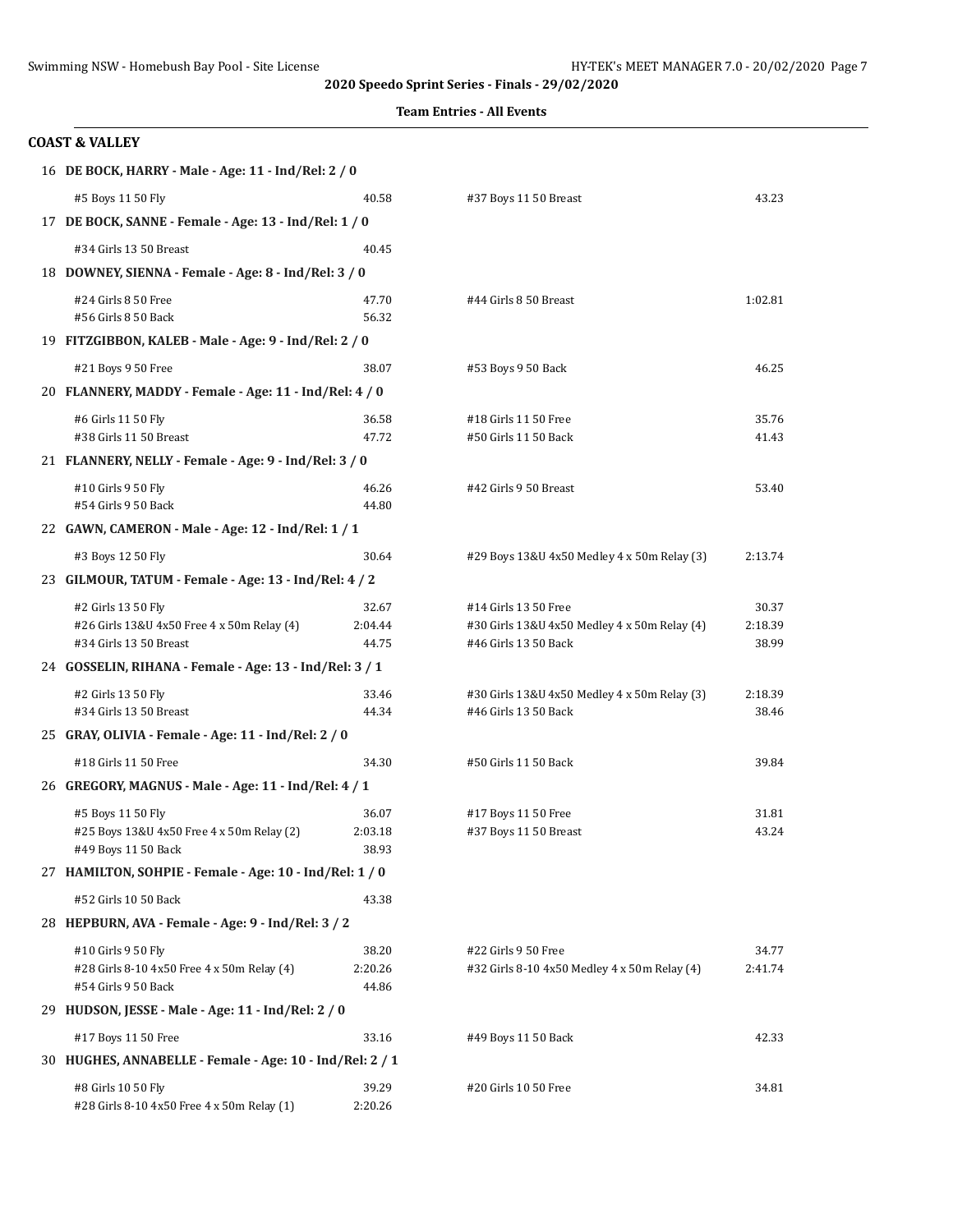#### **Team Entries - All Events**

#### **COAST & VALLEY**

| 31 JAMES, BREANNA - Female - Age: 13 - Ind/Rel: 2 / 1            |                  |                                                                    |                  |
|------------------------------------------------------------------|------------------|--------------------------------------------------------------------|------------------|
| #2 Girls 13 50 Fly<br>#26 Girls 13&U 4x50 Free 4 x 50m Relay (5) | 34.61<br>2:04.44 | #14 Girls 13 50 Free                                               | 32.27            |
| 32 JENKINS, ARCHIE - Male - Age: 9 - Ind/Rel: 4 / 0              |                  |                                                                    |                  |
| #9 Boys 9 50 Fly<br>#41 Boys 9 50 Breast                         | 42.75<br>54.59   | #21 Boys 9 50 Free<br>#53 Boys 9 50 Back                           | 38.62<br>45.57   |
| 33 JONES, MORGAN - Female - Age: 12 - Ind/Rel: 3 / 1             |                  |                                                                    |                  |
| #4 Girls 12 50 Fly                                               | 36.31            | #16 Girls 12 50 Free                                               | 32.29            |
| #26 Girls 13&U 4x50 Free 4 x 50m Relay (6)                       | 2:04.44          | #48 Girls 12 50 Back                                               | 41.05            |
| 34 JUDD, ELEANOR - Female - Age: 9 - Ind/Rel: 1 / 0              |                  |                                                                    |                  |
| #42 Girls 9 50 Breast                                            | 54.59            |                                                                    |                  |
| 35 KLEPZIG, BETHANY - Female - Age: 8 - Ind/Rel: 1 / 0           |                  |                                                                    |                  |
| #12 Girls 8 50 Fly                                               | 59.35            |                                                                    |                  |
| 36 KLEPZIG, HARRY - Male - Age: 12 - Ind/Rel: 2 / 0              |                  |                                                                    |                  |
| #15 Boys 12 50 Free                                              | 32.83            | #47 Boys 12 50 Back                                                | 39.75            |
| 37 LEES, KRYSTAL - Female - Age: 8 - Ind/Rel: 1 / 0              |                  |                                                                    |                  |
| #44 Girls 8 50 Breast                                            | 1:01.17          |                                                                    |                  |
| 38 MALOY, APRIL - Female - Age: 10 - Ind/Rel: 3 / 0              |                  |                                                                    |                  |
|                                                                  | 41.31            |                                                                    | 36.55            |
| #8 Girls 10 50 Fly<br>#40 Girls 10 50 Breast                     | 49.39            | #20 Girls 10 50 Free                                               |                  |
| 39 MARKS, COOPER - Male - Age: 9 - Ind/Rel: 4 / 1                |                  |                                                                    |                  |
| #9 Boys 9 50 Fly                                                 | 37.47            | #21 Boys 9 50 Free                                                 | 33.99            |
| #27 Boys 8-10 4x50 Free 4 x 50m Relay (3)                        | 2:15.34          | #41 Boys 9 50 Breast                                               | 48.77            |
| #53 Boys 9 50 Back                                               | 40.23            |                                                                    |                  |
| 40 MARTIN, JACK - Male - Age: 12 - Ind/Rel: 2 / 1                |                  |                                                                    |                  |
| #15 Boys 12 50 Free                                              | 31.99            | #25 Boys 13&U 4x50 Free 4 x 50m Relay (5)                          | 2:03.18          |
| #35 Boys 12 50 Breast                                            | 44.80            |                                                                    |                  |
| 41 MAYNIER, SAVANAH - Female - Age: 12 - Ind/Rel: 1 / 0          |                  |                                                                    |                  |
| #16 Girls 12 50 Free                                             | 33.62            |                                                                    |                  |
| 42 MCBLANE, BAILEY - Male - Age: 9 - Ind/Rel: 1 / 0              |                  |                                                                    |                  |
| #41 Boys 9 50 Breast                                             | 54.83            |                                                                    |                  |
| 43 MCCRAW, LILY - Female - Age: 11 - Ind/Rel: 2 / 0              |                  |                                                                    |                  |
| #6 Girls 11 50 Fly                                               | 43.43            | #38 Girls 11 50 Breast                                             | 48.42            |
| 44 MCLEOD, TESSA - Female - Age: 10 - Ind/Rel: 4 / 2             |                  |                                                                    |                  |
| #8 Girls 10 50 Fly                                               | 41.62            | #20 Girls 10 50 Free                                               | 35.71            |
| #28 Girls 8-10 4x50 Free 4 x 50m Relay (2)                       | 2:20.26          | #32 Girls 8-10 4x50 Medley 4 x 50m Relay (1)                       | 2:41.74          |
| #40 Girls 10 50 Breast                                           | 50.56            | #52 Girls 10 50 Back                                               | 42.35            |
| 45 MCNICOL, GRETA - Female - Age: 12 - Ind/Rel: 2 / 0            |                  |                                                                    |                  |
| #36 Girls 12 50 Breast                                           | 42.83            | #48 Girls 12 50 Back                                               | 40.67            |
| 46 MCPHERSON, MELINA - Female - Age: 10 - Ind/Rel: 3 / 1         |                  |                                                                    |                  |
| #20 Girls 10 50 Free<br>#40 Girls 10 50 Breast                   | 36.00<br>47.84   | #28 Girls 8-10 4x50 Free 4 x 50m Relay (6)<br>#52 Girls 10 50 Back | 2:20.26<br>44.45 |
|                                                                  |                  |                                                                    |                  |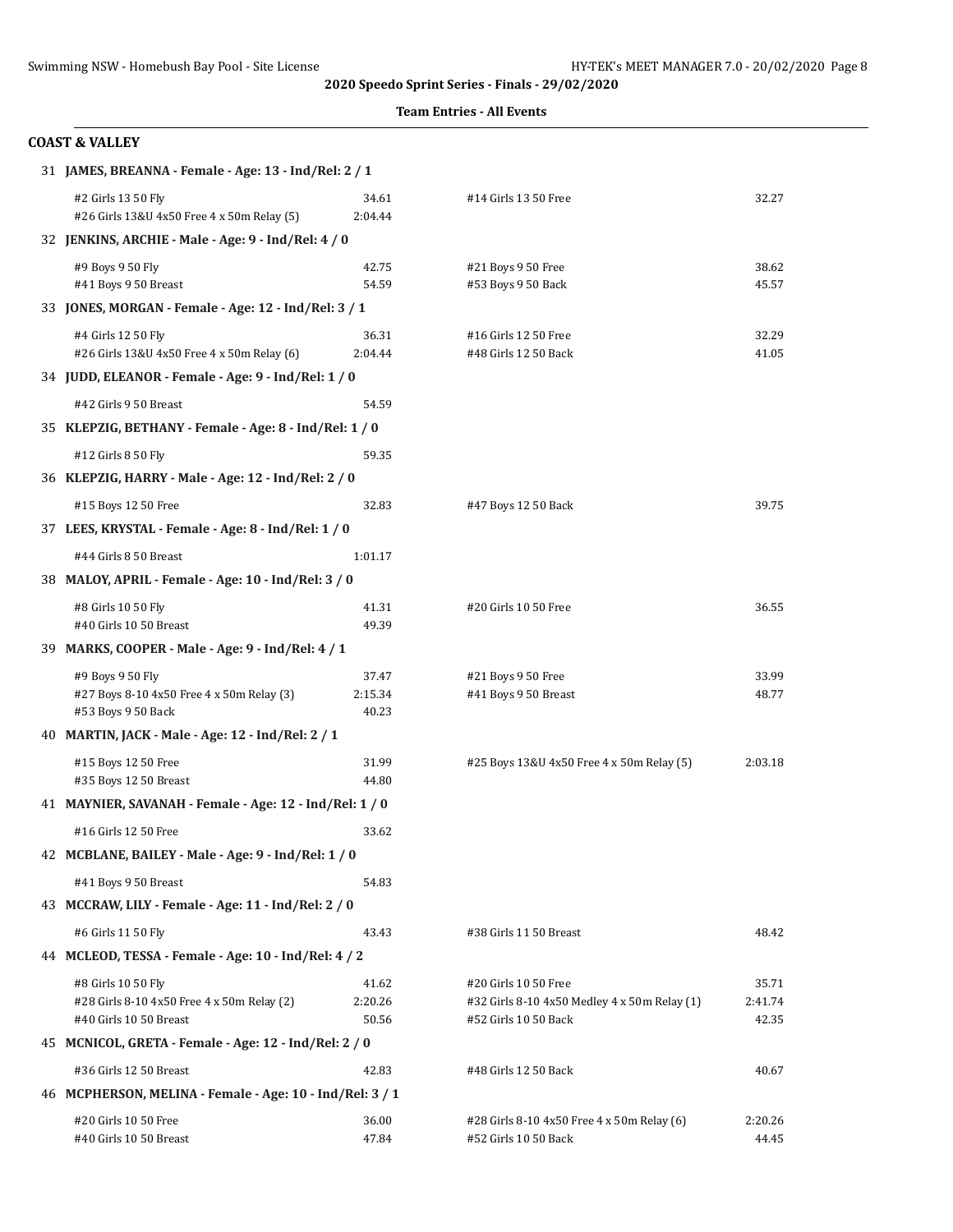|  |  | <b>Team Entries - All Events</b> |
|--|--|----------------------------------|
|--|--|----------------------------------|

#### **COAST & VALLEY**

| 47 MOORMAN, MACY - Female - Age: 13 - Ind/Rel: 2 / 1                                  |                           |                                                                     |                  |  |
|---------------------------------------------------------------------------------------|---------------------------|---------------------------------------------------------------------|------------------|--|
| #14 Girls 13 50 Free<br>#34 Girls 13 50 Breast                                        | 31.65<br>40.30            | #26 Girls 13&U 4x50 Free 4 x 50m Relay (3)                          | 2:04.44          |  |
| 48 MORGAN, CONNOR - Male - Age: 11 - Ind/Rel: 2 / 1                                   |                           |                                                                     |                  |  |
| #5 Boys 11 50 Fly<br>#25 Boys 13&U 4x50 Free 4 x 50m Relay (6)                        | 37.96<br>2:03.18          | #17 Boys 11 50 Free                                                 | 32.49            |  |
| 49 MORGAN, EMEILIA - Female - Age: 12 - Ind/Rel: 2 / 0                                |                           |                                                                     |                  |  |
| #4 Girls 12 50 Fly                                                                    | 37.58                     | #48 Girls 12 50 Back                                                | 40.70            |  |
| 50 NGAHEU, CAILIN - Male - Age: 10 - Ind/Rel: 4 / 1                                   |                           |                                                                     |                  |  |
| #7 Boys 10 50 Fly<br>#27 Boys 8-10 4x50 Free 4 x 50m Relay (5)<br>#51 Boys 10 50 Back | 39.99<br>2:15.34<br>42.08 | #19 Boys 10 50 Free<br>#39 Boys 10 50 Breast                        | 34.69<br>49.25   |  |
| 51 OBRIEN, STELLA - Female - Age: 8 - Ind/Rel: 4 / 0                                  |                           |                                                                     |                  |  |
| #12 Girls 8 50 Fly                                                                    | 55.70                     | #24 Girls 8 50 Free                                                 | 46.86            |  |
| #44 Girls 8 50 Breast                                                                 | 1:02.37                   | #56 Girls 8 50 Back                                                 | 52.17            |  |
| 52 PETROVIC, ALEXIS - Female - Age: 9 - Ind/Rel: 4 / 2                                |                           |                                                                     |                  |  |
| #10 Girls 9 50 Fly                                                                    | 44.04                     | #22 Girls 9 50 Free                                                 | 34.97<br>2:41.74 |  |
| #28 Girls 8-10 4x50 Free 4 x 50m Relay (3)<br>#42 Girls 9 50 Breast                   | 2:20.26<br>46.92          | #32 Girls 8-10 4x50 Medley 4 x 50m Relay (2)<br>#54 Girls 9 50 Back | 44.81            |  |
| 53 POTTS, CHARLIE - Male - Age: 9 - Ind/Rel: 3 / 0                                    |                           |                                                                     |                  |  |
| #9 Boys 9 50 Fly                                                                      | 41.02                     | #21 Boys 9 50 Free                                                  | 36.42            |  |
| #53 Boys 9 50 Back                                                                    | 40.82                     |                                                                     |                  |  |
| 54 POZO, GABRIELA - Female - Age: 8 - Ind/Rel: 3 / 0                                  |                           |                                                                     |                  |  |
| #12 Girls 8 50 Fly                                                                    | 1:00.20                   | #24 Girls 8 50 Free                                                 | 45.54            |  |
| #56 Girls 8 50 Back                                                                   | 55.51                     |                                                                     |                  |  |
| 55 RAYFIELD, INDIANA - Female - Age: 8 - Ind/Rel: 4 / 0                               |                           |                                                                     |                  |  |
| #12 Girls 8 50 Fly                                                                    | 47.59                     | #24 Girls 8 50 Free                                                 | 40.26            |  |
| #44 Girls 8 50 Breast                                                                 | 58.97                     | #56 Girls 8 50 Back                                                 | 49.71            |  |
| 56 REYNOLDS, JACK - Male - Age: 10 - Ind/Rel: 4 / 2                                   |                           |                                                                     |                  |  |
| #7 Boys 10 50 Fly                                                                     | 39.40                     | #19 Boys 10 50 Free                                                 | 34.13            |  |
| #27 Boys 8-10 4x50 Free 4 x 50m Relay (2)<br>#39 Boys 10 50 Breast                    | 2:15.34<br>46.15          | #31 Boys 8-10 4x50 Medley 4 x 50m Relay (1)<br>#51 Boys 10 50 Back  | 2:34.85<br>39.53 |  |
| 57 REYNOLDS, LEVI - Male - Age: 12 - Ind/Rel: 2 / 1                                   |                           |                                                                     |                  |  |
| #3 Boys 12 50 Fly<br>#47 Boys 12 50 Back                                              | 35.16<br>36.91            | #29 Boys 13&U 4x50 Medley 4 x 50m Relay (1)                         | 2:13.74          |  |
| 58 RIMANOCZY, FLYNN - Male - Age: 8 - Ind/Rel: 3 / 0                                  |                           |                                                                     |                  |  |
| #11 Boys 8 50 Fly<br>#55 Boys 8 50 Back                                               | 41.43<br>47.18            | #23 Boys 8 50 Free                                                  | 38.88            |  |
| 59 RIVERA, ELENA - Female - Age: 12 - Ind/Rel: 1 / 0                                  |                           |                                                                     |                  |  |
| #16 Girls 12 50 Free                                                                  | 33.51                     |                                                                     |                  |  |
| 60 SMITH, GRACE - Female - Age: 9 - Ind/Rel: 2 / 2                                    |                           |                                                                     |                  |  |
| #10 Girls 9 50 Fly                                                                    | 37.70                     | #22 Girls 9 50 Free                                                 | 35.73            |  |
| #28 Girls 8-10 4x50 Free 4 x 50m Relay (5)                                            | 2:20.26                   | #32 Girls 8-10 4x50 Medley 4 x 50m Relay (3)                        | 2:41.74          |  |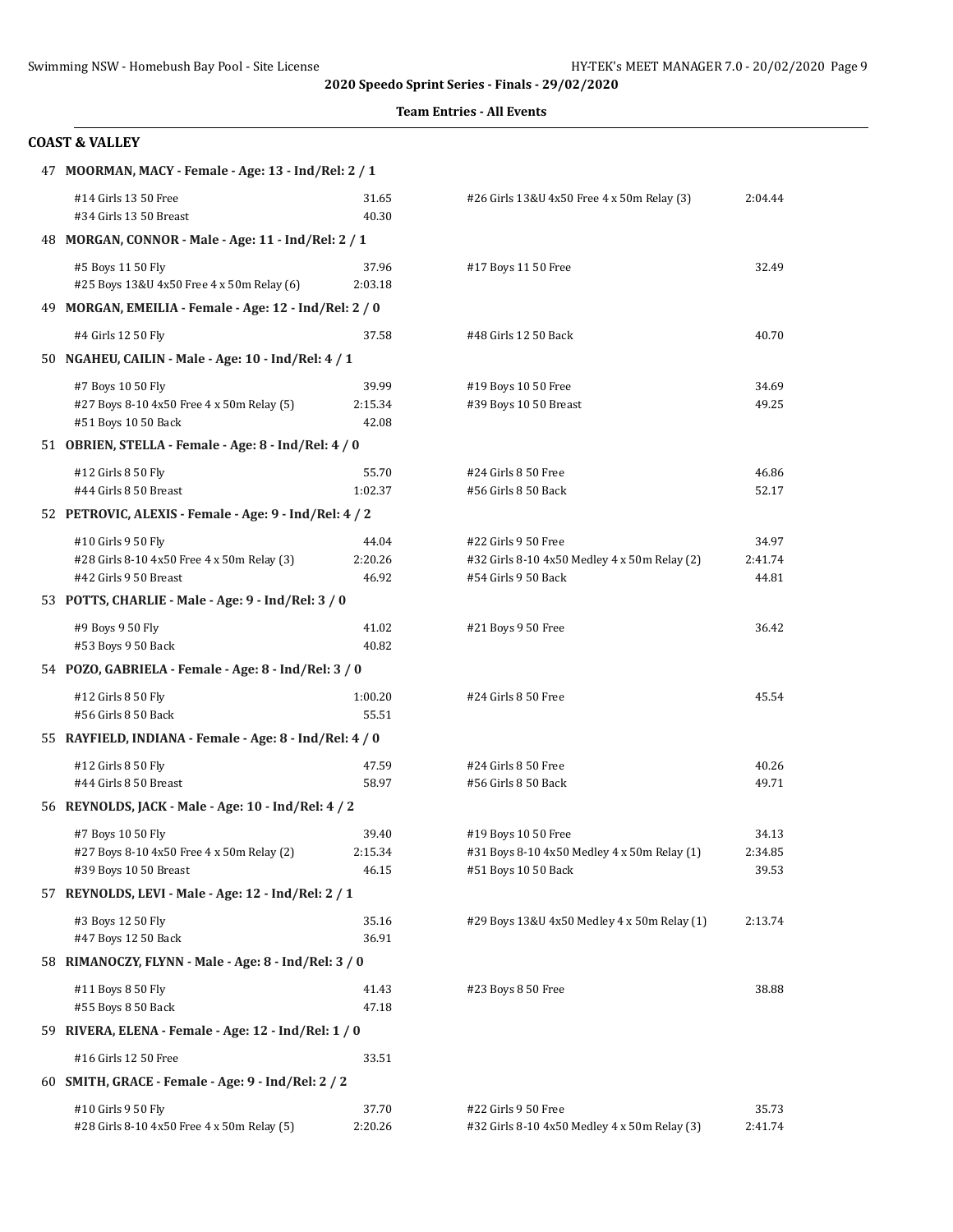|                                                                                         |                           | <b>Team Entries - All Events</b>                                                          |                           |
|-----------------------------------------------------------------------------------------|---------------------------|-------------------------------------------------------------------------------------------|---------------------------|
| <b>COAST &amp; VALLEY</b>                                                               |                           |                                                                                           |                           |
| 61 SMITH, KYE - Male - Age: 9 - Ind/Rel: 1 / 0                                          |                           |                                                                                           |                           |
| #41 Boys 9 50 Breast                                                                    | 52.49                     |                                                                                           |                           |
| 62 SPADARI, ALICE - Female - Age: 10 - Ind/Rel: 3 / 0                                   |                           |                                                                                           |                           |
| #8 Girls 10 50 Fly<br>#52 Girls 10 50 Back                                              | 41.49<br>45.85            | #40 Girls 10 50 Breast                                                                    | 51.07                     |
| 63 STEPHENSEN, AMIE - Female - Age: 13 - Ind/Rel: 1 / 0                                 |                           |                                                                                           |                           |
| #46 Girls 13 50 Back                                                                    | 38.87                     |                                                                                           |                           |
| 64 STEVENS, TYSON - Male - Age: 11 - Ind/Rel: 1 / 0                                     |                           |                                                                                           |                           |
| #37 Boys 11 50 Breast                                                                   | 45.30                     |                                                                                           |                           |
| 65 STEWART, BEN - Male - Age: 11 - Ind/Rel: 1 / 0                                       |                           |                                                                                           |                           |
| #49 Boys 11 50 Back                                                                     | 40.56                     |                                                                                           |                           |
| 66 SZAUTER, EMILY - Female - Age: 12 - Ind/Rel: 1 / 0                                   |                           |                                                                                           |                           |
| #36 Girls 12 50 Breast                                                                  | 41.73                     |                                                                                           |                           |
| 67 THOMAS, KHAI - Male - Age: 8 - Ind/Rel: 2 / 0                                        |                           |                                                                                           |                           |
| #43 Boys 8 50 Breast                                                                    | 54.40                     | #55 Boys 8 50 Back                                                                        | 51.82                     |
| 68 TOMS, NOAH - Male - Age: 12 - Ind/Rel: 1 / 0                                         |                           |                                                                                           |                           |
| #35 Boys 12 50 Breast                                                                   | 44.23                     |                                                                                           |                           |
| 69 TRETHAN, FLYNN - Male - Age: 8 - Ind/Rel: 3 / 0                                      |                           |                                                                                           |                           |
| #23 Boys 8 50 Free<br>#55 Boys 8 50 Back                                                | 37.15<br>45.77            | #43 Boys 8 50 Breast                                                                      | 54.73                     |
| 70 TRETHAN, TYLER - Male - Age: 12 - Ind/Rel: 4 / 2                                     |                           |                                                                                           |                           |
| #3 Boys 12 50 Fly<br>#25 Boys 13&U 4x50 Free 4 x 50m Relay (4)<br>#35 Boys 12 50 Breast | 32.10<br>2:03.18<br>35.48 | #15 Boys 12 50 Free<br>#29 Boys 13&U 4x50 Medley 4 x 50m Relay (2)<br>#47 Boys 12 50 Back | 28.92<br>2:13.74<br>34.33 |
| 71 TURNER, EVA - Female - Age: 12 - Ind/Rel: 1 / 0                                      |                           |                                                                                           |                           |
| #4 Girls 12 50 Fly                                                                      | 37.91                     |                                                                                           |                           |
| 72 WAITE, CAMERON - Male - Age: 11 - Ind/Rel: 2 / 0                                     |                           |                                                                                           |                           |
| #17 Boys 11 50 Free                                                                     | 33.87                     | #37 Boys 11 50 Breast                                                                     | 44.26                     |
| 73 WALTERS, LILLY - Female - Age: 9 - Ind/Rel: 2 / 0                                    |                           |                                                                                           |                           |
| #22 Girls 9 50 Free                                                                     | 37.56                     | #54 Girls 9 50 Back                                                                       | 46.99                     |
| 74 WEBBER, VAUGHN - Male - Age: 9 - Ind/Rel: 1 / 0                                      |                           |                                                                                           |                           |
| #9 Boys 9 50 Fly                                                                        | 46.59                     |                                                                                           |                           |
| 75 WEBBER, ZARHN - Male - Age: 10 - Ind/Rel: 3 / 2                                      |                           |                                                                                           |                           |
| #7 Boys 10 50 Fly<br>#31 Boys 8-10 4x50 Medley 4 x 50m Relay (2)<br>#51 Boys 10 50 Back | 37.23<br>2:34.85<br>43.29 | #27 Boys 8-10 4x50 Free 4 x 50m Relay (6)<br>#39 Boys 10 50 Breast                        | 2:15.34<br>45.58          |
| 76 WEBBER, ZARIA - Female - Age: 12 - Ind/Rel: 2 / 0                                    |                           |                                                                                           |                           |
| #4 Girls 12 50 Fly                                                                      | 36.78                     | #36 Girls 12 50 Breast                                                                    | 44.08                     |
| 77 WENHAM, ADRIAN - Male - Age: 13 - Ind/Rel: 1 / 0                                     |                           |                                                                                           |                           |
| #33 Boys 13 50 Breast                                                                   | 50.68                     |                                                                                           |                           |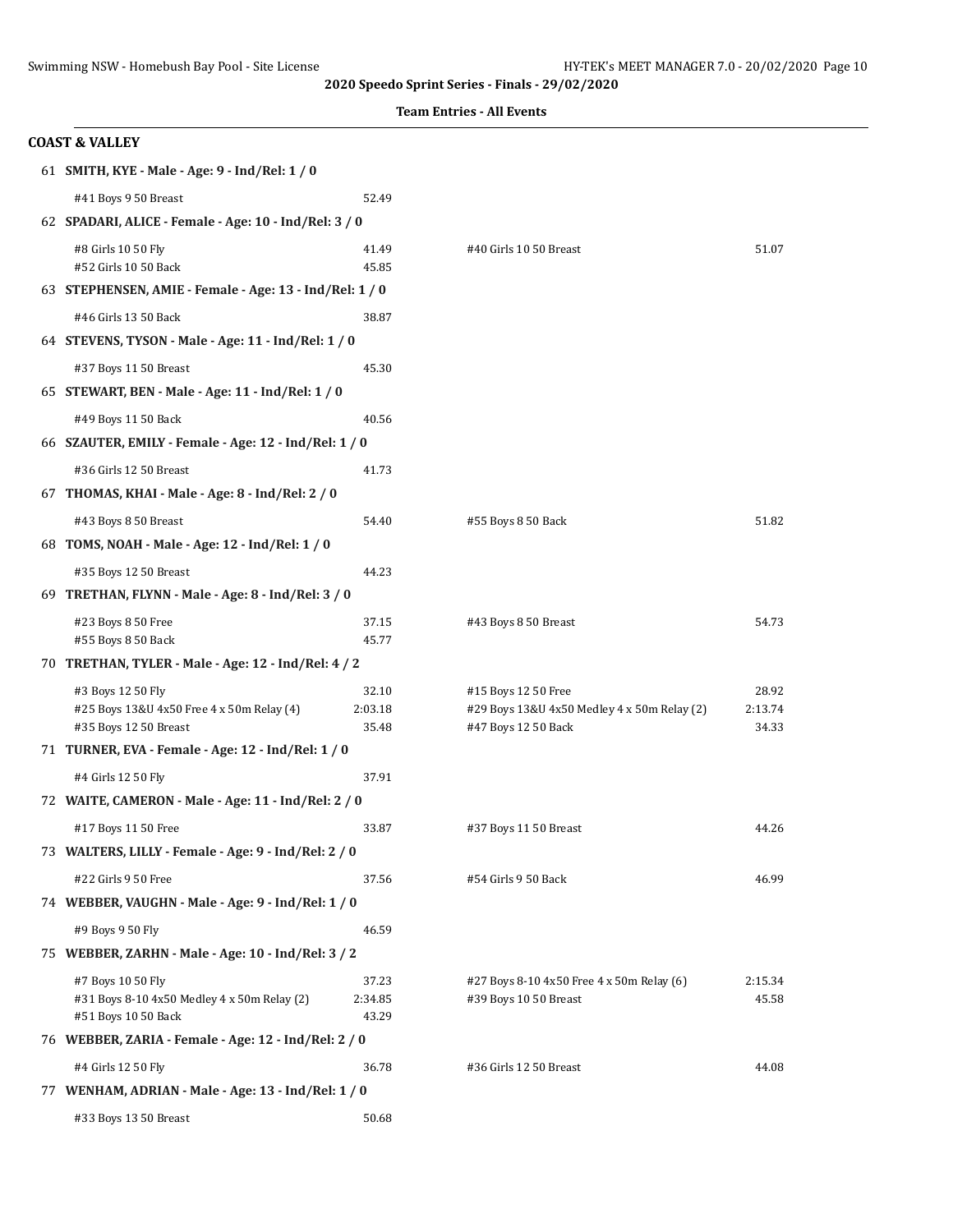|  | <b>Team Entries - All Events</b> |  |  |
|--|----------------------------------|--|--|
|--|----------------------------------|--|--|

#### **COAST & VALLEY**

|              | 78 WEST, CHLOE - Female - Age: 11 - Ind/Rel: 2 / 0                                                                                                              |         |                                                  |         |
|--------------|-----------------------------------------------------------------------------------------------------------------------------------------------------------------|---------|--------------------------------------------------|---------|
|              | #18 Girls 11 50 Free                                                                                                                                            | 33.26   | #38 Girls 11 50 Breast                           | 43.93   |
|              | 79 YOUNG, BILLIE - Female - Age: 11 - Ind/Rel: 4 / 0                                                                                                            |         |                                                  |         |
|              | #6 Girls 11 50 Fly                                                                                                                                              | 40.50   | #18 Girls 11 50 Free                             | 34.52   |
|              | #38 Girls 11 50 Breast                                                                                                                                          | 48.72   | #50 Girls 11 50 Back                             | 43.53   |
|              | 80 YOUNG, COBI - Male - Age: 13 - Ind/Rel: 3 / 2                                                                                                                |         |                                                  |         |
|              | #13 Boys 13 50 Free                                                                                                                                             | 30.71   | #25 Boys 13&U 4x50 Free 4 x 50m Relay (1)        | 2:03.18 |
|              | #29 Boys 13&U 4x50 Medley 4 x 50m Relay (4)                                                                                                                     | 2:13.74 | #33 Boys 13 50 Breast                            | 38.73   |
|              | #45 Boys 13 50 Back                                                                                                                                             | 40.21   |                                                  |         |
|              | 81 YOUNG, LOUIS - Male - Age: 8 - Ind/Rel: 1 / 0                                                                                                                |         |                                                  |         |
|              | #11 Boys 8 50 Fly                                                                                                                                               | 1:03.54 |                                                  |         |
| $\mathbf{1}$ | <b>COAST &amp; VALLEY - 'A'</b><br>YOUNG, COBI; GREGORY, MAGNUS; BURTON, BLAKE; TRETHAN, TYLER<br>MARTIN, JACK; MORGAN, CONNOR;                                 |         | #25 Boys 13 & Under 4x50 Freestyle 4 x 50m Rela  | 2:03.18 |
| 2            | <b>COAST &amp; VALLEY - 'A'</b><br>ALLEN, TAYLOR; DAVIES-FULLICK, EVELYN; MOORMAN, MACY; GILMOUR, TATUM<br>JAMES, BREANNA; JONES, MORGAN;                       |         | #26 Girls 13 & Under 4x50 Freestyle 4 x 50m Rela | 2:04.44 |
| 3            | <b>COAST &amp; VALLEY - 'A'</b><br>BURTON, BEAU; REYNOLDS, JACK; MARKS, COOPER; CATCHPOLE, LINCOLN<br>NGAHEU, CAILIN; WEBBER, ZARHN;                            |         | #27 Boys 8-10 4x50 Freestyle 4 x 50m Relay       | 2:15.34 |
| 4            | <b>COAST &amp; VALLEY - 'A'</b><br>HUGHES, ANNABELLE; MCLEOD, TESSA; PETROVIC, ALEXIS; HEPBURN, AVA<br>SMITH, GRACE; MCPHERSON, MELINA;                         |         | #28 Girls 8-10 4x50 Freestyle 4 x 50m Relay      | 2:20.26 |
| 5            | <b>COAST &amp; VALLEY - 'A'</b><br>REYNOLDS, LEVI; TRETHAN, TYLER; GAWN, CAMERON; YOUNG, COBI                                                                   |         | #29 Boys 13 & Under 4x50 Medley 4 x 50m Relay    | 2:13.74 |
| 6            | <b>COAST &amp; VALLEY - 'A'</b><br>ALLEN, TAYLOR; CLEARE, AVA; GOSSELIN, RIHANA; GILMOUR, TATUM                                                                 |         | #30 Girls 13 & Under 4x50 Medley 4 x 50m Relay   | 2:18.39 |
| 7            | <b>COAST &amp; VALLEY - 'A'</b><br>REYNOLDS, JACK; WEBBER, ZARHN; BURTON, BEAU; CATCHPOLE, LINCOLN                                                              |         | #31 Boys 8-10 4x50 Medley 4 x 50m Relay          | 2:34.85 |
| 8            | <b>COAST &amp; VALLEY - 'A'</b><br>MCLEOD, TESSA; PETROVIC, ALEXIS; SMITH, GRACE; HEPBURN, AVA<br>COAST & VALLEY Total Individual Entrice 190 - Total Dolaver 9 |         | #32 Girls 8-10 4x50 Medley 4 x 50m Relay         | 2:41.74 |

**COAST & VALLEY Total Individual Entries: 189 - Total Relays: 8**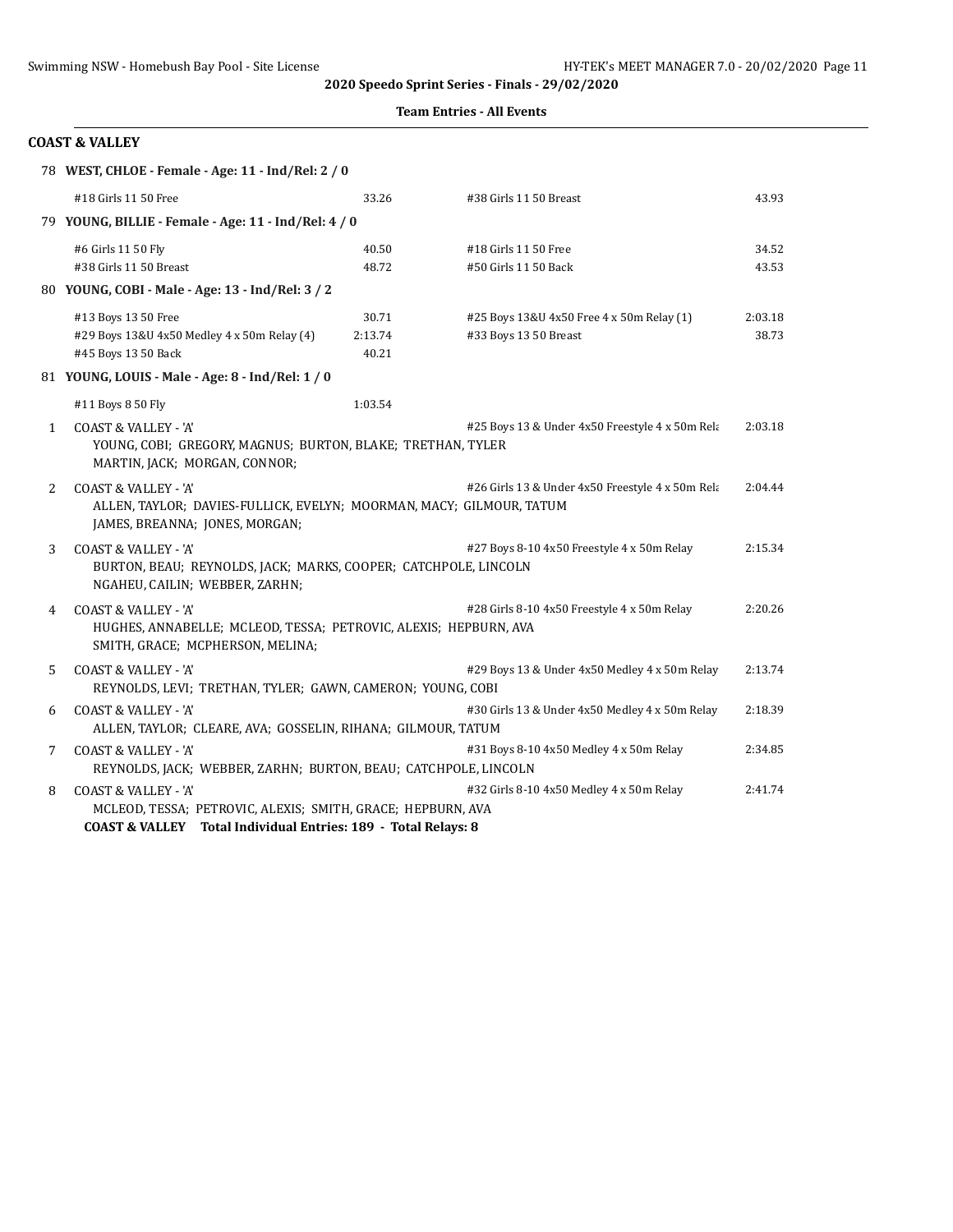|  | <b>Team Entries - All Events</b> |  |  |
|--|----------------------------------|--|--|
|--|----------------------------------|--|--|

| <b>METRO NORTH EAST</b>                                                                   |                           |                                                                    |                  |
|-------------------------------------------------------------------------------------------|---------------------------|--------------------------------------------------------------------|------------------|
| 1 ARNOLD, SKYE - Female - Age: 13 - Ind/Rel: 1 / 0                                        |                           |                                                                    |                  |
| #46 Girls 13 50 Back                                                                      | 35.28                     |                                                                    |                  |
| 2 AU-YEUNG, NATHAN - Male - Age: 11 - Ind/Rel: 1 / 0                                      |                           |                                                                    |                  |
| #37 Boys 11 50 Breast                                                                     | 40.83                     |                                                                    |                  |
| 3 AYER, SONIA - Female - Age: 8 - Ind/Rel: 1 / 0                                          |                           |                                                                    |                  |
| #44 Girls 8 50 Breast                                                                     | 59.15                     |                                                                    |                  |
| 4 BESTIC, WILLIAM - Male - Age: 10 - Ind/Rel: 3 / 2                                       |                           |                                                                    |                  |
| #19 Boys 10 50 Free<br>#31 Boys 8-10 4x50 Medley 4 x 50m Relay (1)<br>#51 Boys 10 50 Back | 30.34<br>2:21.58<br>36.43 | #27 Boys 8-10 4x50 Free 4 x 50m Relay (1)<br>#39 Boys 10 50 Breast | 2:04.56<br>42.67 |
| 5 BETHELL, FINN - Male - Age: 13 - Ind/Rel: 1 / 0                                         |                           |                                                                    |                  |
| #1 Boys 13 50 Fly                                                                         | 31.29                     |                                                                    |                  |
| 6 BODEN, GEMMA - Female - Age: 12 - Ind/Rel: 1 / 0                                        |                           |                                                                    |                  |
| #36 Girls 12 50 Breast                                                                    | 41.22                     |                                                                    |                  |
| 7 BODEN, LEO - Male - Age: 9 - Ind/Rel: 1 / 0                                             |                           |                                                                    |                  |
| #41 Boys 9 50 Breast                                                                      | 53.62                     |                                                                    |                  |
| 8 BURDACK, MIA - Female - Age: 12 - Ind/Rel: 2 / 1                                        |                           |                                                                    |                  |
| #4 Girls 12 50 Fly<br>#36 Girls 12 50 Breast                                              | 34.39<br>38.38            | #30 Girls 13&U 4x50 Medley 4 x 50m Relay (5)                       | 2:10.68          |
| 9 BURT, JAMES - Male - Age: 11 - Ind/Rel: 3 / 0                                           |                           |                                                                    |                  |
| #5 Boys 11 50 Fly<br>#49 Boys 11 50 Back                                                  | 32.41<br>35.16            | #17 Boys 11 50 Free                                                | 30.87            |
| 10 CHEE, JAY - Male - Age: 12 - Ind/Rel: 2 / 0                                            |                           |                                                                    |                  |
| #3 Boys 12 50 Fly                                                                         | 32.49                     | #15 Boys 12 50 Free                                                | 29.09            |
| 11 CHEE, KIP - Male - Age: 12 - Ind/Rel: 1 / 0                                            |                           |                                                                    |                  |
| #35 Boys 12 50 Breast                                                                     | 36.41                     |                                                                    |                  |
| 12 CHENG, MATTHEW - Male - Age: 13 - Ind/Rel: 3 / 1                                       |                           |                                                                    |                  |
| #1 Boys 13 50 Fly<br>#25 Boys 13&U 4x50 Free 4 x 50m Relay (2)                            | 31.28<br>1:49.50          | #13 Boys 13 50 Free<br>#45 Boys 13 50 Back                         | 26.98<br>32.27   |
| 13 CLANCY, RYAN - Male - Age: 11 - Ind/Rel: 2 / 0                                         |                           |                                                                    |                  |
| #5 Boys 11 50 Fly                                                                         | 36.85                     | #17 Boys 11 50 Free                                                | 30.54            |
| 14 CONDON, SAMUEL - Male - Age: 12 - Ind/Rel: 1 / 0                                       |                           |                                                                    |                  |
| #3 Boys 12 50 Fly                                                                         | 33.88                     |                                                                    |                  |
| 15 CONYBEARE-YAMAGUCHI, LIRRA - Female - Age: 11 - Ind/Rel: 2 / 0                         |                           |                                                                    |                  |
| #6 Girls 11 50 Fly                                                                        | 34.89                     | #50 Girls 11 50 Back                                               | 38.60            |
| 16 CROLL, JESSICA - Female - Age: 12 - Ind/Rel: 1 / 0                                     |                           |                                                                    |                  |
| #48 Girls 12 50 Back                                                                      | 36.23                     |                                                                    |                  |
| 17 DAGGER, RYLEA - Female - Age: 12 - Ind/Rel: 2 / 0                                      |                           |                                                                    |                  |
| #16 Girls 12 50 Free                                                                      | 30.39                     | #48 Girls 12 50 Back                                               | 37.41            |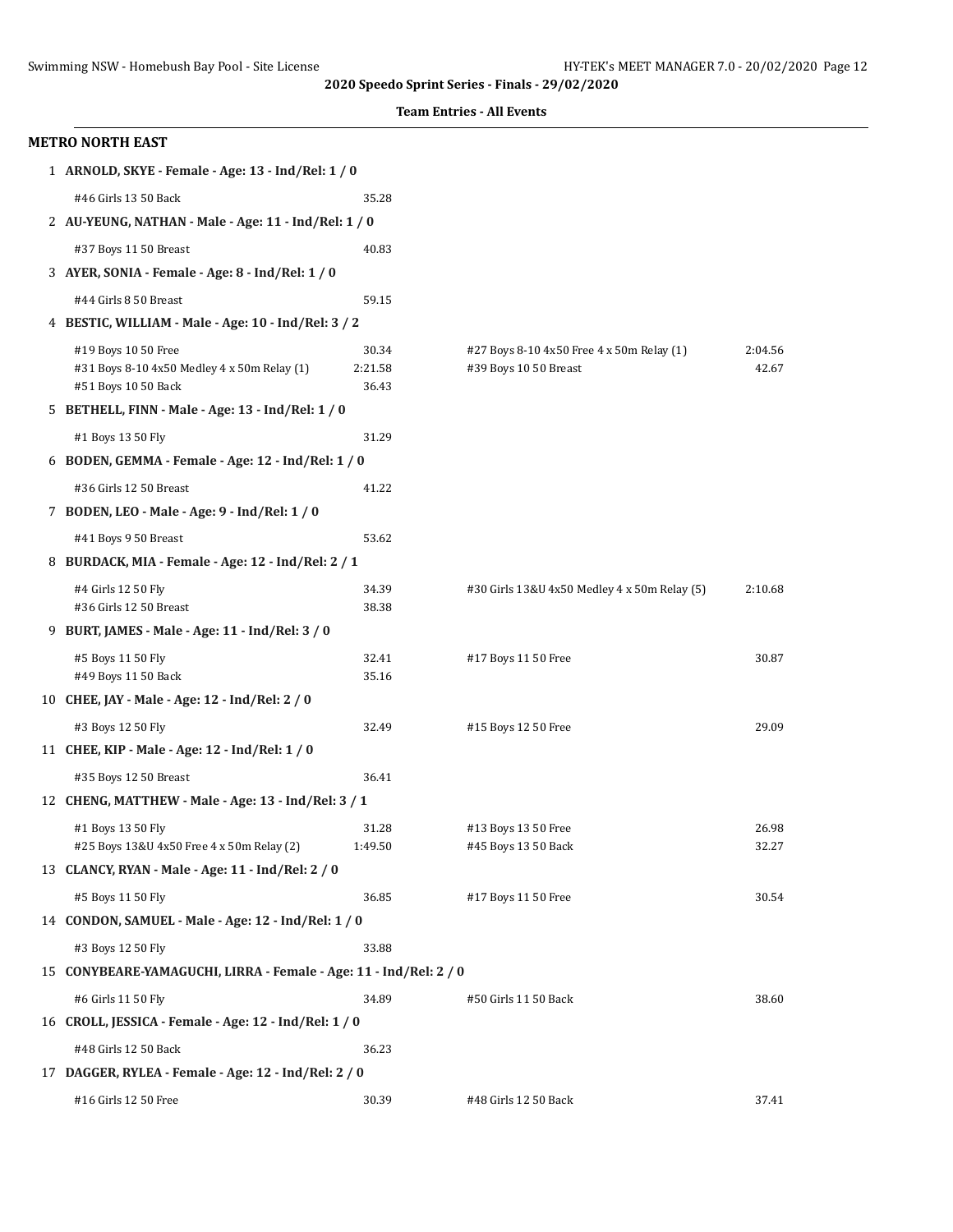#### **Team Entries - All Events**

#### **METRO NORTH EAST**

| 18 DIXON, ZANNAH - Female - Age: 13 - Ind/Rel: 2 / 1                                       |                           |                                                                      |                  |
|--------------------------------------------------------------------------------------------|---------------------------|----------------------------------------------------------------------|------------------|
| #14 Girls 13 50 Free<br>#46 Girls 13 50 Back                                               | 30.75<br>35.20            | #26 Girls 13&U 4x50 Free 4 x 50m Relay (6)                           | 1:57.01          |
| 19 DUNN, ADAM - Male - Age: 8 - Ind/Rel: 1 / 0                                             |                           |                                                                      |                  |
| #55 Boys 8 50 Back                                                                         | 50.73                     |                                                                      |                  |
| 20 DUNN, LUKAS - Male - Age: 10 - Ind/Rel: 2 / 2                                           |                           |                                                                      |                  |
| #7 Boys 10 50 Fly<br>#27 Boys 8-10 4x50 Free 4 x 50m Relay (2)                             | 33.56<br>2:04.56          | #19 Boys 10 50 Free<br>#31 Boys 8-10 4x50 Medley 4 x 50m Relay (3)   | 30.64<br>2:21.58 |
| 21 DURIE, GORDON - Male - Age: 13 - Ind/Rel: 1 / 2                                         |                           |                                                                      |                  |
| #25 Boys 13&U 4x50 Free 4 x 50m Relay (6)<br>#45 Boys 13 50 Back                           | 1:49.50<br>31.77          | #29 Boys 13&U 4x50 Medley 4 x 50m Relay (1)                          | 2:09.39          |
| 22 ELLIS, MITCHELL - Male - Age: 10 - Ind/Rel: 2 / 0                                       |                           |                                                                      |                  |
| #7 Boys 10 50 Fly                                                                          | 36.49                     | #51 Boys 10 50 Back                                                  | 37.58            |
| 23 FARRINGTON, KAI - Male - Age: 12 - Ind/Rel: 1 / 0                                       |                           |                                                                      |                  |
| #35 Boys 12 50 Breast                                                                      | 38.89                     |                                                                      |                  |
| 24 FIFE, GEORGINA - Female - Age: 10 - Ind/Rel: 1 / 1                                      |                           |                                                                      |                  |
| #8 Girls 10 50 Fly                                                                         | 38.56                     | #28 Girls 8-10 4x50 Free 4 x 50m Relay (6)                           | 2:06.14          |
| 25 FISHER, OLIVER - Male - Age: 9 - Ind/Rel: 3 / 0                                         |                           |                                                                      |                  |
| #9 Boys 9 50 Fly<br>#53 Boys 9 50 Back                                                     | 39.67<br>45.04            | #21 Boys 9 50 Free                                                   | 36.06            |
| 26 FLEMING, CHARLIE - Female - Age: 11 - Ind/Rel: 1 / 0                                    |                           |                                                                      |                  |
| #6 Girls 11 50 Fly                                                                         | 35.53                     |                                                                      |                  |
| 27 GARTNER, CAMERON - Male - Age: 10 - Ind/Rel: 1 / 0                                      |                           |                                                                      |                  |
| #7 Boys 10 50 Fly                                                                          | 36.43                     |                                                                      |                  |
| 28 GARTNER, CHARLIZE - Female - Age: 12 - Ind/Rel: 1 / 0                                   |                           |                                                                      |                  |
| #48 Girls 12 50 Back                                                                       | 36.81                     |                                                                      |                  |
| 29 GARTNER, MAKENZI - Female - Age: 8 - Ind/Rel: 3 / 0                                     |                           |                                                                      |                  |
| #12 Girls 8 50 Fly<br>#56 Girls 8 50 Back                                                  | 48.45<br>46.06            | #24 Girls 8 50 Free                                                  | 37.26            |
| 30 GLADEN, NICHOLAS - Male - Age: 13 - Ind/Rel: 3 / 1                                      |                           |                                                                      |                  |
| #1 Boys 13 50 Fly<br>#25 Boys 13&U 4x50 Free 4 x 50m Relay (1)                             | 29.45<br>1:49.50          | #13 Boys 13 50 Free<br>#33 Boys 13 50 Breast                         | 26.96<br>36.84   |
| 31 GONZALO, FELISA - Female - Age: 12 - Ind/Rel: 3 / 2                                     |                           |                                                                      |                  |
| #4 Girls 12 50 Fly<br>#26 Girls 13&U 4x50 Free 4 x 50m Relay (3)<br>#36 Girls 12 50 Breast | 32.56<br>1:57.01<br>40.17 | #16 Girls 12 50 Free<br>#30 Girls 13&U 4x50 Medley 4 x 50m Relay (4) | 29.63<br>2:10.68 |
| 32 GONZALO, REBECCA - Female - Age: 10 - Ind/Rel: 2 / 2                                    |                           |                                                                      |                  |
| #8 Girls 10 50 Fly<br>#32 Girls 8-10 4x50 Medley 4 x 50m Relay (5)                         | 36.90<br>2:23.17          | #28 Girls 8-10 4x50 Free 4 x 50m Relay (5)<br>#40 Girls 10 50 Breast | 2:06.14<br>45.05 |
| 33 GOULSTON, STELLA - Female - Age: 10 - Ind/Rel: 1 / 2                                    |                           |                                                                      |                  |
| #20 Girls 10 50 Free<br>#32 Girls 8-10 4x50 Medley 4 x 50m Relay (4)                       | 31.91<br>2:23.17          | #28 Girls 8-10 4x50 Free 4 x 50m Relay (3)                           | 2:06.14          |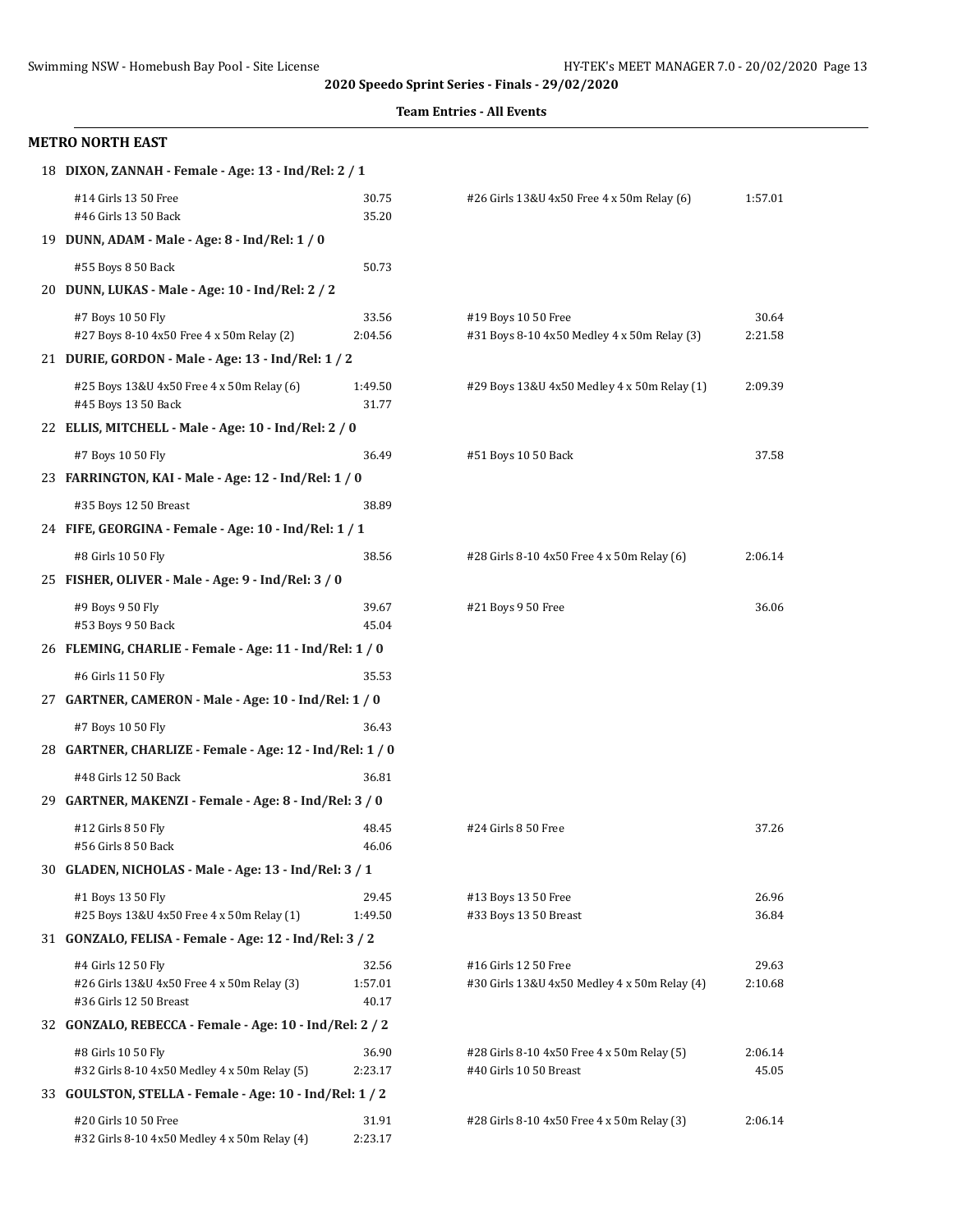|  | <b>Team Entries - All Events</b> |  |  |
|--|----------------------------------|--|--|
|--|----------------------------------|--|--|

| <b>METRO NORTH EAST</b>                                          |                  |                                                                  |                  |
|------------------------------------------------------------------|------------------|------------------------------------------------------------------|------------------|
| 34 GUO, JERRY - Male - Age: 13 - Ind/Rel: 1 / 1                  |                  |                                                                  |                  |
| #29 Boys 13&U 4x50 Medley 4 x 50m Relay (3)                      | 2:09.39          | #33 Boys 13 50 Breast                                            | 38.29            |
| 35 HALFEN, XANDER - Male - Age: 12 - Ind/Rel: 1 / 0              |                  |                                                                  |                  |
| #47 Boys 12 50 Back                                              | 34.61            |                                                                  |                  |
| 36 HALLOCK, GRACE - Female - Age: 8 - Ind/Rel: 1 / 0             |                  |                                                                  |                  |
| #12 Girls 8 50 Fly                                               | 50.78            |                                                                  |                  |
| 37 HAMILTON, ABBY - Female - Age: 12 - Ind/Rel: 2 / 0            |                  |                                                                  |                  |
| #4 Girls 12 50 Fly                                               | 33.14            | #16 Girls 12 50 Free                                             | 30.38            |
| 38 HANCOCK, MATILDA - Female - Age: 13 - Ind/Rel: 2 / 1          |                  |                                                                  |                  |
| #2 Girls 13 50 Fly<br>#26 Girls 13&U 4x50 Free 4 x 50m Relay (5) | 33.05<br>1:57.01 | #14 Girls 13 50 Free                                             | 30.11            |
| 39 HAROL, WARWARA - Female - Age: 13 - Ind/Rel: 1 / 0            |                  |                                                                  |                  |
| #34 Girls 13 50 Breast                                           | 38.52            |                                                                  |                  |
| 40 HARRIS, MATTHEW - Male - Age: 13 - Ind/Rel: 2 / 2             |                  |                                                                  |                  |
| #1 Boys 13 50 Fly<br>#29 Boys 13&U 4x50 Medley 4 x 50m Relay (2) | 29.95<br>2:09.39 | #25 Boys 13&U 4x50 Free 4 x 50m Relay (5)<br>#45 Boys 13 50 Back | 1:49.50<br>33.30 |
| 41 HAVRON, OLIVER - Male - Age: 8 - Ind/Rel: 4 / 0               |                  |                                                                  |                  |
| #11 Boys 8 50 Fly<br>#43 Boys 8 50 Breast                        | 59.11<br>1:01.17 | #23 Boys 8 50 Free<br>#55 Boys 8 50 Back                         | 39.63<br>48.06   |
| 42 HENDRIKS, KIERAN - Male - Age: 8 - Ind/Rel: 2 / 0             |                  |                                                                  |                  |
| #43 Boys 8 50 Breast                                             | 56.26            | #55 Boys 8 50 Back                                               | 49.02            |
| 43 HEYMAN, JAMESON - Female - Age: 13 - Ind/Rel: 1 / 1           |                  |                                                                  |                  |
| #2 Girls 13 50 Fly                                               | 33.32            | #30 Girls 13&U 4x50 Medley 4 x 50m Relay (6)                     | 2:10.68          |
| 44 HOLM, WILLOW - Female - Age: 8 - Ind/Rel: 1 / 0               |                  |                                                                  |                  |
| #56 Girls 8 50 Back                                              | 47.91            |                                                                  |                  |
| 45 HORII, HANA - Female - Age: 8 - Ind/Rel: 4 / 0                |                  |                                                                  |                  |
| #12 Girls 8 50 Fly<br>#44 Girls 8 50 Breast                      | 49.63<br>51.12   | #24 Girls 8 50 Free<br>#56 Girls 8 50 Back                       | 40.85<br>48.57   |
| 46 HU, AIDAN - Male - Age: 9 - Ind/Rel: 3 / 1                    |                  |                                                                  |                  |
| #9 Boys 9 50 Fly<br>#31 Boys 8-10 4x50 Medley 4 x 50m Relay (5)  | 43.00<br>2:21.58 | #21 Boys 9 50 Free<br>#41 Boys 9 50 Breast                       | 35.98<br>45.03   |
| 47 HUGO, JESSICA - Female - Age: 9 - Ind/Rel: 3 / 0              |                  |                                                                  |                  |
| #10 Girls 9 50 Fly<br>#54 Girls 9 50 Back                        | 38.91<br>42.12   | #22 Girls 9 50 Free                                              | 35.13            |
| 48 JACKSON, AUDREY - Female - Age: 11 - Ind/Rel: 2 / 0           |                  |                                                                  |                  |
| #18 Girls 11 50 Free                                             | 31.55            | #50 Girls 11 50 Back                                             | 38.54            |
| 49 JAMES, LACHLAN - Male - Age: 13 - Ind/Rel: 1 / 0              |                  |                                                                  |                  |
| #33 Boys 13 50 Breast                                            | 36.77            |                                                                  |                  |
| 50 JAMIESON, HANNAH - Female - Age: 8 - Ind/Rel: 1 / 0           |                  |                                                                  |                  |
| #24 Girls 8 50 Free                                              | 39.86            |                                                                  |                  |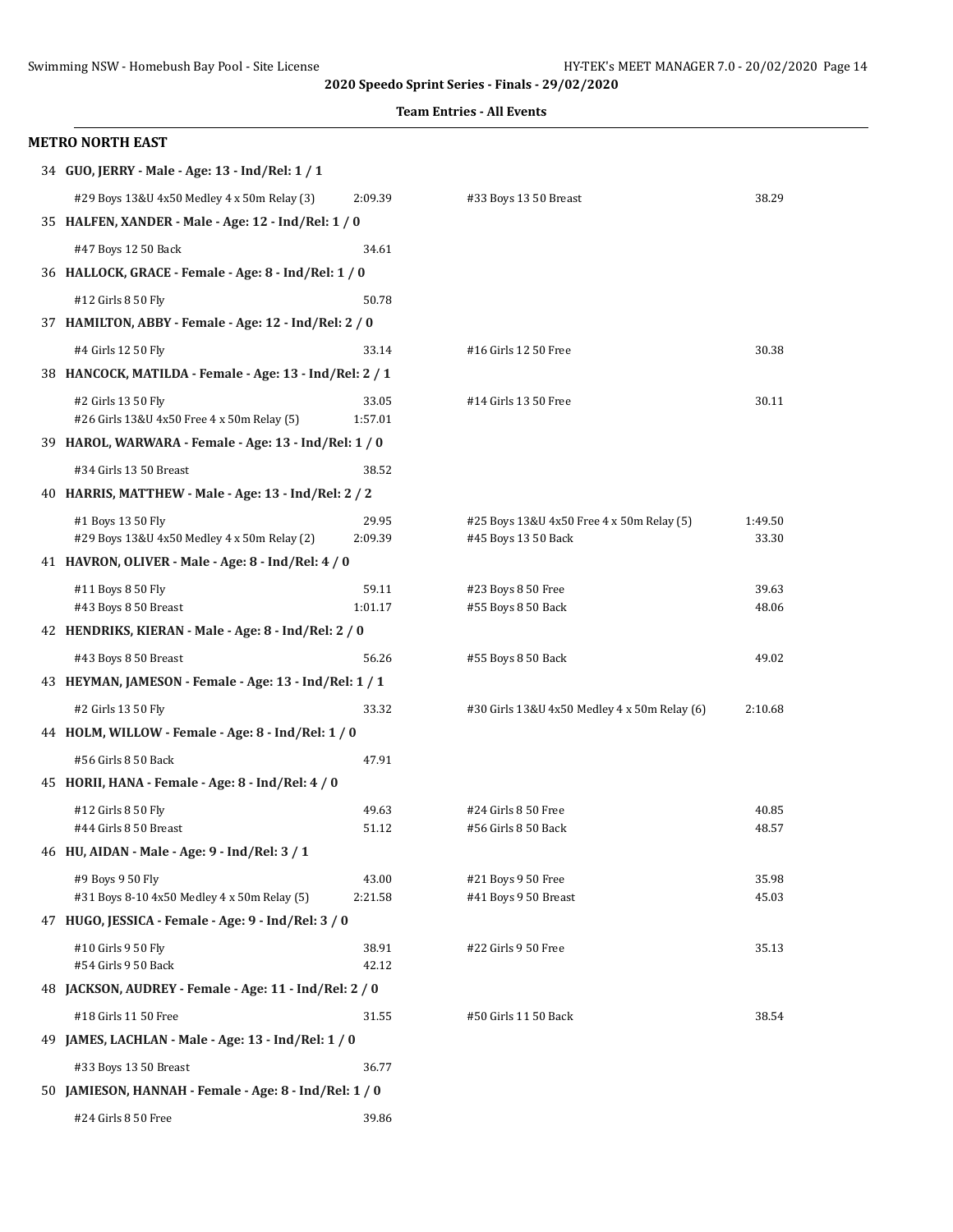| Swimming NSW - Homebush Bay Pool - Site License                      |                  | HY-TEK's MEET MANAGER 7.0 - 20/02/2020 Page 15                       |                  |
|----------------------------------------------------------------------|------------------|----------------------------------------------------------------------|------------------|
|                                                                      |                  | 2020 Speedo Sprint Series - Finals - 29/02/2020                      |                  |
|                                                                      |                  | <b>Team Entries - All Events</b>                                     |                  |
| <b>METRO NORTH EAST</b>                                              |                  |                                                                      |                  |
| 51 JAN, KESTER - Male - Age: 9 - Ind/Rel: 1 / 0                      |                  |                                                                      |                  |
| #41 Boys 9 50 Breast                                                 | 50.58            |                                                                      |                  |
| 52 JONES, JADE - Female - Age: 9 - Ind/Rel: 3 / 0                    |                  |                                                                      |                  |
| #10 Girls 9 50 Fly                                                   | 41.59            | #42 Girls 9 50 Breast                                                | 51.54            |
| #54 Girls 9 50 Back                                                  | 44.26            |                                                                      |                  |
| 53 KANG, EDWARD - Male - Age: 12 - Ind/Rel: 3 / 1                    |                  |                                                                      |                  |
| #3 Boys 12 50 Fly                                                    | 33.13            | #15 Boys 12 50 Free                                                  | 29.42            |
| #29 Boys 13&U 4x50 Medley 4 x 50m Relay (5)                          | 2:09.39          | #47 Boys 12 50 Back                                                  | 34.75            |
| 54 KANG, SUSANNA - Female - Age: 10 - Ind/Rel: 4 / 2                 |                  |                                                                      |                  |
| #8 Girls 10 50 Fly                                                   | 35.06            | #20 Girls 10 50 Free                                                 | 31.84            |
| #28 Girls 8-10 4x50 Free 4 x 50m Relay (2)<br>#40 Girls 10 50 Breast | 2:06.14<br>44.21 | #32 Girls 8-10 4x50 Medley 4 x 50m Relay (3)<br>#52 Girls 10 50 Back | 2:23.17<br>39.56 |
| 55 KEATING, CAITLYN - Female - Age: 9 - Ind/Rel: 2 / 0               |                  |                                                                      |                  |
| #10 Girls 9 50 Fly                                                   | 39.32            | #22 Girls 9 50 Free                                                  | 36.08            |
| 56 KENDALL, ELIJAH - Male - Age: 12 - Ind/Rel: 1 / 0                 |                  |                                                                      |                  |
|                                                                      |                  |                                                                      |                  |
| #47 Boys 12 50 Back                                                  | 34.54            |                                                                      |                  |
| 57 KIM, LEONA - Female - Age: 10 - Ind/Rel: 1 / 1                    |                  |                                                                      |                  |
| #32 Girls 8-10 4x50 Medley 4 x 50m Relay (6)                         | 2:23.17          | #40 Girls 10 50 Breast                                               | 43.72            |
| 58 KING, SAM - Male - Age: 9 - Ind/Rel: 1 / 0                        |                  |                                                                      |                  |
| #53 Boys 9 50 Back                                                   | 43.32            |                                                                      |                  |
| 59 KING, SEBASTIAN - Male - Age: 13 - Ind/Rel: 1 / 1                 |                  |                                                                      |                  |
| #29 Boys 13&U 4x50 Medley 4 x 50m Relay (4)                          | 2:09.39          | #45 Boys 13 50 Back                                                  | 33.05            |
| 60 KITO, SKYE - Female - Age: 11 - Ind/Rel: 3 / 0                    |                  |                                                                      |                  |
| #6 Girls 11 50 Fly                                                   | 35.63            | #38 Girls 11 50 Breast                                               | 42.45            |
| #50 Girls 11 50 Back                                                 | 39.36            |                                                                      |                  |
| 61 KITO, SYDNEY - Male - Age: 11 - Ind/Rel: 3 / 0                    |                  |                                                                      |                  |
| #5 Boys 11 50 Fly                                                    | 34.99            | #17 Boys 11 50 Free                                                  | 30.98            |
| #37 Boys 11 50 Breast                                                | 43.39            |                                                                      |                  |
| 62 KLINEBERG, ISABEL - Female - Age: 11 - Ind/Rel: 1 / 0             |                  |                                                                      |                  |
| #18 Girls 11 50 Free                                                 | 30.80            |                                                                      |                  |
| 63 KWAN, LUCAS - Male - Age: 13 - Ind/Rel: 1 / 1                     |                  |                                                                      |                  |
| #13 Boys 13 50 Free                                                  | 28.13            | #25 Boys 13&U 4x50 Free 4 x 50m Relay (3)                            | 1:49.50          |
| 64 LAUNAY, SOPHIE - Female - Age: 13 - Ind/Rel: 2 / 0                |                  |                                                                      |                  |
| #34 Girls 13 50 Breast                                               | 39.76            | #46 Girls 13 50 Back                                                 | 36.79            |
| 65 LAW, JUSTIN - Male - Age: 11 - Ind/Rel: 3 / 0                     |                  |                                                                      |                  |
| #5 Boys 11 50 Fly                                                    | 36.93            | #17 Boys 11 50 Free                                                  | 29.65            |
| #37 Boys 11 50 Breast                                                | 40.65            |                                                                      |                  |
| 66 LAWRENCE, DANIEL - Male - Age: 12 - Ind/Rel: 3 / 0                |                  |                                                                      |                  |

#3 Boys 12 50 Fly 31.70 #15 Boys 12 50 Free 29.40

#47 Boys 12 50 Back 34.82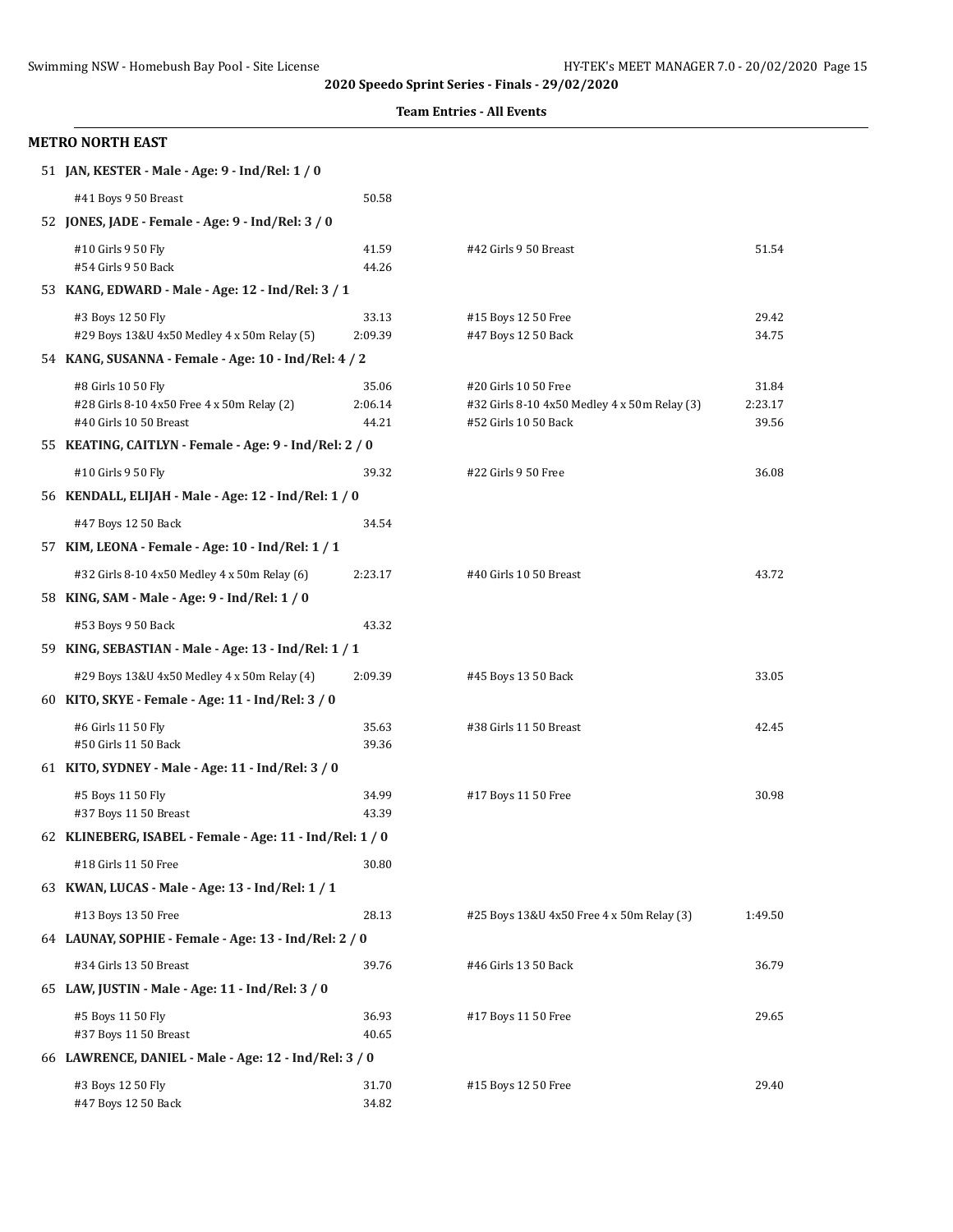#### **Team Entries - All Events**

#### **METRO NORTH EAST**

| 67 LAWRENCE, MILLA - Female - Age: 11 - Ind/Rel: 3 / 2                                     |                           |                                                                      |                  |
|--------------------------------------------------------------------------------------------|---------------------------|----------------------------------------------------------------------|------------------|
| #6 Girls 11 50 Fly<br>#26 Girls 13&U 4x50 Free 4 x 50m Relay (1)<br>#38 Girls 11 50 Breast | 31.46<br>1:57.01<br>38.05 | #18 Girls 11 50 Free<br>#30 Girls 13&U 4x50 Medley 4 x 50m Relay (3) | 29.13<br>2:10.68 |
| 68 LAWRENCE, NEVE - Female - Age: 9 - Ind/Rel: 1 / 0                                       |                           |                                                                      |                  |
| #42 Girls 9 50 Breast                                                                      | 50.68                     |                                                                      |                  |
| 69 LEHANE, LIAM - Male - Age: 13 - Ind/Rel: 1 / 1                                          |                           |                                                                      |                  |
| #29 Boys 13&U 4x50 Medley 4 x 50m Relay (6)                                                | 2:09.39                   | #33 Boys 13 50 Breast                                                | 38.20            |
| 70 LI, WILLIAM - Male - Age: 11 - Ind/Rel: 2 / 0                                           |                           |                                                                      |                  |
| #37 Boys 11 50 Breast                                                                      | 40.95                     | #49 Boys 11 50 Back                                                  | 37.78            |
| 71 LIU, CLAUDIA - Female - Age: 11 - Ind/Rel: 1 / 0                                        |                           |                                                                      |                  |
| #38 Girls 11 50 Breast                                                                     | 41.54                     |                                                                      |                  |
| 72 LIU, TRIBECA - Female - Age: 10 - Ind/Rel: 2 / 2                                        |                           |                                                                      |                  |
| #20 Girls 10 50 Free<br>#32 Girls 8-10 4x50 Medley 4 x 50m Relay (1)                       | 30.09<br>2:23.17          | #28 Girls 8-10 4x50 Free 4 x 50m Relay (1)<br>#52 Girls 10 50 Back   | 2:06.14<br>37.73 |
| 73 LONG, KIRA - Female - Age: 11 - Ind/Rel: 2 / 0                                          |                           |                                                                      |                  |
| #18 Girls 11 50 Free                                                                       | 30.77                     | #50 Girls 11 50 Back                                                 | 37.05            |
| 74 LOVRINOVIC KAIC, STELA - Female - Age: 13 - Ind/Rel: 2 / 2                              |                           |                                                                      |                  |
| #2 Girls 13 50 Fly<br>#26 Girls 13&U 4x50 Free 4 x 50m Relay (4)                           | 34.38<br>1:57.01          | #14 Girls 13 50 Free<br>#30 Girls 13&U 4x50 Medley 4 x 50m Relay (2) | 30.35<br>2:10.68 |
| 75 MCGRATH, AIDAN - Male - Age: 9 - Ind/Rel: 3 / 0                                         |                           |                                                                      |                  |
| #9 Boys 9 50 Fly<br>#53 Boys 9 50 Back                                                     | 43.35<br>47.90            | #21 Boys 9 50 Free                                                   | 34.87            |
| 76 MCGRATH, CILLIAN - Male - Age: 12 - Ind/Rel: 1 / 0                                      |                           |                                                                      |                  |
| #35 Boys 12 50 Breast                                                                      | 39.22                     |                                                                      |                  |
| 77 MOORE, MAX - Male - Age: 9 - Ind/Rel: 4 / 0                                             |                           |                                                                      |                  |
| #9 Boys 9 50 Fly<br>#41 Boys 9 50 Breast                                                   | 37.77<br>45.56            | #21 Boys 9 50 Free<br>#53 Boys 9 50 Back                             | 32.73<br>41.43   |
| 78 MUNK, JESSICA - Female - Age: 13 - Ind/Rel: 2 / 2                                       |                           |                                                                      |                  |
| #14 Girls 13 50 Free<br>#30 Girls 13&U 4x50 Medley 4 x 50m Relay (1)                       | 29.27<br>2:10.68          | #26 Girls 13&U 4x50 Free 4 x 50m Relay (2)<br>#46 Girls 13 50 Back   | 1:57.01<br>34.87 |
| 79 NAPOLI, JAMES - Male - Age: 12 - Ind/Rel: 1 / 0                                         |                           |                                                                      |                  |
| #35 Boys 12 50 Breast                                                                      | 36.88                     |                                                                      |                  |
| 80 NAPOLI, KATE - Female - Age: 10 - Ind/Rel: 1 / 0                                        |                           |                                                                      |                  |
| #52 Girls 10 50 Back                                                                       | 41.44                     |                                                                      |                  |
| 81 O'HARA, FREDDIE - Male - Age: 10 - Ind/Rel: 1 / 2                                       |                           |                                                                      |                  |
| #19 Boys 10 50 Free<br>#31 Boys 8-10 4x50 Medley 4 x 50m Relay (2)                         | 31.92<br>2:21.58          | #27 Boys 8-10 4x50 Free 4 x 50m Relay (4)                            | 2:04.56          |
| 82 PARADINE, BENJI - Male - Age: 8 - Ind/Rel: 1 / 0                                        |                           |                                                                      |                  |
| #23 Boys 8 50 Free                                                                         | 40.95                     |                                                                      |                  |
| 83 POLKINGHORNE, SOPHIE - Female - Age: 9 - Ind/Rel: 1 / 0                                 |                           |                                                                      |                  |
| #42 Girls 9 50 Breast                                                                      | 50.31                     |                                                                      |                  |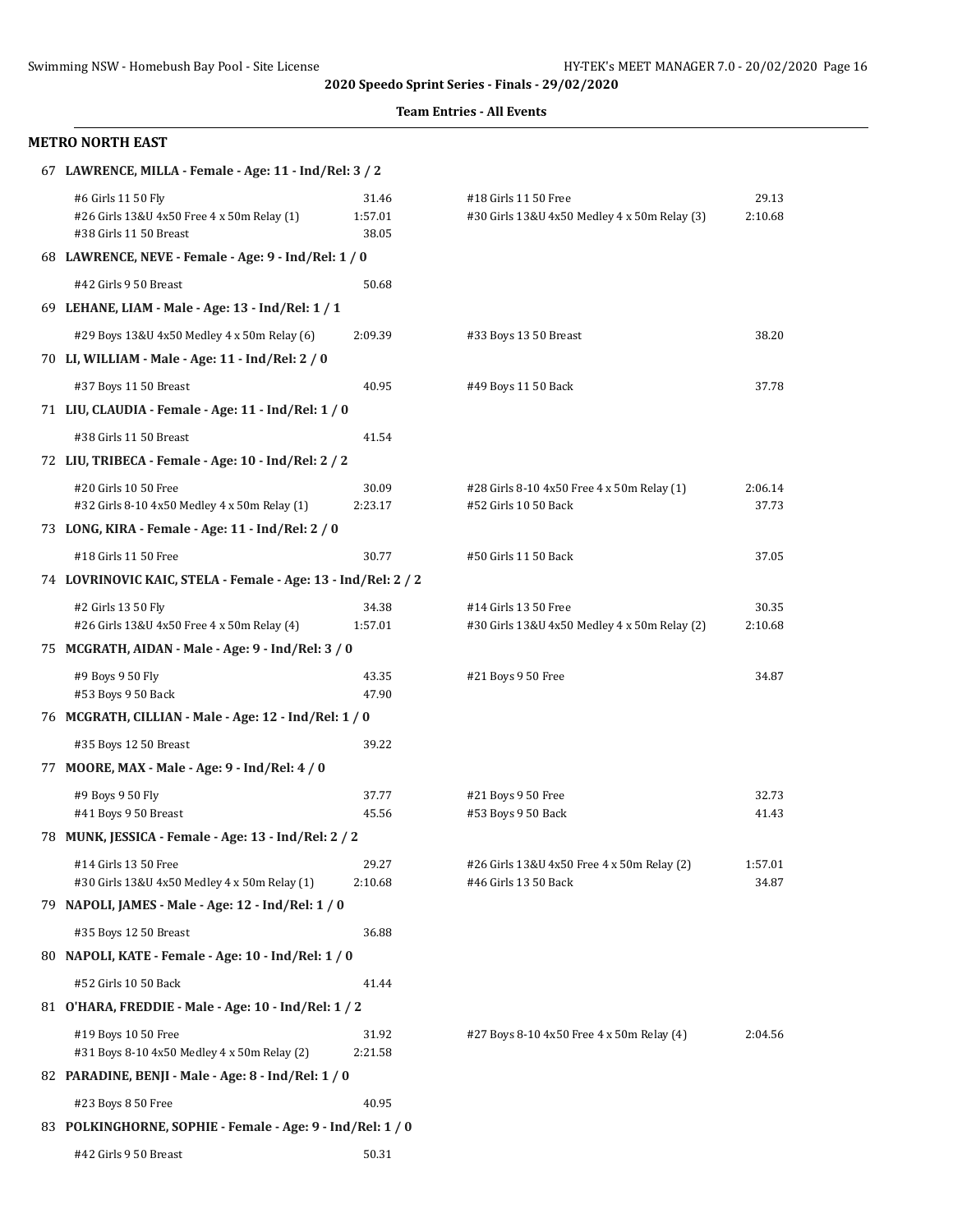|  | <b>Team Entries - All Events</b> |  |  |
|--|----------------------------------|--|--|
|--|----------------------------------|--|--|

#### **METRO NORTH EAST**

|     | 84 POLLITT, HARRY - Male - Age: 11 - Ind/Rel: 1 / 0                                        |                           |                                                                      |                  |
|-----|--------------------------------------------------------------------------------------------|---------------------------|----------------------------------------------------------------------|------------------|
|     | #49 Boys 11 50 Back                                                                        | 37.89                     |                                                                      |                  |
|     | 85 PRIMDAL, MARCUS - Male - Age: 10 - Ind/Rel: 3 / 2                                       |                           |                                                                      |                  |
|     | #7 Boys 10 50 Fly<br>#31 Boys 8-10 4x50 Medley 4 x 50m Relay (6)<br>#51 Boys 10 50 Back    | 35.47<br>2:21.58<br>39.75 | #27 Boys 8-10 4x50 Free 4 x 50m Relay (6)<br>#39 Boys 10 50 Breast   | 2:04.56<br>46.47 |
|     | 86 RAVEN, EVIE - Female - Age: 8 - Ind/Rel: 3 / 0                                          |                           |                                                                      |                  |
|     | #24 Girls 8 50 Free<br>#56 Girls 8 50 Back                                                 | 38.98<br>47.51            | #44 Girls 8 50 Breast                                                | 58.93            |
|     | 87 RITCHIE, ZALIA - Female - Age: 10 - Ind/Rel: 3 / 2                                      |                           |                                                                      |                  |
|     | #8 Girls 10 50 Fly<br>#28 Girls 8-10 4x50 Free 4 x 50m Relay (4)<br>#40 Girls 10 50 Breast | 35.72<br>2:06.14<br>41.34 | #20 Girls 10 50 Free<br>#32 Girls 8-10 4x50 Medley 4 x 50m Relay (2) | 32.71<br>2:23.17 |
|     | 88 ROBERTSON, ELEANOR - Female - Age: 12 - Ind/Rel: 1 / 0                                  |                           |                                                                      |                  |
|     | #48 Girls 12 50 Back<br>89 RUFF, EMILY - Female - Age: 9 - Ind/Rel: 2 / 0                  | 37.09                     |                                                                      |                  |
|     | #22 Girls 9 50 Free                                                                        | 35.46                     | #54 Girls 9 50 Back                                                  | 44.01            |
|     | 90 SADLER, CHARLOTTE - Female - Age: 8 - Ind/Rel: 2 / 0                                    |                           |                                                                      |                  |
|     | #12 Girls 8 50 Fly                                                                         | 49.00                     | #44 Girls 8 50 Breast                                                | 56.05            |
|     | 91 SCHAFFLER, EVA - Female - Age: 13 - Ind/Rel: 1 / 0                                      |                           |                                                                      |                  |
|     | #2 Girls 13 50 Fly                                                                         | 33.37                     |                                                                      |                  |
|     | 92 SCODELLARO, THOMAS - Male - Age: 10 - Ind/Rel: 3 / 1                                    |                           |                                                                      |                  |
|     | #19 Boys 10 50 Free<br>#39 Boys 10 50 Breast                                               | 31.75<br>49.24            | #27 Boys 8-10 4x50 Free 4 x 50m Relay (3)<br>#51 Boys 10 50 Back     | 2:04.56<br>39.88 |
|     | 93 SCODELLARO, WILLIAM - Male - Age: 8 - Ind/Rel: 4 / 0                                    |                           |                                                                      |                  |
|     | #11 Boys 8 50 Fly<br>#43 Boys 8 50 Breast                                                  | 54.01<br>56.41            | #23 Boys 8 50 Free<br>#55 Boys 8 50 Back                             | 38.34<br>48.19   |
|     | 94 SMITH, ALEXANDER - Male - Age: 13 - Ind/Rel: 1 / 1                                      |                           |                                                                      |                  |
|     | #13 Boys 13 50 Free                                                                        | 27.50                     | #25 Boys 13&U 4x50 Free 4 x 50m Relay (4)                            | 1:49.50          |
|     | 95 SMITH, KEIRA - Female - Age: 12 - Ind/Rel: 2 / 0                                        |                           |                                                                      |                  |
|     | #4 Girls 12 50 Fly                                                                         | 33.52                     | #16 Girls 12 50 Free                                                 | 30.59            |
|     | 96 SOTIROPOULOS, MARIGOLD - Female - Age: 13 - Ind/Rel: 1 / 0                              |                           |                                                                      |                  |
|     | #34 Girls 13 50 Breast<br>97 STEWART, ORLANDO - Male - Age: 8 - Ind/Rel: 1 / 0             | 41.15                     |                                                                      |                  |
|     | #11 Boys 8 50 Fly                                                                          | 1:00.78                   |                                                                      |                  |
|     | 98 THACKER, ASHLEIGH - Female - Age: 13 - Ind/Rel: 1 / 0                                   |                           |                                                                      |                  |
| 99. | #34 Girls 13 50 Breast<br>THOMAS, RHYS - Male - Age: 12 - Ind/Rel: 1 / 0                   | 40.17                     |                                                                      |                  |
|     | #15 Boys 12 50 Free                                                                        | 28.75                     |                                                                      |                  |
|     | 100 THOMPSON, HUDSON - Male - Age: 11 - Ind/Rel: 1 / 0                                     |                           |                                                                      |                  |
|     | #49 Boys 11 50 Back                                                                        | 36.65                     |                                                                      |                  |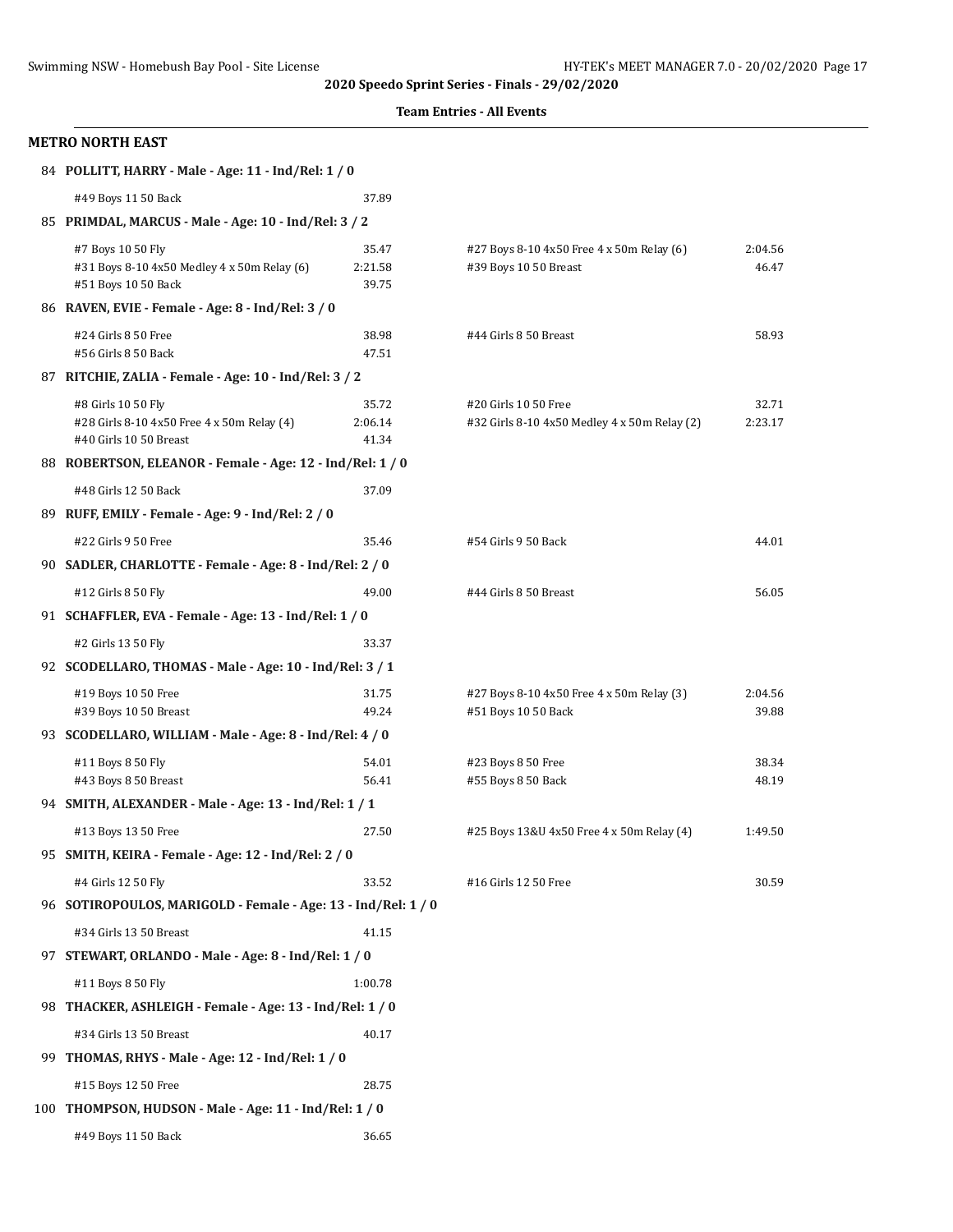|   | <b>Team Entries - All Events</b>                                                                                                                                                                    |                  |                                                  |         |  |
|---|-----------------------------------------------------------------------------------------------------------------------------------------------------------------------------------------------------|------------------|--------------------------------------------------|---------|--|
|   | <b>METRO NORTH EAST</b>                                                                                                                                                                             |                  |                                                  |         |  |
|   | 101 TSANG, PALOMA - Female - Age: 9 - Ind/Rel: 1 / 0                                                                                                                                                |                  |                                                  |         |  |
|   | #42 Girls 9 50 Breast                                                                                                                                                                               | 49.93            |                                                  |         |  |
|   | 102 WALTON, VIOLET - Female - Age: 11 - Ind/Rel: 1 / 0                                                                                                                                              |                  |                                                  |         |  |
|   | #38 Girls 11 50 Breast                                                                                                                                                                              | 40.30            |                                                  |         |  |
|   | 103 WANG, AARON - Male - Age: 8 - Ind/Rel: 2 / 0                                                                                                                                                    |                  |                                                  |         |  |
|   | #11 Boys 8 50 Fly                                                                                                                                                                                   | 49.76            | #43 Boys 8 50 Breast                             | 1:00.84 |  |
|   | 104 WARD, CONNOR - Male - Age: 10 - Ind/Rel: 1 / 2                                                                                                                                                  |                  |                                                  |         |  |
|   | #27 Boys 8-10 4x50 Free 4 x 50m Relay (5)<br>#39 Boys 10 50 Breast                                                                                                                                  | 2:04.56<br>45.77 | #31 Boys 8-10 4x50 Medley 4 x 50m Relay (4)      | 2:21.58 |  |
|   | 105 WAUGH, RYAN - Male - Age: 8 - Ind/Rel: 1 / 0                                                                                                                                                    |                  |                                                  |         |  |
|   | #23 Boys 8 50 Free                                                                                                                                                                                  | 43.21            |                                                  |         |  |
|   | 106 WILSON, MAILE - Female - Age: 10 - Ind/Rel: 1 / 0                                                                                                                                               |                  |                                                  |         |  |
|   | #52 Girls 10 50 Back                                                                                                                                                                                | 39.40            |                                                  |         |  |
|   | 107 YU, OLIVIA - Female - Age: 9 - Ind/Rel: 3 / 0                                                                                                                                                   |                  |                                                  |         |  |
|   | #10 Girls 9 50 Fly<br>#54 Girls 9 50 Back                                                                                                                                                           | 41.88<br>43.64   | #22 Girls 9 50 Free                              | 35.34   |  |
|   | 108 ZHANG, CONSUELA - Female - Age: 12 - Ind/Rel: 1 / 0                                                                                                                                             |                  |                                                  |         |  |
|   | #36 Girls 12 50 Breast                                                                                                                                                                              | 38.50            |                                                  |         |  |
| 1 | <b>METRO NORTH EAST - 'A'</b><br>GLADEN, NICHOLAS; CHENG, MATTHEW; KWAN, LUCAS; SMITH, ALEXANDER<br>HARRIS, MATTHEW; DURIE, GORDON;                                                                 |                  | #25 Boys 13 & Under 4x50 Freestyle 4 x 50m Rela  | 1:49.50 |  |
| 2 | <b>METRO NORTH EAST - 'A'</b><br>LAWRENCE, MILLA; MUNK, JESSICA; GONZALO, FELISA; LOVRINOVIC KAIC, STELA<br>HANCOCK, MATILDA; DIXON, ZANNAH;                                                        |                  | #26 Girls 13 & Under 4x50 Freestyle 4 x 50m Rela | 1:57.01 |  |
| 3 | <b>METRO NORTH EAST - 'A'</b><br>BESTIC, WILLIAM; DUNN, LUKAS; SCODELLARO, THOMAS; O'HARA, FREDDIE<br>WARD, CONNOR; PRIMDAL, MARCUS;                                                                |                  | #27 Boys 8-10 4x50 Freestyle 4 x 50m Relay       | 2:04.56 |  |
| 4 | METRO NORTH EAST - 'A'<br>LIU, TRIBECA; KANG, SUSANNA; GOULSTON, STELLA; RITCHIE, ZALIA<br>GONZALO, REBECCA; FIFE, GEORGINA;                                                                        |                  | #28 Girls 8-10 4x50 Freestyle 4 x 50m Relay      | 2:06.14 |  |
| 5 | METRO NORTH EAST - 'A'<br>DURIE, GORDON; HARRIS, MATTHEW; GUO, JERRY; KING, SEBASTIAN<br>KANG, EDWARD; LEHANE, LIAM;                                                                                |                  | #29 Boys 13 & Under 4x50 Medley 4 x 50m Relay    | 2:09.39 |  |
| 6 | METRO NORTH EAST - 'A'<br>MUNK, JESSICA; LOVRINOVIC KAIC, STELA; LAWRENCE, MILLA; GONZALO, FELISA<br>BURDACK, MIA; HEYMAN, JAMESON;                                                                 |                  | #30 Girls 13 & Under 4x50 Medley 4 x 50m Relay   | 2:10.68 |  |
| 7 | <b>METRO NORTH EAST - 'A'</b><br>BESTIC, WILLIAM; O'HARA, FREDDIE; DUNN, LUKAS; WARD, CONNOR<br>HU, AIDAN; PRIMDAL, MARCUS;                                                                         |                  | #31 Boys 8-10 4x50 Medley 4 x 50m Relay          | 2:21.58 |  |
| 8 | <b>METRO NORTH EAST - 'A'</b><br>LIU, TRIBECA; RITCHIE, ZALIA; KANG, SUSANNA; GOULSTON, STELLA<br>GONZALO, REBECCA; KIM, LEONA;<br>METRO NORTH EAST Total Individual Entries: 192 - Total Relays: 8 |                  | #32 Girls 8-10 4x50 Medley 4 x 50m Relay         | 2:23.17 |  |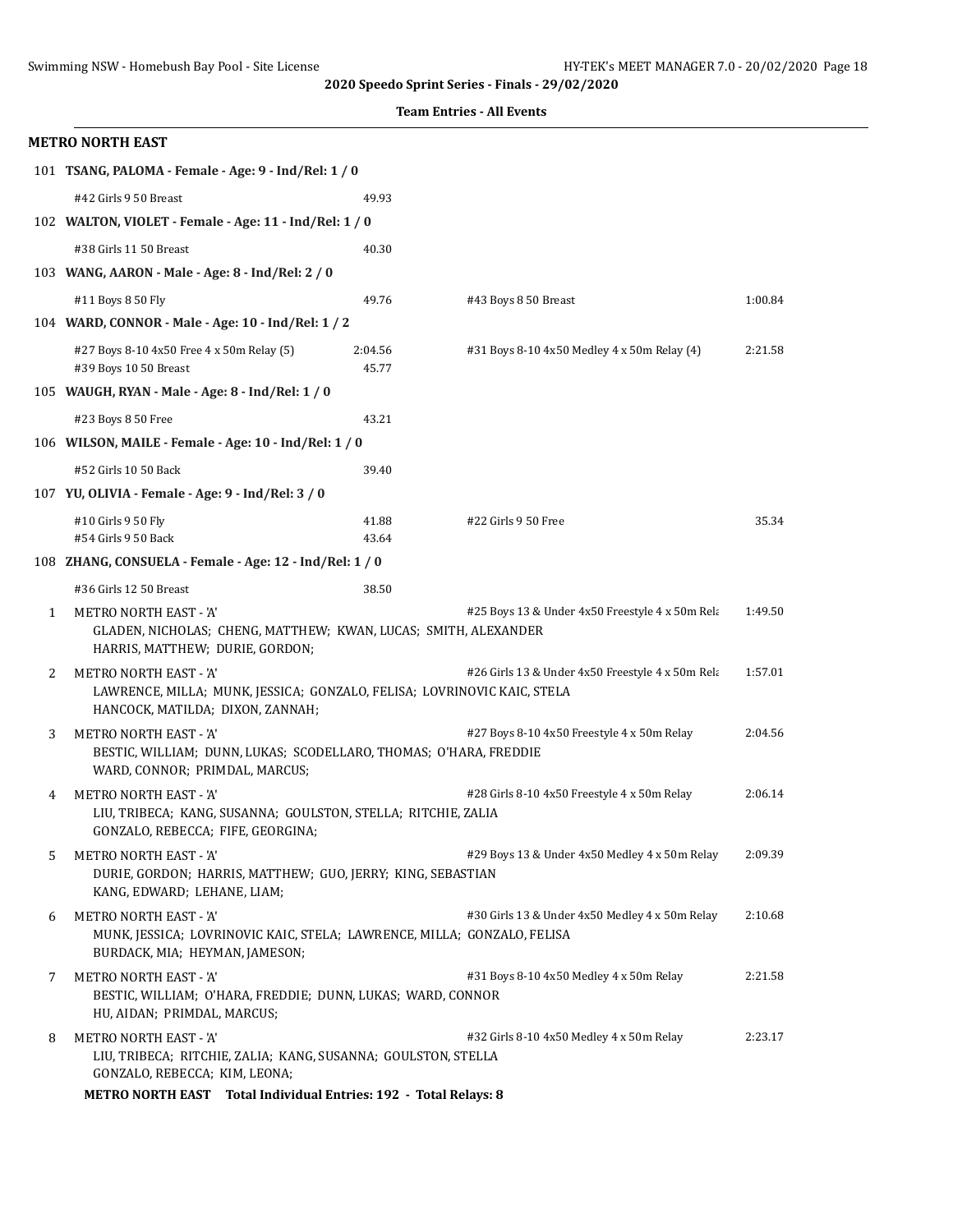|  | <b>Team Entries - All Events</b> |  |  |  |
|--|----------------------------------|--|--|--|
|--|----------------------------------|--|--|--|

| METRO NORTH WEST                                                                          |                           |                                                                     |                  |
|-------------------------------------------------------------------------------------------|---------------------------|---------------------------------------------------------------------|------------------|
| 1 ANDREWS, SUZANNA - Female - Age: 11 - Ind/Rel: 3 / 0                                    |                           |                                                                     |                  |
| #6 Girls 11 50 Fly<br>#50 Girls 11 50 Back                                                | 34.78<br>38.07            | #18 Girls 11 50 Free                                                | 31.74            |
| 2 BROWN, CLAUDIA - Female - Age: 11 - Ind/Rel: 2 / 0                                      |                           |                                                                     |                  |
| #6 Girls 11 50 Fly                                                                        | 35.63                     | #38 Girls 11 50 Breast                                              | 40.50            |
| 3 BURSIC, JESSICA - Female - Age: 13 - Ind/Rel: 1 / 0                                     |                           |                                                                     |                  |
| #46 Girls 13 50 Back                                                                      | 37.39                     |                                                                     |                  |
| 4 CANE, NED - Male - Age: 12 - Ind/Rel: 1 / 0                                             |                           |                                                                     |                  |
| #35 Boys 12 50 Breast                                                                     | 38.36                     |                                                                     |                  |
| 5 CHAPMAN, SOPHIE-ROSE - Female - Age: 13 - Ind/Rel: 1 / 1                                |                           |                                                                     |                  |
| #26 Girls 13&U 4x50 Free 4 x 50m Relay (7)                                                | 1:58.32                   | #34 Girls 13 50 Breast                                              | 41.39            |
| 6 CHEN, ANGELINA - Female - Age: 10 - Ind/Rel: 2 / 2                                      |                           |                                                                     |                  |
| #8 Girls 10 50 Fly<br>#32 Girls 8-10 4x50 Medley 4 x 50m Relay (5)                        | 38.50<br>2:36.79          | #28 Girls 8-10 4x50 Free 4 x 50m Relay (7)<br>#52 Girls 10 50 Back  | 2:11.00<br>41.26 |
| 7 CHENG, GEENA - Female - Age: 9 - Ind/Rel: 1 / 0                                         |                           |                                                                     |                  |
| #42 Girls 9 50 Breast                                                                     | 50.89                     |                                                                     |                  |
| 8 CHO, ETHAN - Male - Age: 9 - Ind/Rel: 4 / 1                                             |                           |                                                                     |                  |
| #9 Boys 9 50 Fly<br>#27 Boys 8-10 4x50 Free 4 x 50m Relay (2)<br>#53 Boys 9 50 Back       | 37.62<br>2:10.11<br>40.83 | #21 Boys 9 50 Free<br>#41 Boys 9 50 Breast                          | 32.74<br>44.78   |
| 9 CHO, IRIS - Female - Age: 10 - Ind/Rel: 1 / 1                                           |                           |                                                                     |                  |
| #8 Girls 10 50 Fly                                                                        | 37.67                     | #32 Girls 8-10 4x50 Medley 4 x 50m Relay (3)                        | 2:36.79          |
| 10 CLARENCE, ALEXANDER - Male - Age: 12 - Ind/Rel: 3 / 2                                  |                           |                                                                     |                  |
| #3 Boys 12 50 Fly                                                                         | 31.59                     | #15 Boys 12 50 Free                                                 | 28.21            |
| #25 Boys 13&U 4x50 Free 4 x 50m Relay (5)<br>#47 Boys 12 50 Back                          | 1:48.74<br>34.15          | #29 Boys 13&U 4x50 Medley 4 x 50m Relay (8)                         | 2:04.39          |
| 11 CLARENCE, STEPHANIE - Female - Age: 10 - Ind/Rel: 2 / 1                                |                           |                                                                     |                  |
| #20 Girls 10 50 Free<br>#40 Girls 10 50 Breast                                            | 32.50<br>46.63            | #28 Girls 8-10 4x50 Free 4 x 50m Relay (4)                          | 2:11.00          |
| 12 CLEARY, FREYA - Female - Age: 12 - Ind/Rel: 1 / 1                                      |                           |                                                                     |                  |
| #30 Girls 13&U 4x50 Medley 4 x 50m Relay (2)                                              | 2:17.82                   | #36 Girls 12 50 Breast                                              | 38.85            |
| 13 COLLISON, ALEX - Female - Age: 12 - Ind/Rel: 2 / 1                                     |                           |                                                                     |                  |
| #4 Girls 12 50 Fly<br>#48 Girls 12 50 Back                                                | 33.68<br>37.05            | #30 Girls 13&U 4x50 Medley 4 x 50m Relay (7)                        | 2:17.82          |
| 14 COSTELLOE, HANNAH - Female - Age: 9 - Ind/Rel: 3 / 2                                   |                           |                                                                     |                  |
| #10 Girls 9 50 Fly<br>#28 Girls 8-10 4x50 Free 4 x 50m Relay (6)<br>#42 Girls 9 50 Breast | 38.75<br>2:11.00<br>50.12 | #22 Girls 9 50 Free<br>#32 Girls 8-10 4x50 Medley 4 x 50m Relay (7) | 35.25<br>2:36.79 |
| 15 CULLEN, JESSICA - Female - Age: 12 - Ind/Rel: 2 / 1                                    |                           |                                                                     |                  |
| #4 Girls 12 50 Fly<br>#48 Girls 12 50 Back                                                | 33.52<br>35.02            | #30 Girls 13&U 4x50 Medley 4 x 50m Relay (1)                        | 2:17.82          |
| 16 DALE, CAMERON - Male - Age: 11 - Ind/Rel: 1 / 0                                        |                           |                                                                     |                  |
| #17 Boys 11 50 Free                                                                       | 31.02                     |                                                                     |                  |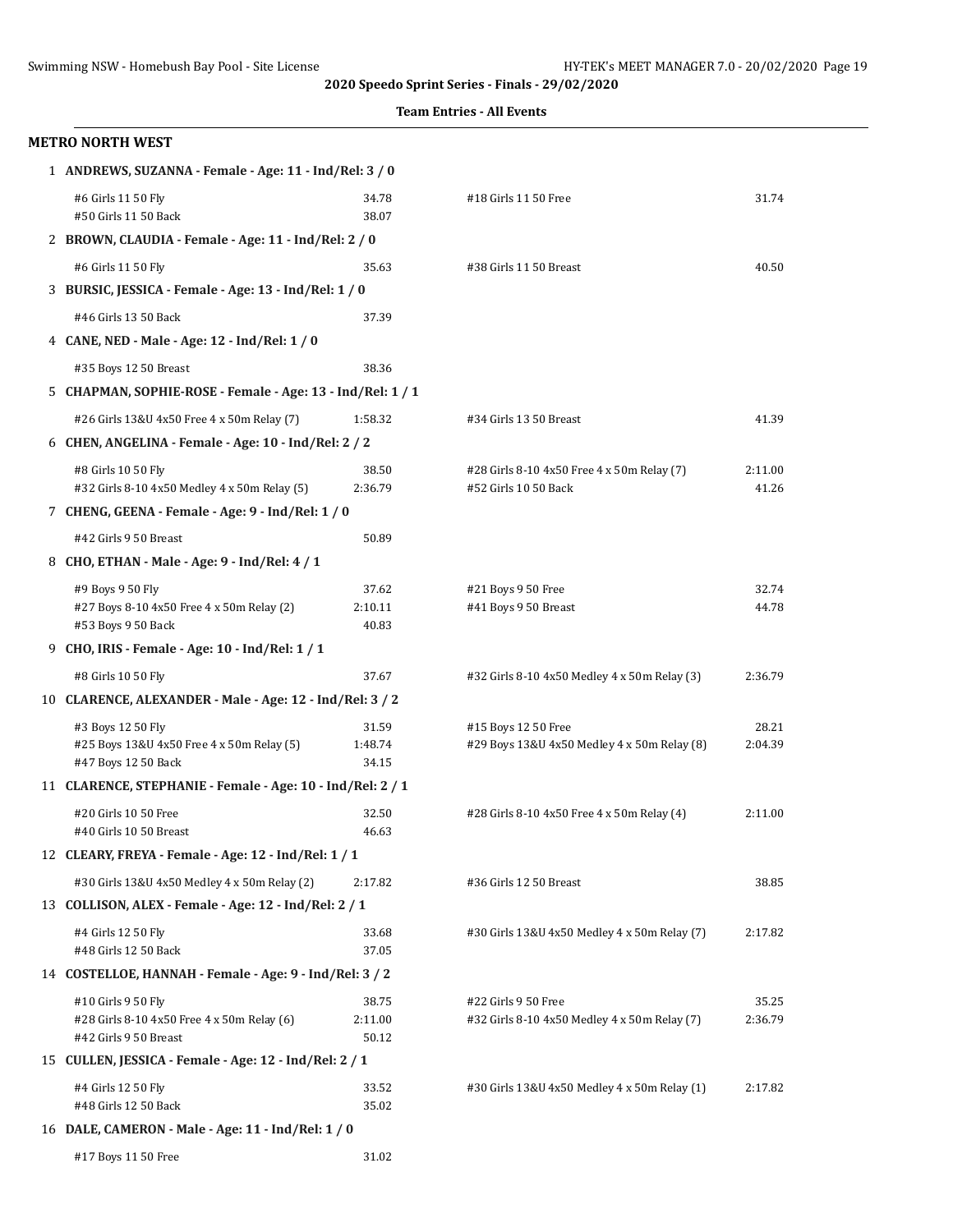#### **Team Entries - All Events**

#### **METRO NORTH WEST**

| 17 DEWEY, JAMES - Male - Age: 9 - Ind/Rel: 3 / 0                                           |                           |                                                                                              |                           |
|--------------------------------------------------------------------------------------------|---------------------------|----------------------------------------------------------------------------------------------|---------------------------|
| #21 Boys 9 50 Free<br>#53 Boys 9 50 Back                                                   | 35.34<br>41.65            | #41 Boys 9 50 Breast                                                                         | 48.70                     |
| 18 DONALD, JOCELYN - Female - Age: 12 - Ind/Rel: 4 / 2                                     |                           |                                                                                              |                           |
| #4 Girls 12 50 Fly<br>#26 Girls 13&U 4x50 Free 4 x 50m Relay (6)<br>#36 Girls 12 50 Breast | 34.01<br>1:58.32<br>40.74 | #16 Girls 12 50 Free<br>#30 Girls 13&U 4x50 Medley 4 x 50m Relay (5)<br>#48 Girls 12 50 Back | 31.04<br>2:17.82<br>35.20 |
| 19 DOUBE -MACLEOD, HAMISH - Male - Age: 9 - Ind/Rel: 4 / 2                                 |                           |                                                                                              |                           |
| #9 Boys 9 50 Fly<br>#27 Boys 8-10 4x50 Free 4 x 50m Relay (5)<br>#41 Boys 9 50 Breast      | 39.44<br>2:10.11<br>48.60 | #21 Boys 9 50 Free<br>#31 Boys 8-10 4x50 Medley 4 x 50m Relay (8)<br>#53 Boys 9 50 Back      | 33.82<br>2:32.13<br>40.73 |
| 20 ELEMENTO, ALESSANDRO - Male - Age: 11 - Ind/Rel: 3 / 0                                  |                           |                                                                                              |                           |
| #5 Boys 11 50 Fly<br>#37 Boys 11 50 Breast                                                 | 34.53<br>38.37            | #17 Boys 11 50 Free                                                                          | 31.37                     |
| 21 FAULDER, SOPHIE - Female - Age: 13 - Ind/Rel: 1 / 0                                     |                           |                                                                                              |                           |
| #34 Girls 13 50 Breast                                                                     | 39.76                     |                                                                                              |                           |
| 22 GADD, BINDI - Female - Age: 12 - Ind/Rel: 2 / 1                                         |                           |                                                                                              |                           |
| #4 Girls 12 50 Fly<br>#30 Girls 13&U 4x50 Medley 4 x 50m Relay (3)                         | 33.60<br>2:17.82          | #16 Girls 12 50 Free                                                                         | 30.40                     |
| 23 GRAF, NATHAN - Male - Age: 8 - Ind/Rel: 1 / 0                                           |                           |                                                                                              |                           |
| #55 Boys 8 50 Back                                                                         | 44.54                     |                                                                                              |                           |
| 24 GUO, CHRISTOPHER - Male - Age: 10 - Ind/Rel: 1 / 1                                      |                           |                                                                                              |                           |
| #31 Boys 8-10 4x50 Medley 4 x 50m Relay (6)                                                | 2:32.13                   | #39 Boys 10 50 Breast                                                                        | 46.03                     |
| 25 HAN, JASON - Male - Age: 10 - Ind/Rel: 1 / 1                                            |                           |                                                                                              |                           |
| #19 Boys 10 50 Free                                                                        | 33.34                     | #31 Boys 8-10 4x50 Medley 4 x 50m Relay (4)                                                  | 2:32.13                   |
| 26 HAND, JOSHUA - Male - Age: 11 - Ind/Rel: 4 / 0                                          |                           |                                                                                              |                           |
| #5 Boys 11 50 Fly<br>#37 Boys 11 50 Breast                                                 | 35.42<br>40.57            | #17 Boys 11 50 Free<br>#49 Boys 11 50 Back                                                   | 28.91<br>34.47            |
| 27 HARKIN, CHARLOTTE - Female - Age: 12 - Ind/Rel: 1 / 1                                   |                           |                                                                                              |                           |
| #16 Girls 12 50 Free                                                                       | 30.35                     | #30 Girls 13&U 4x50 Medley 4 x 50m Relay (4)                                                 | 2:17.82                   |
| 28 HEO, CLAIRE YUNA - Female - Age: 8 - Ind/Rel: 4 / 0                                     |                           |                                                                                              |                           |
| #12 Girls 8 50 Fly<br>#44 Girls 8 50 Breast                                                | 48.21<br>53.59            | #24 Girls 8 50 Free<br>#56 Girls 8 50 Back                                                   | 37.99<br>48.47            |
| 29 HOGAN, REBECCA - Female - Age: 8 - Ind/Rel: 1 / 0                                       |                           |                                                                                              |                           |
| #12 Girls 8 50 Fly                                                                         | 49.58                     |                                                                                              |                           |
| 30 HOPKINS, WILLIAM - Male - Age: 11 - Ind/Rel: 3 / 0                                      |                           |                                                                                              |                           |
| #5 Boys 11 50 Fly<br>#49 Boys 11 50 Back                                                   | 34.78<br>35.86            | #17 Boys 11 50 Free                                                                          | 30.09                     |
| 31 HUME, ZARA - Female - Age: 8 - Ind/Rel: 1 / 0                                           |                           |                                                                                              |                           |
| #56 Girls 8 50 Back                                                                        | 46.96                     |                                                                                              |                           |
| 32 IRWIN, DYLAN - Male - Age: 12 - Ind/Rel: 1 / 0                                          |                           |                                                                                              |                           |
| #35 Boys 12 50 Breast                                                                      | 38.57                     |                                                                                              |                           |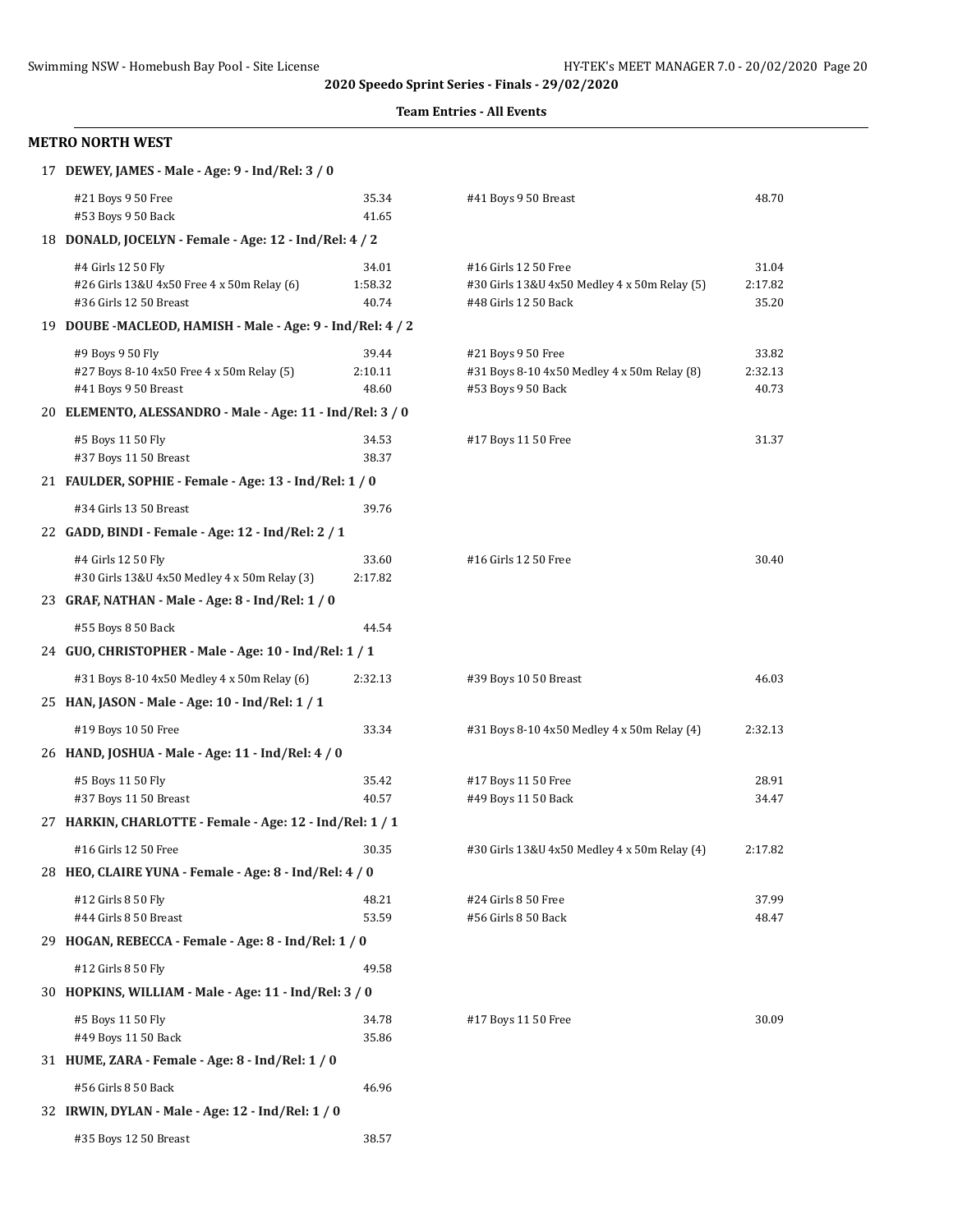#### **Team Entries - All Events**

#### **METRO NORTH WEST**

| 33 JANG, IRENE - Female - Age: 9 - Ind/Rel: 3 / 0 |
|---------------------------------------------------|
|                                                   |

| #10 Girls 9 50 Fly                                              | 41.47            | #42 Girls 9 50 Breast                        | 50.44   |
|-----------------------------------------------------------------|------------------|----------------------------------------------|---------|
| #54 Girls 9 50 Back                                             | 42.78            |                                              |         |
| 34 JOHNSON, ZOE - Female - Age: 13 - Ind/Rel: 1 / 0             |                  |                                              |         |
| #2 Girls 13 50 Fly                                              | 33.73            |                                              |         |
| 35 JOO, ESTHER - Female - Age: 13 - Ind/Rel: 2 / 2              |                  |                                              |         |
| #2 Girls 13 50 Fly                                              | 33.79            | #14 Girls 13 50 Free                         | 30.91   |
| #26 Girls 13&U 4x50 Free 4 x 50m Relay (5)                      | 1:58.32          | #30 Girls 13&U 4x50 Medley 4 x 50m Relay (8) | 2:17.82 |
| 36 JUNG, DAYE - Female - Age: 8 - Ind/Rel: 2 / 0                |                  |                                              |         |
| #12 Girls 8 50 Fly                                              | 48.76            | #44 Girls 8 50 Breast                        | 51.39   |
| 37 JUNG, EVAN - Male - Age: 8 - Ind/Rel: 4 / 0                  |                  |                                              |         |
| #11 Boys 8 50 Fly                                               | 44.20            | #23 Boys 8 50 Free                           | 36.35   |
| #43 Boys 8 50 Breast                                            | 50.54            | #55 Boys 8 50 Back                           | 45.63   |
| 38 JUNG, IAN - Male - Age: 8 - Ind/Rel: 4 / 0                   |                  |                                              |         |
| #11 Boys 8 50 Fly                                               | 42.05            | #23 Boys 8 50 Free                           | 37.02   |
| #43 Boys 8 50 Breast                                            | 47.63            | #55 Boys 8 50 Back                           | 44.67   |
| 39 KANG, ALEXIS - Female - Age: 11 - Ind/Rel: 1 / 0             |                  |                                              |         |
| #18 Girls 11 50 Free                                            | 32.30            |                                              |         |
| 40 KANG, DAVID - Male - Age: 8 - Ind/Rel: 4 / 1                 |                  |                                              |         |
| #11 Boys 8 50 Fly                                               | 40.47            | #23 Boys 8 50 Free                           | 34.79   |
| #27 Boys 8-10 4x50 Free 4 x 50m Relay (8)<br>#55 Boys 8 50 Back | 2:10.11<br>43.73 | #43 Boys 8 50 Breast                         | 54.11   |
| 41 KIM, DANIEL - Male - Age: 13 - Ind/Rel: 1 / 0                |                  |                                              |         |
| #33 Boys 13 50 Breast                                           | 36.93            |                                              |         |
| 42 KIM, IVY - Female - Age: 9 - Ind/Rel: 3 / 2                  |                  |                                              |         |
| #10 Girls 9 50 Fly                                              | 42.45            | #22 Girls 9 50 Free                          | 34.89   |
| #28 Girls 8-10 4x50 Free 4 x 50m Relay (5)                      | 2:11.00          | #32 Girls 8-10 4x50 Medley 4 x 50m Relay (8) | 2:36.79 |
| #54 Girls 9 50 Back                                             | 44.06            |                                              |         |
| 43 KIM, JULIA - Female - Age: 13 - Ind/Rel: 3 / 1               |                  |                                              |         |
| #2 Girls 13 50 Fly                                              | 32.66            | #14 Girls 13 50 Free                         | 29.00   |
| #26 Girls 13&U 4x50 Free 4 x 50m Relay (1)                      | 1:58.32          | #34 Girls 13 50 Breast                       | 40.58   |
| 44 LEE, CALLUM - Male - Age: 10 - Ind/Rel: 1 / 1                |                  |                                              |         |
| #19 Boys 10 50 Free                                             | 33.92            | #27 Boys 8-10 4x50 Free 4 x 50m Relay (6)    | 2:10.11 |
| 45 LEE, EDWARD - Male - Age: 8 - Ind/Rel: 1 / 0                 |                  |                                              |         |
| #43 Boys 8 50 Breast                                            | 53.72            |                                              |         |
| 46 LEWIS, HANNA - Female - Age: 10 - Ind/Rel: 3 / 1             |                  |                                              |         |
| #20 Girls 10 50 Free                                            | 32.11            | #28 Girls 8-10 4x50 Free 4 x 50m Relay (1)   | 2:11.00 |
| #40 Girls 10 50 Breast                                          | 46.86            | #52 Girls 10 50 Back                         | 38.99   |
| 47 LI, KYLE - Male - Age: 13 - Ind/Rel: 3 / 1                   |                  |                                              |         |
| #1 Boys 13 50 Fly                                               | 29.61            | #29 Boys 13&U 4x50 Medley 4 x 50m Relay (1)  | 2:04.39 |
| #33 Boys 13 50 Breast                                           | 34.19            | #45 Boys 13 50 Back                          | 31.85   |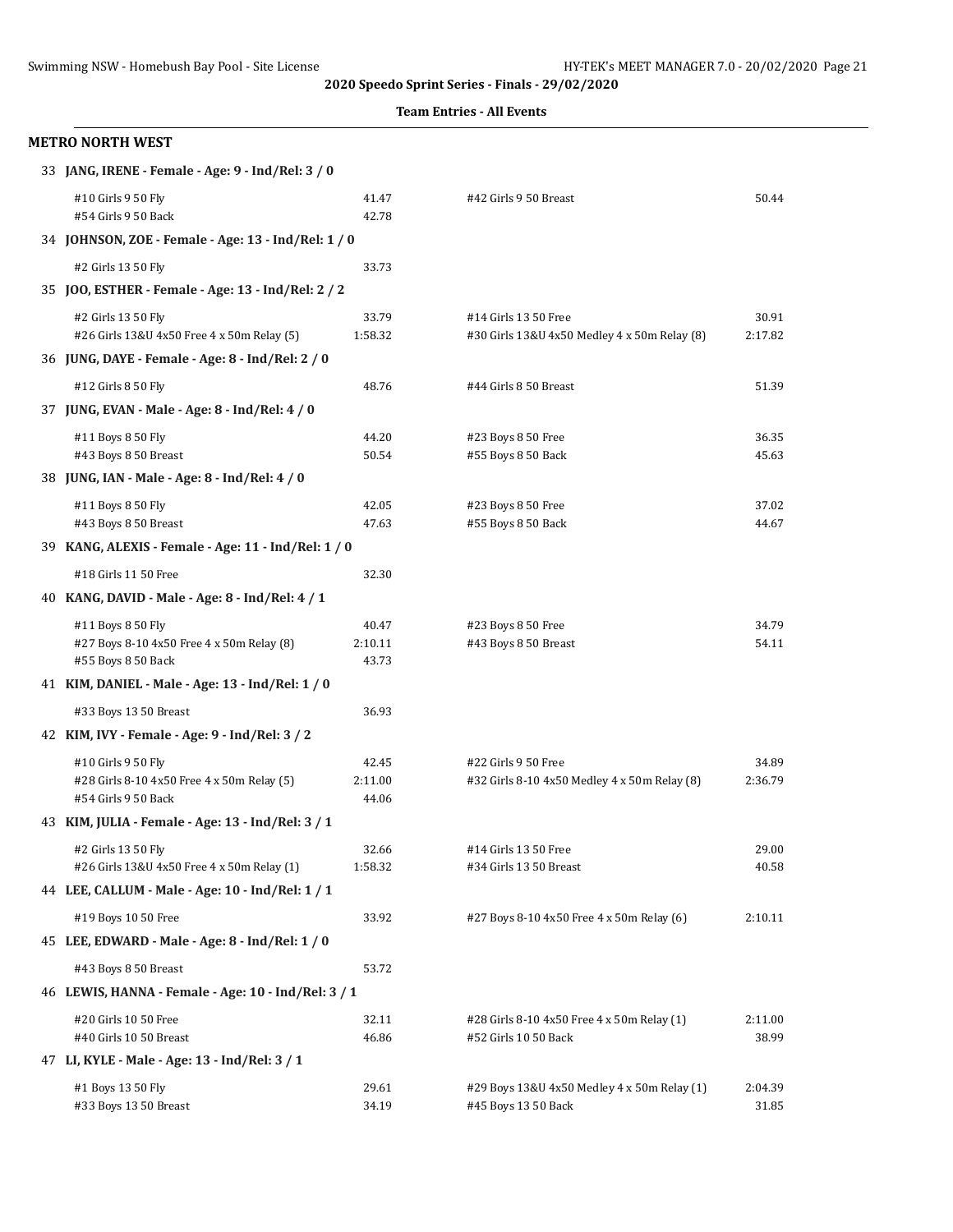#### **Team Entries - All Events**

#### **METRO NORTH WEST**

| 48 LIM, JOEL - Male - Age: 10 - Ind/Rel: 3 / 1                   |                  |                                                                  |                  |
|------------------------------------------------------------------|------------------|------------------------------------------------------------------|------------------|
| #19 Boys 10 50 Free<br>#39 Boys 10 50 Breast                     | 32.65<br>40.59   | #27 Boys 8-10 4x50 Free 4 x 50m Relay (3)<br>#51 Boys 10 50 Back | 2:10.11<br>40.02 |
| 49 LINDSAY, CALLUM - Male - Age: 10 - Ind/Rel: 1 / 1             |                  |                                                                  |                  |
| #31 Boys 8-10 4x50 Medley 4 x 50m Relay (1)                      | 2:32.13          | #51 Boys 10 50 Back                                              | 39.44            |
| 50 LIU, ZIJING - Female - Age: 10 - Ind/Rel: 1 / 1               |                  |                                                                  |                  |
| #8 Girls 10 50 Fly                                               | 37.81            | #32 Girls 8-10 4x50 Medley 4 x 50m Relay (4)                     | 2:36.79          |
| 51 LOW, ALEISTER - Male - Age: 8 - Ind/Rel: 2 / 0                |                  |                                                                  |                  |
| #11 Boys 8 50 Fly                                                | 46.24            | #23 Boys 8 50 Free                                               | 37.13            |
| 52 LOW, OLIVER - Male - Age: 10 - Ind/Rel: 2 / 1                 |                  |                                                                  |                  |
| #7 Boys 10 50 Fly                                                | 35.53            | #31 Boys 8-10 4x50 Medley 4 x 50m Relay (3)                      | 2:32.13          |
| #51 Boys 10 50 Back                                              | 39.70            |                                                                  |                  |
| 53 LU, JEFFREY - Male - Age: 12 - Ind/Rel: 3 / 2                 |                  |                                                                  |                  |
| #3 Boys 12 50 Fly                                                | 31.23            | #15 Boys 12 50 Free                                              | 28.70            |
| #25 Boys 13&U 4x50 Free 4 x 50m Relay (7)<br>#47 Boys 12 50 Back | 1:48.74<br>34.07 | #29 Boys 13&U 4x50 Medley 4 x 50m Relay (7)                      | 2:04.39          |
| 54 MA, ROY - Male - Age: 12 - Ind/Rel: 2 / 0                     |                  |                                                                  |                  |
| #35 Boys 12 50 Breast                                            | 39.67            | #47 Boys 12 50 Back                                              | 33.61            |
| 55 MCBRIEN, GABRIELLA - Female - Age: 12 - Ind/Rel: 1 / 1        |                  |                                                                  |                  |
| #30 Girls 13&U 4x50 Medley 4 x 50m Relay (6)                     | 2:17.82          | #36 Girls 12 50 Breast                                           | 39.10            |
| 56 MCDONALD, FINN - Male - Age: 10 - Ind/Rel: 1 / 1              |                  |                                                                  |                  |
| #31 Boys 8-10 4x50 Medley 4 x 50m Relay (2)                      | 2:32.13          | #39 Boys 10 50 Breast                                            | 43.82            |
| 57 MERCER, JACK - Male - Age: 11 - Ind/Rel: 1 / 0                |                  |                                                                  |                  |
| #37 Boys 11 50 Breast                                            | 39.20            |                                                                  |                  |
| 58 MORRISON, HAILEY - Female - Age: 10 - Ind/Rel: 1 / 1          |                  |                                                                  |                  |
| #20 Girls 10 50 Free                                             | 33.10            | #28 Girls 8-10 4x50 Free 4 x 50m Relay (3)                       | 2:11.00          |
| 59 MUDANNAYAKE, RIYON - Male - Age: 10 - Ind/Rel: 3 / 1          |                  |                                                                  |                  |
| #7 Boys 10 50 Fly                                                | 36.63            | #19 Boys 10 50 Free                                              | 32.09            |
| #27 Boys 8-10 4x50 Free 4 x 50m Relay (1)                        | 2:10.11          | #39 Boys 10 50 Breast                                            | 41.42            |
| 60 MULCAHY, ISOBEL - Female - Age: 10 - Ind/Rel: 3 / 1           |                  |                                                                  |                  |
| #8 Girls 10 50 Fly                                               | 36.97            | #32 Girls 8-10 4x50 Medley 4 x 50m Relay (1)                     | 2:36.79          |
| #40 Girls 10 50 Breast                                           | 44.52            | #52 Girls 10 50 Back                                             | 39.92            |
| 61 MULCAHY, LEXI - Female - Age: 8 - Ind/Rel: 4 / 0              |                  |                                                                  |                  |
| #12 Girls 8 50 Fly<br>#44 Girls 8 50 Breast                      | 44.63<br>57.98   | #24 Girls 8 50 Free<br>#56 Girls 8 50 Back                       | 39.98<br>47.25   |
| 62 NAM, ROBERT - Male - Age: 13 - Ind/Rel: 3 / 1                 |                  |                                                                  |                  |
| #13 Boys 13 50 Free                                              | 26.78            | #25 Boys 13&U 4x50 Free 4 x 50m Relay (4)                        | 1:48.74          |
| #33 Boys 13 50 Breast                                            | 36.03            | #45 Boys 13 50 Back                                              | 33.44            |
| 63 O'BRIEN, BRONTE - Female - Age: 8 - Ind/Rel: 1 / 0            |                  |                                                                  |                  |
| #44 Girls 8 50 Breast                                            | 57.54            |                                                                  |                  |
| 64 OH, EUNA - Female - Age: 12 - Ind/Rel: 1 / 0                  |                  |                                                                  |                  |

#36 Girls 12 50 Breast 42.39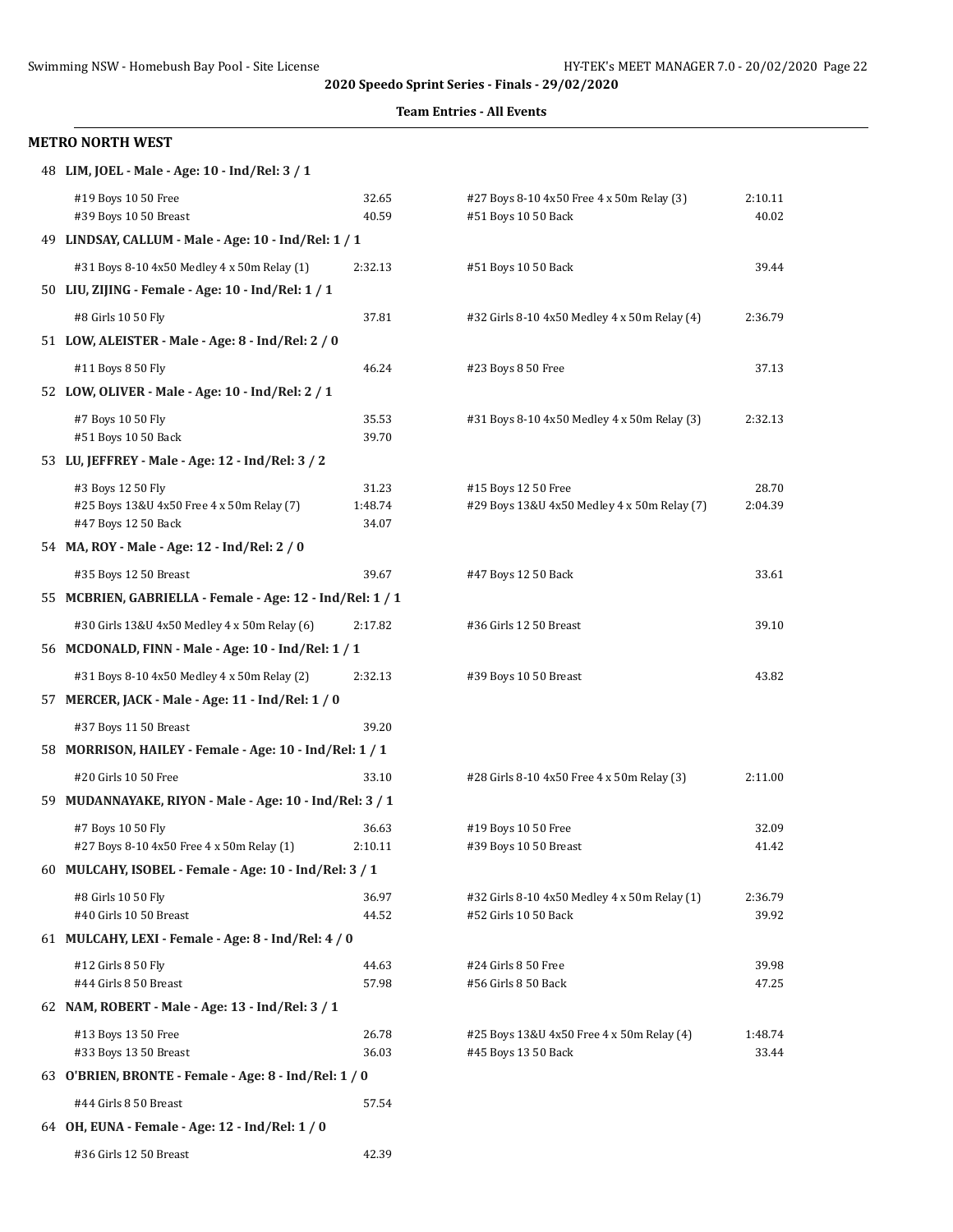#### **Team Entries - All Events**

#### **METRO NORTH WEST**

| 65 OH, HANNAH - Female - Age: 11 - Ind/Rel: 2 / 1                |                  |                                             |                |
|------------------------------------------------------------------|------------------|---------------------------------------------|----------------|
| #18 Girls 11 50 Free<br>#38 Girls 11 50 Breast                   | 31.30<br>39.60   | #26 Girls 13&U 4x50 Free 4 x 50m Relay (8)  | 1:58.32        |
| 66 PERSSON, JESSICA - Female - Age: 9 - Ind/Rel: 3 / 1           |                  |                                             |                |
| #10 Girls 9 50 Fly<br>#28 Girls 8-10 4x50 Free 4 x 50m Relay (8) | 39.27<br>2:11.00 | #22 Girls 9 50 Free<br>#54 Girls 9 50 Back  | 35.73<br>43.54 |
| 67 PHANG, ZHIYONG - Male - Age: 13 - Ind/Rel: 1 / 1              |                  |                                             |                |
| #29 Boys 13&U 4x50 Medley 4 x 50m Relay (2)                      | 2:04.39          | #33 Boys 13 50 Breast                       | 34.47          |
| 68 PHILLIPS, SKYE - Female - Age: 13 - Ind/Rel: 1 / 0            |                  |                                             |                |
| #34 Girls 13 50 Breast                                           | 40.52            |                                             |                |
| 69 PORTLOCK, COOPER - Male - Age: 13 - Ind/Rel: 1 / 1            |                  |                                             |                |
| #1 Boys 13 50 Fly                                                | 29.96            | #29 Boys 13&U 4x50 Medley 4 x 50m Relay (3) | 2:04.39        |
| 70 RYAN, MIA - Female - Age: 10 - Ind/Rel: 1 / 1                 |                  |                                             |                |
| #32 Girls 8-10 4x50 Medley 4 x 50m Relay (2)                     | 2:36.79          | #40 Girls 10 50 Breast                      | 44.65          |
| 71 RYLAND-ADAIR, KODY - Male - Age: 10 - Ind/Rel: 1 / 1          |                  |                                             |                |
| #7 Boys 10 50 Fly                                                | 38.09            | #31 Boys 8-10 4x50 Medley 4 x 50m Relay (7) | 2:32.13        |
| 72 SAFFY, XAVIER - Male - Age: 11 - Ind/Rel: 1 / 0               |                  |                                             |                |
| #49 Boys 11 50 Back                                              | 38.00            |                                             |                |
| 73 SAMYIA, LUCINDA - Female - Age: 8 - Ind/Rel: 1 / 0            |                  |                                             |                |
| #24 Girls 8 50 Free                                              | 41.24            |                                             |                |
| 74 SANCHEZ, ARANTZA - Female - Age: 13 - Ind/Rel: 2 / 0          |                  |                                             |                |
| #2 Girls 13 50 Fly                                               | 34.31            | #46 Girls 13 50 Back                        | 37.73          |
| 75 SCHINDLER, HUGO - Male - Age: 11 - Ind/Rel: 1 / 0             |                  |                                             |                |
| #5 Boys 11 50 Fly                                                | 35.70            |                                             |                |
| 76 SE, BENJAMIN - Male - Age: 12 - Ind/Rel: 1 / 1                |                  |                                             |                |
| #29 Boys 13&U 4x50 Medley 4 x 50m Relay (6)                      | 2:04.39          | #35 Boys 12 50 Breast                       | 35.90          |
| 77 SHEPHERD, SAM - Male - Age: 13 - Ind/Rel: 1 / 2               |                  |                                             |                |
| #25 Boys 13&U 4x50 Free 4 x 50m Relay (8)<br>#45 Boys 13 50 Back | 1:48.74<br>33.09 | #29 Boys 13&U 4x50 Medley 4 x 50m Relay (5) | 2:04.39        |
| 78 SINNETT, ALEXANDER - Male - Age: 11 - Ind/Rel: 1 / 0          |                  |                                             |                |
| #37 Boys 11 50 Breast                                            | 42.05            |                                             |                |
| 79 SMITH, LACHLAN - Male - Age: 13 - Ind/Rel: 2 / 1              |                  |                                             |                |
| #1 Boys 13 50 Fly<br>#25 Boys 13&U 4x50 Free 4 x 50m Relay (1)   | 28.30<br>1:48.74 | #13 Boys 13 50 Free                         | 26.60          |
| 80 STEINBACH, MEIKA - Female - Age: 13 - Ind/Rel: 2 / 1          |                  |                                             |                |
| #14 Girls 13 50 Free<br>#46 Girls 13 50 Back                     | 29.52<br>37.27   | #26 Girls 13&U 4x50 Free 4 x 50m Relay (4)  | 1:58.32        |
| 81 SUMNER, ALANNAH - Female - Age: 8 - Ind/Rel: 1 / 0            |                  |                                             |                |
| #56 Girls 8 50 Back                                              | 49.92            |                                             |                |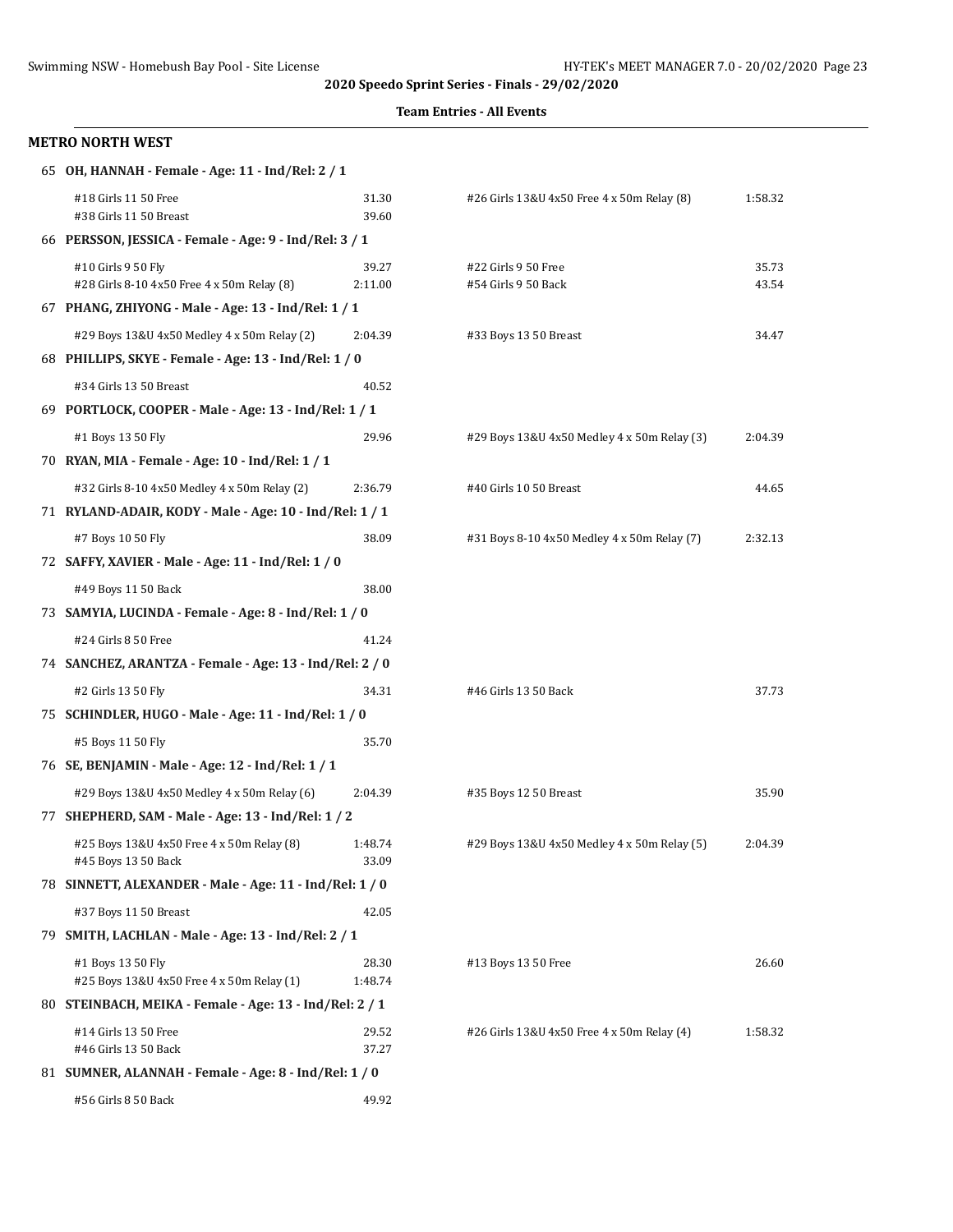| <b>Team Entries - All Events</b> |  |
|----------------------------------|--|
|----------------------------------|--|

#### **METRO NORTH WEST** 82 **SURYATHYO, IRENE - Female - Age: 12 - Ind/Rel: 2 / 1** #16 Girls 12 50 Free 30.03 #26 Girls 13&U 4x50 Free 4 x 50m Relay (2) 1:58.32

| #48 Girls 12 50 Back                                                                | 36.51                     |                                                                     |                  |
|-------------------------------------------------------------------------------------|---------------------------|---------------------------------------------------------------------|------------------|
| 83 TAYLOR, JACK - Male - Age: 12 - Ind/Rel: 2 / 1                                   |                           |                                                                     |                  |
| #3 Boys 12 50 Fly<br>#25 Boys 13&U 4x50 Free 4 x 50m Relay (6)                      | 32.81<br>1:48.74          | #15 Boys 12 50 Free                                                 | 28.40            |
| 84 THANOPOULOS, JULIA - Female - Age: 13 - Ind/Rel: 2 / 1                           |                           |                                                                     |                  |
| #14 Girls 13 50 Free<br>#46 Girls 13 50 Back                                        | 29.77<br>36.06            | #26 Girls 13&U 4x50 Free 4 x 50m Relay (3)                          | 1:58.32          |
| 85 THORNE, BAILEY - Male - Age: 10 - Ind/Rel: 1 / 1                                 |                           |                                                                     |                  |
| #31 Boys 8-10 4x50 Medley 4 x 50m Relay (5)                                         | 2:32.13                   | #51 Boys 10 50 Back                                                 | 40.21            |
| 86 THORNE, LUCAS - Male - Age: 9 - Ind/Rel: 4 / 1                                   |                           |                                                                     |                  |
| #9 Boys 9 50 Fly<br>#27 Boys 8-10 4x50 Free 4 x 50m Relay (4)<br>#53 Boys 9 50 Back | 39.74<br>2:10.11<br>39.07 | #21 Boys 9 50 Free<br>#41 Boys 9 50 Breast                          | 32.63<br>46.54   |
| 87 THORPE, WILLIAM - Male - Age: 9 - Ind/Rel: 1 / 0                                 |                           |                                                                     |                  |
| #9 Boys 9 50 Fly                                                                    | 41.54                     |                                                                     |                  |
| 88 TURNER, PEARL - Female - Age: 11 - Ind/Rel: 2 / 0                                |                           |                                                                     |                  |
| #38 Girls 11 50 Breast                                                              | 41.91                     | #50 Girls 11 50 Back                                                | 39.28            |
| 89 WANG, CHLOE - Female - Age: 8 - Ind/Rel: 1 / 0                                   |                           |                                                                     |                  |
| #24 Girls 8 50 Free                                                                 | 42.59                     |                                                                     |                  |
| 90 WEI, YVIE - Female - Age: 11 - Ind/Rel: 2 / 0                                    |                           |                                                                     |                  |
| #6 Girls 11 50 Fly                                                                  | 35.53                     | #50 Girls 11 50 Back                                                | 38.32            |
| 91 WHITTY, JOSHUA - Male - Age: 10 - Ind/Rel: 1 / 1                                 |                           |                                                                     |                  |
| #7 Boys 10 50 Fly                                                                   | 39.15                     | #27 Boys 8-10 4x50 Free 4 x 50m Relay (7)                           | 2:10.11          |
| 92 WILDE, CIARAN - Male - Age: 11 - Ind/Rel: 1 / 0                                  |                           |                                                                     |                  |
| #49 Boys 11 50 Back                                                                 | 38.12                     |                                                                     |                  |
| 93 WILSON, OLIVER - Male - Age: 12 - Ind/Rel: 2 / 1                                 |                           |                                                                     |                  |
| #3 Boys 12 50 Fly<br>#29 Boys 13&U 4x50 Medley 4 x 50m Relay (4)                    | 31.03<br>2:04.39          | #15 Boys 12 50 Free                                                 | 28.11            |
| 94 WU, RACQUEL DAI-YING - Female - Age: 11 - Ind/Rel: 2 / 0                         |                           |                                                                     |                  |
| #38 Girls 11 50 Breast                                                              | 43.74                     | #50 Girls 11 50 Back                                                | 39.10            |
| 95 XIE, BRUCE - Male - Age: 12 - Ind/Rel: 1 / 0                                     |                           |                                                                     |                  |
| #47 Boys 12 50 Back                                                                 | 34.80                     |                                                                     |                  |
| 96 YAGO, CALEB - Male - Age: 13 - Ind/Rel: 3 / 1                                    |                           |                                                                     |                  |
| #1 Boys 13 50 Fly<br>#25 Boys 13&U 4x50 Free 4 x 50m Relay (3)                      | 29.32<br>1:48.74          | #13 Boys 13 50 Free<br>#45 Boys 13 50 Back                          | 27.50<br>32.55   |
| 97 YUN, HAYLEY - Female - Age: 9 - Ind/Rel: 3 / 1                                   |                           |                                                                     |                  |
| #22 Girls 9 50 Free<br>#42 Girls 9 50 Breast                                        | 36.09<br>47.05            | #32 Girls 8-10 4x50 Medley 4 x 50m Relay (6)<br>#54 Girls 9 50 Back | 2:36.79<br>43.24 |
| 98 ZHANG, JACKY - Male - Age: 13 - Ind/Rel: 1 / 1                                   |                           |                                                                     |                  |
| #13 Boys 13 50 Free                                                                 | 27.86                     | #25 Boys 13&U 4x50 Free 4 x 50m Relay (2)                           | 1:48.74          |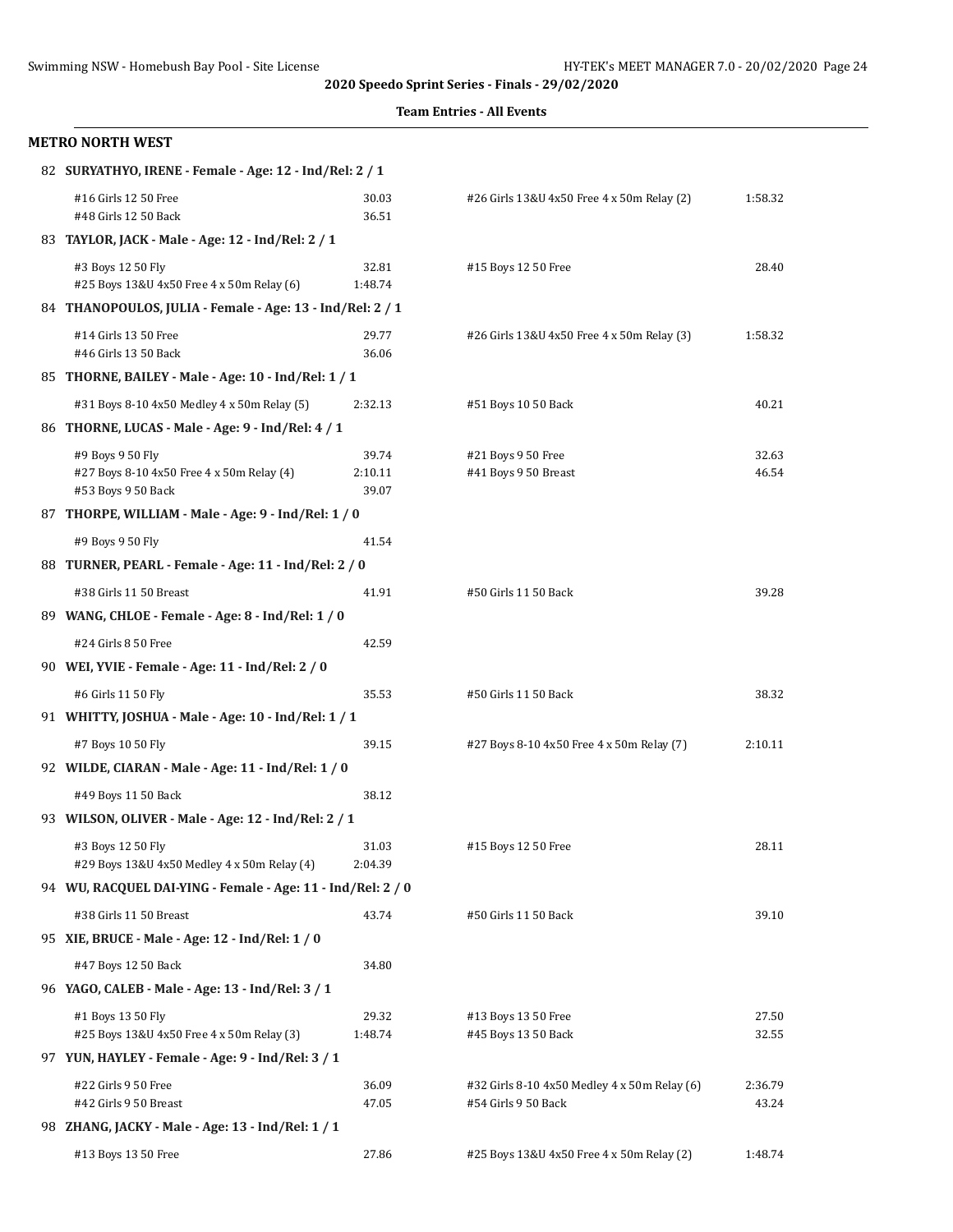|  | <b>Team Entries - All Events</b> |  |  |
|--|----------------------------------|--|--|
|--|----------------------------------|--|--|

#### **METRO NORTH WEST**

|              | 99 ZHANG, KYLIE - Female - Age: 10 - Ind/Rel: 2 / 1                                                                                                                                                                        |                |                                                  |         |
|--------------|----------------------------------------------------------------------------------------------------------------------------------------------------------------------------------------------------------------------------|----------------|--------------------------------------------------|---------|
|              | #20 Girls 10 50 Free<br>#52 Girls 10 50 Back                                                                                                                                                                               | 33.29<br>40.33 | #28 Girls 8-10 4x50 Free 4 x 50m Relay (2)       | 2:11.00 |
|              | 100 ZHANG, SABRINA - Female - Age: 11 - Ind/Rel: 2 / 0                                                                                                                                                                     |                |                                                  |         |
|              | #6 Girls 11 50 Fly                                                                                                                                                                                                         | 36.33          | #18 Girls 11 50 Free                             | 32.51   |
| $\mathbf{1}$ | <b>METRO NORTH WEST - 'A'</b><br>SMITH, LACHLAN; ZHANG, JACKY; YAGO, CALEB; NAM, ROBERT<br>CLARENCE, ALEXANDER; TAYLOR, JACK; LU, JEFFREY; SHEPHERD, SAM                                                                   |                | #25 Boys 13 & Under 4x50 Freestyle 4 x 50m Rela  | 1:48.74 |
| 2            | <b>METRO NORTH WEST - 'A'</b><br>KIM, JULIA; SURYATHYO, IRENE; THANOPOULOS, JULIA; STEINBACH, MEIKA<br>JOO, ESTHER; DONALD, JOCELYN; CHAPMAN, SOPHIE-ROSE; OH, HANNAH                                                      |                | #26 Girls 13 & Under 4x50 Freestyle 4 x 50m Rela | 1:58.32 |
| 3            | METRO NORTH WEST - 'A'<br>MUDANNAYAKE, RIYON; CHO, ETHAN; LIM, JOEL; THORNE, LUCAS<br>DOUBE -MACLEOD, HAMISH; LEE, CALLUM; WHITTY, JOSHUA; KANG, DAVID                                                                     |                | #27 Boys 8-10 4x50 Freestyle 4 x 50m Relay       | 2:10.11 |
| 4            | <b>METRO NORTH WEST - 'A'</b><br>LEWIS, HANNA; ZHANG, KYLIE; MORRISON, HAILEY; CLARENCE, STEPHANIE<br>KIM, IVY; COSTELLOE, HANNAH; CHEN, ANGELINA; PERSSON, JESSICA                                                        |                | #28 Girls 8-10 4x50 Freestyle 4 x 50m Relay      | 2:11.00 |
| 5            | <b>METRO NORTH WEST - 'A'</b><br>LI, KYLE; PHANG, ZHIYONG; PORTLOCK, COOPER; WILSON, OLIVER<br>SHEPHERD, SAM; SE, BENJAMIN; LU, JEFFREY; CLARENCE, ALEXANDER                                                               |                | #29 Boys 13 & Under 4x50 Medley 4 x 50m Relay    | 2:04.39 |
| 6            | <b>METRO NORTH WEST - 'A'</b><br>CULLEN, JESSICA; CLEARY, FREYA; GADD, BINDI; HARKIN, CHARLOTTE<br>DONALD, JOCELYN; MCBRIEN, GABRIELLA; COLLISON, ALEX; JOO, ESTHER                                                        |                | #30 Girls 13 & Under 4x50 Medley 4 x 50m Relay   | 2:17.82 |
| 7            | METRO NORTH WEST - 'A'<br>LINDSAY, CALLUM; MCDONALD, FINN; LOW, OLIVER; HAN, JASON<br>THORNE, BAILEY; GUO, CHRISTOPHER; RYLAND-ADAIR, KODY; DOUBE -MACLEOD, HAMISH                                                         |                | #31 Boys 8-10 4x50 Medley 4 x 50m Relay          | 2:32.13 |
| 8            | <b>METRO NORTH WEST - 'A'</b><br>MULCAHY, ISOBEL; RYAN, MIA; CHO, IRIS; LIU, ZIJING<br>CHEN, ANGELINA; YUN, HAYLEY; COSTELLOE, HANNAH; KIM, IVY<br><b>METRO NORTH WEST</b> Total Individual Entries: 192 - Total Relays: 8 |                | #32 Girls 8-10 4x50 Medley 4 x 50m Relay         | 2:36.79 |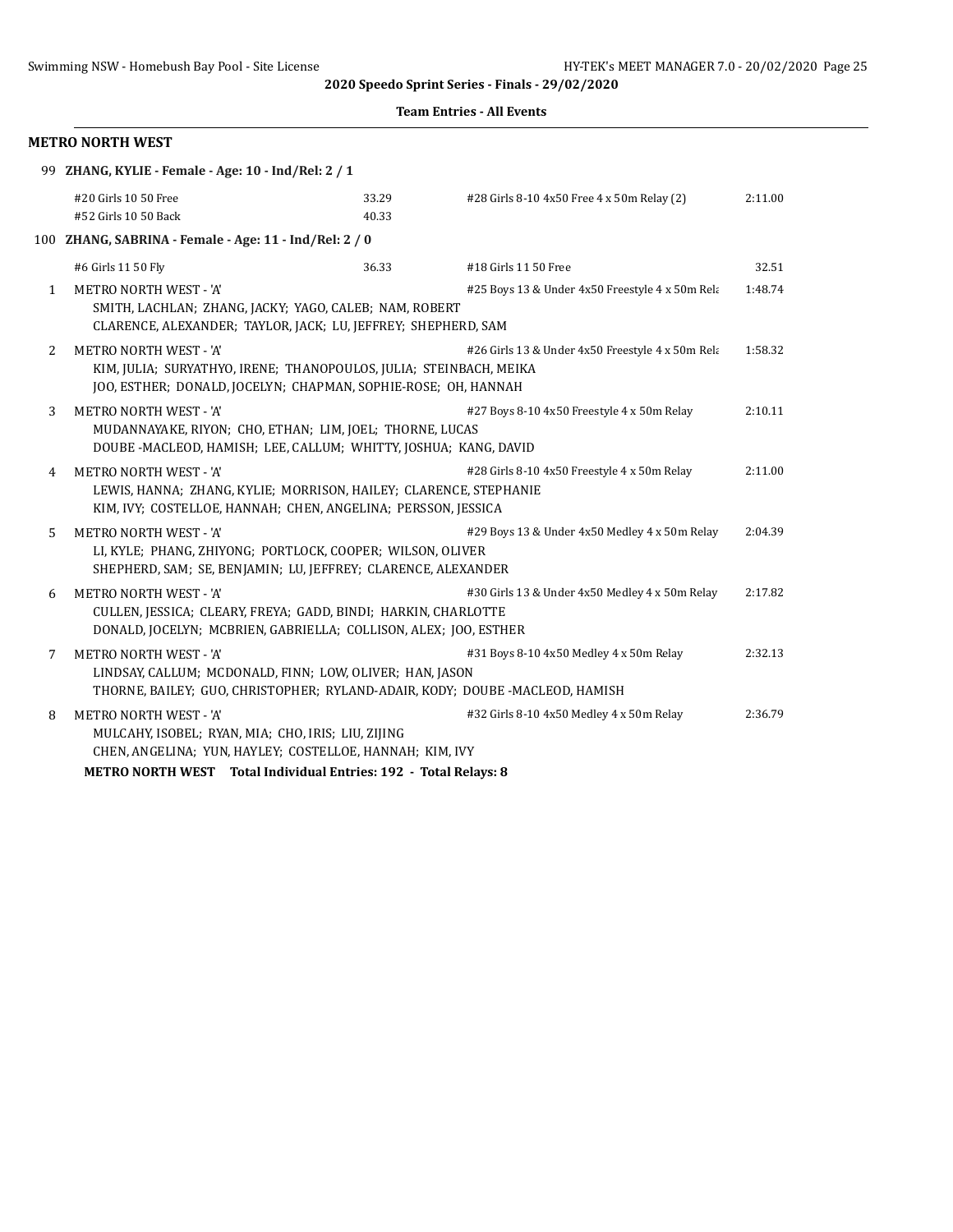#### **Team Entries - All Events**

| <b>METRO SOUTH EAST</b>                                            |                  |                                                                    |                  |
|--------------------------------------------------------------------|------------------|--------------------------------------------------------------------|------------------|
| 1 AGUNG ANOM, KIRANA - Male - Age: 12 - Ind/Rel: 3 / 0             |                  |                                                                    |                  |
| #3 Boys 12 50 Fly<br>#47 Boys 12 50 Back                           | 31.25<br>34.18   | #15 Boys 12 50 Free                                                | 29.10            |
| 2 ALBERTYN, ROXANNE - Female - Age: 8 - Ind/Rel: 4 / 0             |                  |                                                                    |                  |
| #12 Girls 8 50 Fly<br>#44 Girls 8 50 Breast                        | 42.80<br>54.89   | #24 Girls 8 50 Free<br>#56 Girls 8 50 Back                         | 38.36<br>44.37   |
| 3 ALTUNDAG, THOMAS - Male - Age: 8 - Ind/Rel: 1 / 0                |                  |                                                                    |                  |
| #43 Boys 8 50 Breast                                               | 55.47            |                                                                    |                  |
| 4 AUNGLE, JACKSON - Male - Age: 9 - Ind/Rel: 3 / 0                 |                  |                                                                    |                  |
| #21 Boys 9 50 Free<br>#53 Boys 9 50 Back                           | 34.99<br>40.49   | #41 Boys 9 50 Breast                                               | 47.82            |
| 5 AUNGLE, SOPHIE - Female - Age: 8 - Ind/Rel: 2 / 0                |                  |                                                                    |                  |
| #44 Girls 8 50 Breast                                              | 55.79            | #56 Girls 8 50 Back                                                | 46.15            |
| 6 BEATH, ALIVIA - Female - Age: 13 - Ind/Rel: 1 / 0                |                  |                                                                    |                  |
| #34 Girls 13 50 Breast                                             | 41.82            |                                                                    |                  |
| 7 BENFIELD-SMITH, TYLER - Male - Age: 9 - Ind/Rel: 3 / 0           |                  |                                                                    |                  |
| #9 Boys 9 50 Fly<br>#53 Boys 9 50 Back                             | 38.40<br>42.91   | #41 Boys 9 50 Breast                                               | 46.58            |
| 8 BENNETT, OSCAR - Male - Age: 12 - Ind/Rel: 1 / 0                 |                  |                                                                    |                  |
| #35 Boys 12 50 Breast                                              | 38.18            |                                                                    |                  |
| 9 BLACKLOCK, COOPER - Male - Age: 13 - Ind/Rel: 2 / 2              |                  |                                                                    |                  |
| #13 Boys 13 50 Free<br>#29 Boys 13&U 4x50 Medley 4 x 50m Relay (4) | 26.85<br>2:03.92 | #25 Boys 13&U 4x50 Free 4 x 50m Relay (4)<br>#33 Boys 13 50 Breast | 1:50.94<br>37.04 |
| 10 BOSSO-GARDINER, SOFIA - Female - Age: 9 - Ind/Rel: 2 / 0        |                  |                                                                    |                  |
| #22 Girls 9 50 Free                                                | 37.06            | #54 Girls 9 50 Back                                                | 41.42            |
| 11 CAMPBELL, PARKER - Male - Age: 11 - Ind/Rel: 1 / 0              |                  |                                                                    |                  |
| #5 Boys 11 50 Fly                                                  | 36.39            |                                                                    |                  |
| 12 CAVENAGH, JAI - Male - Age: 11 - Ind/Rel: 2 / 0                 |                  |                                                                    |                  |
| #37 Boys 11 50 Breast                                              | 45.20            | #49 Boys 11 50 Back                                                | 39.55            |
| 13 CHA, JESSE - Male - Age: 10 - Ind/Rel: 2 / 1                    |                  |                                                                    |                  |
| #31 Boys 8-10 4x50 Medley 4 x 50m Relay (1)<br>#51 Boys 10 50 Back | 2:33.21<br>39.40 | #39 Boys 10 50 Breast                                              | 47.12            |
| 14 CHALLINOR, PHOEBE - Female - Age: 13 - Ind/Rel: 1 / 0           |                  |                                                                    |                  |
| #34 Girls 13 50 Breast                                             | 42.41            |                                                                    |                  |
| 15 CHEN, TINGLAN - Female - Age: 10 - Ind/Rel: 1 / 0               |                  |                                                                    |                  |
| #40 Girls 10 50 Breast                                             | 48.37            |                                                                    |                  |
| 16 CHENERY, LIAM - Male - Age: 10 - Ind/Rel: 1 / 0                 |                  |                                                                    |                  |
| #39 Boys 10 50 Breast                                              | 48.55            |                                                                    |                  |
| 17 CHILDS, HELI - Female - Age: 11 - Ind/Rel: 1 / 0                |                  |                                                                    |                  |
| #18 Girls 11 50 Free                                               | 31.18            |                                                                    |                  |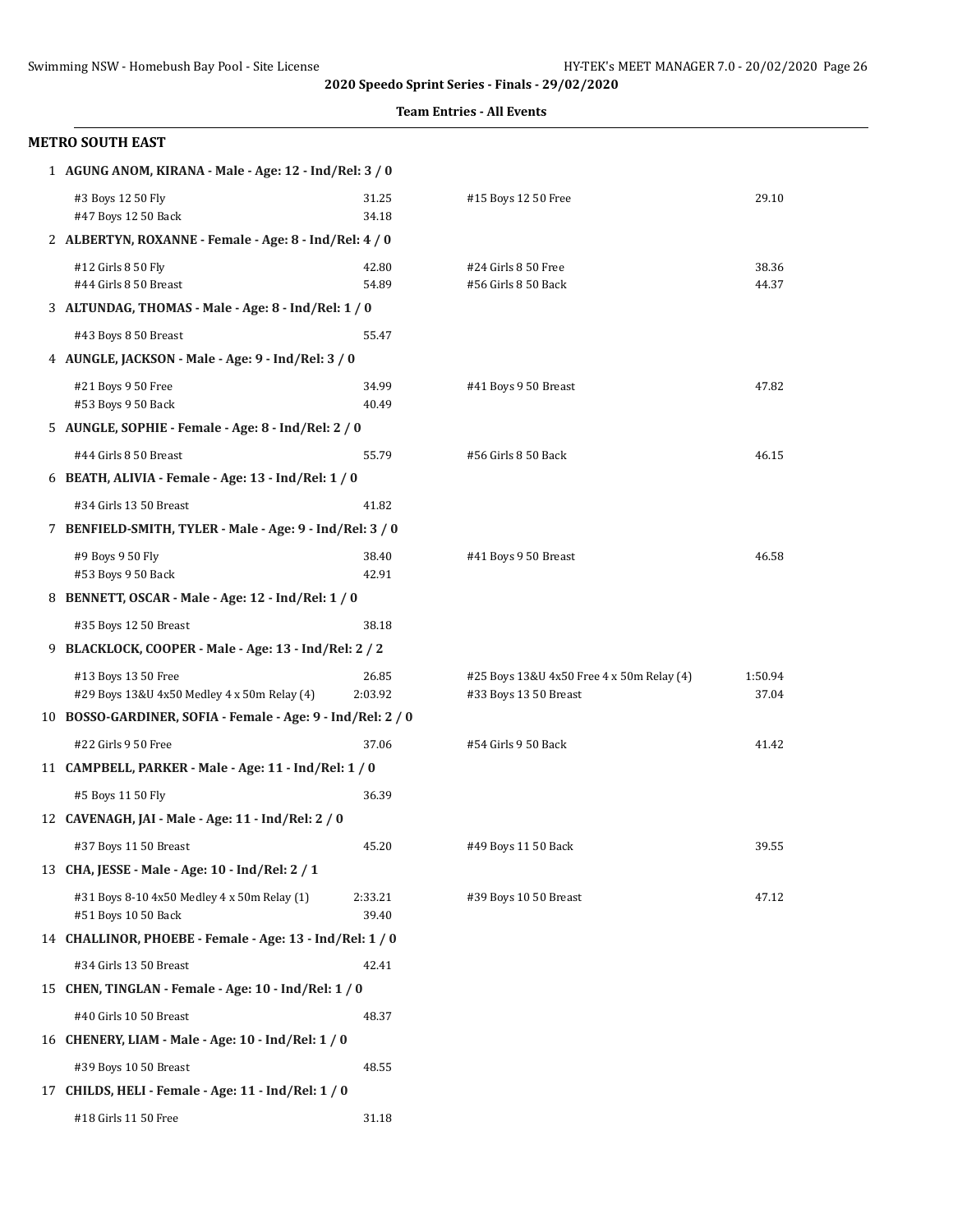$\overline{\phantom{a}}$ 

|                                                                      |                  | <b>Team Entries - All Events</b>            |         |
|----------------------------------------------------------------------|------------------|---------------------------------------------|---------|
| <b>METRO SOUTH EAST</b>                                              |                  |                                             |         |
| 18 CHOI, JIWOO - Female - Age: 9 - Ind/Rel: 1 / 0                    |                  |                                             |         |
| #42 Girls 9 50 Breast                                                | 47.34            |                                             |         |
| 19 CLAYTON, MAX - Male - Age: 9 - Ind/Rel: 4 / 0                     |                  |                                             |         |
| #9 Boys 9 50 Fly                                                     | 39.12            | #21 Boys 9 50 Free                          | 35.00   |
| #41 Boys 9 50 Breast                                                 | 47.09            | #53 Boys 9 50 Back                          | 42.60   |
| 20 COOGAN, RYAN - Male - Age: 11 - Ind/Rel: 1 / 0                    |                  |                                             |         |
| #17 Boys 11 50 Free                                                  | 32.34            |                                             |         |
| 21 CROSBY, INEZ - Female - Age: 13 - Ind/Rel: 2 / 0                  |                  |                                             |         |
| #34 Girls 13 50 Breast                                               | 40.43            | #46 Girls 13 50 Back                        | 38.63   |
| 22 DARBEY-CAIRNS, HAMILTON - Male - Age: 12 - Ind/Rel: 2 / 0         |                  |                                             |         |
| #3 Boys 12 50 Fly                                                    | 32.21            | #47 Boys 12 50 Back                         | 36.39   |
| 23 DAVIES, CASSANDRA - Female - Age: 12 - Ind/Rel: 1 / 0             |                  |                                             |         |
| #48 Girls 12 50 Back                                                 | 37.79            |                                             |         |
| 24 DE FERRARI, TEODORA - Female - Age: 10 - Ind/Rel: 2 / 2           |                  |                                             |         |
| #20 Girls 10 50 Free                                                 | 33.19            | #28 Girls 8-10 4x50 Free 4 x 50m Relay (4)  | 2:15.46 |
| #32 Girls 8-10 4x50 Medley 4 x 50m Relay (4)                         | 2:36.34          | #52 Girls 10 50 Back                        | 43.70   |
| 25 DELA CRUZ, FAY - Female - Age: 12 - Ind/Rel: 1 / 0                |                  |                                             |         |
| #4 Girls 12 50 Fly                                                   | 34.75            |                                             |         |
| 26 DENICOURT, NOEMIE - Female - Age: 13 - Ind/Rel: 1 / 0             |                  |                                             |         |
| #2 Girls 13 50 Fly                                                   | 35.32            |                                             |         |
| 27 DICKINSON, ELLIE - Female - Age: 13 - Ind/Rel: 1 / 0              |                  |                                             |         |
| #46 Girls 13 50 Back                                                 | 38.90            |                                             |         |
| 28 ESPOSITO, NATALIE - Female - Age: 12 - Ind/Rel: 1 / 0             |                  |                                             |         |
| #36 Girls 12 50 Breast                                               | 42.02            |                                             |         |
| 29 FITZGERALD, COURTNEY - Female - Age: 13 - Ind/Rel: 3 / 0          |                  |                                             |         |
| #2 Girls 13 50 Fly<br>#46 Girls 13 50 Back                           | 33.67<br>37.77   | #14 Girls 13 50 Free                        | 30.77   |
| 30 FRANCFORT, AMELIE - Female - Age: 12 - Ind/Rel: 1 / 2             |                  |                                             |         |
|                                                                      |                  |                                             |         |
| #16 Girls 12 50 Free<br>#30 Girls 13&U 4x50 Medley 4 x 50m Relay (4) | 29.79<br>2:18.02 | #26 Girls 13&U 4x50 Free 4 x 50m Relay (1)  | 1:59.68 |
| 31 FREEMAN, SOLOMON - Male - Age: 12 - Ind/Rel: 2 / 0                |                  |                                             |         |
| #3 Boys 12 50 Fly                                                    | 31.26            | #47 Boys 12 50 Back                         | 34.58   |
| 32 GARVIN, SAMUEL - Male - Age: 13 - Ind/Rel: 4 / 2                  |                  |                                             |         |
| #1 Boys 13 50 Fly                                                    | 29.39            | #13 Boys 13 50 Free                         | 28.42   |
| #25 Boys 13&U 4x50 Free 4 x 50m Relay (5)                            | 1:50.94          | #29 Boys 13&U 4x50 Medley 4 x 50m Relay (3) | 2:03.92 |
| #33 Boys 13 50 Breast                                                | 39.94            | #45 Boys 13 50 Back                         | 36.23   |
| 33 GASTON, FREJA - Female - Age: 11 - Ind/Rel: 1 / 0                 |                  |                                             |         |
| #6 Girls 11 50 Fly                                                   | 36.24            |                                             |         |
| 34 GEHA, SAMUEL - Male - Age: 13 - Ind/Rel: 2 / 0                    |                  |                                             |         |
| #1 Boys 13 50 Fly                                                    | 31.73            | #45 Boys 13 50 Back                         | 35.49   |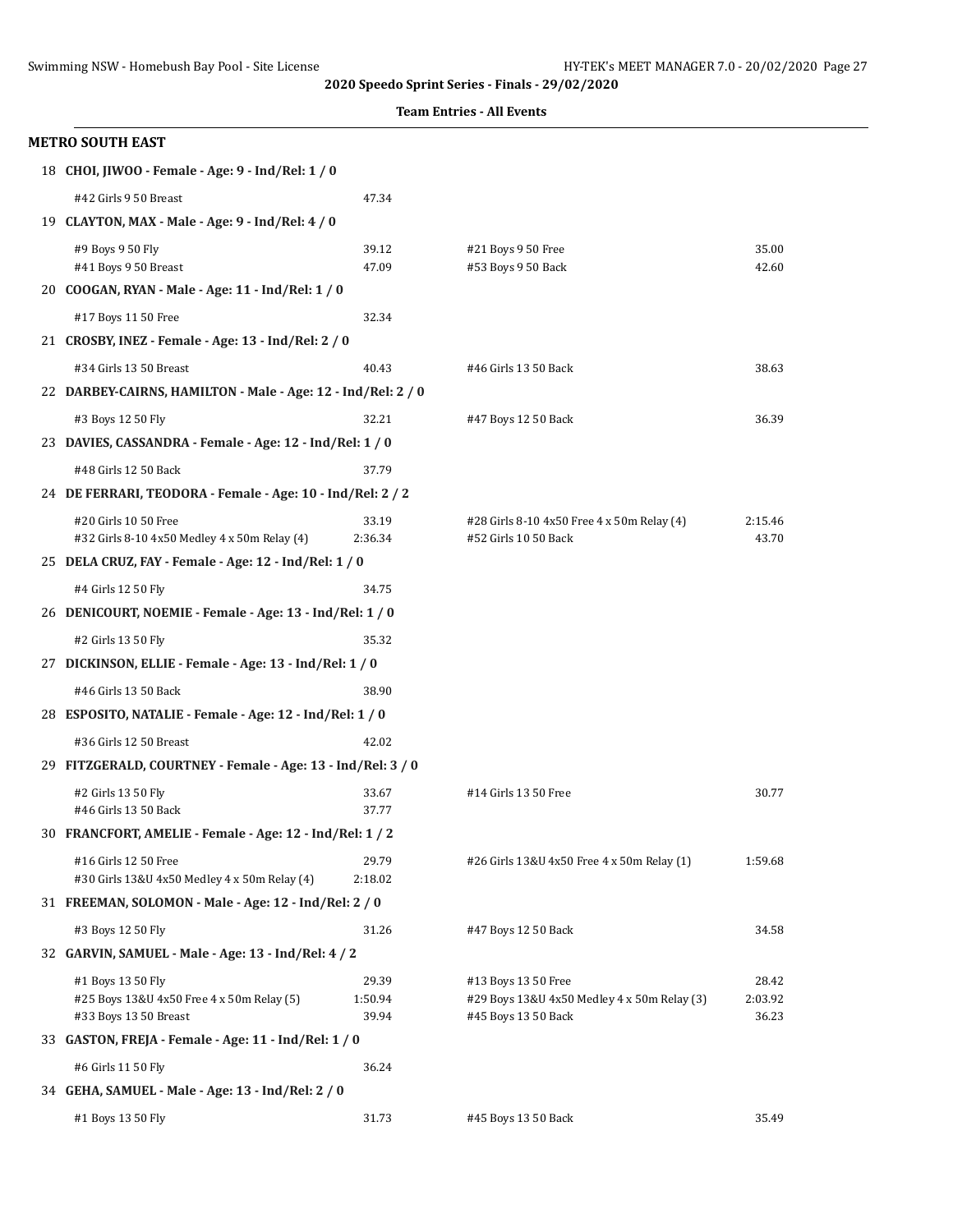#### **Team Entries - All Events**

| 35 GEORGAS, MIAH - Female - Age: 11 - Ind/Rel: 4 / 2                                       |                           |                                                                                              |                           |  |
|--------------------------------------------------------------------------------------------|---------------------------|----------------------------------------------------------------------------------------------|---------------------------|--|
| #6 Girls 11 50 Fly<br>#26 Girls 13&U 4x50 Free 4 x 50m Relay (5)<br>#38 Girls 11 50 Breast | 34.52<br>1:59.68<br>39.32 | #18 Girls 11 50 Free<br>#30 Girls 13&U 4x50 Medley 4 x 50m Relay (2)<br>#50 Girls 11 50 Back | 30.46<br>2:18.02<br>38.33 |  |
| 36 GIORDANO, AALIYHA - Female - Age: 13 - Ind/Rel: 1 / 0                                   |                           |                                                                                              |                           |  |
| #14 Girls 13 50 Free                                                                       | 31.98                     |                                                                                              |                           |  |
| 37 GUNAWAN, KENZO - Male - Age: 10 - Ind/Rel: 2 / 0                                        |                           |                                                                                              |                           |  |
| #19 Boys 10 50 Free                                                                        | 33.79                     | #51 Boys 10 50 Back                                                                          | 40.13                     |  |
| 38 HANGER, ISABELLE - Female - Age: 12 - Ind/Rel: 4 / 1                                    |                           |                                                                                              |                           |  |
| #4 Girls 12 50 Fly<br>#30 Girls 13&U 4x50 Medley 4 x 50m Relay (1)<br>#48 Girls 12 50 Back | 33.68<br>2:18.02<br>35.95 | #16 Girls 12 50 Free<br>#36 Girls 12 50 Breast                                               | 31.56<br>41.36            |  |
| 39 HENDERSON, JESSICA - Female - Age: 13 - Ind/Rel: 1 / 0                                  |                           |                                                                                              |                           |  |
| #34 Girls 13 50 Breast                                                                     | 40.82                     |                                                                                              |                           |  |
| 40 HIBBS, BENJAMIN - Male - Age: 8 - Ind/Rel: 4 / 0                                        |                           |                                                                                              |                           |  |
| #11 Boys 8 50 Fly                                                                          | 47.01                     | #23 Boys 8 50 Free                                                                           | 36.77                     |  |
| #43 Boys 8 50 Breast<br>41 HIGLEY, NIAMH - Female - Age: 11 - Ind/Rel: 4 / 1               | 55.28                     | #55 Boys 8 50 Back                                                                           | 44.37                     |  |
|                                                                                            |                           | #18 Girls 11 50 Free                                                                         |                           |  |
| #6 Girls 11 50 Fly<br>#26 Girls 13&U 4x50 Free 4 x 50m Relay (3)<br>#50 Girls 11 50 Back   | 33.03<br>1:59.68<br>36.95 | #38 Girls 11 50 Breast                                                                       | 30.31<br>40.98            |  |
| 42 HINDMARSH, MARGOT - Female - Age: 10 - Ind/Rel: 2 / 0                                   |                           |                                                                                              |                           |  |
| #8 Girls 10 50 Fly                                                                         | 39.48                     | #52 Girls 10 50 Back                                                                         | 44.09                     |  |
| 43 HUTCHINSON, OLIVE - Female - Age: 11 - Ind/Rel: 2 / 0                                   |                           |                                                                                              |                           |  |
| #38 Girls 11 50 Breast                                                                     | 44.31                     | #50 Girls 11 50 Back                                                                         | 38.34                     |  |
| 44 JEFFREE, JAIME - Female - Age: 10 - Ind/Rel: 2 / 2                                      |                           |                                                                                              |                           |  |
| #8 Girls 10 50 Fly<br>#28 Girls 8-10 4x50 Free 4 x 50m Relay (1)                           | 38.32<br>2:15.46          | #20 Girls 10 50 Free<br>#32 Girls 8-10 4x50 Medley 4 x 50m Relay (3)                         | 33.34<br>2:36.34          |  |
| 45 JIANG, FLORENCE - Female - Age: 12 - Ind/Rel: 3 / 2                                     |                           |                                                                                              |                           |  |
| #4 Girls 12 50 Fly<br>#26 Girls 13&U 4x50 Free 4 x 50m Relay (4)<br>#48 Girls 12 50 Back   | 32.96<br>1:59.68<br>36.78 | #16 Girls 12 50 Free<br>#30 Girls 13&U 4x50 Medley 4 x 50m Relay (3)                         | 29.77<br>2:18.02          |  |
| 46 JORDAN, KATHRYN - Female - Age: 9 - Ind/Rel: 1 / 0                                      |                           |                                                                                              |                           |  |
| #10 Girls 9 50 Fly                                                                         | 43.55                     |                                                                                              |                           |  |
| 47 KANG, LINUS - Male - Age: 11 - Ind/Rel: 1 / 0                                           |                           |                                                                                              |                           |  |
| #37 Boys 11 50 Breast                                                                      | 42.72                     |                                                                                              |                           |  |
| 48 KAZDA, SOPHIE - Female - Age: 9 - Ind/Rel: 2 / 0                                        |                           |                                                                                              |                           |  |
| #10 Girls 9 50 Fly                                                                         | 44.62                     | #22 Girls 9 50 Free                                                                          | 37.14                     |  |
| 49 KING, JULIET - Female - Age: 12 - Ind/Rel: 1 / 1                                        |                           |                                                                                              |                           |  |
| #16 Girls 12 50 Free                                                                       | 29.81                     | #26 Girls 13&U 4x50 Free 4 x 50m Relay (2)                                                   | 1:59.68                   |  |
| 50 LEE, ANNABELLE YUN'JING - Female - Age: 9 - Ind/Rel: 1 / 0                              |                           |                                                                                              |                           |  |
| #42 Girls 9 50 Breast                                                                      | 49.24                     |                                                                                              |                           |  |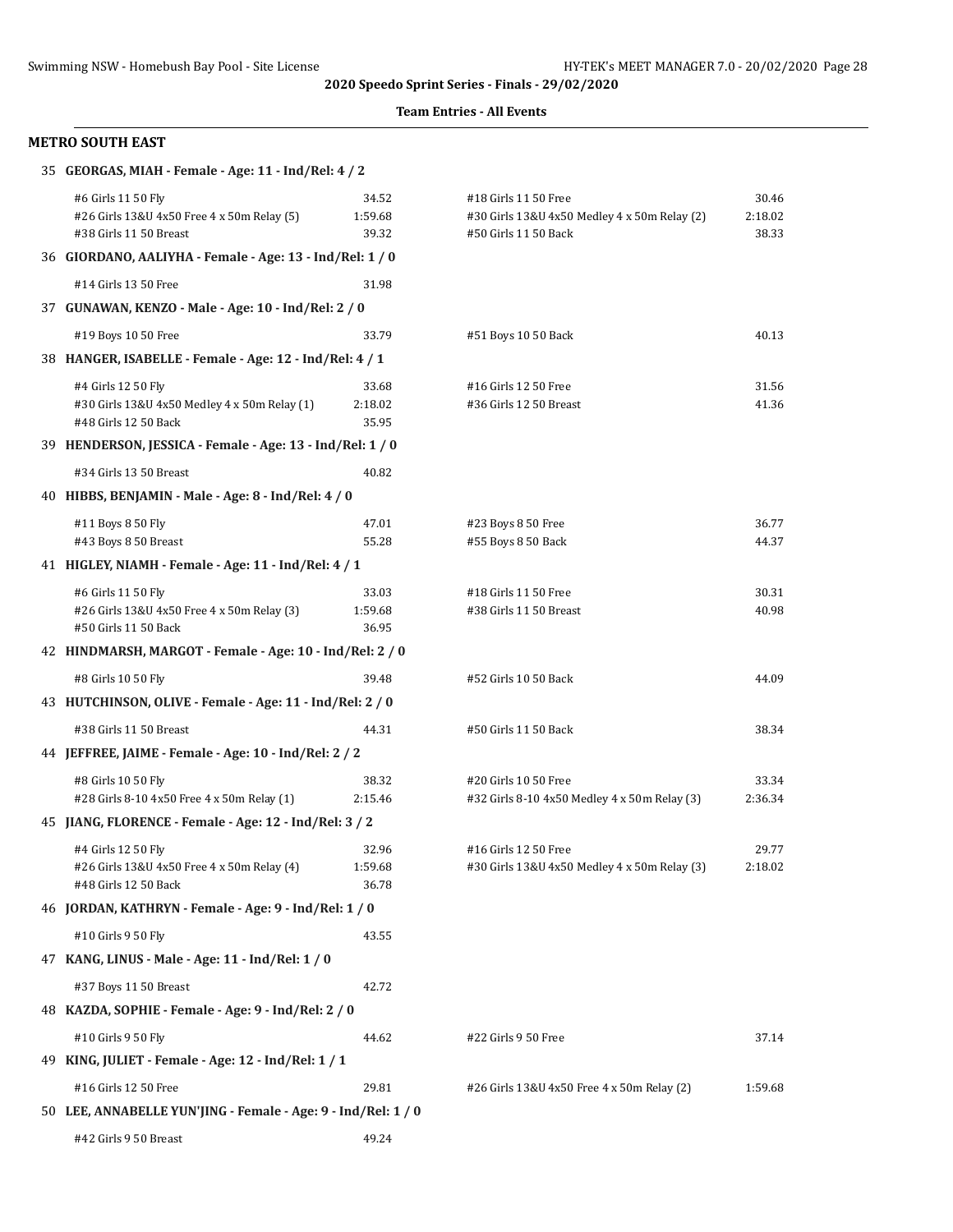#### **Team Entries - All Events**

| 51 LEE, ASHTON - Male - Age: 11 - Ind/Rel: 4 / 0                              |                  |                                                                    |                  |
|-------------------------------------------------------------------------------|------------------|--------------------------------------------------------------------|------------------|
| #5 Boys 11 50 Fly                                                             | 35.56            | #17 Boys 11 50 Free                                                | 31.21            |
| #37 Boys 11 50 Breast                                                         | 44.12            | #49 Boys 11 50 Back                                                | 38.69            |
| 52 LIM, CHARLOTTE - Female - Age: 8 - Ind/Rel: 4 / 0                          |                  |                                                                    |                  |
| #12 Girls 8 50 Fly                                                            | 49.41            | #24 Girls 8 50 Free                                                | 37.91            |
| #44 Girls 8 50 Breast                                                         | 54.64            | #56 Girls 8 50 Back                                                | 46.06            |
| 53 LIN, LUCAS - Male - Age: 10 - Ind/Rel: 4 / 2                               |                  |                                                                    |                  |
| #7 Boys 10 50 Fly                                                             | 37.33            | #19 Boys 10 50 Free                                                | 32.84            |
| #27 Boys 8-10 4x50 Free 4 x 50m Relay (1)                                     | 2:11.82          | #31 Boys 8-10 4x50 Medley 4 x 50m Relay (2)                        | 2:33.21          |
| #39 Boys 10 50 Breast                                                         | 44.82            | #51 Boys 10 50 Back                                                | 40.29            |
| 54 LISTON, ELVY - Female - Age: 10 - Ind/Rel: 3 / 0                           |                  |                                                                    |                  |
| #8 Girls 10 50 Fly                                                            | 39.17            | #20 Girls 10 50 Free                                               | 35.70            |
| #40 Girls 10 50 Breast                                                        | 46.20            |                                                                    |                  |
| 55 MAK, AUDREY - Female - Age: 10 - Ind/Rel: 4 / 1                            |                  |                                                                    |                  |
| #8 Girls 10 50 Fly                                                            | 40.69            | #20 Girls 10 50 Free                                               | 34.71            |
| #28 Girls 8-10 4x50 Free 4 x 50m Relay (3)<br>#52 Girls 10 50 Back            | 2:15.46<br>42.70 | #40 Girls 10 50 Breast                                             | 47.51            |
| 56 MARKS, JENNA - Female - Age: 13 - Ind/Rel: 1 / 0                           |                  |                                                                    |                  |
|                                                                               |                  |                                                                    |                  |
| #14 Girls 13 50 Free                                                          | 31.74            |                                                                    |                  |
| 57 MAURER, MAX - Male - Age: 10 - Ind/Rel: 3 / 2                              |                  |                                                                    |                  |
| #7 Boys 10 50 Fly<br>#27 Boys 8-10 4x50 Free 4 x 50m Relay (4)                | 36.25<br>2:11.82 | #19 Boys 10 50 Free<br>#31 Boys 8-10 4x50 Medley 4 x 50m Relay (4) | 32.44<br>2:33.21 |
| #51 Boys 10 50 Back                                                           | 40.92            |                                                                    |                  |
| 58 MCGEE, CARTER - Male - Age: 8 - Ind/Rel: 4 / 2                             |                  |                                                                    |                  |
| #11 Boys 8 50 Fly                                                             | 36.55            | #23 Boys 8 50 Free                                                 | 33.50            |
| #27 Boys 8-10 4x50 Free 4 x 50m Relay (3)                                     | 2:11.82          | #31 Boys 8-10 4x50 Medley 4 x 50m Relay (3)                        | 2:33.21          |
| #43 Boys 8 50 Breast                                                          | 47.59            | #55 Boys 8 50 Back                                                 | 43.24            |
| 59 MITCHELL, ALEC - Male - Age: 9 - Ind/Rel: 3 / 1                            |                  |                                                                    |                  |
| #9 Boys 9 50 Fly                                                              | 39.64            | #21 Boys 9 50 Free                                                 | 33.04            |
| #27 Boys 8-10 4x50 Free 4 x 50m Relay (2)                                     | 2:11.82          | #53 Boys 9 50 Back                                                 | 40.94            |
| 60 MOCLAIR, OLLIE - Male - Age: 12 - Ind/Rel: 1 / 0                           |                  |                                                                    |                  |
| #15 Boys 12 50 Free                                                           | 29.42            |                                                                    |                  |
| 61 MOORE, RHYS - Male - Age: 12 - Ind/Rel: 1 / 1                              |                  |                                                                    |                  |
| #29 Boys 13&U 4x50 Medley 4 x 50m Relay (2)                                   | 2:03.92          | #35 Boys 12 50 Breast                                              | 36.85            |
| 62 MUNRO, TYSEN - Male - Age: 8 - Ind/Rel: 2 / 0                              |                  |                                                                    |                  |
| #11 Boys 8 50 Fly                                                             | 46.61            | #55 Boys 8 50 Back                                                 | 48.46            |
| 63 NAM, JUNSEONG - Male - Age: 11 - Ind/Rel: 2 / 0                            |                  |                                                                    |                  |
|                                                                               |                  |                                                                    |                  |
| #5 Boys 11 50 Fly<br>64 NGUYEN, CHRISTOPHER - Male - Age: 10 - Ind/Rel: 2 / 0 | 35.41            | #49 Boys 11 50 Back                                                | 39.98            |
|                                                                               |                  |                                                                    |                  |
| #7 Boys 10 50 Fly                                                             | 39.75            | #39 Boys 10 50 Breast                                              | 46.55            |
| 65 OWEN-JONES, ORSON - Male - Age: 10 - Ind/Rel: 1 / 0                        |                  |                                                                    |                  |
| #7 Boys 10 50 Fly                                                             | 39.09            |                                                                    |                  |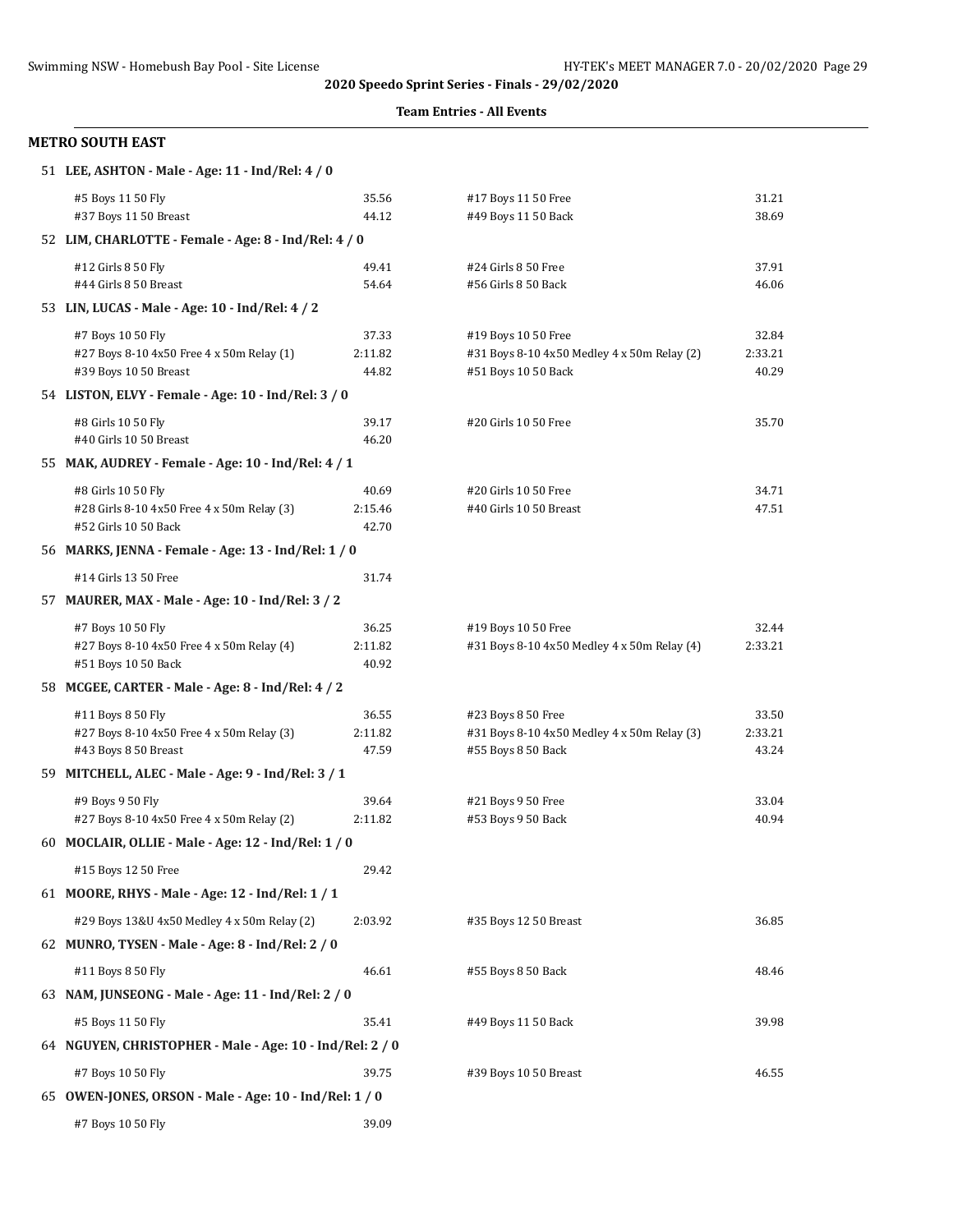|  | <b>Team Entries - All Events</b> |  |  |
|--|----------------------------------|--|--|
|--|----------------------------------|--|--|

| <b>METRO SOUTH EAST</b>                                                        |                  |                                              |         |
|--------------------------------------------------------------------------------|------------------|----------------------------------------------|---------|
| 66 PAPAS, NATALIA - Female - Age: 11 - Ind/Rel: 2 / 0                          |                  |                                              |         |
| #6 Girls 11 50 Fly                                                             | 36.22            | #50 Girls 11 50 Back                         | 37.94   |
| 67 PRIBADI, AMY - Female - Age: 12 - Ind/Rel: 2 / 0                            |                  |                                              |         |
| #4 Girls 12 50 Fly                                                             | 33.24            | #36 Girls 12 50 Breast                       | 40.43   |
| 68 PRINCE, JORDAN - Male - Age: 8 - Ind/Rel: 1 / 0                             |                  |                                              |         |
| #23 Boys 8 50 Free                                                             | 39.10            |                                              |         |
| 69 QUAN, MIA - Female - Age: 11 - Ind/Rel: 1 / 0                               |                  |                                              |         |
| #38 Girls 11 50 Breast                                                         | 44.91            |                                              |         |
| 70 RICKETTS, NATHAN - Male - Age: 11 - Ind/Rel: 1 / 0                          |                  |                                              |         |
| #17 Boys 11 50 Free                                                            | 32.09            |                                              |         |
| 71 RIMONDI, AMELIE - Female - Age: 12 - Ind/Rel: 1 / 0                         |                  |                                              |         |
| #36 Girls 12 50 Breast                                                         | 41.13            |                                              |         |
| 72 RODDA, DALE - Male - Age: 13 - Ind/Rel: 4 / 2                               |                  |                                              |         |
| #1 Boys 13 50 Fly                                                              | 31.40            | #13 Boys 13 50 Free                          | 27.53   |
| #25 Boys 13&U 4x50 Free 4 x 50m Relay (1)                                      | 1:50.94          | #29 Boys 13&U 4x50 Medley 4 x 50m Relay (1)  | 2:03.92 |
| #33 Boys 13 50 Breast<br>73 RODDA, JULIETTE - Female - Age: 9 - Ind/Rel: 1 / 0 | 38.61            | #45 Boys 13 50 Back                          | 30.83   |
|                                                                                |                  |                                              |         |
| #54 Girls 9 50 Back<br>74 SAUPIN, LEWIS - Male - Age: 13 - Ind/Rel: 2 / 1      | 43.78            |                                              |         |
|                                                                                |                  |                                              |         |
| #1 Boys 13 50 Fly<br>#25 Boys 13&U 4x50 Free 4 x 50m Relay (3)                 | 31.16<br>1:50.94 | #13 Boys 13 50 Free                          | 28.32   |
| 75 SHIN, ELIZABETH - Female - Age: 11 - Ind/Rel: 2 / 0                         |                  |                                              |         |
| #6 Girls 11 50 Fly                                                             | 35.44            | #18 Girls 11 50 Free                         | 31.85   |
| 76 SHINEBAYAR, BAT-UUNAI - Male - Age: 9 - Ind/Rel: 1 / 0                      |                  |                                              |         |
| #41 Boys 9 50 Breast                                                           | 46.59            |                                              |         |
| 77 SILVA, TIANA - Female - Age: 10 - Ind/Rel: 1 / 1                            |                  |                                              |         |
| #32 Girls 8-10 4x50 Medley 4 x 50m Relay (2)                                   | 2:36.34          | #40 Girls 10 50 Breast                       | 45.28   |
| 78 SKIRIS, VICTORIA - Female - Age: 13 - Ind/Rel: 2 / 0                        |                  |                                              |         |
| #2 Girls 13 50 Fly                                                             | 33.49            | #14 Girls 13 50 Free                         | 31.70   |
| 79 STROKIN, VICTOR - Male - Age: 11 - Ind/Rel: 4 / 0                           |                  |                                              |         |
| #5 Boys 11 50 Fly                                                              | 31.58            | #17 Boys 11 50 Free                          | 30.07   |
| #37 Boys 11 50 Breast                                                          | 42.73            | #49 Boys 11 50 Back                          | 35.53   |
| 80 SWEENY, PIPER - Female - Age: 9 - Ind/Rel: 4 / 1                            |                  |                                              |         |
| #10 Girls 9 50 Fly                                                             | 39.79            | #22 Girls 9 50 Free<br>#42 Girls 9 50 Breast | 34.22   |
| #28 Girls 8-10 4x50 Free 4 x 50m Relay (2)<br>#54 Girls 9 50 Back              | 2:15.46<br>41.34 |                                              | 49.73   |
| 81 SZABO, ROMAN - Male - Age: 8 - Ind/Rel: 4 / 0                               |                  |                                              |         |
| #11 Boys 8 50 Fly                                                              | 41.87            | #23 Boys 8 50 Free                           | 35.94   |
| #43 Boys 8 50 Breast                                                           | 51.87            | #55 Boys 8 50 Back                           | 44.47   |
| 82 SZABO, ZOLTAHN - Male - Age: 12 - Ind/Rel: 1 / 0                            |                  |                                              |         |
| #15 Boys 12 50 Free                                                            | 29.43            |                                              |         |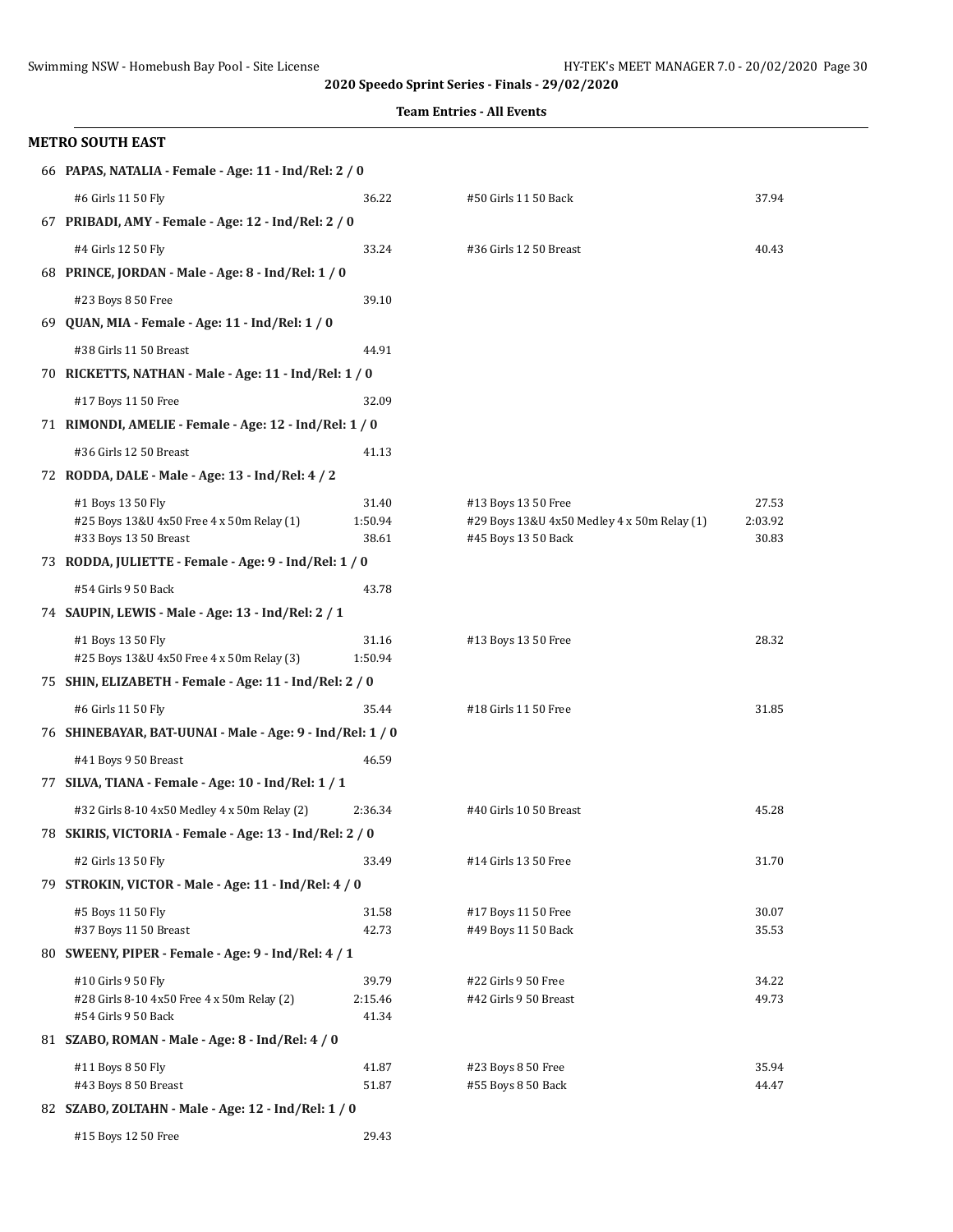#### **Team Entries - All Events**

|   | 83 TREADWELL, OLIVIA - Female - Age: 9 - Ind/Rel: 4/2                                                           |                           |                                                                                            |                           |
|---|-----------------------------------------------------------------------------------------------------------------|---------------------------|--------------------------------------------------------------------------------------------|---------------------------|
|   | #10 Girls 9 50 Fly<br>#28 Girls 8-10 4x50 Free 4 x 50m Relay (5)<br>#42 Girls 9 50 Breast                       | 37.11<br>2:15.46<br>45.64 | #22 Girls 9 50 Free<br>#32 Girls 8-10 4x50 Medley 4 x 50m Relay (1)<br>#54 Girls 9 50 Back | 35.05<br>2:36.34<br>39.55 |
|   | 84 TUGSMANDAKH, MUNKHUNDRAGA - Male - Age: 12 - Ind/Rel: 2 / 0                                                  |                           |                                                                                            |                           |
|   | #3 Boys 12 50 Fly                                                                                               | 32.84                     | #35 Boys 12 50 Breast                                                                      | 39.43                     |
|   | 85 VASSILOPOULOU, IOANNA ELIZA - Female - Age: 12 - Ind/Rel: 1/0                                                |                           |                                                                                            |                           |
|   | #48 Girls 12 50 Back                                                                                            | 37.86                     |                                                                                            |                           |
|   | 86 VO, LEOPOLD - Male - Age: 12 - Ind/Rel: 3 / 1                                                                |                           |                                                                                            |                           |
|   | #15 Boys 12 50 Free                                                                                             | 28.24                     | #25 Boys 13&U 4x50 Free 4 x 50m Relay (2)                                                  | 1:50.94                   |
|   | #35 Boys 12 50 Breast                                                                                           | 37.62                     | #47 Boys 12 50 Back                                                                        | 34.73                     |
|   | 87 WAINWRIGHT, SOPHIE - Female - Age: 13 - Ind/Rel: 1 / 0                                                       |                           |                                                                                            |                           |
|   | #46 Girls 13 50 Back                                                                                            | 38.56                     |                                                                                            |                           |
|   | 88 WENMOHS, LILLIAN - Female - Age: 8 - Ind/Rel: 1 / 0                                                          |                           |                                                                                            |                           |
|   | #24 Girls 8 50 Free                                                                                             | 39.96                     |                                                                                            |                           |
|   | 89 WINNING, MARCUS - Male - Age: 9 - Ind/Rel: 2 / 0                                                             |                           |                                                                                            |                           |
|   | #9 Boys 9 50 Fly                                                                                                | 38.79                     | #21 Boys 9 50 Free                                                                         | 34.90                     |
|   | 90 WOODLEY, DARCY - Male - Age: 13 - Ind/Rel: 2 / 0                                                             |                           |                                                                                            |                           |
|   | #33 Boys 13 50 Breast                                                                                           | 38.66                     | #45 Boys 13 50 Back                                                                        | 35.15                     |
|   | 91 YU, CAROLYN - Female - Age: 8 - Ind/Rel: 1 / 0                                                               |                           |                                                                                            |                           |
|   | #12 Girls 8 50 Fly                                                                                              | 48.89                     |                                                                                            |                           |
|   | 92 ZHANG, RACHEL - Female - Age: 8 - Ind/Rel: 4 / 0                                                             |                           |                                                                                            |                           |
|   | #12 Girls 8 50 Fly                                                                                              | 46.10                     | #24 Girls 8 50 Free                                                                        | 37.67                     |
|   | #44 Girls 8 50 Breast                                                                                           | 55.81                     | #56 Girls 8 50 Back                                                                        | 46.17                     |
|   | 93 ZIVANOVIC, ALEXIA - Female - Age: 13 - Ind/Rel: 1 / 0                                                        |                           |                                                                                            |                           |
|   | #2 Girls 13 50 Fly                                                                                              | 33.44                     |                                                                                            |                           |
| 1 | METRO SOUTH EAST - 'A'<br>RODDA, DALE; VO, LEOPOLD; SAUPIN, LEWIS; BLACKLOCK, COOPER<br>GARVIN, SAMUEL;         |                           | #25 Boys 13 & Under 4x50 Freestyle 4 x 50m Rela                                            | 1:50.94                   |
| 2 | METRO SOUTH EAST - 'A'<br>FRANCFORT, AMELIE; KING, JULIET; HIGLEY, NIAMH; JIANG, FLORENCE<br>GEORGAS, MIAH;     |                           | #26 Girls 13 & Under 4x50 Freestyle 4 x 50m Rela                                           | 1:59.68                   |
| 3 | METRO SOUTH EAST - 'A'<br>LIN, LUCAS; MITCHELL, ALEC; MCGEE, CARTER; MAURER, MAX                                |                           | #27 Boys 8-10 4x50 Freestyle 4 x 50m Relay                                                 | 2:11.82                   |
| 4 | METRO SOUTH EAST - 'A'<br>JEFFREE, JAIME; SWEENY, PIPER; MAK, AUDREY; DE FERRARI, TEODORA<br>TREADWELL, OLIVIA; |                           | #28 Girls 8-10 4x50 Freestyle 4 x 50m Relay                                                | 2:15.46                   |
| 5 | METRO SOUTH EAST - 'A'<br>RODDA, DALE; MOORE, RHYS; GARVIN, SAMUEL; BLACKLOCK, COOPER                           |                           | #29 Boys 13 & Under 4x50 Medley 4 x 50m Relay                                              | 2:03.92                   |
| 6 | METRO SOUTH EAST - 'A'<br>HANGER, ISABELLE; GEORGAS, MIAH; JIANG, FLORENCE; FRANCFORT, AMELIE                   |                           | #30 Girls 13 & Under 4x50 Medley 4 x 50m Relay                                             | 2:18.02                   |
| 7 | METRO SOUTH EAST - 'A'<br>CHA, JESSE; LIN, LUCAS; MCGEE, CARTER; MAURER, MAX                                    |                           | #31 Boys 8-10 4x50 Medley 4 x 50m Relay                                                    | 2:33.21                   |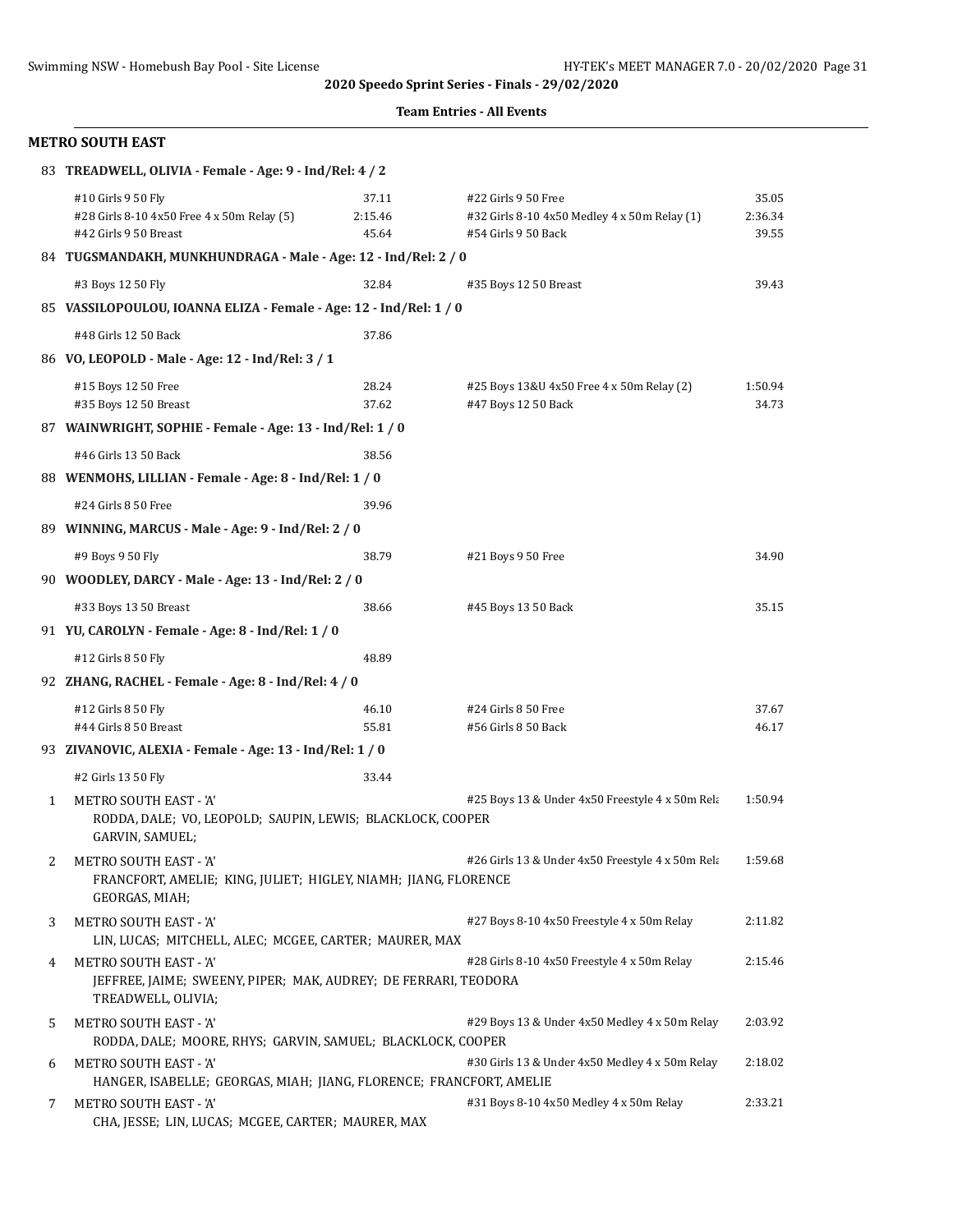#### **Team Entries - All Events**

| METRO SOUTH EAST - 'A'                                                     | #32 Girls 8-10 4x50 Medley 4 x 50m Relay | 2:36.34 |
|----------------------------------------------------------------------------|------------------------------------------|---------|
| TREADWELL, OLIVIA; SILVA, TIANA; JEFFREE, JAIME; DE FERRARI, TEODORA       |                                          |         |
| Total Individual Entries: 191 - Total Relays: 8<br><b>METRO SOUTH EAST</b> |                                          |         |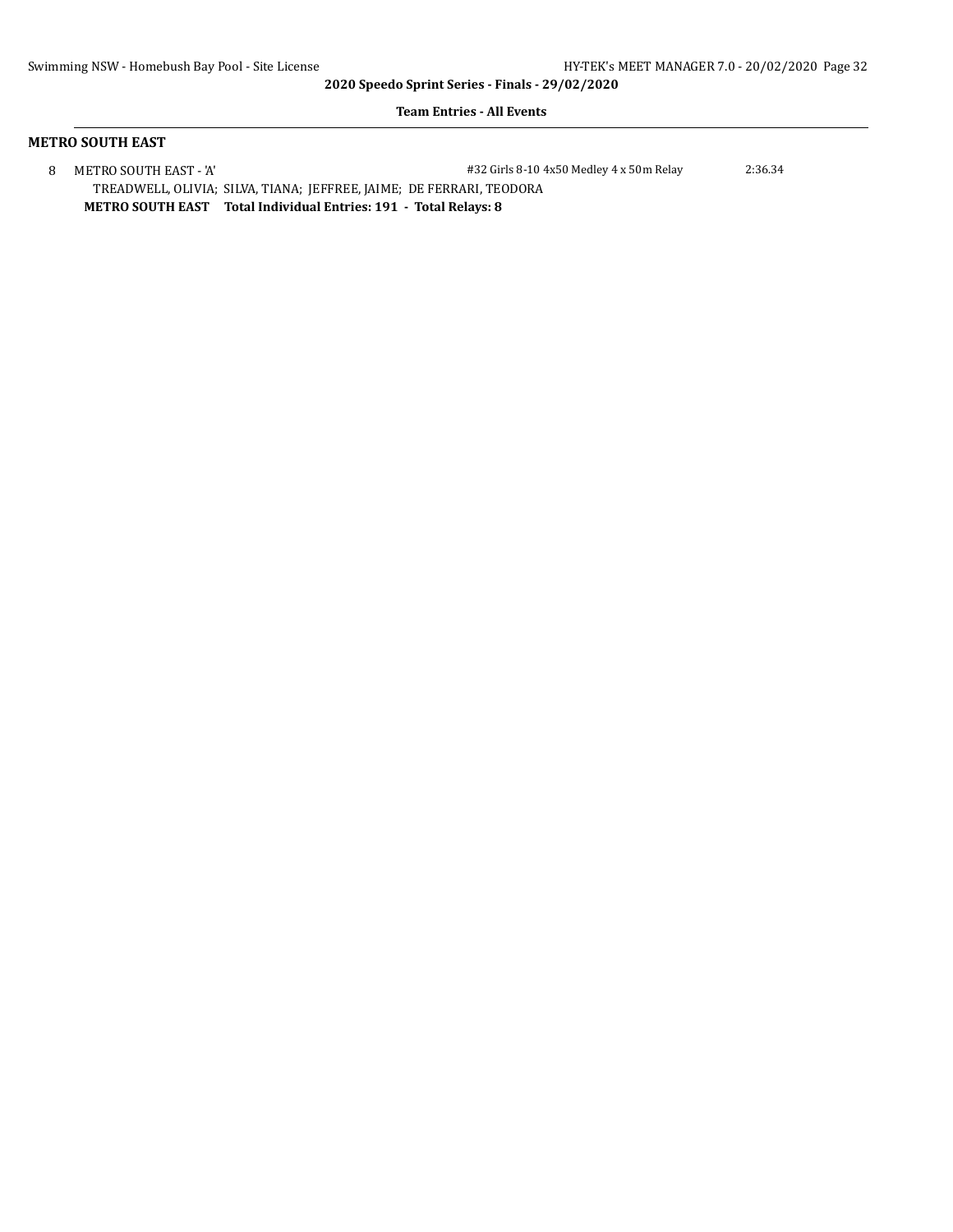|  | <b>Team Entries - All Events</b> |  |  |
|--|----------------------------------|--|--|
|--|----------------------------------|--|--|

| <b>METRO SOUTH WEST</b>                                              |                  |                                                                      |                  |
|----------------------------------------------------------------------|------------------|----------------------------------------------------------------------|------------------|
| 1 ANTALA, AVA - Female - Age: 12 - Ind/Rel: 2 / 0                    |                  |                                                                      |                  |
| #16 Girls 12 50 Free                                                 | 30.78            | #48 Girls 12 50 Back                                                 | 35.85            |
| 2 ARCOT, RISHABH - Male - Age: 11 - Ind/Rel: 1 / 0                   |                  |                                                                      |                  |
| #49 Boys 11 50 Back                                                  | 38.63            |                                                                      |                  |
| 3 ASSI, JOSEPH - Male - Age: 9 - Ind/Rel: 1 / 0                      |                  |                                                                      |                  |
| #41 Boys 9 50 Breast                                                 | 50.07            |                                                                      |                  |
| 4 BANFIELD, RACHEL - Female - Age: 11 - Ind/Rel: 1 / 0               |                  |                                                                      |                  |
| #18 Girls 11 50 Free                                                 | 32.85            |                                                                      |                  |
| 5 BARRY, JACK - Male - Age: 11 - Ind/Rel: 1 / 0                      |                  |                                                                      |                  |
| #37 Boys 11 50 Breast                                                | 40.13            |                                                                      |                  |
| 6 BARRY, WILLIAM - Male - Age: 10 - Ind/Rel: 2 / 0                   |                  |                                                                      |                  |
| #7 Boys 10 50 Fly                                                    | 38.01            | #39 Boys 10 50 Breast                                                | 47.64            |
| 7 BETAR, GEORGIA - Female - Age: 9 - Ind/Rel: 3 / 0                  |                  |                                                                      |                  |
| #22 Girls 9 50 Free                                                  | 35.42            | #42 Girls 9 50 Breast                                                | 48.82            |
| #54 Girls 9 50 Back                                                  | 43.81            |                                                                      |                  |
| 8 BISELLO, SOFIA - Female - Age: 12 - Ind/Rel: 4 / 2                 |                  |                                                                      |                  |
| #4 Girls 12 50 Fly                                                   | 30.48            | #16 Girls 12 50 Free                                                 | 28.57            |
| #26 Girls 13&U 4x50 Free 4 x 50m Relay (4)<br>#36 Girls 12 50 Breast | 1:58.88<br>39.60 | #30 Girls 13&U 4x50 Medley 4 x 50m Relay (3)<br>#48 Girls 12 50 Back | 2:12.38<br>34.36 |
| 9 BLIGH, SAMANTHA - Female - Age: 9 - Ind/Rel: 1 / 0                 |                  |                                                                      |                  |
| #10 Girls 9 50 Fly                                                   | 40.83            |                                                                      |                  |
| 10 BORG, ALEX - Male - Age: 8 - Ind/Rel: 4 / 0                       |                  |                                                                      |                  |
| #11 Boys 8 50 Fly                                                    | 47.93            | #23 Boys 8 50 Free                                                   | 38.56            |
| #43 Boys 8 50 Breast                                                 | 53.78            | #55 Boys 8 50 Back                                                   | 46.59            |
| 11 BUI, DAVID - Male - Age: 8 - Ind/Rel: 2 / 0                       |                  |                                                                      |                  |
| #43 Boys 8 50 Breast                                                 | 57.33            | #55 Boys 8 50 Back                                                   | 48.02            |
| 12 BUNJEVAC, NIKOLA - Male - Age: 13 - Ind/Rel: 2 / 0                |                  |                                                                      |                  |
| #1 Boys 13 50 Fly                                                    | 31.23            | #45 Boys 13 50 Back                                                  | 33.88            |
| 13 CHUA, JAYDEN - Male - Age: 11 - Ind/Rel: 2 / 0                    |                  |                                                                      |                  |
| #37 Boys 11 50 Breast                                                | 43.33            | #49 Boys 11 50 Back                                                  | 39.30            |
| 14 DEWBERRY, TAHLIA - Female - Age: 8 - Ind/Rel: 2 / 0               |                  |                                                                      |                  |
| #24 Girls 8 50 Free                                                  | 39.28            | #56 Girls 8 50 Back                                                  | 48.97            |
| 15 DOIG, GRAYSON - Male - Age: 12 - Ind/Rel: 2 / 0                   |                  |                                                                      |                  |
| #35 Boys 12 50 Breast                                                | 37.50            | #47 Boys 12 50 Back                                                  | 33.52            |
| 16 DOMINGO, XANDER - Male - Age: 12 - Ind/Rel: 1 / 0                 |                  |                                                                      |                  |
| #35 Boys 12 50 Breast                                                | 37.77            |                                                                      |                  |
| 17 DWYER, LARA - Female - Age: 8 - Ind/Rel: 1 / 0                    |                  |                                                                      |                  |
| #44 Girls 8 50 Breast                                                | 55.60            |                                                                      |                  |
| 18 EDENBOROUGH, SARAH - Female - Age: 9 - Ind/Rel: 1 / 0             |                  |                                                                      |                  |
| #10 Girls 9 50 Fly                                                   | 41.74            |                                                                      |                  |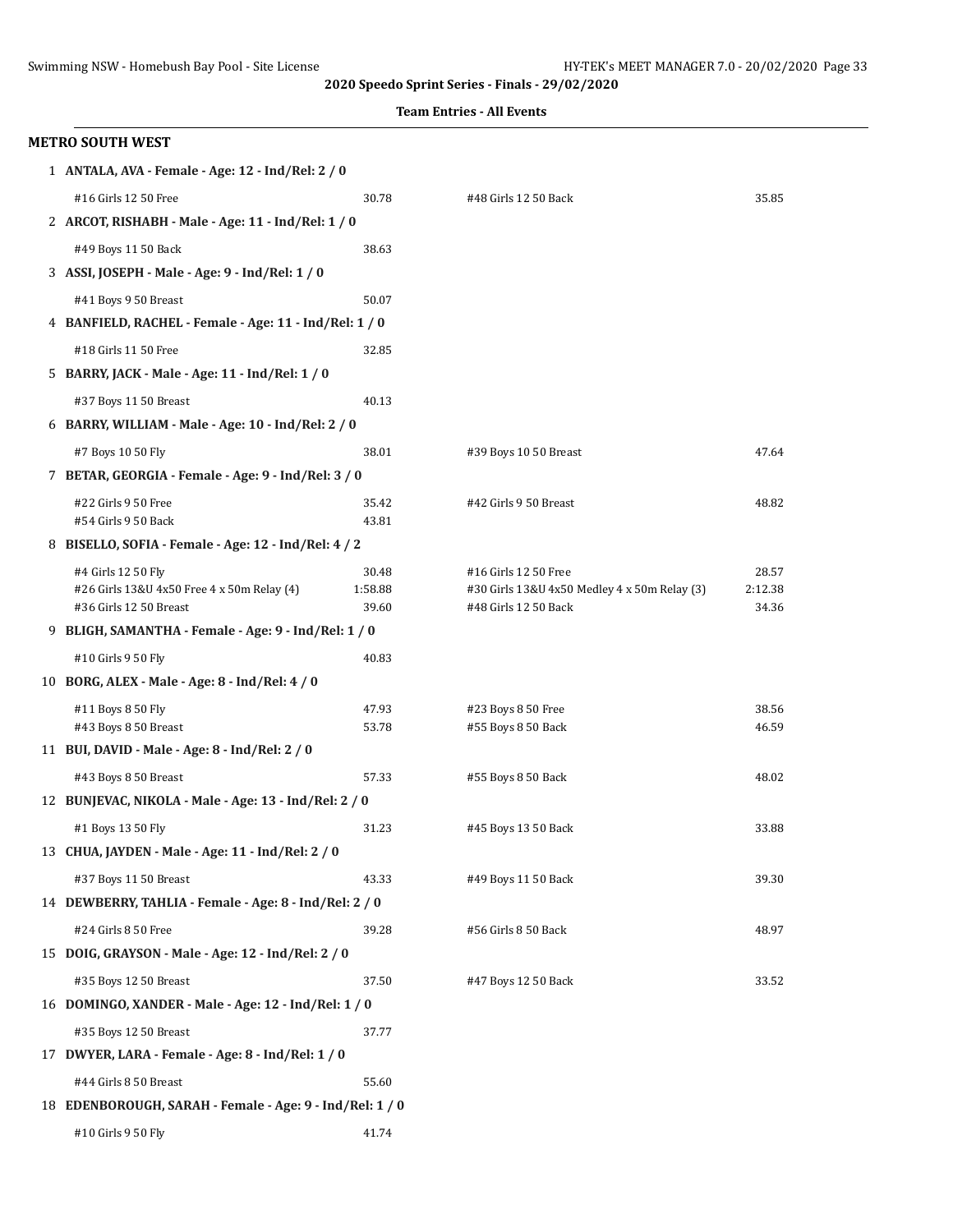|  |  | <b>Team Entries - All Events</b> |
|--|--|----------------------------------|
|--|--|----------------------------------|

| <b>METRO SOUTH WEST</b>                                                            |                |                                              |         |
|------------------------------------------------------------------------------------|----------------|----------------------------------------------|---------|
| 19 ELDRIDGE, ISAAC - Male - Age: 8 - Ind/Rel: 2 / 0                                |                |                                              |         |
| #43 Boys 8 50 Breast                                                               | 58.57          | #55 Boys 8 50 Back                           | 47.26   |
| 20 FAHEY, CAMERON - Male - Age: 10 - Ind/Rel: 1 / 1                                |                |                                              |         |
| #31 Boys 8-10 4x50 Medley 4 x 50m Relay (2)                                        | 2:30.83        | #39 Boys 10 50 Breast                        | 44.38   |
| 21 FINKBEINER, LEXI - Female - Age: 13 - Ind/Rel: 2 / 0                            |                |                                              |         |
| #14 Girls 13 50 Free                                                               | 30.71          | #34 Girls 13 50 Breast                       | 41.58   |
| 22 FOSSE, MATTHEW - Male - Age: 8 - Ind/Rel: 1 / 0                                 |                |                                              |         |
| #23 Boys 8 50 Free                                                                 | 38.97          |                                              |         |
| 23 GAULD, MIRIAM - Female - Age: 10 - Ind/Rel: 2 / 2                               |                |                                              |         |
| #20 Girls 10 50 Free                                                               | 33.24          | #28 Girls 8-10 4x50 Free 4 x 50m Relay (2)   | 2:09.16 |
| #32 Girls 8-10 4x50 Medley 4 x 50m Relay (2)                                       | 2:28.25        | #40 Girls 10 50 Breast                       | 43.69   |
| 24 GHANEM, LUKE - Male - Age: 11 - Ind/Rel: 2 / 0                                  |                |                                              |         |
| #5 Boys 11 50 Fly                                                                  | 33.78          | #17 Boys 11 50 Free                          | 31.85   |
| 25 GILL, HUXLEY - Male - Age: 10 - Ind/Rel: 2 / 1                                  |                |                                              |         |
| #19 Boys 10 50 Free<br>#51 Boys 10 50 Back                                         | 33.48<br>41.74 | #27 Boys 8-10 4x50 Free 4 x 50m Relay (2)    | 2:10.13 |
| 26 GRABE, DENISE - Female - Age: 10 - Ind/Rel: 3 / 2                               |                |                                              |         |
| #8 Girls 10 50 Fly                                                                 | 36.80          | #20 Girls 10 50 Free                         | 31.72   |
| #28 Girls 8-10 4x50 Free 4 x 50m Relay (4)                                         | 2:09.16        | #32 Girls 8-10 4x50 Medley 4 x 50m Relay (4) | 2:28.25 |
| #40 Girls 10 50 Breast                                                             | 45.50          |                                              |         |
| 27 GREENTREE, TOBY - Male - Age: 8 - Ind/Rel: 2 / 0                                |                |                                              |         |
| #11 Boys 8 50 Fly                                                                  | 47.69          | #23 Boys 8 50 Free                           | 39.88   |
| 28 HALL, ALEXANDRA - Female - Age: 8 - Ind/Rel: 3 / 0                              |                |                                              |         |
| #12 Girls 8 50 Fly                                                                 | 51.09          | #24 Girls 8 50 Free                          | 40.49   |
| #56 Girls 8 50 Back                                                                | 51.26          |                                              |         |
| 29 HALL, REBECCA - Female - Age: 11 - Ind/Rel: 1 / 0                               |                |                                              |         |
| #50 Girls 11 50 Back<br>30 HEFFERNAN, LUCIENNE - Female - Age: 11 - Ind/Rel: 3 / 0 | 37.91          |                                              |         |
|                                                                                    |                |                                              |         |
| #6 Girls 11 50 Fly<br>#50 Girls 11 50 Back                                         | 34.22<br>36.40 | #18 Girls 11 50 Free                         | 32.49   |
| 31 HIGGINS, ELISHA - Female - Age: 11 - Ind/Rel: 1 / 0                             |                |                                              |         |
| #50 Girls 11 50 Back                                                               | 39.47          |                                              |         |
| 32 HINDS, TEAGAN - Female - Age: 13 - Ind/Rel: 3 / 1                               |                |                                              |         |
| #2 Girls 13 50 Fly                                                                 | 33.15          | #14 Girls 13 50 Free                         | 30.30   |
| #26 Girls 13&U 4x50 Free 4 x 50m Relay (2)                                         | 1:58.88        | #34 Girls 13 50 Breast                       | 39.93   |
| 33 HOANG, HAYDEN - Male - Age: 13 - Ind/Rel: 1 / 0                                 |                |                                              |         |
| #33 Boys 13 50 Breast                                                              | 35.00          |                                              |         |
| 34 HOCKING, KARA - Female - Age: 9 - Ind/Rel: 1 / 0                                |                |                                              |         |
| #42 Girls 9 50 Breast                                                              | 51.11          |                                              |         |
| 35 IANNELLO, SOFIA - Female - Age: 11 - Ind/Rel: 1 / 0                             |                |                                              |         |
| #6 Girls 11 50 Fly                                                                 | 34.56          |                                              |         |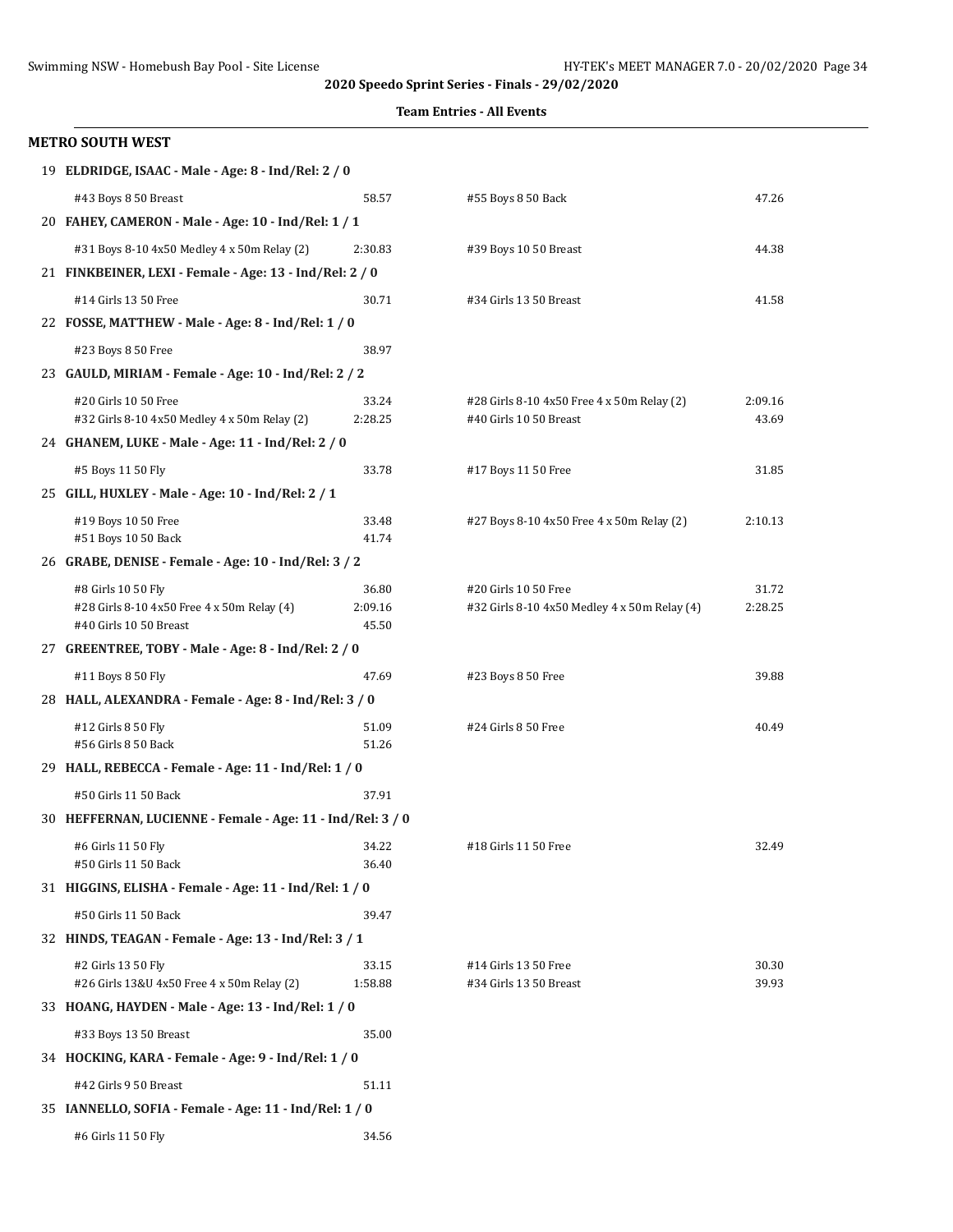#### **Team Entries - All Events**

| 36 ISAAC, JONAH - Male - Age: 9 - Ind/Rel: 1 / 0                                           |                           |                                                                                              |                           |  |
|--------------------------------------------------------------------------------------------|---------------------------|----------------------------------------------------------------------------------------------|---------------------------|--|
| #9 Boys 9 50 Fly                                                                           | 43.55                     |                                                                                              |                           |  |
| 37 JOVANOVIC, ANTON - Male - Age: 12 - Ind/Rel: 3 / 2                                      |                           |                                                                                              |                           |  |
| #3 Boys 12 50 Fly<br>#25 Boys 13&U 4x50 Free 4 x 50m Relay (1)<br>#47 Boys 12 50 Back      | 29.74<br>1:50.54<br>32.33 | #15 Boys 12 50 Free<br>#29 Boys 13&U 4x50 Medley 4 x 50m Relay (3)                           | 27.51<br>2:03.72          |  |
| 38 JOYCE, MATILDA - Female - Age: 10 - Ind/Rel: 1 / 1                                      |                           |                                                                                              |                           |  |
| #32 Girls 8-10 4x50 Medley 4 x 50m Relay (1)                                               | 2:28.25                   | #52 Girls 10 50 Back                                                                         | 37.72                     |  |
| 39 KARL, TIANA - Female - Age: 12 - Ind/Rel: 2 / 0                                         |                           |                                                                                              |                           |  |
| #4 Girls 12 50 Fly                                                                         | 33.55                     | #36 Girls 12 50 Breast                                                                       | 39.68                     |  |
| 40 KEMBER, JADE - Female - Age: 13 - Ind/Rel: 1 / 0                                        |                           |                                                                                              |                           |  |
| #34 Girls 13 50 Breast                                                                     | 43.78                     |                                                                                              |                           |  |
| 41 KHALIQI, OMAR - Male - Age: 9 - Ind/Rel: 4 / 1                                          |                           |                                                                                              |                           |  |
| #9 Boys 9 50 Fly<br>#31 Boys 8-10 4x50 Medley 4 x 50m Relay (3)<br>#53 Boys 9 50 Back      | 36.29<br>2:30.83<br>41.84 | #21 Boys 9 50 Free<br>#41 Boys 9 50 Breast                                                   | 33.59<br>47.55            |  |
| 42 KIMMINGS, CHLOE - Female - Age: 13 - Ind/Rel: 4 / 2                                     |                           |                                                                                              |                           |  |
| #2 Girls 13 50 Fly<br>#26 Girls 13&U 4x50 Free 4 x 50m Relay (1)<br>#34 Girls 13 50 Breast | 33.44<br>1:58.88<br>41.14 | #14 Girls 13 50 Free<br>#30 Girls 13&U 4x50 Medley 4 x 50m Relay (1)<br>#46 Girls 13 50 Back | 29.80<br>2:12.38<br>33.77 |  |
| 43 KIMMINGS, MACKENZIE - Female - Age: 11 - Ind/Rel: 1 / 0                                 |                           |                                                                                              |                           |  |
| #38 Girls 11 50 Breast                                                                     | 41.66                     |                                                                                              |                           |  |
| 44 KOH, AVERY - Female - Age: 9 - Ind/Rel: 4 / 0                                           |                           |                                                                                              |                           |  |
| #10 Girls 9 50 Fly                                                                         | 42.00                     | #22 Girls 9 50 Free                                                                          | 36.58                     |  |
| #42 Girls 9 50 Breast                                                                      | 48.82                     | #54 Girls 9 50 Back                                                                          | 43.38                     |  |
| 45 LANGLEY, MAISIE - Female - Age: 9 - Ind/Rel: 2 / 0                                      |                           |                                                                                              |                           |  |
| #22 Girls 9 50 Free                                                                        | 36.69                     | #54 Girls 9 50 Back                                                                          | 43.84                     |  |
| 46 LANGLEY, MITCHELL - Male - Age: 13 - Ind/Rel: 1 / 1                                     |                           |                                                                                              |                           |  |
| #29 Boys 13&U 4x50 Medley 4 x 50m Relay (1)                                                | 2:03.72                   | #45 Boys 13 50 Back                                                                          | 32.36                     |  |
| 47 LAWRENCE, CHARLOTTE - Female - Age: 11 - Ind/Rel: 1 / 0                                 |                           |                                                                                              |                           |  |
| #18 Girls 11 50 Free                                                                       | 32.66                     |                                                                                              |                           |  |
| 48 LIU, EDDY - Male - Age: 8 - Ind/Rel: 4 / 0                                              |                           |                                                                                              |                           |  |
| #11 Boys 8 50 Fly<br>#43 Boys 8 50 Breast                                                  | 42.61<br>51.82            | #23 Boys 8 50 Free<br>#55 Boys 8 50 Back                                                     | 36.74<br>44.23            |  |
| 49 LONCAR, MADELEINE - Female - Age: 13 - Ind/Rel: 2 / 0                                   |                           |                                                                                              |                           |  |
| #2 Girls 13 50 Fly                                                                         | 34.72                     | #46 Girls 13 50 Back                                                                         | 39.30                     |  |
| 50 MACHER, NICHOLAS - Male - Age: 12 - Ind/Rel: 2 / 0                                      |                           |                                                                                              |                           |  |
| #15 Boys 12 50 Free                                                                        | 30.17                     | #47 Boys 12 50 Back                                                                          | 35.25                     |  |
| 51 MCAULEY, CHRISTOPHER - Male - Age: 9 - Ind/Rel: 3 / 0                                   |                           |                                                                                              |                           |  |
| #9 Boys 9 50 Fly<br>#53 Boys 9 50 Back                                                     | 42.76<br>40.92            | #21 Boys 9 50 Free                                                                           | 34.38                     |  |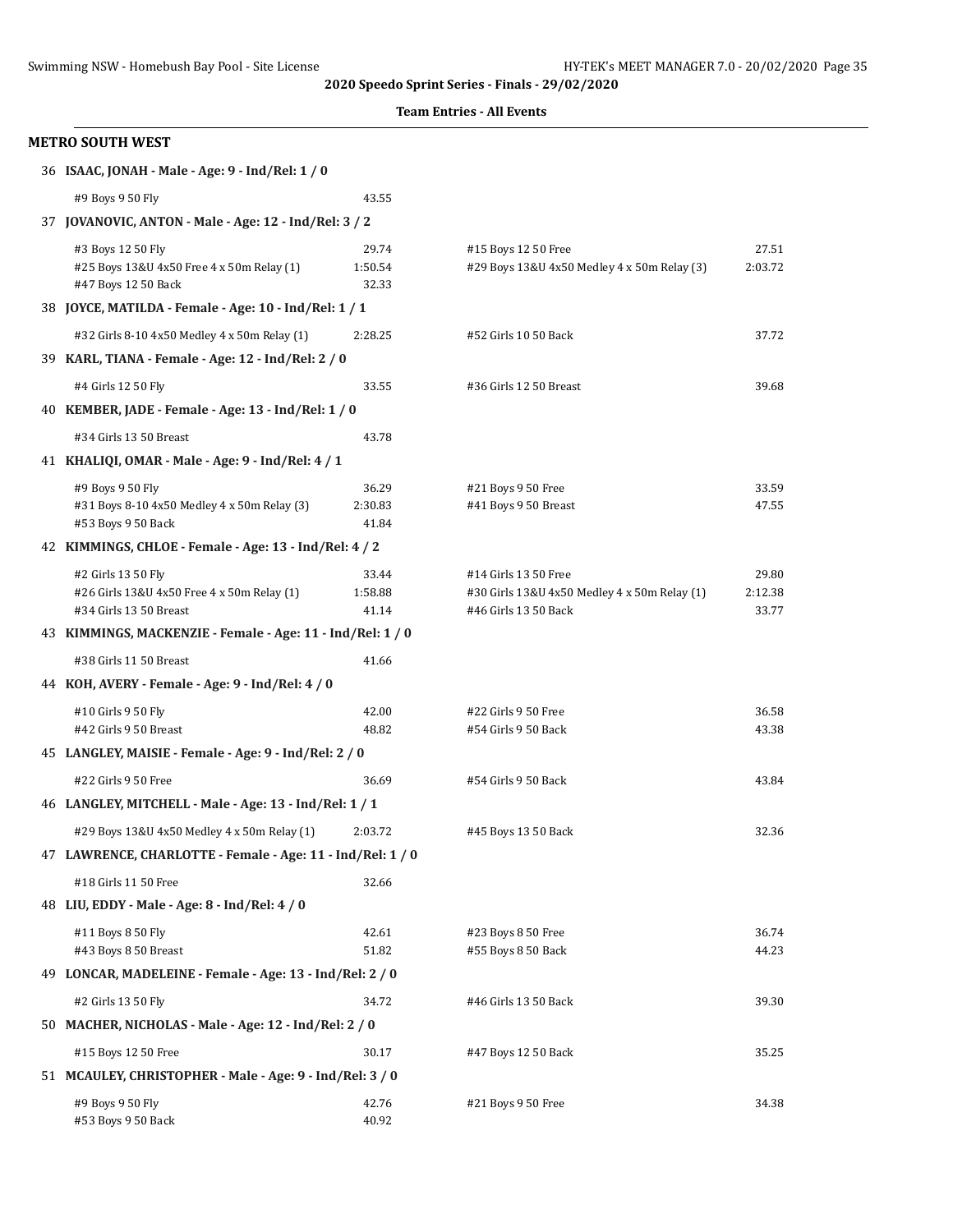#### **Team Entries - All Events**

| 52 MCCARTHY, CATE - Female - Age: 10 - Ind/Rel: 4 / 2                                      |                           |                                                                                              |                           |
|--------------------------------------------------------------------------------------------|---------------------------|----------------------------------------------------------------------------------------------|---------------------------|
| #8 Girls 10 50 Fly<br>#28 Girls 8-10 4x50 Free 4 x 50m Relay (1)<br>#40 Girls 10 50 Breast | 35.12<br>2:09.16<br>44.84 | #20 Girls 10 50 Free<br>#32 Girls 8-10 4x50 Medley 4 x 50m Relay (3)<br>#52 Girls 10 50 Back | 31.86<br>2:28.25<br>38.56 |
| 53 MCDERMOTT, AUDREY - Female - Age: 10 - Ind/Rel: 2 / 0                                   |                           |                                                                                              |                           |
| #8 Girls 10 50 Fly                                                                         | 36.14                     | #52 Girls 10 50 Back                                                                         | 41.26                     |
| 54 MCPARTLAND, JENNIFER - Female - Age: 12 - Ind/Rel: 3 / 0                                |                           |                                                                                              |                           |
| #4 Girls 12 50 Fly<br>#36 Girls 12 50 Breast                                               | 32.95<br>39.50            | #16 Girls 12 50 Free                                                                         | 30.47                     |
| 55 MIHAYLOV, BORIS - Male - Age: 13 - Ind/Rel: 1 / 0                                       |                           |                                                                                              |                           |
| #33 Boys 13 50 Breast                                                                      | 36.31                     |                                                                                              |                           |
| 56 MILLER, AIDEN - Male - Age: 11 - Ind/Rel: 2 / 0                                         |                           |                                                                                              |                           |
| #5 Boys 11 50 Fly                                                                          | 35.91                     | #17 Boys 11 50 Free                                                                          | 32.06                     |
| 57 NAIR, DYUTHI - Female - Age: 11 - Ind/Rel: 1 / 0                                        |                           |                                                                                              |                           |
| #38 Girls 11 50 Breast                                                                     | 42.36                     |                                                                                              |                           |
| 58 NEKIC, OLIVER - Male - Age: 11 - Ind/Rel: 3 / 0                                         |                           |                                                                                              |                           |
| #5 Boys 11 50 Fly<br>#37 Boys 11 50 Breast                                                 | 34.23<br>44.91            | #17 Boys 11 50 Free                                                                          | 30.92                     |
| 59 NGUYEN, ZACHARIAH - Male - Age: 13 - Ind/Rel: 4 / 2                                     |                           |                                                                                              |                           |
| #1 Boys 13 50 Fly<br>#25 Boys 13&U 4x50 Free 4 x 50m Relay (4)<br>#33 Boys 13 50 Breast    | 29.82<br>1:50.54<br>33.66 | #13 Boys 13 50 Free<br>#29 Boys 13&U 4x50 Medley 4 x 50m Relay (2)<br>#45 Boys 13 50 Back    | 26.63<br>2:03.72<br>33.39 |
| 60 NOTHDURFTER, ALEXANDRA - Female - Age: 10 - Ind/Rel: 3 / 1                              |                           |                                                                                              |                           |
| #20 Girls 10 50 Free<br>#40 Girls 10 50 Breast                                             | 32.34<br>44.75            | #28 Girls 8-10 4x50 Free 4 x 50m Relay (3)<br>#52 Girls 10 50 Back                           | 2:09.16<br>39.26          |
| 61 PARISH, BRYCE - Male - Age: 11 - Ind/Rel: 2 / 0                                         |                           |                                                                                              |                           |
| #37 Boys 11 50 Breast                                                                      | 39.93                     | #49 Boys 11 50 Back                                                                          | 38.47                     |
| 62 PEARCE, ETHAN - Male - Age: 9 - Ind/Rel: 1 / 0                                          |                           |                                                                                              |                           |
| #41 Boys 9 50 Breast                                                                       | 52.85                     |                                                                                              |                           |
| 63 PHAN, LYNA - Female - Age: 11 - Ind/Rel: 1 / 0                                          |                           |                                                                                              |                           |
| #38 Girls 11 50 Breast                                                                     | 42.10                     |                                                                                              |                           |
| 64 ROTA, LILLIAN - Female - Age: 10 - Ind/Rel: 1 / 0                                       |                           |                                                                                              |                           |
| #8 Girls 10 50 Fly                                                                         | 36.29                     |                                                                                              |                           |
| 65 SARAVANOS, CHRISTOPHER - Male - Age: 13 - Ind/Rel: 2 / 1                                |                           |                                                                                              |                           |
| #13 Boys 13 50 Free<br>#45 Boys 13 50 Back                                                 | 28.44<br>34.29            | #25 Boys 13&U 4x50 Free 4 x 50m Relay (2)                                                    | 1:50.54                   |
| 66 SHEARLEY, AMBER - Female - Age: 13 - Ind/Rel: 3 / 0                                     |                           |                                                                                              |                           |
| #2 Girls 13 50 Fly<br>#46 Girls 13 50 Back                                                 | 34.88<br>39.52            | #14 Girls 13 50 Free                                                                         | 30.81                     |
| 67 SMALL, MARISSA - Female - Age: 8 - Ind/Rel: 1 / 0                                       |                           |                                                                                              |                           |
| #44 Girls 8 50 Breast                                                                      | 59.72                     |                                                                                              |                           |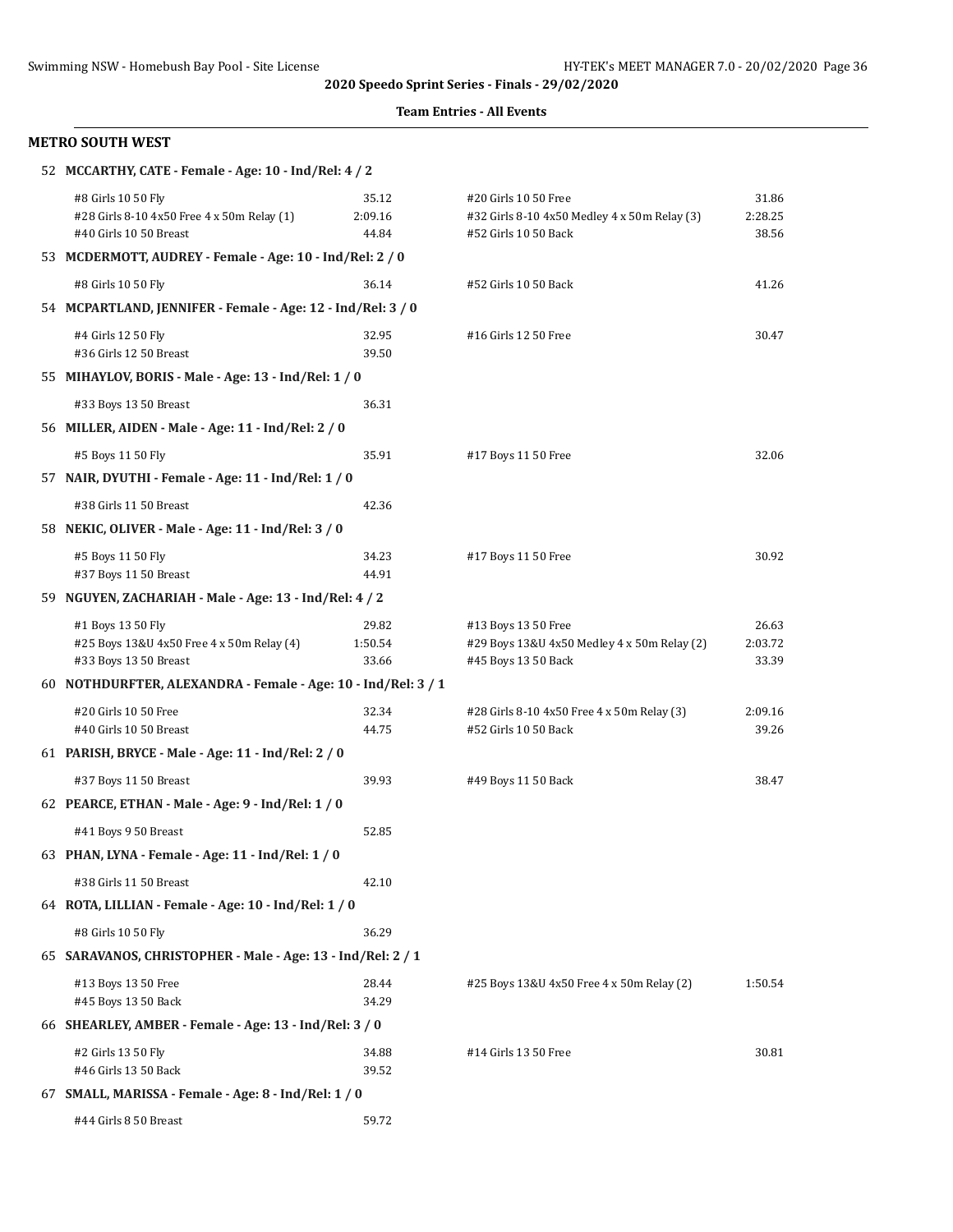#### **Team Entries - All Events**

| 68 SMITH, BRODIE - Male - Age: 12 - Ind/Rel: 2 / 0          |         |                                              |         |
|-------------------------------------------------------------|---------|----------------------------------------------|---------|
| #3 Boys 12 50 Fly                                           | 32.80   | #15 Boys 12 50 Free                          | 29.93   |
| 69 SMITH, COOPER - Male - Age: 13 - Ind/Rel: 2 / 2          |         |                                              |         |
| #1 Boys 13 50 Fly                                           | 30.95   | #13 Boys 13 50 Free                          | 27.96   |
| #25 Boys 13&U 4x50 Free 4 x 50m Relay (3)                   | 1:50.54 | #29 Boys 13&U 4x50 Medley 4 x 50m Relay (4)  | 2:03.72 |
| 70 SMITH, JAXSON - Male - Age: 12 - Ind/Rel: 2 / 0          |         |                                              |         |
| #35 Boys 12 50 Breast                                       | 39.86   | #47 Boys 12 50 Back                          | 32.46   |
| 71 SU, ELLA - Female - Age: 9 - Ind/Rel: 2 / 0              |         |                                              |         |
| #42 Girls 9 50 Breast                                       | 46.48   | #54 Girls 9 50 Back                          | 43.63   |
| 72 SU, JAYDEN - Male - Age: 10 - Ind/Rel: 1 / 0             |         |                                              |         |
| #39 Boys 10 50 Breast                                       | 45.24   |                                              |         |
| 73 SUAREZ-WALSH, ZOE - Female - Age: 9 - Ind/Rel: 2 / 0     |         |                                              |         |
| #10 Girls 9 50 Fly                                          | 40.74   | #22 Girls 9 50 Free                          | 35.42   |
| 74 TEMMO, CALYSIA - Female - Age: 11 - Ind/Rel: 4 / 2       |         |                                              |         |
| #6 Girls 11 50 Fly                                          | 34.61   | #18 Girls 11 50 Free                         | 30.21   |
| #26 Girls 13&U 4x50 Free 4 x 50m Relay (3)                  | 1:58.88 | #30 Girls 13&U 4x50 Medley 4 x 50m Relay (4) | 2:12.38 |
| #38 Girls 11 50 Breast                                      | 40.60   | #50 Girls 11 50 Back                         | 38.29   |
| 75 TRUONG, CHRISTOPHER - Male - Age: 12 - Ind/Rel: 1 / 0    |         |                                              |         |
| #35 Boys 12 50 Breast                                       | 39.13   |                                              |         |
| 76 TUXFORD, STERLING - Male - Age: 11 - Ind/Rel: 3 / 0      |         |                                              |         |
| #5 Boys 11 50 Fly                                           | 34.25   | #17 Boys 11 50 Free                          | 32.04   |
| #49 Boys 11 50 Back                                         | 38.99   |                                              |         |
| 77 TUXFORD, SUMMER - Female - Age: 8 - Ind/Rel: 2 / 0       |         |                                              |         |
| #12 Girls 8 50 Fly                                          | 44.61   | #56 Girls 8 50 Back                          | 51.31   |
| 78 TYNAN, SKYLA - Female - Age: 13 - Ind/Rel: 1 / 0         |         |                                              |         |
| #46 Girls 13 50 Back                                        | 35.08   |                                              |         |
| 79 VALASSIS, THOMAS - Male - Age: 9 - Ind/Rel: 2 / 0        |         |                                              |         |
| #9 Boys 9 50 Fly                                            | 43.16   | #53 Boys 9 50 Back                           | 46.66   |
| 80 VASEVA DILOMARE, ADI - Female - Age: 11 - Ind/Rel: 1 / 0 |         |                                              |         |
| #6 Girls 11 50 Fly                                          | 35.52   |                                              |         |
| 81 VICIC, DANIEL - Male - Age: 9 - Ind/Rel: 1 / 0           |         |                                              |         |
| #21 Boys 9 50 Free                                          | 38.78   |                                              |         |
| 82 VICIC, MATTHEW - Male - Age: 12 - Ind/Rel: 2 / 0         |         |                                              |         |
| #3 Boys 12 50 Fly                                           | 33.22   | #15 Boys 12 50 Free                          | 30.05   |
| 83 VOON, ETHAN - Male - Age: 8 - Ind/Rel: 1 / 0             |         |                                              |         |
| #11 Boys 8 50 Fly                                           | 47.59   |                                              |         |
| 84 VUONG, FELIX - Male - Age: 13 - Ind/Rel: 3 / 0           |         |                                              |         |
| #1 Boys 13 50 Fly                                           | 30.65   | #13 Boys 13 50 Free                          | 28.53   |
| #33 Boys 13 50 Breast                                       | 36.15   |                                              |         |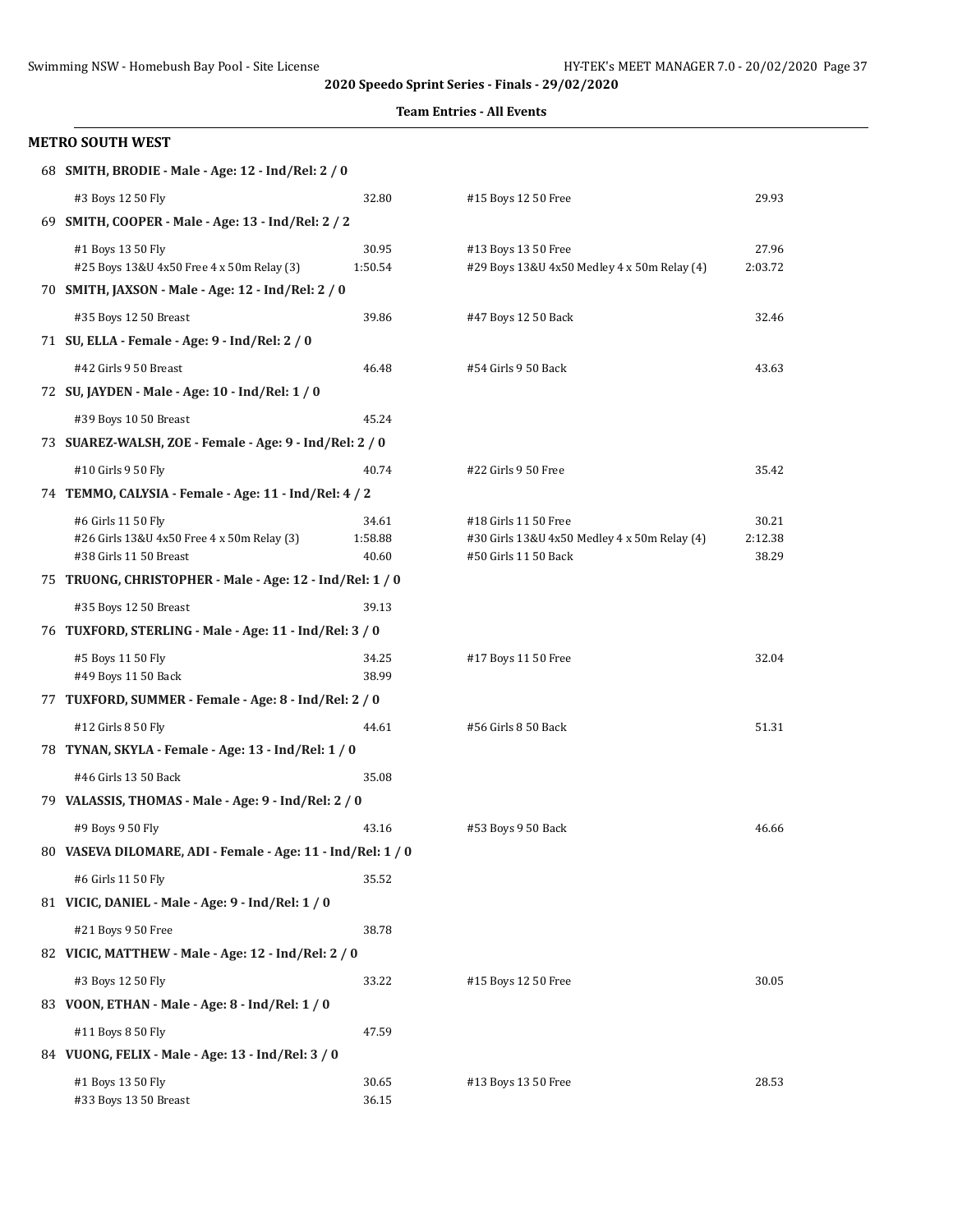#### **Team Entries - All Events**

|   | 85 WADE, COOPER - Male - Age: 10 - Ind/Rel: 4 / 2                                                                 |                                                 |                                                                                           |                           |
|---|-------------------------------------------------------------------------------------------------------------------|-------------------------------------------------|-------------------------------------------------------------------------------------------|---------------------------|
|   | #7 Boys 10 50 Fly<br>#27 Boys 8-10 4x50 Free 4 x 50m Relay (1)<br>#39 Boys 10 50 Breast                           | 37.31<br>2:10.13<br>45.50                       | #19 Boys 10 50 Free<br>#31 Boys 8-10 4x50 Medley 4 x 50m Relay (1)<br>#51 Boys 10 50 Back | 32.37<br>2:30.83<br>38.74 |
|   | 86 WANG, JACQUELINE - Female - Age: 8 - Ind/Rel: 4 / 0                                                            |                                                 |                                                                                           |                           |
|   | #12 Girls 8 50 Fly<br>#44 Girls 8 50 Breast                                                                       | 49.53<br>52.43                                  | #24 Girls 8 50 Free<br>#56 Girls 8 50 Back                                                | 39.11<br>49.88            |
|   | 87 WATSON, BRODY - Male - Age: 9 - Ind/Rel: 3 / 0                                                                 |                                                 |                                                                                           |                           |
|   | #21 Boys 9 50 Free<br>#53 Boys 9 50 Back                                                                          | 34.77<br>46.89                                  | #41 Boys 9 50 Breast                                                                      | 49.54                     |
|   | 88 WATSON, GEORGIA - Female - Age: 8 - Ind/Rel: 3 / 0                                                             |                                                 |                                                                                           |                           |
|   | #12 Girls 8 50 Fly<br>#44 Girls 8 50 Breast                                                                       | 50.51<br>58.84                                  | #24 Girls 8 50 Free                                                                       | 41.60                     |
|   | 89 WEEDEN, ALEXIS - Female - Age: 12 - Ind/Rel: 2 / 0                                                             |                                                 |                                                                                           |                           |
|   | #4 Girls 12 50 Fly<br>90 WHITTON, ELIJAH - Male - Age: 12 - Ind/Rel: 1 / 0                                        | 33.15                                           | #48 Girls 12 50 Back                                                                      | 35.93                     |
|   | #3 Boys 12 50 Fly                                                                                                 | 32.41                                           |                                                                                           |                           |
|   | 91 WHITTON, JACOB - Male - Age: 10 - Ind/Rel: 3 / 2                                                               |                                                 |                                                                                           |                           |
|   | #7 Boys 10 50 Fly<br>#27 Boys 8-10 4x50 Free 4 x 50m Relay (4)<br>#51 Boys 10 50 Back                             | 37.64<br>2:10.13<br>39.81                       | #19 Boys 10 50 Free<br>#31 Boys 8-10 4x50 Medley 4 x 50m Relay (4)                        | 31.42<br>2:30.83          |
|   | 92 YIN, SUYI - Female - Age: 12 - Ind/Rel: 1 / 1                                                                  |                                                 |                                                                                           |                           |
|   | #30 Girls 13&U 4x50 Medley 4 x 50m Relay (2)                                                                      | 2:12.38                                         | #36 Girls 12 50 Breast                                                                    | 37.92                     |
|   | 93 ZANNINO, GEORGIA - Female - Age: 12 - Ind/Rel: 2 / 0                                                           |                                                 |                                                                                           |                           |
|   | #16 Girls 12 50 Free                                                                                              | 30.44                                           | #48 Girls 12 50 Back                                                                      | 35.56                     |
|   | 94 ZHENG, JUNQI - Male - Age: 10 - Ind/Rel: 3 / 1                                                                 |                                                 |                                                                                           |                           |
|   | #7 Boys 10 50 Fly<br>#27 Boys 8-10 4x50 Free 4 x 50m Relay (3)                                                    | 37.27<br>2:10.13                                | #19 Boys 10 50 Free<br>#51 Boys 10 50 Back                                                | 32.86<br>40.01            |
| 1 | METRO SOUTH WEST - 'A'<br>JOVANOVIC, ANTON; SARAVANOS, CHRISTOPHER; SMITH, COOPER; NGUYEN, ZACHARIAH              |                                                 | #25 Boys 13 & Under 4x50 Freestyle 4 x 50m Rela                                           | 1:50.54                   |
| 2 | METRO SOUTH WEST - 'A'<br>KIMMINGS, CHLOE; HINDS, TEAGAN; TEMMO, CALYSIA; BISELLO, SOFIA                          |                                                 | #26 Girls 13 & Under 4x50 Freestyle 4 x 50m Rela                                          | 1:58.88                   |
| 3 | METRO SOUTH WEST - 'A'<br>WADE, COOPER; GILL, HUXLEY; ZHENG, JUNQI; WHITTON, JACOB                                |                                                 | #27 Boys 8-10 4x50 Freestyle 4 x 50m Relay                                                | 2:10.13                   |
| 4 | METRO SOUTH WEST - 'A'<br>MCCARTHY, CATE; GAULD, MIRIAM; NOTHDURFTER, ALEXANDRA; GRABE, DENISE                    |                                                 | #28 Girls 8-10 4x50 Freestyle 4 x 50m Relay                                               | 2:09.16                   |
| 5 | METRO SOUTH WEST - 'A'<br>LANGLEY, MITCHELL; NGUYEN, ZACHARIAH; JOVANOVIC, ANTON; SMITH, COOPER                   |                                                 | #29 Boys 13 & Under 4x50 Medley 4 x 50m Relay                                             | 2:03.72                   |
| 6 | METRO SOUTH WEST - 'A'<br>KIMMINGS, CHLOE; YIN, SUYI; BISELLO, SOFIA; TEMMO, CALYSIA                              |                                                 | #30 Girls 13 & Under 4x50 Medley 4 x 50m Relay                                            | 2:12.38                   |
| 7 | METRO SOUTH WEST - 'A'<br>WADE, COOPER; FAHEY, CAMERON; KHALIQI, OMAR; WHITTON, JACOB                             |                                                 | #31 Boys 8-10 4x50 Medley 4 x 50m Relay                                                   | 2:30.83                   |
| 8 | METRO SOUTH WEST - 'A'<br>JOYCE, MATILDA; GAULD, MIRIAM; MCCARTHY, CATE; GRABE, DENISE<br><b>METRO SOUTH WEST</b> | Total Individual Entries: 192 - Total Relays: 8 | #32 Girls 8-10 4x50 Medley 4 x 50m Relay                                                  | 2:28.25                   |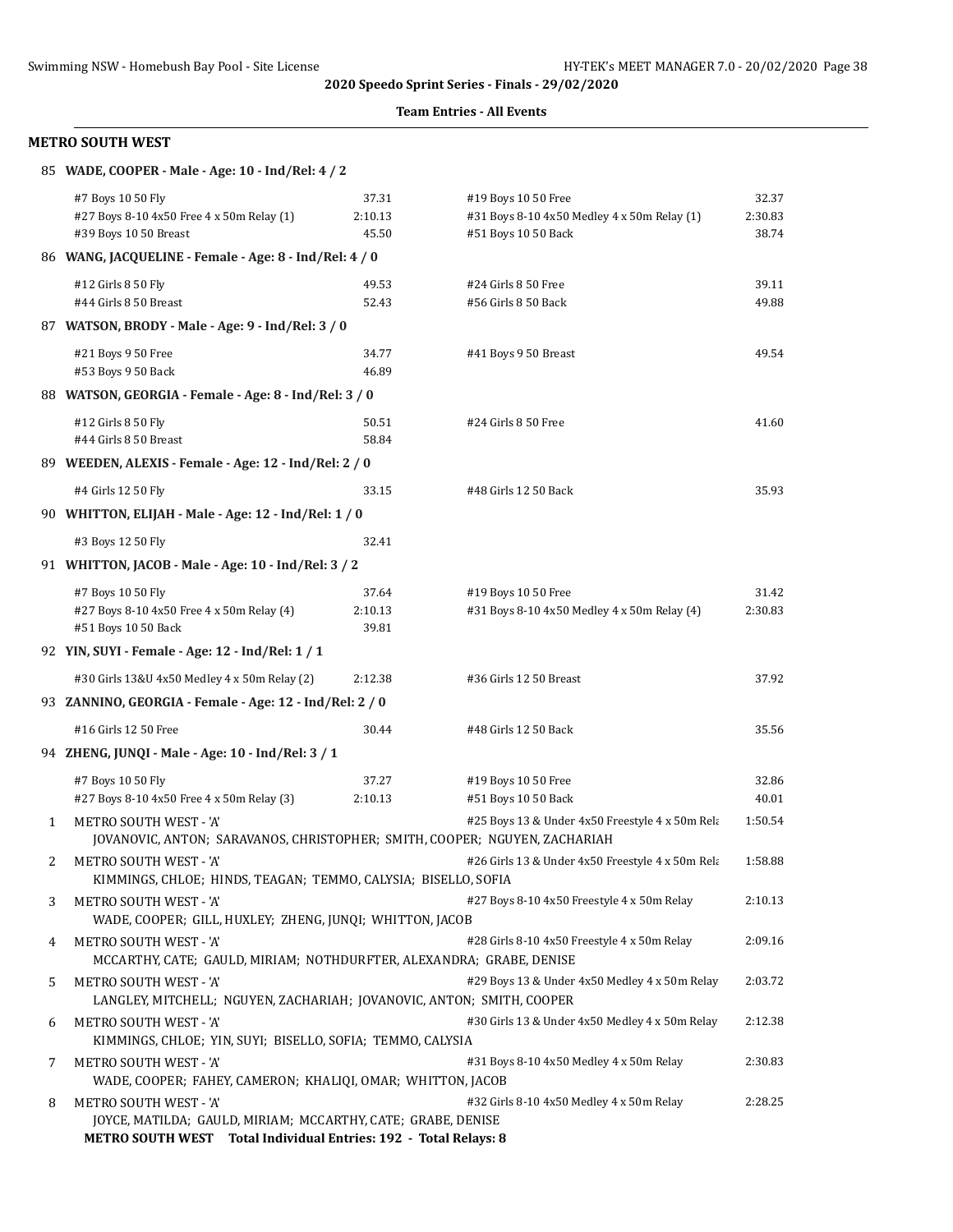#### **Team Entries - All Events**

| <b>MOUNTAINS &amp; PLAINS</b>                                        |                  |                                                                      |                  |  |  |  |
|----------------------------------------------------------------------|------------------|----------------------------------------------------------------------|------------------|--|--|--|
| 1 ANDERSEN, TAIYHLYN - Female - Age: 11 - Ind/Rel: 3 / 0             |                  |                                                                      |                  |  |  |  |
| #18 Girls 11 50 Free<br>#50 Girls 11 50 Back                         | 39.96<br>47.28   | #38 Girls 11 50 Breast                                               | 56.39            |  |  |  |
| 2 ARMSTRONG, ABBY - Female - Age: 8 - Ind/Rel: 4 / 0                 |                  |                                                                      |                  |  |  |  |
| #12 Girls 8 50 Fly                                                   | 58.05            | #24 Girls 8 50 Free                                                  | 46.57            |  |  |  |
| #44 Girls 8 50 Breast                                                | 56.70            | #56 Girls 8 50 Back                                                  | 56.41            |  |  |  |
| 3 BALSON, AYDEN - Male - Age: 13 - Ind/Rel: 4 / 1                    |                  |                                                                      |                  |  |  |  |
| #1 Boys 13 50 Fly                                                    | 43.18            | #13 Boys 13 50 Free                                                  | 33.39            |  |  |  |
| #29 Boys 13&U 4x50 Medley 4 x 50m Relay (1)                          | 2:27.65          | #33 Boys 13 50 Breast                                                | 44.96            |  |  |  |
| #45 Boys 13 50 Back                                                  | 39.91            |                                                                      |                  |  |  |  |
| 4 BALSON, ELIZA - Female - Age: 10 - Ind/Rel: 4 / 2                  |                  |                                                                      |                  |  |  |  |
| #8 Girls 10 50 Fly<br>#28 Girls 8-10 4x50 Free 4 x 50m Relay (1)     | 44.54<br>2:19.14 | #20 Girls 10 50 Free<br>#32 Girls 8-10 4x50 Medley 4 x 50m Relay (4) | 33.69<br>2:38.97 |  |  |  |
| #40 Girls 10 50 Breast                                               | 47.73            | #52 Girls 10 50 Back                                                 | 40.37            |  |  |  |
| 5 BOWMAN, JIMMY - Male - Age: 8 - Ind/Rel: 4 / 0                     |                  |                                                                      |                  |  |  |  |
| #11 Boys 8 50 Fly                                                    | 1:06.47          | #23 Boys 8 50 Free                                                   | 45.52            |  |  |  |
| #43 Boys 8 50 Breast                                                 | 1:17.43          | #55 Boys 8 50 Back                                                   | 1:04.86          |  |  |  |
| 6 BOWMAN, LACEY - Female - Age: 12 - Ind/Rel: 4 / 0                  |                  |                                                                      |                  |  |  |  |
| #4 Girls 12 50 Fly                                                   | 51.84            | #16 Girls 12 50 Free                                                 | 35.21            |  |  |  |
| #36 Girls 12 50 Breast                                               | 46.92            | #48 Girls 12 50 Back                                                 | 45.92            |  |  |  |
| 7 BRENNAN, NATE - Male - Age: 9 - Ind/Rel: 4 / 0                     |                  |                                                                      |                  |  |  |  |
| #9 Boys 9 50 Fly                                                     | 54.42            | #21 Boys 9 50 Free                                                   | 37.68            |  |  |  |
| #41 Boys 9 50 Breast                                                 | 57.10            | #53 Boys 9 50 Back                                                   | 42.67            |  |  |  |
| 8 BULLOCK, EVIE - Female - Age: 12 - Ind/Rel: 2 / 1                  |                  |                                                                      |                  |  |  |  |
| #16 Girls 12 50 Free                                                 | 31.50            | #26 Girls 13&U 4x50 Free 4 x 50m Relay (1)                           | 2:07.98          |  |  |  |
| #36 Girls 12 50 Breast                                               | 40.97            |                                                                      |                  |  |  |  |
| 9 CASHMAN, CALEB - Male - Age: 12 - Ind/Rel: 3 / 2                   |                  |                                                                      |                  |  |  |  |
| #15 Boys 12 50 Free                                                  | 31.87            | #25 Boys 13&U 4x50 Free 4 x 50m Relay (1)                            | 2:07.40          |  |  |  |
| #29 Boys 13&U 4x50 Medley 4 x 50m Relay (2)<br>#47 Boys 12 50 Back   | 2:27.65<br>39.94 | #35 Boys 12 50 Breast                                                | 40.76            |  |  |  |
| 10 CASHMAN, GEMMA - Female - Age: 9 - Ind/Rel: 4 / 0                 |                  |                                                                      |                  |  |  |  |
| #10 Girls 9 50 Fly                                                   | 58.01            | #22 Girls 9 50 Free                                                  | 44.47            |  |  |  |
| #42 Girls 9 50 Breast                                                | 55.66            | #54 Girls 9 50 Back                                                  | 51.70            |  |  |  |
| 11 CSILLAG, LUKE - Male - Age: 10 - Ind/Rel: 3 / 2                   |                  |                                                                      |                  |  |  |  |
| #19 Boys 10 50 Free                                                  | 35.03            | #27 Boys 8-10 4x50 Free 4 x 50m Relay (1)                            | 2:19.71          |  |  |  |
| #31 Boys 8-10 4x50 Medley 4 x 50m Relay (1)                          | 2:42.99          | #39 Boys 10 50 Breast                                                | 48.11            |  |  |  |
| #51 Boys 10 50 Back                                                  | 41.13            |                                                                      |                  |  |  |  |
| 12 DEAN, EMILY - Female - Age: 12 - Ind/Rel: 4 / 2                   |                  |                                                                      |                  |  |  |  |
| #4 Girls 12 50 Fly                                                   | 36.04            | #16 Girls 12 50 Free                                                 | 32.84            |  |  |  |
| #26 Girls 13&U 4x50 Free 4 x 50m Relay (2)<br>#36 Girls 12 50 Breast | 2:07.98<br>47.91 | #30 Girls 13&U 4x50 Medley 4 x 50m Relay (3)<br>#48 Girls 12 50 Back | 2:23.87<br>39.10 |  |  |  |
| 13 EVANS, ALEXANDER - Male - Age: 12 - Ind/Rel: 4 / 2                |                  |                                                                      |                  |  |  |  |
| #3 Boys 12 50 Fly                                                    | 37.11            | #15 Boys 12 50 Free                                                  |                  |  |  |  |
| #25 Boys 13&U 4x50 Free 4 x 50m Relay (4)                            | 2:07.40          | #29 Boys 13&U 4x50 Medley 4 x 50m Relay (4)                          | 30.54<br>2:27.65 |  |  |  |
| #35 Boys 12 50 Breast                                                | 40.65            | #47 Boys 12 50 Back                                                  | 38.61            |  |  |  |

| #20 Girls 10 50 Free                         | 33.6   |
|----------------------------------------------|--------|
| #32 Girls 8-10 4x50 Medley 4 x 50m Relay (4) | 2:38.9 |
| #52 Girls 10 50 Back                         | 40.3   |
|                                              |        |
| #23 Boys 8 50 Free                           | 45.5   |
| #55 Boys 8 50 Back                           | 1:04.8 |
|                                              |        |

| #16 Girls 12 50 Free | 35.21 |
|----------------------|-------|
| ‡48 Girls 12 50 Back | 45.92 |
|                      |       |

| #21 Boys 9 50 Free | 37.68 |
|--------------------|-------|
| #53 Boys 9 50 Back | 42.67 |

| #26 Girls 13&U 4x50 Free 4 x 50m Relay (1) | 2:07.98 |
|--------------------------------------------|---------|
|--------------------------------------------|---------|

| #25 Boys 13&U 4x50 Free 4 x 50m Relay (1) | 2:07.40 |
|-------------------------------------------|---------|
| #35 Boys 12 50 Breast                     | 40.76   |

| #27 Boys 8-10 4x50 Free 4 x 50m Relay (1) | 2:19.71 |
|-------------------------------------------|---------|
| #39 Boys 10 50 Breast                     | 48.11   |

| #16 Girls 12 50 Free                         | 32.84   |
|----------------------------------------------|---------|
| #30 Girls 13&U 4x50 Medley 4 x 50m Relay (3) | 2:23.87 |
| ‡48 Girls 12 50 Back                         | 39.10   |

| †15 Boys 12 50 Free                        | 30.54   |
|--------------------------------------------|---------|
| 29 Boys 13&U 4x50 Medley 4 x 50m Relay (4) | 2:27.65 |
| ‡47 Boys 12 50 Back                        | 38.61   |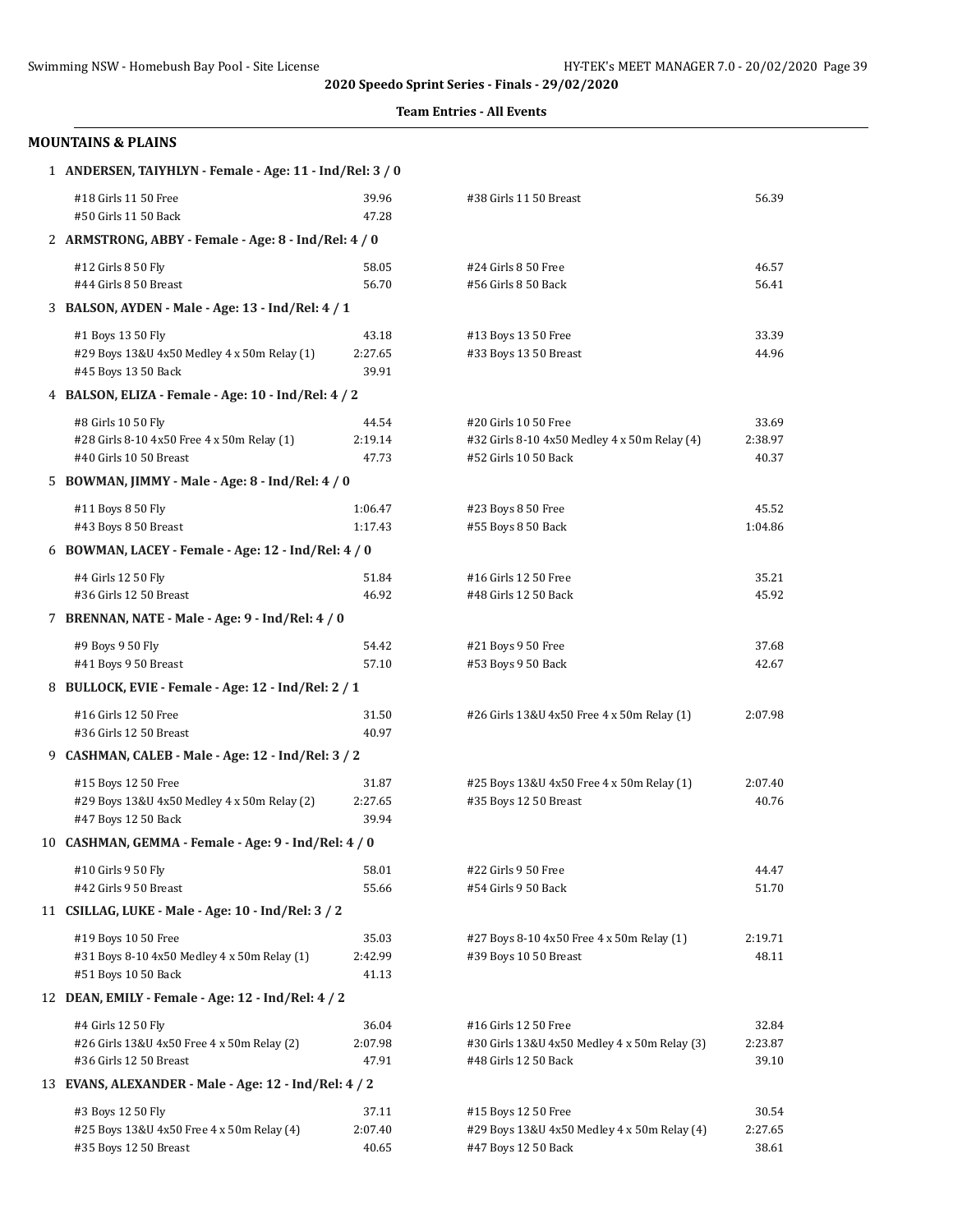#### **Team Entries - All Events**

#### **MOUNTAINS & PLAINS**

| 14 EVANS, CHARLIE - Male - Age: 10 - Ind/Rel: 2 / 1 |  |  |
|-----------------------------------------------------|--|--|
|-----------------------------------------------------|--|--|

|    | #31 Boys 8-10 4x50 Medley 4 x 50m Relay (2)<br>#51 Boys 10 50 Back                         | 2:42.99<br>44.83          | #39 Boys 10 50 Breast                                                                        | 45.89                     |
|----|--------------------------------------------------------------------------------------------|---------------------------|----------------------------------------------------------------------------------------------|---------------------------|
|    | 15 EVANS, MAX - Male - Age: 8 - Ind/Rel: 4 / 0                                             |                           |                                                                                              |                           |
|    | #11 Boys 8 50 Fly<br>#43 Boys 8 50 Breast                                                  | 1:22.79<br>58.08          | #23 Boys 8 50 Free<br>#55 Boys 8 50 Back                                                     | 44.77<br>58.15            |
|    | 16 GROUT, ISABEL - Female - Age: 10 - Ind/Rel: 4 / 2                                       |                           |                                                                                              |                           |
|    | #8 Girls 10 50 Fly<br>#28 Girls 8-10 4x50 Free 4 x 50m Relay (4)<br>#40 Girls 10 50 Breast | 40.69<br>2:19.14<br>46.81 | #20 Girls 10 50 Free<br>#32 Girls 8-10 4x50 Medley 4 x 50m Relay (1)<br>#52 Girls 10 50 Back | 33.28<br>2:38.97<br>38.03 |
|    | 17 GROVER, HARRY - Male - Age: 9 - Ind/Rel: 4 / 0                                          |                           |                                                                                              |                           |
|    | #9 Boys 9 50 Fly<br>#41 Boys 9 50 Breast                                                   | 52.56<br>1:03.77          | #21 Boys 9 50 Free<br>#53 Boys 9 50 Back                                                     | 38.86<br>52.27            |
|    | 18 HENDERSON, ELLEN - Female - Age: 13 - Ind/Rel: 4 / 0                                    |                           |                                                                                              |                           |
|    | #2 Girls 13 50 Fly<br>#34 Girls 13 50 Breast                                               | 39.89<br>43.82            | #14 Girls 13 50 Free<br>#46 Girls 13 50 Back                                                 | 33.31<br>42.46            |
|    | 19 HENSON, VIOLET - Female - Age: 13 - Ind/Rel: 3 / 0                                      |                           |                                                                                              |                           |
|    | #2 Girls 13 50 Fly<br>#46 Girls 13 50 Back                                                 | 47.94<br>43.77            | #14 Girls 13 50 Free                                                                         | 32.91                     |
|    | 20 HEPPER, SCARLETT - Female - Age: 12 - Ind/Rel: 1 / 0                                    |                           |                                                                                              |                           |
|    | #48 Girls 12 50 Back                                                                       | 48.51                     |                                                                                              |                           |
|    | 21 HINE, WILLIAM - Male - Age: 9 - Ind/Rel: 4 / 0                                          |                           |                                                                                              |                           |
|    | #9 Boys 9 50 Fly<br>#41 Boys 9 50 Breast                                                   | 50.51<br>1:14.89          | #21 Boys 9 50 Free<br>#53 Boys 9 50 Back                                                     | 40.84<br>52.99            |
|    | 22 HOLLINGWORTH, DARCY - Female - Age: 13 - Ind/Rel: 3 / 2                                 |                           |                                                                                              |                           |
|    | #2 Girls 13 50 Fly<br>#26 Girls 13&U 4x50 Free 4 x 50m Relay (4)<br>#34 Girls 13 50 Breast | 36.05<br>2:07.98<br>39.64 | #14 Girls 13 50 Free<br>#30 Girls 13&U 4x50 Medley 4 x 50m Relay (4)                         | 31.10<br>2:23.87          |
|    | 23 JENKINS, HARRISON - Male - Age: 11 - Ind/Rel: 4 / 0                                     |                           |                                                                                              |                           |
|    | #5 Boys 11 50 Fly<br>#37 Boys 11 50 Breast                                                 | 56.03<br>51.49            | #17 Boys 11 50 Free<br>#49 Boys 11 50 Back                                                   | 39.90<br>52.93            |
|    | 24 JOHNSON, JEORGIA - Female - Age: 13 - Ind/Rel: 1 / 0                                    |                           |                                                                                              |                           |
|    | #46 Girls 13 50 Back                                                                       | 49.83                     |                                                                                              |                           |
|    | 25 JOHNSON, LOGAN - Male - Age: 11 - Ind/Rel: 4 / 0                                        |                           |                                                                                              |                           |
|    | #5 Boys 11 50 Fly<br>#37 Boys 11 50 Breast                                                 | 44.79<br>46.69            | #17 Boys 11 50 Free<br>#49 Boys 11 50 Back                                                   | 36.10<br>43.88            |
|    | 26 KENDALL, LEVI - Male - Age: 10 - Ind/Rel: 3 / 1                                         |                           |                                                                                              |                           |
|    | #7 Boys 10 50 Fly<br>#27 Boys 8-10 4x50 Free 4 x 50m Relay (2)                             | 44.25<br>2:19.71          | #19 Boys 10 50 Free<br>#39 Boys 10 50 Breast                                                 | 36.15<br>49.18            |
| 27 | KENNEDY, AMY - Female - Age: 10 - Ind/Rel: 4 / 2                                           |                           |                                                                                              |                           |
|    | #8 Girls 10 50 Fly<br>#28 Girls 8-10 4x50 Free 4 x 50m Relay (3)<br>#40 Girls 10 50 Breast | 42.18<br>2:19.14<br>45.90 | #20 Girls 10 50 Free<br>#32 Girls 8-10 4x50 Medley 4 x 50m Relay (2)<br>#52 Girls 10 50 Back | 35.48<br>2:38.97<br>41.10 |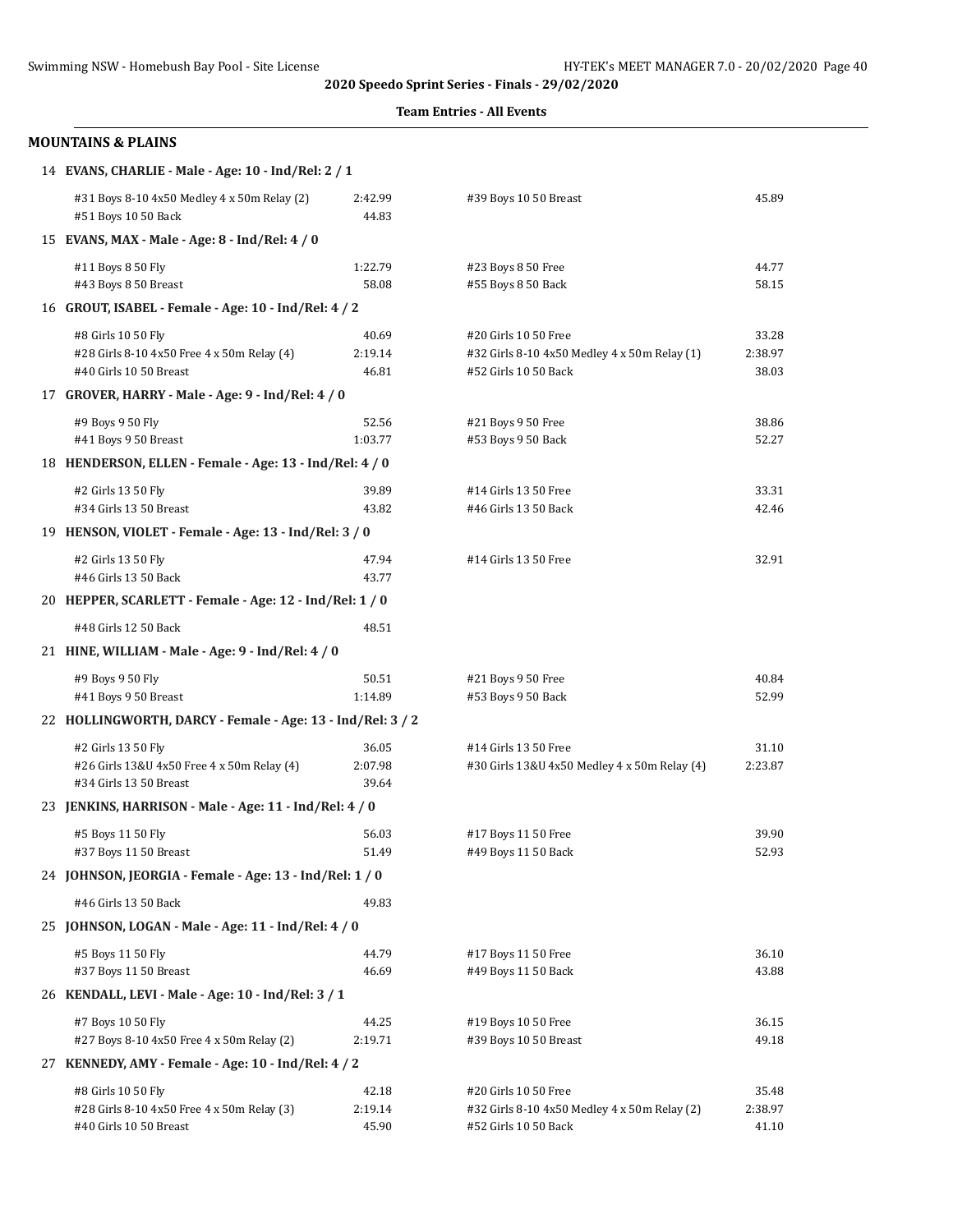#### **Team Entries - All Events**

#### **MOUNTAINS & PLAINS**

| 28 LEE, ELKA - Female - Age: 11 - Ind/Rel: 2 / 0                                           |                           |                                                                                              |                           |
|--------------------------------------------------------------------------------------------|---------------------------|----------------------------------------------------------------------------------------------|---------------------------|
| #18 Girls 11 50 Free                                                                       | 32.84                     | #38 Girls 11 50 Breast                                                                       | 44.39                     |
| 29 MCMANUS, TYLER - Male - Age: 12 - Ind/Rel: 4 / 1                                        |                           |                                                                                              |                           |
| #3 Boys 12 50 Fly<br>#25 Boys 13&U 4x50 Free 4 x 50m Relay (3)<br>#47 Boys 12 50 Back      | 42.58<br>2:07.40<br>41.77 | #15 Boys 12 50 Free<br>#35 Boys 12 50 Breast                                                 | 32.25<br>44.88            |
| 30 MILGATE, LILLIAN - Female - Age: 12 - Ind/Rel: 4 / 2                                    |                           |                                                                                              |                           |
| #4 Girls 12 50 Fly<br>#26 Girls 13&U 4x50 Free 4 x 50m Relay (3)<br>#36 Girls 12 50 Breast | 41.10<br>2:07.98<br>51.13 | #16 Girls 12 50 Free<br>#30 Girls 13&U 4x50 Medley 4 x 50m Relay (1)<br>#48 Girls 12 50 Back | 32.54<br>2:23.87<br>36.87 |
| 31 MILGATE, THOMAS - Male - Age: 8 - Ind/Rel: 3 / 0                                        |                           |                                                                                              |                           |
| #23 Boys 8 50 Free<br>#55 Boys 8 50 Back                                                   | 44.71<br>56.73            | #43 Boys 8 50 Breast                                                                         | 1:31.55                   |
| 32 MULLIGAN, JACK - Male - Age: 11 - Ind/Rel: 4 / 2                                        |                           |                                                                                              |                           |
| #5 Boys 11 50 Fly<br>#25 Boys 13&U 4x50 Free 4 x 50m Relay (2)<br>#37 Boys 11 50 Breast    | 36.44<br>2:07.40<br>47.37 | #17 Boys 11 50 Free<br>#29 Boys 13&U 4x50 Medley 4 x 50m Relay (3)<br>#49 Boys 11 50 Back    | 32.74<br>2:27.65<br>39.62 |
| 33 PEYCHERS, CHARLIE - Female - Age: 8 - Ind/Rel: 4 / 0                                    |                           |                                                                                              |                           |
| #12 Girls 8 50 Fly<br>#44 Girls 8 50 Breast                                                | 59.37<br>1:06.65          | #24 Girls 8 50 Free<br>#56 Girls 8 50 Back                                                   | 44.15<br>52.89            |
| 34 PRESS, KATIE - Female - Age: 8 - Ind/Rel: 4 / 0                                         |                           |                                                                                              |                           |
| #12 Girls 8 50 Fly<br>#44 Girls 8 50 Breast                                                | 1:12.68<br>1:10.51        | #24 Girls 8 50 Free<br>#56 Girls 8 50 Back                                                   | 48.91<br>1:04.48          |
| 35 PRESS, LILLIANA - Female - Age: 12 - Ind/Rel: 1 / 0                                     |                           |                                                                                              |                           |
| #4 Girls 12 50 Fly                                                                         | 54.58                     |                                                                                              |                           |
| 36 ROOTS, BLAKE - Male - Age: 9 - Ind/Rel: 2 / 0                                           |                           |                                                                                              |                           |
| #21 Boys 9 50 Free                                                                         | 45.06                     | #41 Boys 9 50 Breast                                                                         | 1:02.02                   |
| 37 ROSS, JULIA - Female - Age: 11 - Ind/Rel: 4 / 0                                         |                           |                                                                                              |                           |
| #6 Girls 11 50 Fly<br>#38 Girls 11 50 Breast                                               | 39.99<br>48.89            | #18 Girls 11 50 Free<br>#50 Girls 11 50 Back                                                 | 32.87<br>39.81            |
| 38 SAINT, EMILY - Female - Age: 10 - Ind/Rel: 4 / 0                                        |                           |                                                                                              |                           |
| #8 Girls 10 50 Fly<br>#40 Girls 10 50 Breast                                               | 54.16<br>55.72            | #20 Girls 10 50 Free<br>#52 Girls 10 50 Back                                                 | 37.42<br>46.96            |
| 39 SCHUETRUMPF, ANDREW - Male - Age: 10 - Ind/Rel: 4 / 2                                   |                           |                                                                                              |                           |
| #7 Boys 10 50 Fly<br>#27 Boys 8-10 4x50 Free 4 x 50m Relay (4)<br>#39 Boys 10 50 Breast    | 41.26<br>2:19.71<br>44.87 | #19 Boys 10 50 Free<br>#31 Boys 8-10 4x50 Medley 4 x 50m Relay (4)<br>#51 Boys 10 50 Back    | 33.21<br>2:42.99<br>43.50 |
| 40 SHARPE, JADE - Female - Age: 11 - Ind/Rel: 4 / 0                                        |                           |                                                                                              |                           |
| #6 Girls 11 50 Fly<br>#38 Girls 11 50 Breast                                               | 41.56<br>41.64            | #18 Girls 11 50 Free<br>#50 Girls 11 50 Back                                                 | 33.84<br>42.30            |
| 41 STRAHORN, ZOE - Female - Age: 9 - Ind/Rel: 4 / 0                                        |                           |                                                                                              |                           |
| #10 Girls 9 50 Fly<br>#42 Girls 9 50 Breast                                                | 55.31<br>56.61            | #22 Girls 9 50 Free<br>#54 Girls 9 50 Back                                                   | 38.69<br>46.65            |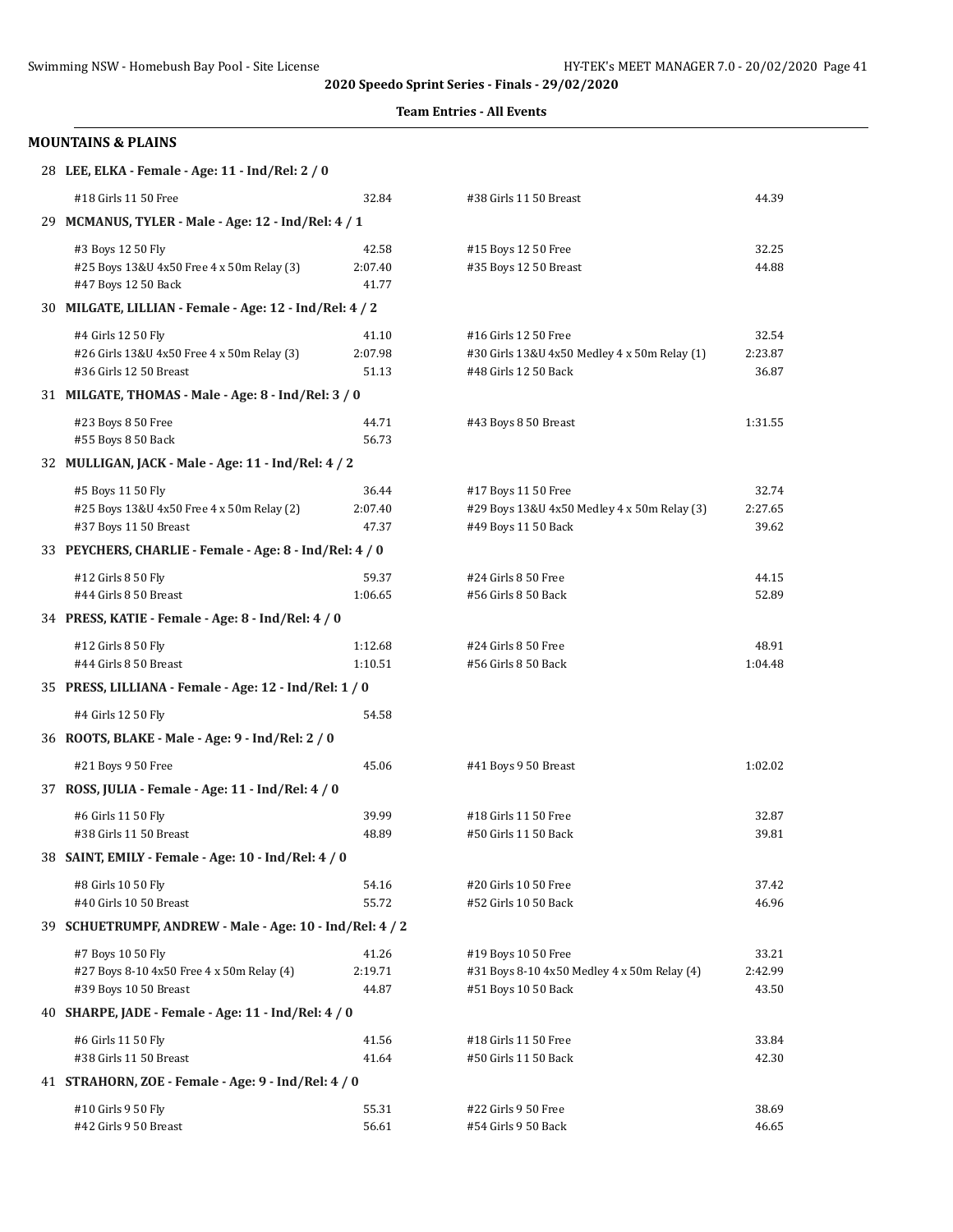#### **Team Entries - All Events**

#### **MOUNTAINS & PLAINS**

|  | 42 WADE, JYE - Male - Age: 12 - Ind/Rel: 4 / 0 |  |  |  |  |  |  |  |  |
|--|------------------------------------------------|--|--|--|--|--|--|--|--|
|--|------------------------------------------------|--|--|--|--|--|--|--|--|

|   | #3 Boys 12 50 Fly<br>#35 Boys 12 50 Breast                                                                                         | 59.07            | #15 Boys 12 50 Free                              | 35.64   |
|---|------------------------------------------------------------------------------------------------------------------------------------|------------------|--------------------------------------------------|---------|
|   | 43 WALLACE, LACHLAN - Male - Age: 10 - Ind/Rel: 3 / 2                                                                              | 49.57            | #47 Boys 12 50 Back                              | 52.73   |
|   |                                                                                                                                    |                  |                                                  |         |
|   | #7 Boys 10 50 Fly                                                                                                                  | 42.76            | #19 Boys 10 50 Free                              | 35.32   |
|   | #27 Boys 8-10 4x50 Free 4 x 50m Relay (3)<br>#51 Boys 10 50 Back                                                                   | 2:19.71<br>43.96 | #31 Boys 8-10 4x50 Medley 4 x 50m Relay (3)      | 2:42.99 |
|   | 44 WHALAN, BROOKLYN - Female - Age: 9 - Ind/Rel: 4 / 1                                                                             |                  |                                                  |         |
|   | #10 Girls 9 50 Fly                                                                                                                 | 41.35            | #22 Girls 9 50 Free                              | 38.57   |
|   | #32 Girls 8-10 4x50 Medley 4 x 50m Relay (3)                                                                                       | 2:38.97          | #42 Girls 9 50 Breast                            | 52.15   |
|   | #54 Girls 9 50 Back                                                                                                                | 44.78            |                                                  |         |
|   | 45 WHALAN, SIENNA - Female - Age: 13 - Ind/Rel: 4 / 1                                                                              |                  |                                                  |         |
|   | #2 Girls 13 50 Fly                                                                                                                 | 36.99            | #14 Girls 13 50 Free                             | 33.94   |
|   | #30 Girls 13&U 4x50 Medley 4 x 50m Relay (2)                                                                                       | 2:23.87          | #34 Girls 13 50 Breast                           | 39.86   |
|   | #46 Girls 13 50 Back                                                                                                               | 40.26            |                                                  |         |
|   | 46 WILLIAMS, ABBY - Female - Age: 8 - Ind/Rel: 4 / 1                                                                               |                  |                                                  |         |
|   | #12 Girls 8 50 Fly                                                                                                                 | 41.67            | #24 Girls 8 50 Free                              | 36.69   |
|   | #28 Girls 8-10 4x50 Free 4 x 50m Relay (2)                                                                                         | 2:19.14          | #44 Girls 8 50 Breast                            | 56.37   |
|   | #56 Girls 8 50 Back                                                                                                                | 47.60            |                                                  |         |
|   | 47 WILLIAMS, CHARLOTTE - Female - Age: 9 - Ind/Rel: 4 / 0                                                                          |                  |                                                  |         |
|   | #10 Girls 9 50 Fly                                                                                                                 | 44.15            | #22 Girls 9 50 Free                              | 42.45   |
|   | #42 Girls 9 50 Breast                                                                                                              | 56.92            | #54 Girls 9 50 Back                              | 43.76   |
|   | 48 WILLIAMS, SPENCER - Male - Age: 11 - Ind/Rel: 4 / 0                                                                             |                  |                                                  |         |
|   | #5 Boys 11 50 Fly                                                                                                                  | 44.73            | #17 Boys 11 50 Free                              | 36.39   |
|   | #37 Boys 11 50 Breast                                                                                                              | 51.66            | #49 Boys 11 50 Back                              | 41.99   |
|   | 49 WRIGHT, LACHLAN - Male - Age: 10 - Ind/Rel: 1 / 0                                                                               |                  |                                                  |         |
|   | #7 Boys 10 50 Fly                                                                                                                  | 47.78            |                                                  |         |
| 1 | MOUNTAINS & PLAINS - 'A'<br>CASHMAN, CALEB; MULLIGAN, JACK; MCMANUS, TYLER; EVANS, ALEXANDER                                       |                  | #25 Boys 13 & Under 4x50 Freestyle 4 x 50m Rela  | 2:07.40 |
| 2 | <b>MOUNTAINS &amp; PLAINS - 'A'</b><br>BULLOCK, EVIE; DEAN, EMILY; MILGATE, LILLIAN; HOLLINGWORTH, DARCY                           |                  | #26 Girls 13 & Under 4x50 Freestyle 4 x 50m Rela | 2:07.98 |
| 3 | <b>MOUNTAINS &amp; PLAINS - 'A'</b>                                                                                                |                  | #27 Boys 8-10 4x50 Freestyle 4 x 50m Relay       | 2:19.71 |
|   | CSILLAG, LUKE; KENDALL, LEVI; WALLACE, LACHLAN; SCHUETRUMPF, ANDREW                                                                |                  |                                                  |         |
| 4 | MOUNTAINS & PLAINS - 'A'<br>BALSON, ELIZA; WILLIAMS, ABBY; KENNEDY, AMY; GROUT, ISABEL                                             |                  | #28 Girls 8-10 4x50 Freestyle 4 x 50m Relay      | 2:19.14 |
| 5 | <b>MOUNTAINS &amp; PLAINS - 'A'</b><br>BALSON, AYDEN; CASHMAN, CALEB; MULLIGAN, JACK; EVANS, ALEXANDER                             |                  | #29 Boys 13 & Under 4x50 Medley 4 x 50m Relay    | 2:27.65 |
| 6 | <b>MOUNTAINS &amp; PLAINS - 'A'</b>                                                                                                |                  | #30 Girls 13 & Under 4x50 Medley 4 x 50m Relay   | 2:23.87 |
|   | MILGATE, LILLIAN; WHALAN, SIENNA; DEAN, EMILY; HOLLINGWORTH, DARCY                                                                 |                  |                                                  |         |
| 7 | <b>MOUNTAINS &amp; PLAINS - 'A'</b><br>CSILLAG, LUKE; EVANS, CHARLIE; WALLACE, LACHLAN; SCHUETRUMPF, ANDREW                        |                  | #31 Boys 8-10 4x50 Medley 4 x 50m Relay          | 2:42.99 |
| 8 | MOUNTAINS & PLAINS - 'A'                                                                                                           |                  | #32 Girls 8-10 4x50 Medley 4 x 50m Relay         | 2:38.97 |
|   | GROUT, ISABEL, KENNEDY, AMY; WHALAN, BROOKLYN; BALSON, ELIZA<br>MOUNTAINS & PLAINS Total Individual Entries: 168 - Total Relays: 8 |                  |                                                  |         |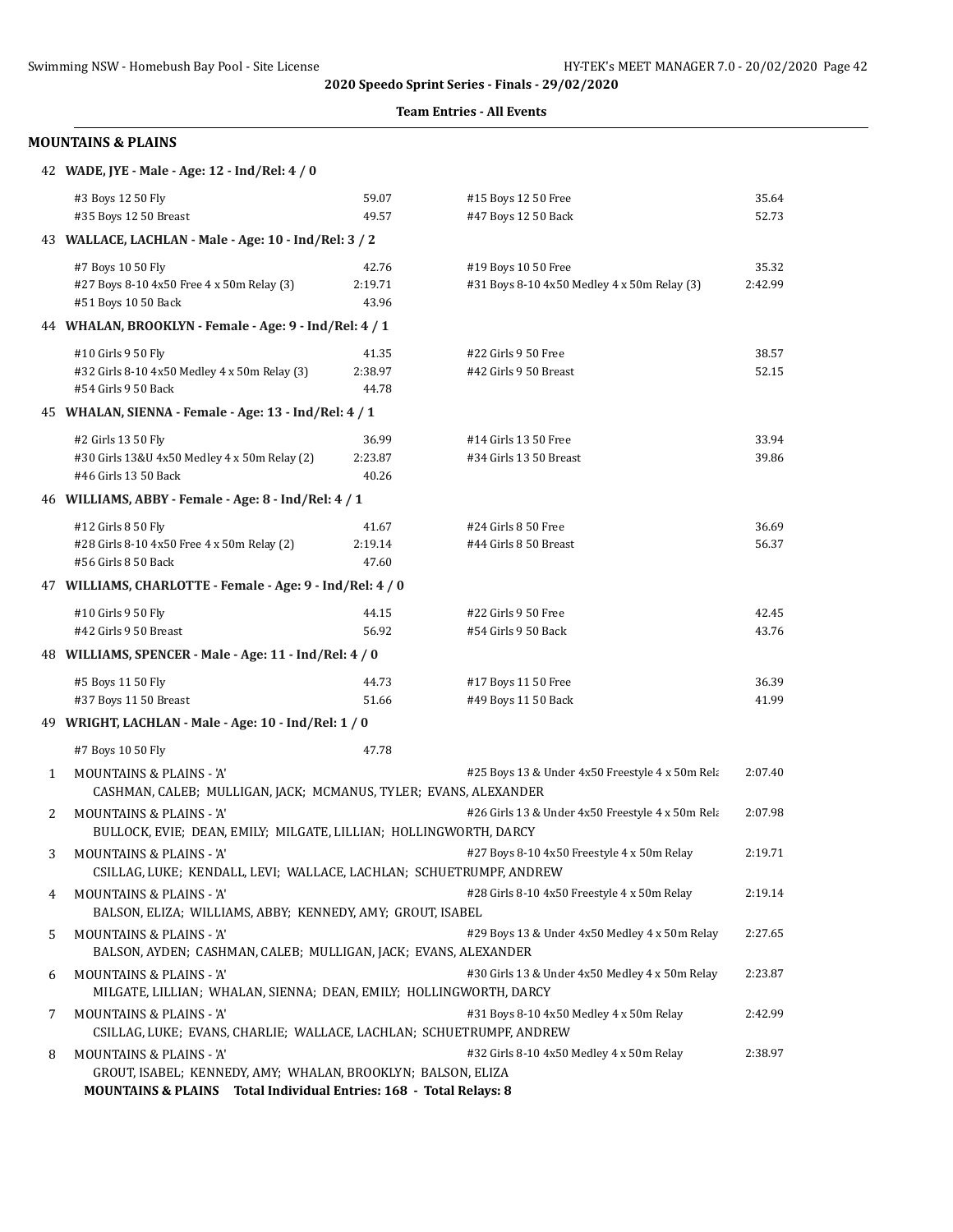#### **Team Entries - All Events**

| <b>NEW ENGLAND NORTH WEST</b>                                              |                  |                                                                      |                  |
|----------------------------------------------------------------------------|------------------|----------------------------------------------------------------------|------------------|
| 1 BANISTER, SOPHIE - Female - Age: 8 - Ind/Rel: 4 / 0                      |                  |                                                                      |                  |
| #12 Girls 8 50 Fly                                                         | 58.80            | #24 Girls 8 50 Free                                                  | 48.06            |
| #44 Girls 8 50 Breast                                                      | 1:01.58          | #56 Girls 8 50 Back                                                  | 57.11            |
| 2 BENNETT, HARRISON - Male - Age: 13 - Ind/Rel: 4 / 0                      |                  |                                                                      |                  |
| #1 Boys 13 50 Fly                                                          | 30.52            | #13 Boys 13 50 Free                                                  | 27.92            |
| #33 Boys 13 50 Breast                                                      | 38.60            | #45 Boys 13 50 Back                                                  | 34.04            |
| 3 BRABANT, TAYLA - Female - Age: 9 - Ind/Rel: 2 / 0                        |                  |                                                                      |                  |
| #22 Girls 9 50 Free                                                        | 42.27            | #54 Girls 9 50 Back                                                  | 53.73            |
| 4 BROOKS, ELINOR - Female - Age: 13 - Ind/Rel: 2 / 0                       |                  |                                                                      |                  |
| #34 Girls 13 50 Breast                                                     | 43.09            | #46 Girls 13 50 Back                                                 | 38.31            |
| 5 BROWN, EMILY - Female - Age: 9 - Ind/Rel: 4 / 0                          |                  |                                                                      |                  |
| #10 Girls 9 50 Fly                                                         | 52.64            | #22 Girls 9 50 Free                                                  | 41.44            |
| #42 Girls 9 50 Breast                                                      | 53.27            | #54 Girls 9 50 Back                                                  | 50.73            |
| 6 BURFORD, LILLY - Female - Age: 11 - Ind/Rel: 3 / 0                       |                  |                                                                      |                  |
| #6 Girls 11 50 Fly                                                         | 43.47            | #18 Girls 11 50 Free                                                 | 33.19            |
| #50 Girls 11 50 Back                                                       | 42.42            |                                                                      |                  |
| 7 CAMPBELL, DANA - Female - Age: 10 - Ind/Rel: 2 / 2                       |                  |                                                                      |                  |
| #20 Girls 10 50 Free<br>#32 Girls 8-10 4x50 Medley 4 x 50m Relay (4)       | 34.27<br>2:49.20 | #28 Girls 8-10 4x50 Free 4 x 50m Relay (4)<br>#40 Girls 10 50 Breast | 2:20.81<br>51.60 |
| 8 CHARLES, JOHNATHON - Male - Age: 12 - Ind/Rel: 2 / 1                     |                  |                                                                      |                  |
| #15 Boys 12 50 Free                                                        | 35.03            | #25 Boys 13&U 4x50 Free 4 x 50m Relay (1)                            | 2:18.52          |
| #35 Boys 12 50 Breast                                                      | 53.04            |                                                                      |                  |
| 9 CHOPIN, JOSHUA - Male - Age: 12 - Ind/Rel: 4 / 1                         |                  |                                                                      |                  |
| #3 Boys 12 50 Fly                                                          | 46.73            | #15 Boys 12 50 Free                                                  | 35.00            |
| #29 Boys 13&U 4x50 Medley 4 x 50m Relay (1)                                | 2:39.91          | #35 Boys 12 50 Breast                                                | 56.70            |
| #47 Boys 12 50 Back                                                        | 42.82            |                                                                      |                  |
| 10 COLLINS, HEATH - Male - Age: 10 - Ind/Rel: 1 / 0                        |                  |                                                                      |                  |
| #19 Boys 10 50 Free                                                        | 36.89            |                                                                      |                  |
| 11 DALTON, BAXTER - Male - Age: 11 - Ind/Rel: 3 / 2                        |                  |                                                                      |                  |
| #5 Boys 11 50 Fly                                                          | 42.73            | #17 Boys 11 50 Free                                                  | 32.52            |
| #25 Boys 13&U 4x50 Free 4 x 50m Relay (4)                                  | 2:18.52          | #29 Boys 13&U 4x50 Medley 4 x 50m Relay (4)                          | 2:39.91          |
| #49 Boys 11 50 Back<br>12 DAVEY, LACHLAN - Male - Age: 11 - Ind/Rel: 1 / 0 | 40.36            |                                                                      |                  |
| #37 Boys 11 50 Breast                                                      | 55.25            |                                                                      |                  |
| 13 DEWSON, NATE - Male - Age: 9 - Ind/Rel: 3 / 0                           |                  |                                                                      |                  |
|                                                                            |                  |                                                                      |                  |
| #9 Boys 9 50 Fly<br>#53 Boys 9 50 Back                                     | 45.78<br>47.20   | #21 Boys 9 50 Free                                                   | 37.14            |
| 14 DIAL, FLETCHER - Male - Age: 11 - Ind/Rel: 4 / 2                        |                  |                                                                      |                  |
| #5 Boys 11 50 Fly                                                          | 39.26            |                                                                      | 35.94            |
| #25 Boys 13&U 4x50 Free 4 x 50m Relay (3)                                  | 2:18.52          | #17 Boys 11 50 Free<br>#29 Boys 13&U 4x50 Medley 4 x 50m Relay (3)   | 2:39.91          |
| #37 Boys 11 50 Breast                                                      | 57.33            | #49 Boys 11 50 Back                                                  | 46.65            |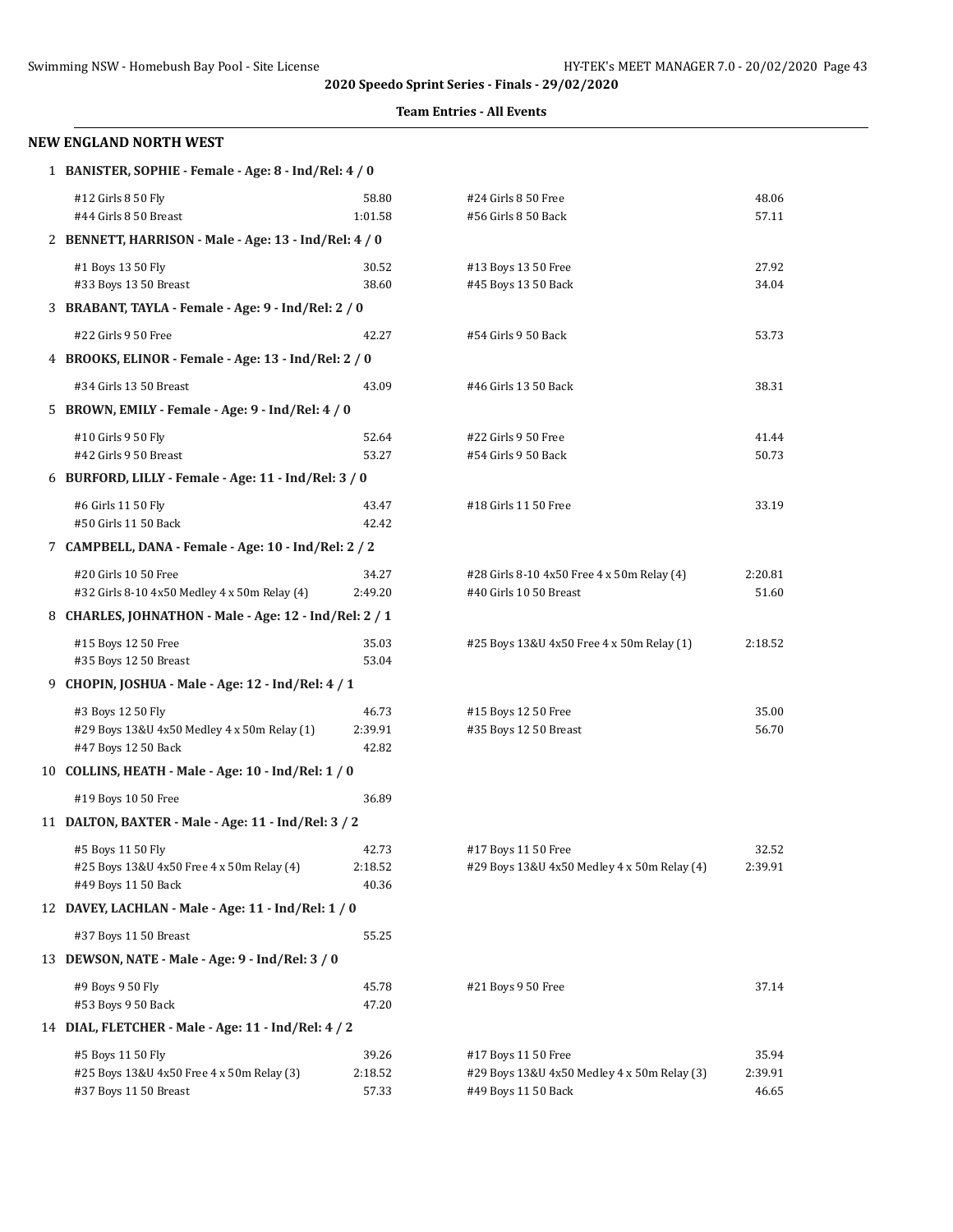#### **Team Entries - All Events**

#### **NEW ENGLAND NORTH WEST**

|  |  | 15 DIAL, MIA - Female - Age: 13 - Ind/Rel: 3 / 2 |
|--|--|--------------------------------------------------|
|  |  |                                                  |

| #2 Girls 13 50 Fly<br>#26 Girls 13&U 4x50 Free 4 x 50m Relay (4)<br>#34 Girls 13 50 Breast | 35.66<br>2:03.90<br>45.45 | #14 Girls 13 50 Free<br>#30 Girls 13&U 4x50 Medley 4 x 50m Relay (4)                      | 30.79<br>2:15.89          |
|--------------------------------------------------------------------------------------------|---------------------------|-------------------------------------------------------------------------------------------|---------------------------|
| 16 EDMONDS, SHELBY - Female - Age: 9 - Ind/Rel: 3 / 0                                      |                           |                                                                                           |                           |
| #10 Girls 9 50 Fly<br>#42 Girls 9 50 Breast                                                | 48.90<br>57.88            | #22 Girls 9 50 Free                                                                       | 40.15                     |
| 17 FAWCETT, ISAAC - Male - Age: 12 - Ind/Rel: 4 / 1                                        |                           |                                                                                           |                           |
| #3 Boys 12 50 Fly<br>#25 Boys 13&U 4x50 Free 4 x 50m Relay (2)<br>#47 Boys 12 50 Back      | 44.46<br>2:18.52<br>49.76 | #15 Boys 12 50 Free<br>#35 Boys 12 50 Breast                                              | 35.03<br>53.77            |
| 18 GRAY, JAXON - Male - Age: 9 - Ind/Rel: 3 / 0                                            |                           |                                                                                           |                           |
| #9 Boys 9 50 Fly<br>#41 Boys 9 50 Breast                                                   | 51.78<br>54.17            | #21 Boys 9 50 Free                                                                        | 38.94                     |
| 19 GRIFFITHS, ELIZA - Female - Age: 12 - Ind/Rel: 1 / 0                                    |                           |                                                                                           |                           |
| #36 Girls 12 50 Breast                                                                     | 42.71                     |                                                                                           |                           |
| 20 HALL, LAURA - Female - Age: 10 - Ind/Rel: 2 / 2                                         |                           |                                                                                           |                           |
| #20 Girls 10 50 Free<br>#32 Girls 8-10 4x50 Medley 4 x 50m Relay (1)                       | 35.28<br>2:49.20          | #28 Girls 8-10 4x50 Free 4 x 50m Relay (1)<br>#52 Girls 10 50 Back                        | 2:20.81<br>46.17          |
| 21 HENDERSON, ISABELLA - Female - Age: 11 - Ind/Rel: 4 / 0                                 |                           |                                                                                           |                           |
| #6 Girls 11 50 Fly<br>#38 Girls 11 50 Breast                                               | 39.84<br>43.03            | #18 Girls 11 50 Free<br>#50 Girls 11 50 Back                                              | 31.71<br>39.48            |
| 22 HYLAND, RUBY - Female - Age: 13 - Ind/Rel: 2 / 0                                        |                           |                                                                                           |                           |
| #2 Girls 13 50 Fly                                                                         | 41.71                     | #34 Girls 13 50 Breast                                                                    | 39.46                     |
| 23 KING, ABIGAIL - Female - Age: 8 - Ind/Rel: 1 / 0                                        |                           |                                                                                           |                           |
| #44 Girls 8 50 Breast                                                                      | 1:15.00                   |                                                                                           |                           |
| 24 KING, INDIANNA - Female - Age: 9 - Ind/Rel: 3 / 0                                       |                           |                                                                                           |                           |
| #10 Girls 9 50 Fly<br>#54 Girls 9 50 Back                                                  | 52.99<br>46.54            | #22 Girls 9 50 Free                                                                       | 39.45                     |
| 25 KNAPMAN, BAXTER - Male - Age: 9 - Ind/Rel: 2 / 0                                        |                           |                                                                                           |                           |
| #41 Boys 9 50 Breast<br>26 LAWTY, GRACIE - Female - Age: 8 - Ind/Rel: 2 / 0                | 53.49                     | #53 Boys 9 50 Back                                                                        | 46.71                     |
| #24 Girls 8 50 Free                                                                        | 45.32                     | #56 Girls 8 50 Back                                                                       | 54.85                     |
| 27 LEIGHTON, RYAN - Male - Age: 12 - Ind/Rel: 2 / 0                                        |                           |                                                                                           |                           |
| #15 Boys 12 50 Free                                                                        | 46.91                     | #47 Boys 12 50 Back                                                                       | 1:12.20                   |
| 28 LOWICK, EDDIE - Male - Age: 8 - Ind/Rel: 4 / 0                                          |                           |                                                                                           |                           |
| #11 Boys 8 50 Fly<br>#43 Boys 8 50 Breast                                                  | 50.29<br>57.74            | #23 Boys 8 50 Free<br>#55 Boys 8 50 Back                                                  | 38.49<br>47.21            |
| 29 LOWICK, JACK - Male - Age: 10 - Ind/Rel: 4 / 2                                          |                           |                                                                                           |                           |
| #7 Boys 10 50 Fly<br>#27 Boys 8-10 4x50 Free 4 x 50m Relay (1)<br>#39 Boys 10 50 Breast    | 37.74<br>2:19.54<br>45.30 | #19 Boys 10 50 Free<br>#31 Boys 8-10 4x50 Medley 4 x 50m Relay (2)<br>#51 Boys 10 50 Back | 33.80<br>2:43.12<br>46.95 |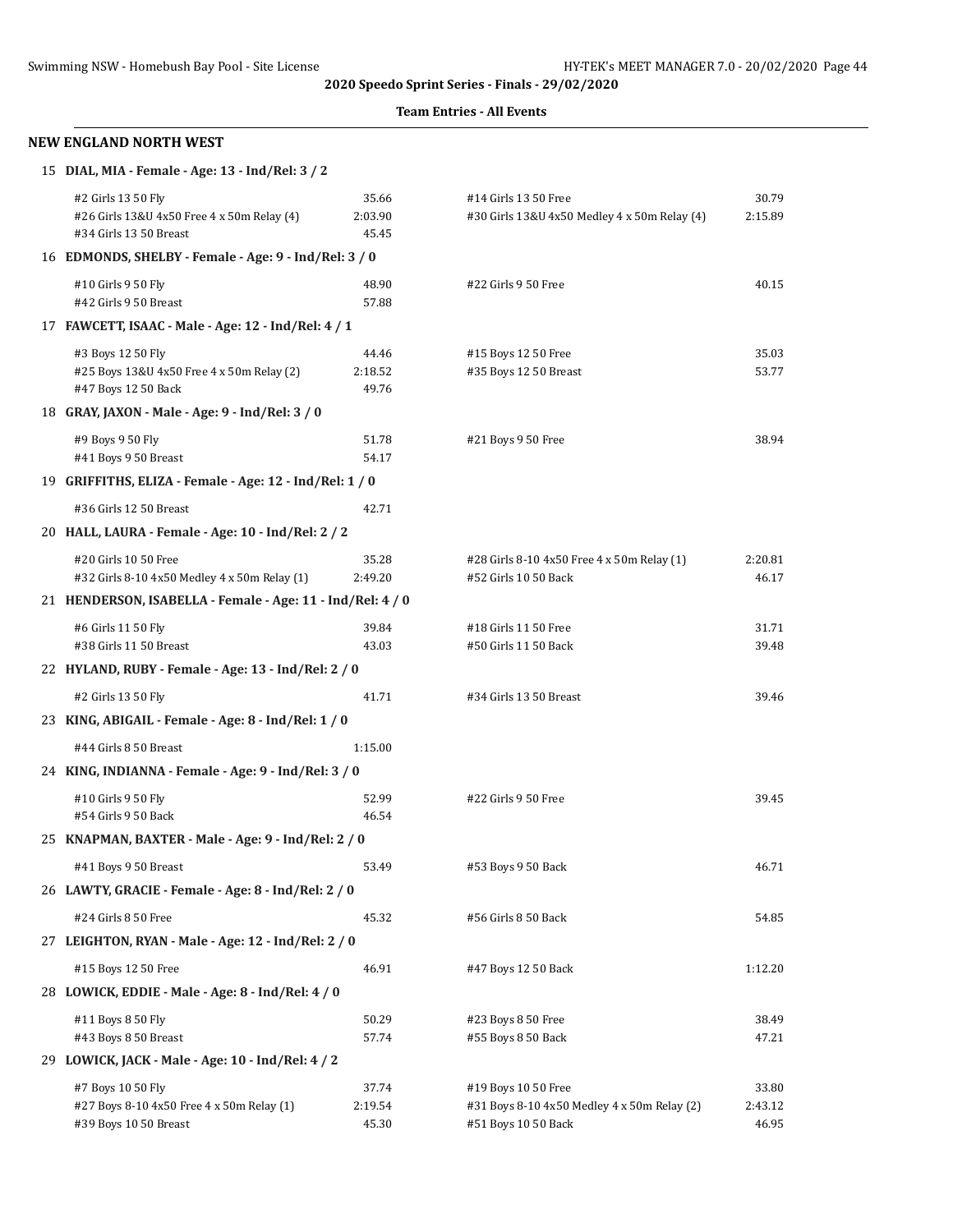#### **Team Entries - All Events**

| NEW ENGLAND NORTH WEST                                             |                  |                                                |                |
|--------------------------------------------------------------------|------------------|------------------------------------------------|----------------|
| 30 LUSH, AMELIA - Female - Age: 13 - Ind/Rel: 3 / 1                |                  |                                                |                |
| #2 Girls 13 50 Fly<br>#26 Girls 13&U 4x50 Free 4 x 50m Relay (2)   | 34.22<br>2:03.90 | #14 Girls 13 50 Free<br>#46 Girls 13 50 Back   | 31.18<br>37.54 |
| 31 LYONS, GEORGIA - Female - Age: 10 - Ind/Rel: 1 / 0              |                  |                                                |                |
| #8 Girls 10 50 Fly                                                 | 44.20            |                                                |                |
| 32 LYONS, SAVANNAH - Female - Age: 12 - Ind/Rel: 3 / 0             |                  |                                                |                |
| #16 Girls 12 50 Free<br>#48 Girls 12 50 Back                       | 32.92<br>38.59   | #36 Girls 12 50 Breast                         | 45.16          |
| 33 MACBETH, KAYLA - Female - Age: 8 - Ind/Rel: 2 / 0               |                  |                                                |                |
| #12 Girls 8 50 Fly                                                 | 1:16.68          | #44 Girls 8 50 Breast                          | 1:16.13        |
| 34 MACEY, AVA - Female - Age: 12 - Ind/Rel: 3 / 1                  |                  |                                                |                |
| #4 Girls 12 50 Fly<br>#30 Girls 13&U 4x50 Medley 4 x 50m Relay (2) | 37.22<br>2:15.89 | #16 Girls 12 50 Free<br>#36 Girls 12 50 Breast | 34.24<br>38.20 |
| 35 MACKAY, CHASE - Male - Age: 8 - Ind/Rel: 4 / 0                  |                  |                                                |                |
| #11 Boys 8 50 Fly                                                  | 51.24            | #23 Boys 8 50 Free                             | 41.58          |
| #43 Boys 8 50 Breast                                               | 1:06.18          | #55 Boys 8 50 Back                             | 51.31          |
| 36 MACKAY, OWEN - Male - Age: 10 - Ind/Rel: 2 / 0                  |                  |                                                |                |
| #7 Boys 10 50 Fly                                                  | 44.05            | #51 Boys 10 50 Back                            | 50.20          |
| 37 MACKAY, RHYS - Male - Age: 8 - Ind/Rel: 3 / 0                   |                  |                                                |                |
| #11 Boys 8 50 Fly<br>#55 Boys 8 50 Back                            | 48.56<br>50.95   | #23 Boys 8 50 Free                             | 40.63          |
| 38 MARTIN, CHARLIE - Female - Age: 9 - Ind/Rel: 2 / 0              |                  |                                                |                |
| #10 Girls 9 50 Fly                                                 | 48.95            | #42 Girls 9 50 Breast                          | 56.81          |
| 39 MARTIN, HOLLY - Female - Age: 11 - Ind/Rel: 2 / 0               |                  |                                                |                |
| #6 Girls 11 50 Fly                                                 | 42.90            | #38 Girls 11 50 Breast                         | 50.66          |
| 40 MEDHURST, EMMITT - Male - Age: 10 - Ind/Rel: 1 / 0              |                  |                                                |                |
| #19 Boys 10 50 Free                                                | 38.29            |                                                |                |
| 41 MULLIGAN, CHLOE - Female - Age: 12 - Ind/Rel: 2 / 0             |                  |                                                |                |
| #4 Girls 12 50 Fly                                                 | 36.41            | #48 Girls 12 50 Back                           | 42.51          |
| 42 MURRAY, SAMANTHA - Female - Age: 8 - Ind/Rel: 2 / 0             |                  |                                                |                |
| #24 Girls 8 50 Free                                                | 42.48            | #56 Girls 8 50 Back                            | 57.17          |
| 43 NIXON, TY - Male - Age: 11 - Ind/Rel: 4 / 0                     |                  |                                                |                |
| #5 Boys 11 50 Fly<br>#37 Boys 11 50 Breast                         | 43.67<br>57.50   | #17 Boys 11 50 Free<br>#49 Boys 11 50 Back     | 37.19<br>45.01 |
| 44 NOTT, LIAM - Male - Age: 10 - Ind/Rel: 1 / 0                    |                  |                                                |                |
| #39 Boys 10 50 Breast                                              | 57.64            |                                                |                |
| 45 NOTT, TAYLA - Female - Age: 12 - Ind/Rel: 4 / 0                 |                  |                                                |                |
| #4 Girls 12 50 Fly<br>#36 Girls 12 50 Breast                       | 37.91<br>44.35   | #16 Girls 12 50 Free<br>#48 Girls 12 50 Back   | 32.25<br>38.45 |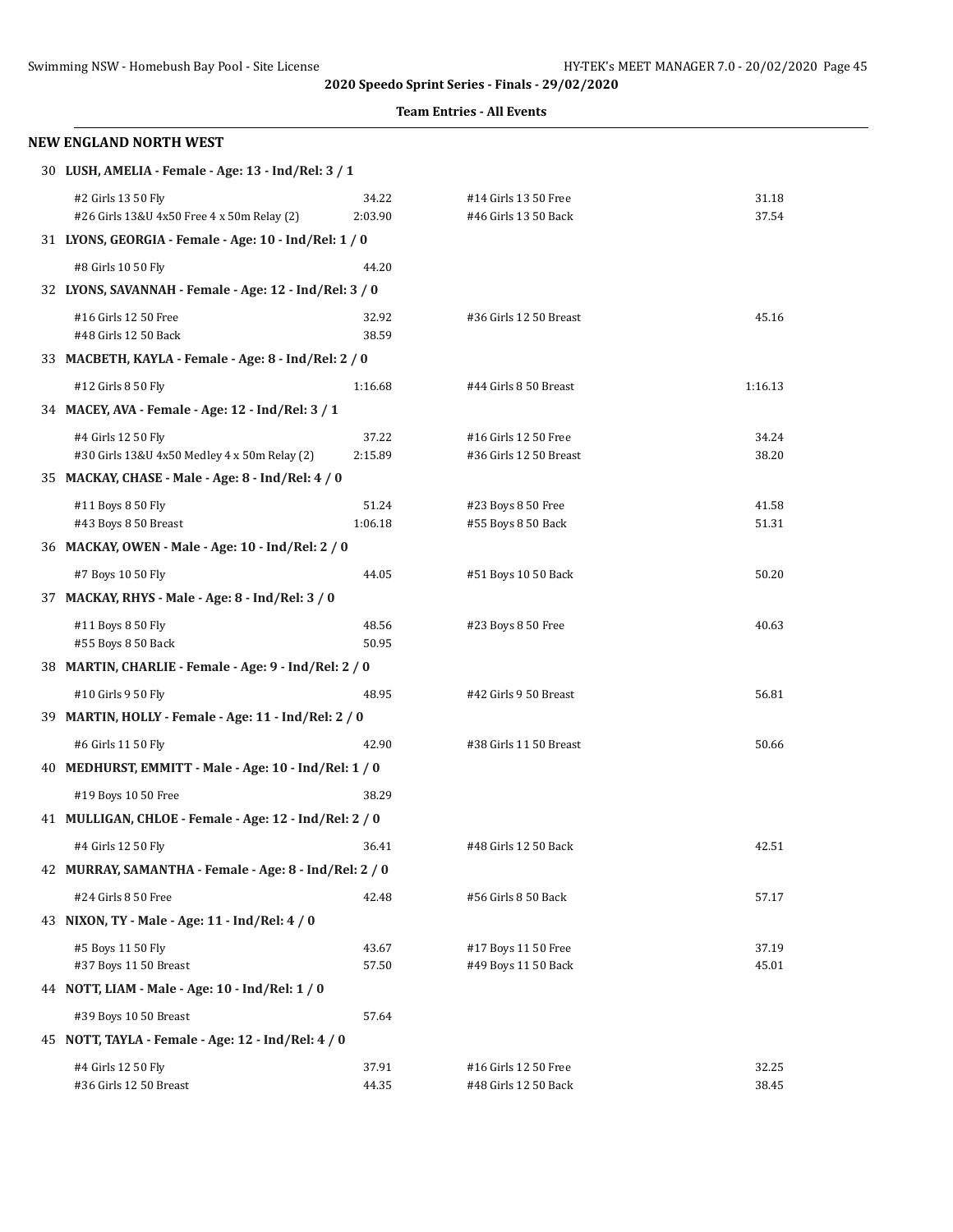#### **Team Entries - All Events**

#### **NEW ENGLAND NORTH WEST**

| 46 POLLARD, BELLA - Female - Age: 13 - Ind/Rel: 3 / 2 |  |  |  |  |  |  |  |  |  |
|-------------------------------------------------------|--|--|--|--|--|--|--|--|--|
|-------------------------------------------------------|--|--|--|--|--|--|--|--|--|

| #2 Girls 13 50 Fly<br>#26 Girls 13&U 4x50 Free 4 x 50m Relay (3)<br>#46 Girls 13 50 Back     | 32.16<br>2:03.90<br>35.73 | #14 Girls 13 50 Free<br>#30 Girls 13&U 4x50 Medley 4 x 50m Relay (3)                         | 30.99<br>2:15.89          |
|----------------------------------------------------------------------------------------------|---------------------------|----------------------------------------------------------------------------------------------|---------------------------|
| 47 RANKEN, GRACE - Female - Age: 11 - Ind/Rel: 3 / 0                                         |                           |                                                                                              |                           |
| #18 Girls 11 50 Free<br>#50 Girls 11 50 Back                                                 | 34.98<br>44.13            | #38 Girls 11 50 Breast                                                                       | 49.92                     |
| 48 ROSS, ROSIE - Female - Age: 13 - Ind/Rel: 3 / 2                                           |                           |                                                                                              |                           |
| #14 Girls 13 50 Free<br>#30 Girls 13&U 4x50 Medley 4 x 50m Relay (1)<br>#46 Girls 13 50 Back | 30.94<br>2:15.89<br>34.74 | #26 Girls 13&U 4x50 Free 4 x 50m Relay (1)<br>#34 Girls 13 50 Breast                         | 2:03.90<br>42.98          |
| 49 RUSSELL, ERIC - Male - Age: 10 - Ind/Rel: 3 / 1                                           |                           |                                                                                              |                           |
| #7 Boys 10 50 Fly<br>#39 Boys 10 50 Breast                                                   | 42.44<br>54.15            | #31 Boys 8-10 4x50 Medley 4 x 50m Relay (1)<br>#51 Boys 10 50 Back                           | 2:43.12<br>45.16          |
| 50 RUSSELL, SKYE - Female - Age: 10 - Ind/Rel: 3 / 1                                         |                           |                                                                                              |                           |
| #8 Girls 10 50 Fly<br>#40 Girls 10 50 Breast                                                 | 45.17<br>49.63            | #32 Girls 8-10 4x50 Medley 4 x 50m Relay (2)<br>#52 Girls 10 50 Back                         | 2:49.20<br>45.45          |
| 51 SCANLON-DAWSON, ALEXANDER - Male - Age: 11 - Ind/Rel: 3 / 0                               |                           |                                                                                              |                           |
| #5 Boys 11 50 Fly<br>#49 Boys 11 50 Back                                                     | 43.31<br>47.24            | #17 Boys 11 50 Free                                                                          | 37.45                     |
| 52 SEAGROTT, CHLOE - Female - Age: 11 - Ind/Rel: 3 / 0                                       |                           |                                                                                              |                           |
| #6 Girls 11 50 Fly<br>#50 Girls 11 50 Back                                                   | 40.02<br>42.97            | #38 Girls 11 50 Breast                                                                       | 48.50                     |
| 53 SHORTER, CHARLIE - Male - Age: 8 - Ind/Rel: 1 / 0                                         |                           |                                                                                              |                           |
| #43 Boys 8 50 Breast                                                                         | 1:07.21                   |                                                                                              |                           |
| 54 SMITH, CHELSEA - Female - Age: 10 - Ind/Rel: 2 / 0                                        |                           |                                                                                              |                           |
| #8 Girls 10 50 Fly                                                                           | 43.64                     | #52 Girls 10 50 Back                                                                         | 46.67                     |
| 55 SMITH, JACOB - Male - Age: 9 - Ind/Rel: 4 / 1                                             |                           |                                                                                              |                           |
| #9 Boys 9 50 Fly<br>#27 Boys 8-10 4x50 Free 4 x 50m Relay (2)<br>#53 Boys 9 50 Back          | 43.75<br>2:19.54<br>45.62 | #21 Boys 9 50 Free<br>#41 Boys 9 50 Breast                                                   | 36.49<br>53.97            |
| 56 SMITH, TAHLIA - Female - Age: 11 - Ind/Rel: 1 / 0                                         |                           |                                                                                              |                           |
| #18 Girls 11 50 Free                                                                         | 35.49                     |                                                                                              |                           |
| 57 SMITH, WILLIAM - Male - Age: 9 - Ind/Rel: 4 / 2                                           |                           |                                                                                              |                           |
| #9 Boys 9 50 Fly<br>#27 Boys 8-10 4x50 Free 4 x 50m Relay (3)<br>#41 Boys 9 50 Breast        | 44.16<br>2:19.54<br>54.62 | #21 Boys 9 50 Free<br>#31 Boys 8-10 4x50 Medley 4 x 50m Relay (4)<br>#53 Boys 9 50 Back      | 36.12<br>2:43.12<br>45.24 |
| 58 SPINKS, KATIE - Female - Age: 10 - Ind/Rel: 1 / 0                                         |                           |                                                                                              |                           |
| #40 Girls 10 50 Breast                                                                       | 52.73                     |                                                                                              |                           |
| 59 STEWART, LILY - Female - Age: 10 - Ind/Rel: 4 / 2                                         |                           |                                                                                              |                           |
| #8 Girls 10 50 Fly<br>#28 Girls 8-10 4x50 Free 4 x 50m Relay (2)<br>#40 Girls 10 50 Breast   | 39.13<br>2:20.81<br>52.48 | #20 Girls 10 50 Free<br>#32 Girls 8-10 4x50 Medley 4 x 50m Relay (3)<br>#52 Girls 10 50 Back | 35.77<br>2:49.20<br>44.44 |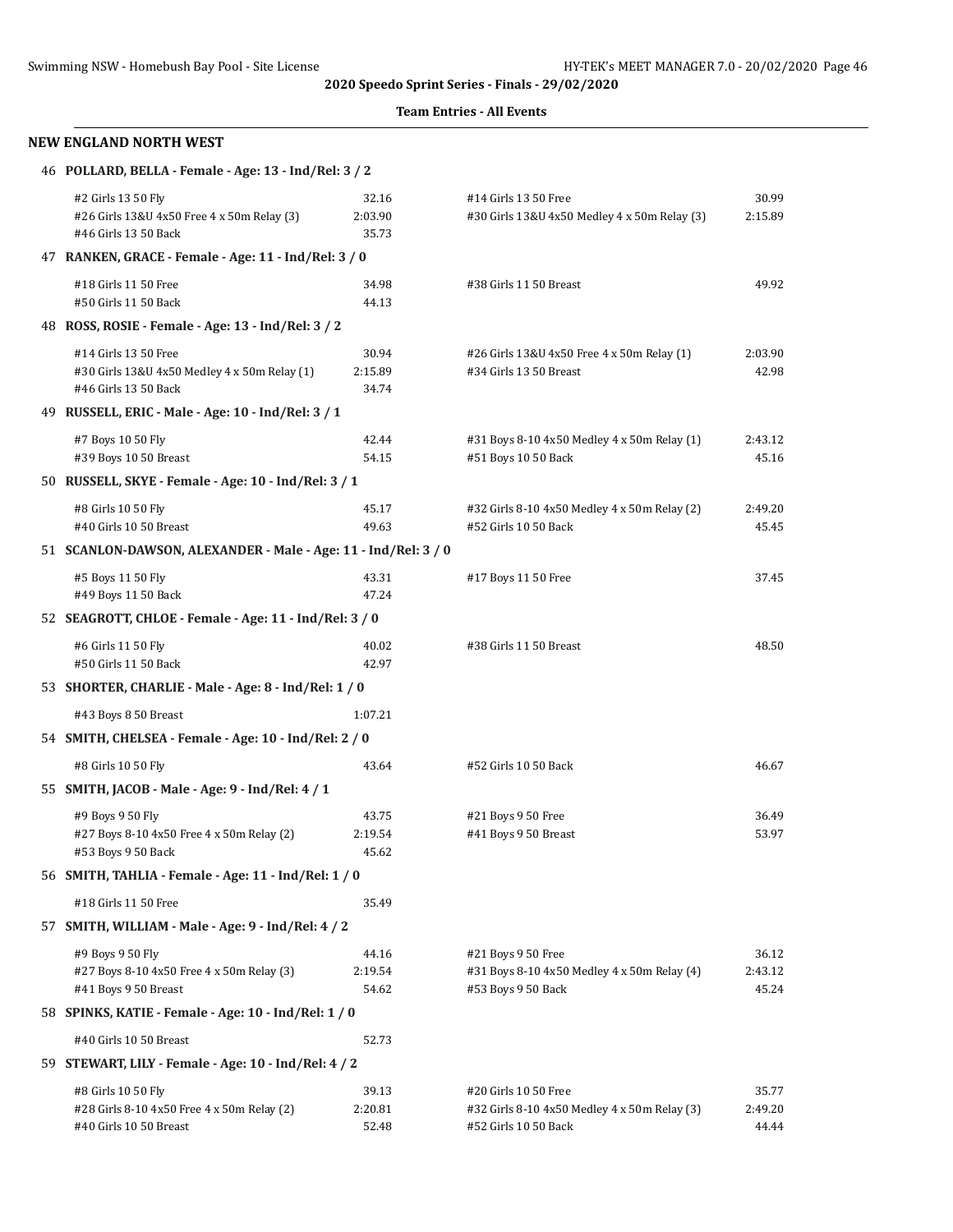#### **Team Entries - All Events**

|    | <b>NEW ENGLAND NORTH WEST</b>                                                                                                                                       |                           |                                                                                           |                           |
|----|---------------------------------------------------------------------------------------------------------------------------------------------------------------------|---------------------------|-------------------------------------------------------------------------------------------|---------------------------|
|    | 60 SUNDERLAND, ALEIRA - Female - Age: 10 - Ind/Rel: 1 / 1                                                                                                           |                           |                                                                                           |                           |
|    | #20 Girls 10 50 Free                                                                                                                                                | 35.49                     | #28 Girls 8-10 4x50 Free 4 x 50m Relay (3)                                                | 2:20.81                   |
|    | 61 THOMPSON, GEORGE - Male - Age: 8 - Ind/Rel: 4 / 0                                                                                                                |                           |                                                                                           |                           |
|    | #11 Boys 8 50 Fly<br>#43 Boys 8 50 Breast                                                                                                                           | 54.68<br>1:03.06          | #23 Boys 8 50 Free<br>#55 Boys 8 50 Back                                                  | 41.18<br>1:01.12          |
|    | 62 THOMPSON, HARRY - Male - Age: 10 - Ind/Rel: 4 / 2                                                                                                                |                           |                                                                                           |                           |
|    | #7 Boys 10 50 Fly<br>#27 Boys 8-10 4x50 Free 4 x 50m Relay (4)<br>#39 Boys 10 50 Breast                                                                             | 36.54<br>2:19.54<br>44.45 | #19 Boys 10 50 Free<br>#31 Boys 8-10 4x50 Medley 4 x 50m Relay (3)<br>#51 Boys 10 50 Back | 33.13<br>2:43.12<br>44.30 |
|    | 63 TREWERN, ABBEY - Female - Age: 12 - Ind/Rel: 3 / 0                                                                                                               |                           |                                                                                           |                           |
|    | #4 Girls 12 50 Fly<br>#48 Girls 12 50 Back                                                                                                                          | 35.65<br>40.85            | #16 Girls 12 50 Free                                                                      | 33.43                     |
|    | 64 WEVAR, DIEGO - Male - Age: 11 - Ind/Rel: 1 / 0                                                                                                                   |                           |                                                                                           |                           |
|    | #37 Boys 11 50 Breast                                                                                                                                               | 53.27                     |                                                                                           |                           |
|    | 65 WHITTON, ALEXIS - Female - Age: 8 - Ind/Rel: 4 / 0                                                                                                               |                           |                                                                                           |                           |
|    | #12 Girls 8 50 Fly<br>#44 Girls 8 50 Breast                                                                                                                         | 55.74<br>1:00.61          | #24 Girls 8 50 Free<br>#56 Girls 8 50 Back                                                | 42.85<br>55.21            |
|    | 66 WOOLNOUGH, ISLA - Female - Age: 9 - Ind/Rel: 2 / 0                                                                                                               |                           |                                                                                           |                           |
|    | #42 Girls 9 50 Breast                                                                                                                                               | 1:01.74                   | #54 Girls 9 50 Back                                                                       | 54.50                     |
|    | 67 WOOLNOUGH, ZAC - Male - Age: 12 - Ind/Rel: 1 / 1                                                                                                                 |                           |                                                                                           |                           |
|    | #29 Boys 13&U 4x50 Medley 4 x 50m Relay (2)                                                                                                                         | 2:39.91                   | #35 Boys 12 50 Breast                                                                     | 45.31                     |
| 1  | NEW ENGLAND NORTH WEST - 'A'<br>CHARLES, JOHNATHON; FAWCETT, ISAAC; DIAL, FLETCHER; DALTON, BAXTER                                                                  |                           | #25 Boys 13 & Under 4x50 Freestyle 4 x 50m Rela                                           | 2:18.52                   |
| 2  | NEW ENGLAND NORTH WEST - 'A'<br>ROSS, ROSIE; LUSH, AMELIA; POLLARD, BELLA; DIAL, MIA                                                                                |                           | #26 Girls 13 & Under 4x50 Freestyle 4 x 50m Rela                                          | 2:03.90                   |
| 3  | NEW ENGLAND NORTH WEST - 'A'<br>LOWICK, JACK; SMITH, JACOB; SMITH, WILLIAM; THOMPSON, HARRY                                                                         |                           | #27 Boys 8-10 4x50 Freestyle 4 x 50m Relay                                                | 2:19.54                   |
| 4  | NEW ENGLAND NORTH WEST - 'A'<br>HALL, LAURA; STEWART, LILY; SUNDERLAND, ALEIRA; CAMPBELL, DANA                                                                      |                           | #28 Girls 8-10 4x50 Freestyle 4 x 50m Relay                                               | 2:20.81                   |
| 5. | NEW ENGLAND NORTH WEST - 'A'<br>CHOPIN, JOSHUA; WOOLNOUGH, ZAC; DIAL, FLETCHER; DALTON, BAXTER                                                                      |                           | #29 Boys 13 & Under 4x50 Medley 4 x 50m Relay                                             | 2:39.91                   |
| 6  | NEW ENGLAND NORTH WEST - 'A'<br>ROSS, ROSIE; MACEY, AVA; POLLARD, BELLA; DIAL, MIA                                                                                  |                           | #30 Girls 13 & Under 4x50 Medley 4 x 50m Relay                                            | 2:15.89                   |
| 7  | NEW ENGLAND NORTH WEST - 'A'<br>RUSSELL, ERIC; LOWICK, JACK; THOMPSON, HARRY; SMITH, WILLIAM                                                                        |                           | #31 Boys 8-10 4x50 Medley 4 x 50m Relay                                                   | 2:43.12                   |
| 8  | NEW ENGLAND NORTH WEST - 'A'<br>HALL, LAURA; RUSSELL, SKYE; STEWART, LILY; CAMPBELL, DANA<br>NEW ENGLAND NORTH WEST Total Individual Entries: 176 - Total Relays: 8 |                           | #32 Girls 8-10 4x50 Medley 4 x 50m Relay                                                  | 2:49.20                   |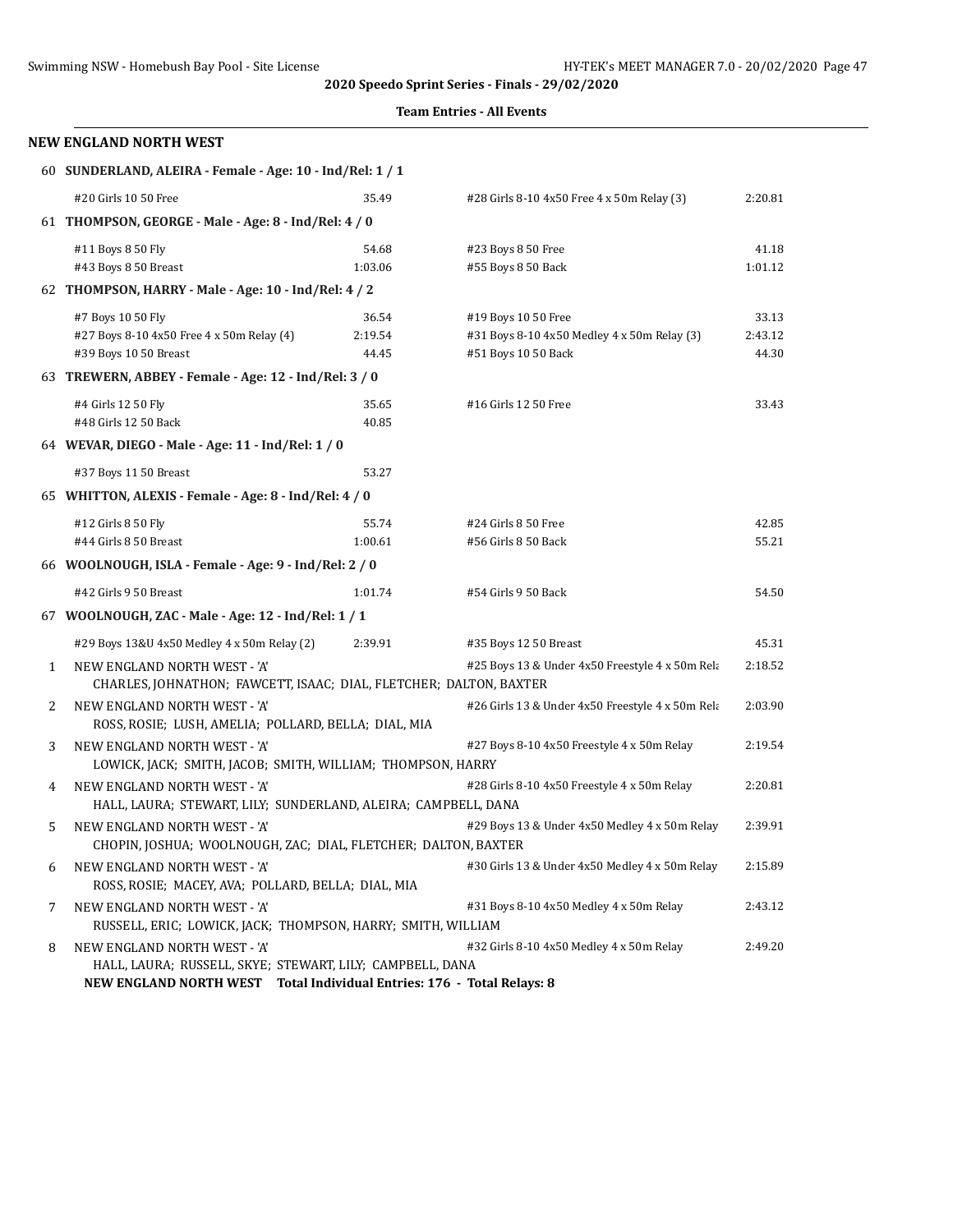#### **Team Entries - All Events**

| 1 ADAMS, LACHLAN - Male - Age: 10 - Ind/Rel: 3 / 0                                         |                           |                                                                                              |                           |
|--------------------------------------------------------------------------------------------|---------------------------|----------------------------------------------------------------------------------------------|---------------------------|
| #7 Boys 10 50 Fly<br>#51 Boys 10 50 Back                                                   | 44.06<br>48.15            | #39 Boys 10 50 Breast                                                                        | 52.74                     |
| 2 ARNISON, AIDAN - Male - Age: 12 - Ind/Rel: 4 / 0                                         |                           |                                                                                              |                           |
| #3 Boys 12 50 Fly<br>#35 Boys 12 50 Breast                                                 | 36.51<br>43.38            | #15 Boys 12 50 Free<br>#47 Boys 12 50 Back                                                   | 31.49<br>37.58            |
| 3 BARKER, FINLAY - Male - Age: 13 - Ind/Rel: 2 / 2                                         |                           |                                                                                              |                           |
| #13 Boys 13 50 Free<br>#29 Boys 13&U 4x50 Medley 4 x 50m Relay (1)                         | 30.77<br>2:20.04          | #25 Boys 13&U 4x50 Free 4 x 50m Relay (3)<br>#45 Boys 13 50 Back                             | 2:02.32<br>37.42          |
| 4 BOWER, LOCHLAN - Male - Age: 13 - Ind/Rel: 2 / 2                                         |                           |                                                                                              |                           |
| #13 Boys 13 50 Free<br>#29 Boys 13&U 4x50 Medley 4 x 50m Relay (4)                         | 30.89<br>2:20.04          | #25 Boys 13&U 4x50 Free 4 x 50m Relay (2)<br>#45 Boys 13 50 Back                             | 2:02.32<br>41.23          |
| 5 BRIDGES FOGARTY, JEREMY - Male - Age: 9 - Ind/Rel: 3 / 0                                 |                           |                                                                                              |                           |
| #9 Boys 9 50 Fly<br>#53 Boys 9 50 Back                                                     | 46.18<br>55.34            | #21 Boys 9 50 Free                                                                           | 38.72                     |
| 6 BRITTAIN, MIRA - Female - Age: 9 - Ind/Rel: 1 / 0                                        |                           |                                                                                              |                           |
| #10 Girls 9 50 Fly                                                                         | 54.85                     |                                                                                              |                           |
| 7 BROMHEAD, ALANNA - Female - Age: 12 - Ind/Rel: 4 / 2                                     |                           |                                                                                              |                           |
| #4 Girls 12 50 Fly<br>#26 Girls 13&U 4x50 Free 4 x 50m Relay (4)<br>#36 Girls 12 50 Breast | 32.62<br>2:04.25<br>40.17 | #16 Girls 12 50 Free<br>#30 Girls 13&U 4x50 Medley 4 x 50m Relay (2)<br>#48 Girls 12 50 Back | 30.01<br>2:19.51<br>35.36 |
| 8 BULLPITT, MICHAEL - Male - Age: 12 - Ind/Rel: 3 / 0                                      |                           |                                                                                              |                           |
| #3 Boys 12 50 Fly<br>#47 Boys 12 50 Back                                                   | 36.06<br>38.30            | #15 Boys 12 50 Free                                                                          | 33.10                     |
| 9 BULLPITT, WILLIAM - Male - Age: 10 - Ind/Rel: 3 / 2                                      |                           |                                                                                              |                           |
| #7 Boys 10 50 Fly<br>#27 Boys 8-10 4x50 Free 4 x 50m Relay (4)<br>#39 Boys 10 50 Breast    | 42.45<br>2:23.51<br>48.43 | #19 Boys 10 50 Free<br>#31 Boys 8-10 4x50 Medley 4 x 50m Relay (2)                           | 34.32<br>2:51.53          |
| 10 BURKE, JETT - Male - Age: 11 - Ind/Rel: 4 / 0                                           |                           |                                                                                              |                           |
| #5 Boys 11 50 Fly<br>#37 Boys 11 50 Breast                                                 | 36.47<br>47.11            | #17 Boys 11 50 Free<br>#49 Boys 11 50 Back                                                   | 32.08<br>40.41            |
| 11 BUTTON, JACQUELINE - Female - Age: 10 - Ind/Rel: 4 / 2                                  |                           |                                                                                              |                           |
| #8 Girls 10 50 Fly<br>#28 Girls 8-10 4x50 Free 4 x 50m Relay (2)<br>#40 Girls 10 50 Breast | 45.46<br>2:27.68<br>47.76 | #20 Girls 10 50 Free<br>#32 Girls 8-10 4x50 Medley 4 x 50m Relay (2)<br>#52 Girls 10 50 Back | 38.68<br>2:46.90<br>46.66 |
| 12 CARMICHAEL, HAMISH - Male - Age: 8 - Ind/Rel: 3 / 0                                     |                           |                                                                                              |                           |
| #23 Boys 8 50 Free<br>#55 Boys 8 50 Back                                                   | 41.95<br>57.00            | #43 Boys 8 50 Breast                                                                         | 57.27                     |
| 13 CARMICHAEL, HANNAH - Female - Age: 12 - Ind/Rel: 3 / 0                                  |                           |                                                                                              |                           |
| #16 Girls 12 50 Free<br>#48 Girls 12 50 Back                                               | 32.27<br>39.83            | #36 Girls 12 50 Breast                                                                       | 42.21                     |
| 14 COMERFORD, HAYDEN - Male - Age: 12 - Ind/Rel: 1 / 0                                     |                           |                                                                                              |                           |
| #35 Boys 12 50 Breast                                                                      | 41.26                     |                                                                                              |                           |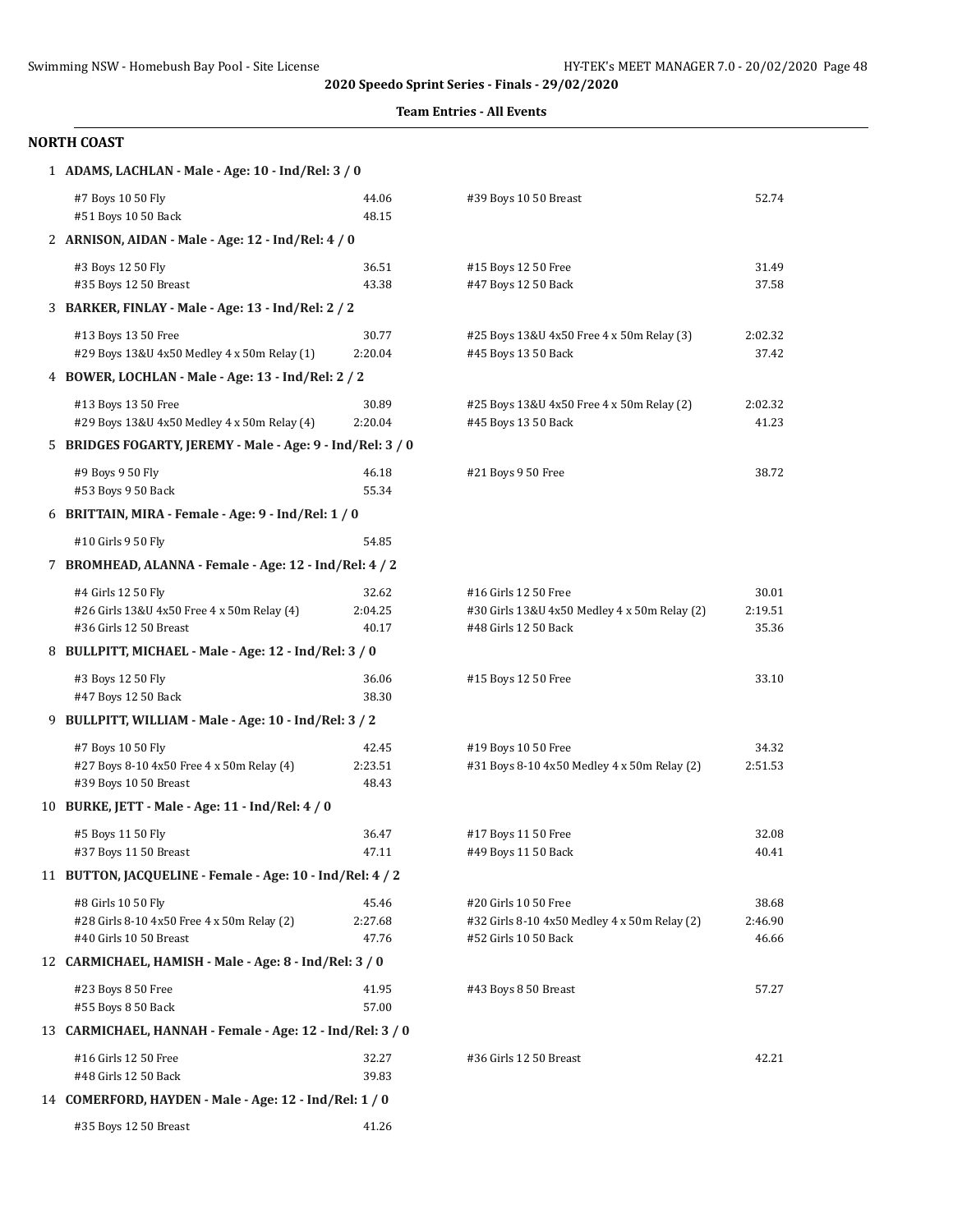#### **Team Entries - All Events**

| 15 CROSS, AMAYA - Female - Age: 9 - Ind/Rel: 1 / 0                                           |                           |                                                                                              |                           |
|----------------------------------------------------------------------------------------------|---------------------------|----------------------------------------------------------------------------------------------|---------------------------|
| #22 Girls 9 50 Free                                                                          | 39.67                     |                                                                                              |                           |
| 16 DAVEY, TANNA - Female - Age: 13 - Ind/Rel: 4 / 2                                          |                           |                                                                                              |                           |
| #2 Girls 13 50 Fly<br>#26 Girls 13&U 4x50 Free 4 x 50m Relay (1)<br>#34 Girls 13 50 Breast   | 36.21<br>2:04.25<br>42.86 | #14 Girls 13 50 Free<br>#30 Girls 13&U 4x50 Medley 4 x 50m Relay (4)<br>#46 Girls 13 50 Back | 30.66<br>2:19.51<br>38.90 |
| 17 EHSMAN, BAILEY - Male - Age: 10 - Ind/Rel: 1 / 0                                          |                           |                                                                                              |                           |
| #51 Boys 10 50 Back                                                                          | 47.14                     |                                                                                              |                           |
| 18 EHSMAN, LUCAS - Male - Age: 8 - Ind/Rel: 3 / 0                                            |                           |                                                                                              |                           |
| #11 Boys 8 50 Fly<br>#43 Boys 8 50 Breast                                                    | 1:11.63<br>1:25.06        | #23 Boys 8 50 Free                                                                           | 56.60                     |
| 19 ELLIS, JAMYSON - Male - Age: 9 - Ind/Rel: 4 / 1                                           |                           |                                                                                              |                           |
| #9 Boys 9 50 Fly<br>#31 Boys 8-10 4x50 Medley 4 x 50m Relay (3)<br>#53 Boys 9 50 Back        | 41.58<br>2:51.53<br>47.64 | #21 Boys 9 50 Free<br>#41 Boys 9 50 Breast                                                   | 38.73<br>57.01            |
| 20 ELLIS, KALANI - Female - Age: 13 - Ind/Rel: 3 / 2                                         |                           |                                                                                              |                           |
| #14 Girls 13 50 Free<br>#30 Girls 13&U 4x50 Medley 4 x 50m Relay (1)<br>#46 Girls 13 50 Back | 31.45<br>2:19.51<br>34.05 | #26 Girls 13&U 4x50 Free 4 x 50m Relay (3)<br>#34 Girls 13 50 Breast                         | 2:04.25<br>44.36          |
| 21 FARMER, ZOE - Female - Age: 11 - Ind/Rel: 3 / 1                                           |                           |                                                                                              |                           |
| #6 Girls 11 50 Fly<br>#30 Girls 13&U 4x50 Medley 4 x 50m Relay (3)                           | 34.63<br>2:19.51          | #18 Girls 11 50 Free<br>#50 Girls 11 50 Back                                                 | 34.18<br>39.48            |
| 22 FIELD, AMBER ELLYN - Female - Age: 9 - Ind/Rel: 3 / 0                                     |                           |                                                                                              |                           |
| #22 Girls 9 50 Free<br>#54 Girls 9 50 Back                                                   | 41.71<br>52.85            | #42 Girls 9 50 Breast                                                                        | 56.78                     |
| 23 GIBSON, LILAH - Female - Age: 8 - Ind/Rel: 2 / 0                                          |                           |                                                                                              |                           |
| #24 Girls 8 50 Free<br>24 GIBSON, WILLIAM - Male - Age: 11 - Ind/Rel: 3 / 0                  | 44.88                     | #44 Girls 8 50 Breast                                                                        | 1:08.31                   |
| #17 Boys 11 50 Free<br>#49 Boys 11 50 Back                                                   | 33.69<br>45.03            | #37 Boys 11 50 Breast                                                                        | 48.30                     |
| 25 GOULD, HARPER - Male - Age: 9 - Ind/Rel: 1 / 0                                            |                           |                                                                                              |                           |
| #41 Boys 9 50 Breast                                                                         | 55.45                     |                                                                                              |                           |
| 26 GREEN, EMMA - Female - Age: 8 - Ind/Rel: 4 / 0                                            |                           |                                                                                              |                           |
| #12 Girls 8 50 Fly<br>#44 Girls 8 50 Breast                                                  | 56.86<br>54.60            | #24 Girls 8 50 Free<br>#56 Girls 8 50 Back                                                   | 44.35<br>52.23            |
| 27 GREEN, SARAH - Female - Age: 11 - Ind/Rel: 1 / 0                                          |                           |                                                                                              |                           |
| #38 Girls 11 50 Breast                                                                       | 45.07                     |                                                                                              |                           |
| 28 GRIFFIN, HAYDEN - Male - Age: 10 - Ind/Rel: 2 / 2                                         |                           |                                                                                              |                           |
| #7 Boys 10 50 Fly<br>#27 Boys 8-10 4x50 Free 4 x 50m Relay (1)                               | 42.07<br>2:23.51          | #19 Boys 10 50 Free<br>#31 Boys 8-10 4x50 Medley 4 x 50m Relay (4)                           | 35.77<br>2:51.53          |
| 29 GROVES, TIGGI - Female - Age: 11 - Ind/Rel: 3 / 1                                         |                           |                                                                                              |                           |
| #6 Girls 11 50 Fly<br>#26 Girls 13&U 4x50 Free 4 x 50m Relay (2)                             | 36.05<br>2:04.25          | #18 Girls 11 50 Free<br>#50 Girls 11 50 Back                                                 | 32.13<br>37.44            |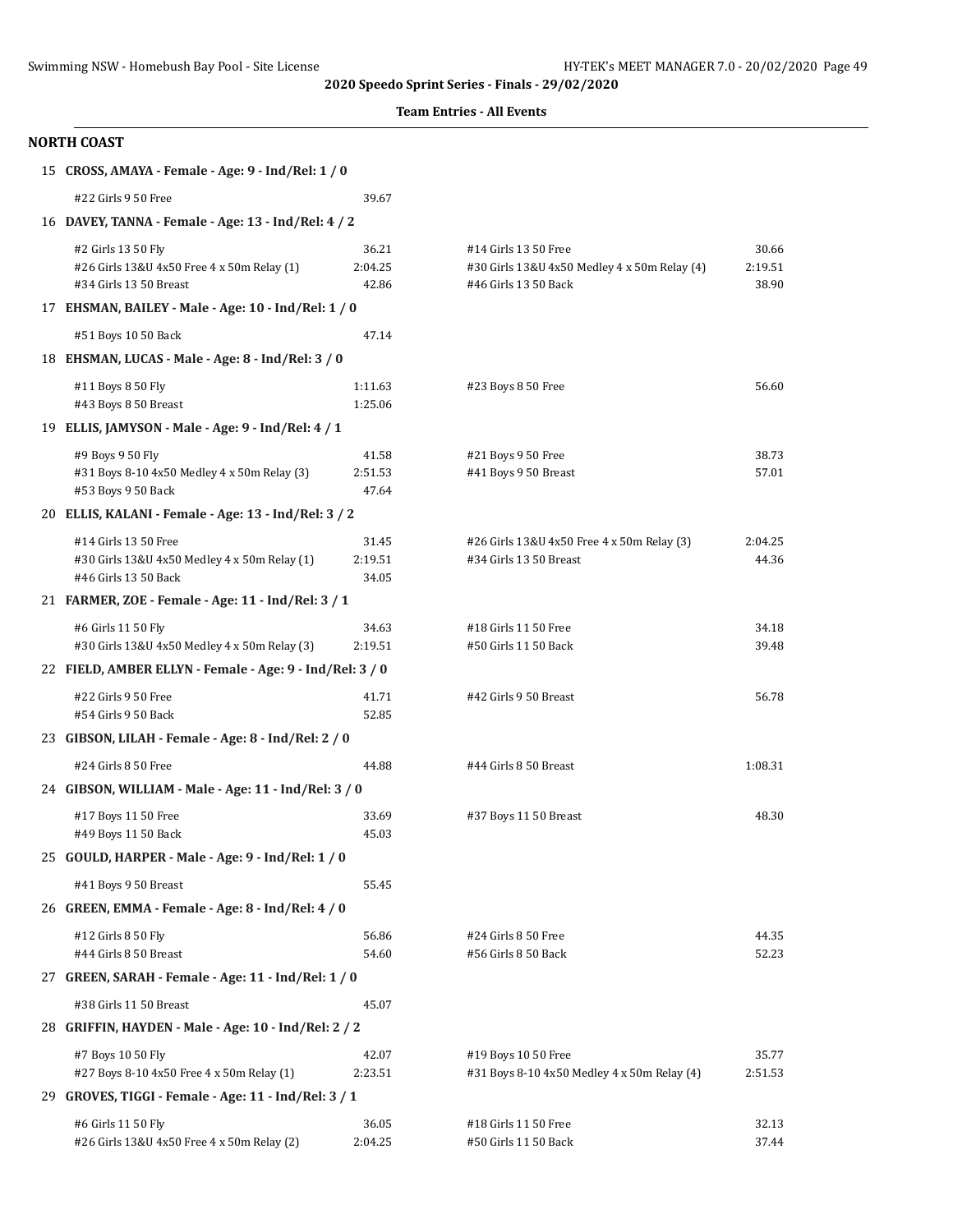|  | <b>Team Entries - All Events</b> |  |  |
|--|----------------------------------|--|--|
|--|----------------------------------|--|--|

| NORTH COAST                                                                             |                           |                                                                    |                  |
|-----------------------------------------------------------------------------------------|---------------------------|--------------------------------------------------------------------|------------------|
| 30 GRUISINGA, AMELIA - Female - Age: 8 - Ind/Rel: 1 / 0                                 |                           |                                                                    |                  |
| #56 Girls 8 50 Back                                                                     | 1:06.37                   |                                                                    |                  |
| 31 HAMPSON, PAITEN - Female - Age: 8 - Ind/Rel: 1 / 0                                   |                           |                                                                    |                  |
| #12 Girls 8 50 Fly                                                                      | 1:07.63                   |                                                                    |                  |
| 32 HANCOCK, TAYLOR - Female - Age: 8 - Ind/Rel: 4 / 0                                   |                           |                                                                    |                  |
| #12 Girls 8 50 Fly                                                                      | 53.86                     | #24 Girls 8 50 Free                                                | 50.38            |
| #44 Girls 8 50 Breast                                                                   | 58.06                     | #56 Girls 8 50 Back                                                | 1:07.71          |
| 33 HANNIGAN, ELLE - Female - Age: 12 - Ind/Rel: 3 / 0                                   |                           |                                                                    |                  |
| #4 Girls 12 50 Fly<br>#48 Girls 12 50 Back                                              | 37.79<br>39.09            | #16 Girls 12 50 Free                                               | 32.59            |
| 34 HARRISON-PARK, JESSICA - Female - Age: 13 - Ind/Rel: 3 / 0                           |                           |                                                                    |                  |
| #2 Girls 13 50 Fly<br>#46 Girls 13 50 Back                                              | 41.74<br>40.73            | #34 Girls 13 50 Breast                                             | 48.82            |
| 35 HIGGINS, BLAKE - Male - Age: 8 - Ind/Rel: 4 / 0                                      |                           |                                                                    |                  |
| #11 Boys 8 50 Fly                                                                       | 1:05.23                   | #23 Boys 8 50 Free                                                 | 39.51            |
| #43 Boys 8 50 Breast                                                                    | 1:07.28                   | #55 Boys 8 50 Back                                                 | 55.23            |
| 36 HODGSON, CHARLI - Female - Age: 13 - Ind/Rel: 3 / 0                                  |                           |                                                                    |                  |
| #2 Girls 13 50 Fly<br>#46 Girls 13 50 Back                                              | 37.26<br>42.95            | #14 Girls 13 50 Free                                               | 32.32            |
| 37 JONES, TRENTON - Male - Age: 12 - Ind/Rel: 3 / 0                                     |                           |                                                                    |                  |
| #3 Boys 12 50 Fly<br>#47 Boys 12 50 Back                                                | 37.04<br>41.91            | #15 Boys 12 50 Free                                                | 33.12            |
| 38 LANSDOWN, IMOGEN - Female - Age: 11 - Ind/Rel: 1 / 0                                 |                           |                                                                    |                  |
| #50 Girls 11 50 Back                                                                    | 41.15                     |                                                                    |                  |
| 39 MAVIN, CALEB - Male - Age: 13 - Ind/Rel: 3 / 2                                       |                           |                                                                    |                  |
| #1 Boys 13 50 Fly<br>#25 Boys 13&U 4x50 Free 4 x 50m Relay (4)<br>#33 Boys 13 50 Breast | 31.64<br>2:02.32<br>42.09 | #13 Boys 13 50 Free<br>#29 Boys 13&U 4x50 Medley 4 x 50m Relay (3) | 30.13<br>2:20.04 |
| 40 MCGRATH, BILLY - Male - Age: 12 - Ind/Rel: 3 / 0                                     |                           |                                                                    |                  |
| #3 Boys 12 50 Fly<br>#47 Boys 12 50 Back                                                | 37.16<br>41.91            | #15 Boys 12 50 Free                                                | 31.04            |
| 41 MIALL, HAYDEN - Male - Age: 12 - Ind/Rel: 1 / 0                                      |                           |                                                                    |                  |
| #35 Boys 12 50 Breast                                                                   | 44.70                     |                                                                    |                  |
| 42 MIALL, TAYLER - Male - Age: 12 - Ind/Rel: 1 / 0                                      |                           |                                                                    |                  |
| #35 Boys 12 50 Breast                                                                   | 43.85                     |                                                                    |                  |
| 43 NEWSTEAD, IMOGEN - Female - Age: 9 - Ind/Rel: 2 / 0                                  |                           |                                                                    |                  |
| #10 Girls 9 50 Fly                                                                      | 58.60                     | #54 Girls 9 50 Back                                                | 56.76            |
| 44 NICHOLSON, HARVEY - Male - Age: 8 - Ind/Rel: 3 / 0                                   |                           |                                                                    |                  |
| #11 Boys 8 50 Fly<br>#55 Boys 8 50 Back                                                 | 1:15.48<br>1:00.85        | #23 Boys 8 50 Free                                                 | 50.60            |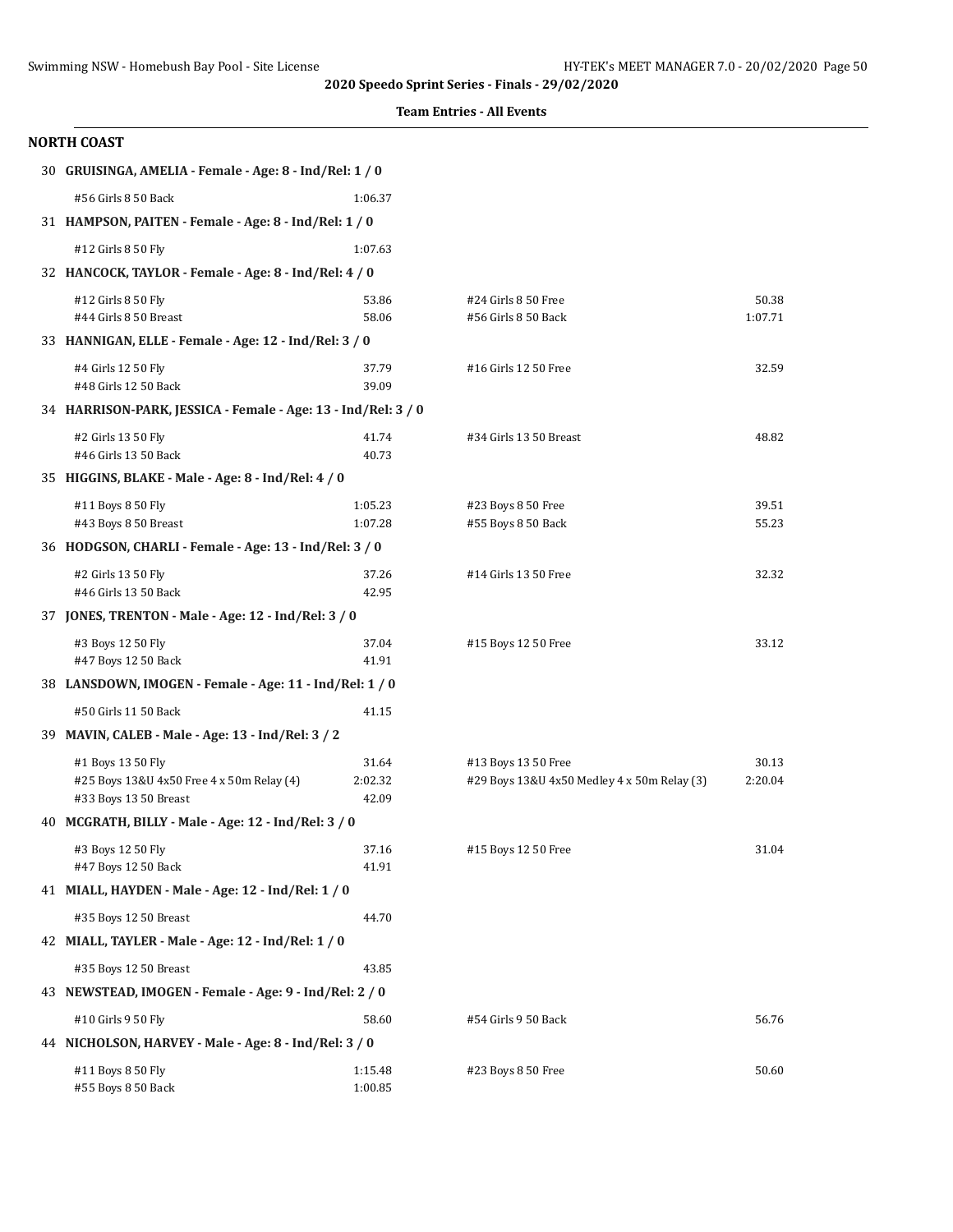#### **Team Entries - All Events**

| 45 PERRY, KAITLIN - Female - Age: 10 - Ind/Rel: 4 / 2                                      |                           |                                                                                              |                           |
|--------------------------------------------------------------------------------------------|---------------------------|----------------------------------------------------------------------------------------------|---------------------------|
| #8 Girls 10 50 Fly<br>#28 Girls 8-10 4x50 Free 4 x 50m Relay (3)<br>#40 Girls 10 50 Breast | 46.88<br>2:27.68<br>51.52 | #20 Girls 10 50 Free<br>#32 Girls 8-10 4x50 Medley 4 x 50m Relay (4)<br>#52 Girls 10 50 Back | 37.33<br>2:46.90<br>48.04 |
| 46 POPE, RAHNI - Female - Age: 8 - Ind/Rel: 4 / 0                                          |                           |                                                                                              |                           |
| #12 Girls 8 50 Fly<br>#44 Girls 8 50 Breast                                                | 59.65<br>1:05.55          | #24 Girls 8 50 Free<br>#56 Girls 8 50 Back                                                   | 47.98<br>57.76            |
| 47 RIDDINGTON, KYE - Male - Age: 8 - Ind/Rel: 1 / 0                                        |                           |                                                                                              |                           |
| #43 Boys 8 50 Breast                                                                       | 1:09.08                   |                                                                                              |                           |
| 48 RIDDINGTON, LILY - Female - Age: 9 - Ind/Rel: 2 / 0                                     |                           |                                                                                              |                           |
| #10 Girls 9 50 Fly                                                                         | 50.55                     | #54 Girls 9 50 Back                                                                          | 54.70                     |
| 49 ROWELL, AMY - Female - Age: 13 - Ind/Rel: 1 / 0                                         |                           |                                                                                              |                           |
| #34 Girls 13 50 Breast                                                                     | 44.97                     |                                                                                              |                           |
| 50 RUDDER, MATTHIA - Female - Age: 12 - Ind/Rel: 3 / 0                                     |                           |                                                                                              |                           |
| #4 Girls 12 50 Fly<br>#36 Girls 12 50 Breast                                               | 37.60<br>45.38            | #16 Girls 12 50 Free                                                                         | 34.30                     |
| 51 SCISLO, SOPHIE - Female - Age: 10 - Ind/Rel: 4 / 2                                      |                           |                                                                                              |                           |
| #8 Girls 10 50 Fly<br>#28 Girls 8-10 4x50 Free 4 x 50m Relay (4)<br>#40 Girls 10 50 Breast | 38.47<br>2:27.68<br>59.39 | #20 Girls 10 50 Free<br>#32 Girls 8-10 4x50 Medley 4 x 50m Relay (3)<br>#52 Girls 10 50 Back | 34.82<br>2:46.90<br>44.15 |
| 52 SEAMER, ALEXANDER - Male - Age: 10 - Ind/Rel: 2 / 1                                     |                           |                                                                                              |                           |
| #19 Boys 10 50 Free<br>#39 Boys 10 50 Breast                                               | 36.18<br>51.10            | #27 Boys 8-10 4x50 Free 4 x 50m Relay (3)                                                    | 2:23.51                   |
| 53 SHAW, CLAY - Male - Age: 11 - Ind/Rel: 1 / 0                                            |                           |                                                                                              |                           |
| #5 Boys 11 50 Fly                                                                          | 44.17                     |                                                                                              |                           |
| 54 SHAW, ISLA - Female - Age: 9 - Ind/Rel: 2 / 0                                           |                           |                                                                                              |                           |
| #22 Girls 9 50 Free                                                                        | 41.15                     | #42 Girls 9 50 Breast                                                                        | 55.61                     |
| 55 SHRESTHA, MAYA - Female - Age: 9 - Ind/Rel: 1 / 0                                       |                           |                                                                                              |                           |
| #42 Girls 9 50 Breast                                                                      | 56.58                     |                                                                                              |                           |
| 56 SMITH, BEAU - Male - Age: 9 - Ind/Rel: 3 / 0                                            |                           |                                                                                              |                           |
| #9 Boys 9 50 Fly<br>#53 Boys 9 50 Back                                                     | 46.04<br>48.96            | #21 Boys 9 50 Free                                                                           | 38.55                     |
| 57 SMITH, KEELEY - Female - Age: 11 - Ind/Rel: 3 / 0                                       |                           |                                                                                              |                           |
| #6 Girls 11 50 Fly<br>#38 Girls 11 50 Breast                                               | 36.68<br>43.19            | #18 Girls 11 50 Free                                                                         | 33.86                     |
| 58 SMITH, MARCUS - Male - Age: 13 - Ind/Rel: 2 / 0                                         |                           |                                                                                              |                           |
| #1 Boys 13 50 Fly                                                                          | 39.37                     | #33 Boys 13 50 Breast                                                                        | 41.80                     |
| 59 SMITH, ROREY - Male - Age: 10 - Ind/Rel: 4 / 2                                          |                           |                                                                                              |                           |
| #7 Boys 10 50 Fly<br>#27 Boys 8-10 4x50 Free 4 x 50m Relay (2)<br>#39 Boys 10 50 Breast    | 42.02<br>2:23.51<br>54.16 | #19 Boys 10 50 Free<br>#31 Boys 8-10 4x50 Medley 4 x 50m Relay (1)<br>#51 Boys 10 50 Back    | 37.24<br>2:51.53<br>45.75 |
| 60 STOTZ, KOA - Male - Age: 9 - Ind/Rel: 1 / 0                                             |                           |                                                                                              |                           |
| #41 Boys 9 50 Breast                                                                       | 56.14                     |                                                                                              |                           |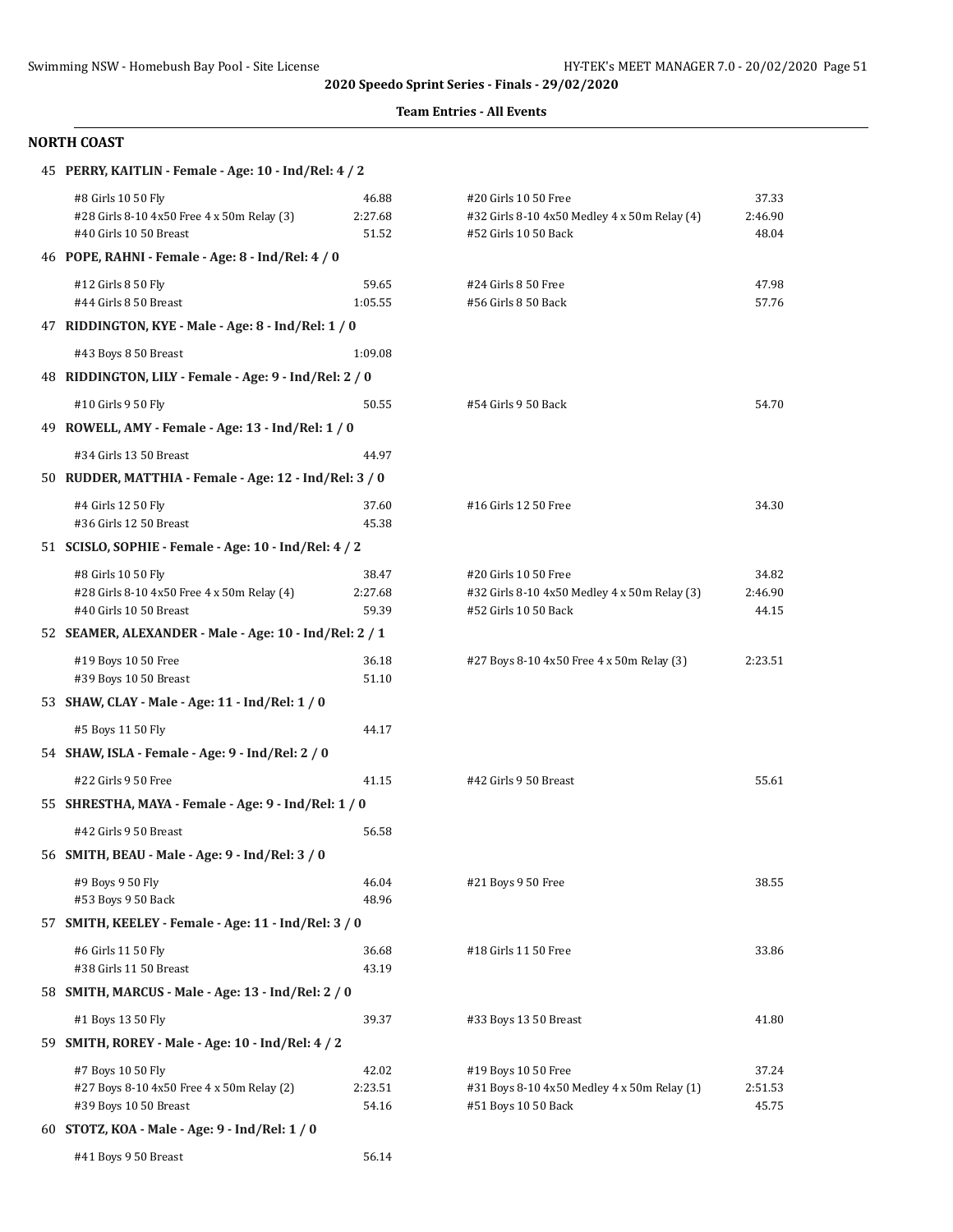#### **Team Entries - All Events**

|   | 61 SUPPLE, FRANKIE - Female - Age: 10 - Ind/Rel: 4 / 2                                     |                           |                                                                                              |                           |
|---|--------------------------------------------------------------------------------------------|---------------------------|----------------------------------------------------------------------------------------------|---------------------------|
|   | #8 Girls 10 50 Fly<br>#28 Girls 8-10 4x50 Free 4 x 50m Relay (1)<br>#40 Girls 10 50 Breast | 45.15<br>2:27.68<br>49.64 | #20 Girls 10 50 Free<br>#32 Girls 8-10 4x50 Medley 4 x 50m Relay (1)<br>#52 Girls 10 50 Back | 36.85<br>2:46.90<br>43.34 |
|   | 62 TANCRED, HARRISON - Male - Age: 11 - Ind/Rel: 4 / 2                                     |                           |                                                                                              |                           |
|   | #5 Boys 11 50 Fly<br>#25 Boys 13&U 4x50 Free 4 x 50m Relay (1)<br>#37 Boys 11 50 Breast    | 34.75<br>2:02.32<br>40.09 | #17 Boys 11 50 Free<br>#29 Boys 13&U 4x50 Medley 4 x 50m Relay (2)<br>#49 Boys 11 50 Back    | 30.53<br>2:20.04<br>37.53 |
|   | 63 TAYLOR, PHOEBE - Female - Age: 11 - Ind/Rel: 1 / 0                                      |                           |                                                                                              |                           |
|   | #38 Girls 11 50 Breast                                                                     | 45.91                     |                                                                                              |                           |
|   | 64 TEMPLE, SALLY - Female - Age: 13 - Ind/Rel: 2 / 0                                       |                           |                                                                                              |                           |
|   | #2 Girls 13 50 Fly                                                                         | 37.32                     | #14 Girls 13 50 Free                                                                         | 33.90                     |
|   | 65 WADE, OLIVIA - Female - Age: 9 - Ind/Rel: 1 / 0                                         |                           |                                                                                              |                           |
|   | #42 Girls 9 50 Breast                                                                      | 56.41                     |                                                                                              |                           |
|   | 66 WALL, BELLE - Female - Age: 11 - Ind/Rel: 2 / 0                                         |                           |                                                                                              |                           |
|   | #6 Girls 11 50 Fly                                                                         | 38.75                     | #18 Girls 11 50 Free                                                                         | 33.52                     |
|   | 67 WHITE, GEORGIE - Female - Age: 9 - Ind/Rel: 2 / 0                                       |                           |                                                                                              |                           |
|   | #10 Girls 9 50 Fly                                                                         | 50.46                     | #22 Girls 9 50 Free                                                                          | 41.95                     |
|   | 68 WHITE, NOAH - Male - Age: 13 - Ind/Rel: 2 / 0                                           |                           |                                                                                              |                           |
|   | #33 Boys 13 50 Breast                                                                      | 44.00                     | #45 Boys 13 50 Back                                                                          | 41.83                     |
|   | 69 WHYTE, HAYDEN - Male - Age: 10 - Ind/Rel: 1 / 0                                         |                           |                                                                                              |                           |
|   | #51 Boys 10 50 Back                                                                        | 48.73                     |                                                                                              |                           |
|   | 70 WILKINSON, CLAYTON - Male - Age: 13 - Ind/Rel: 3 / 0                                    |                           |                                                                                              |                           |
|   | #13 Boys 13 50 Free                                                                        | 31.10                     | #33 Boys 13 50 Breast                                                                        | 43.78                     |
|   | #45 Boys 13 50 Back                                                                        | 39.40                     |                                                                                              |                           |
|   | 71 WILSON, LOUISA - Female - Age: 11 - Ind/Rel: 2 / 0                                      |                           |                                                                                              |                           |
|   | #38 Girls 11 50 Breast                                                                     | 44.84                     | #50 Girls 11 50 Back                                                                         | 39.16                     |
|   | 72 WILSON, THOMAS - Male - Age: 8 - Ind/Rel: 1 / 0                                         |                           |                                                                                              |                           |
|   | #55 Boys 8 50 Back                                                                         | 1:09.51                   |                                                                                              |                           |
|   | 73 YARDLEY, BOAZ - Male - Age: 11 - Ind/Rel: 4 / 0                                         |                           |                                                                                              |                           |
|   | #5 Boys 11 50 Fly<br>#37 Boys 11 50 Breast                                                 | 36.23<br>41.80            | #17 Boys 11 50 Free<br>#49 Boys 11 50 Back                                                   | 32.92<br>39.88            |
|   | 74 YARDLEY, JUSTUS - Male - Age: 9 - Ind/Rel: 4 / 0                                        |                           |                                                                                              |                           |
|   | #9 Boys 9 50 Fly                                                                           | 42.58                     | #21 Boys 9 50 Free                                                                           | 37.88                     |
|   | #41 Boys 9 50 Breast                                                                       | 56.12                     | #53 Boys 9 50 Back                                                                           | 49.52                     |
| 1 | NORTH COAST - 'A'<br>TANCRED, HARRISON; BOWER, LOCHLAN; BARKER, FINLAY; MAVIN, CALEB       |                           | #25 Boys 13 & Under 4x50 Freestyle 4 x 50m Rela                                              | 2:02.32                   |
| 2 | NORTH COAST - 'A'<br>DAVEY, TANNA; GROVES, TIGGI; ELLIS, KALANI; BROMHEAD, ALANNA          |                           | #26 Girls 13 & Under 4x50 Freestyle 4 x 50m Rela                                             | 2:04.25                   |
| 3 | NORTH COAST - 'A'<br>GRIFFIN, HAYDEN; SMITH, ROREY; SEAMER, ALEXANDER; BULLPITT, WILLIAM   |                           | #27 Boys 8-10 4x50 Freestyle 4 x 50m Relay                                                   | 2:23.51                   |
| 4 | NORTH COAST - 'A'<br>SUPPLE, FRANKIE; BUTTON, JACQUELINE; PERRY, KAITLIN; SCISLO, SOPHIE   |                           | #28 Girls 8-10 4x50 Freestyle 4 x 50m Relay                                                  | 2:27.68                   |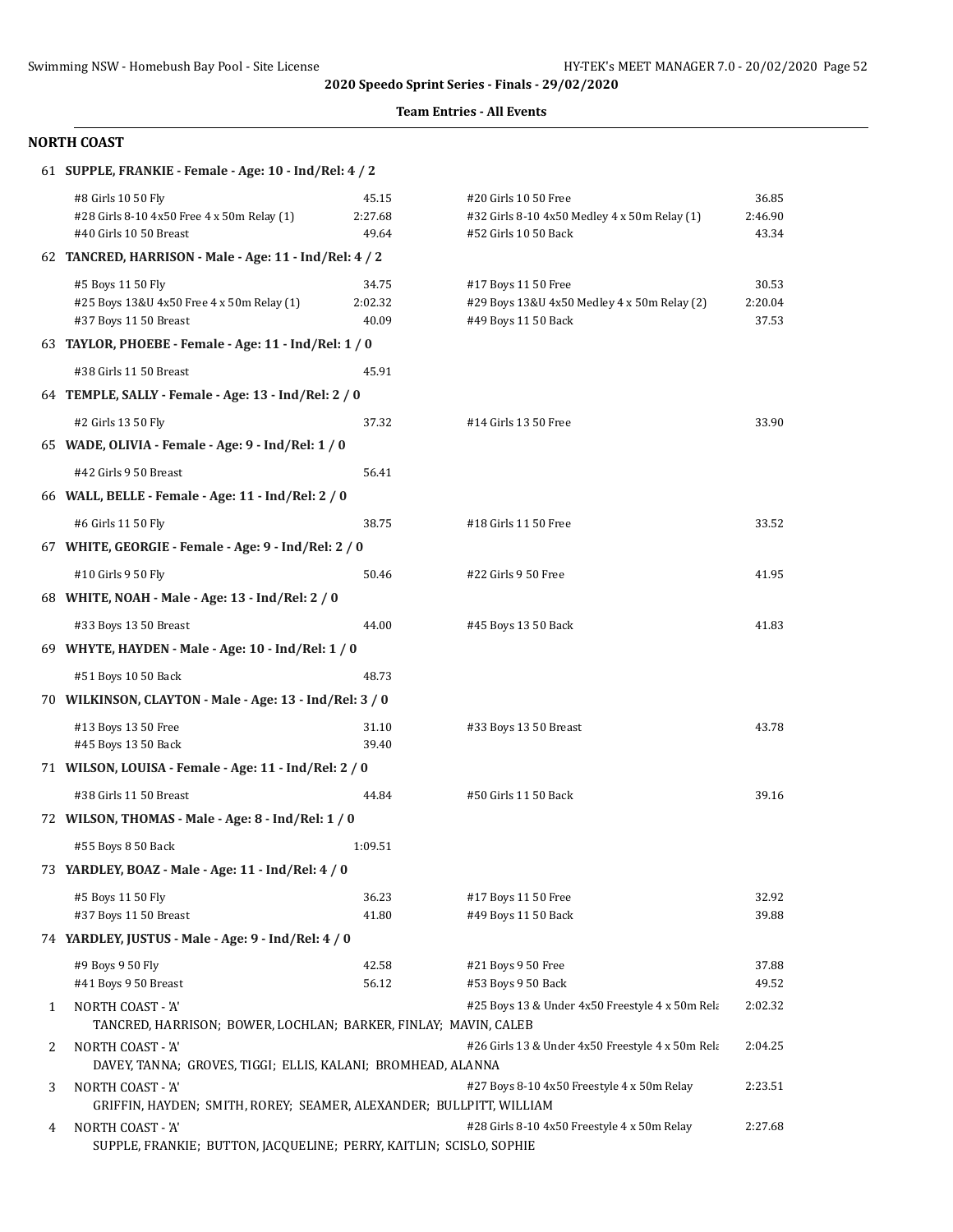#### **Team Entries - All Events**

| 5. | NORTH COAST - 'A'<br>BARKER, FINLAY: TANCRED, HARRISON; MAVIN, CALEB; BOWER, LOCHLAN | #29 Boys 13 & Under 4x50 Medley 4 x 50m Relay  | 2:20.04 |
|----|--------------------------------------------------------------------------------------|------------------------------------------------|---------|
| 6  | NORTH COAST - 'A'                                                                    | #30 Girls 13 & Under 4x50 Medley 4 x 50m Relay | 2:19.51 |
|    | ELLIS, KALANI; BROMHEAD, ALANNA; FARMER, ZOE; DAVEY, TANNA                           |                                                |         |
| 7  | NORTH COAST - 'A'                                                                    | #31 Boys 8-10 4x50 Medley 4 x 50m Relay        | 2:51.53 |
|    | SMITH, ROREY; BULLPITT, WILLIAM; ELLIS, JAMYSON; GRIFFIN, HAYDEN                     |                                                |         |
| 8  | NORTH COAST - 'A'                                                                    | #32 Girls 8-10 4x50 Medley 4 x 50m Relay       | 2:46.90 |
|    | SUPPLE, FRANKIE; BUTTON, JACQUELINE; SCISLO, SOPHIE; PERRY, KAITLIN                  |                                                |         |
|    | NORTH COAST Total Individual Entries: 185 - Total Relays: 8                          |                                                |         |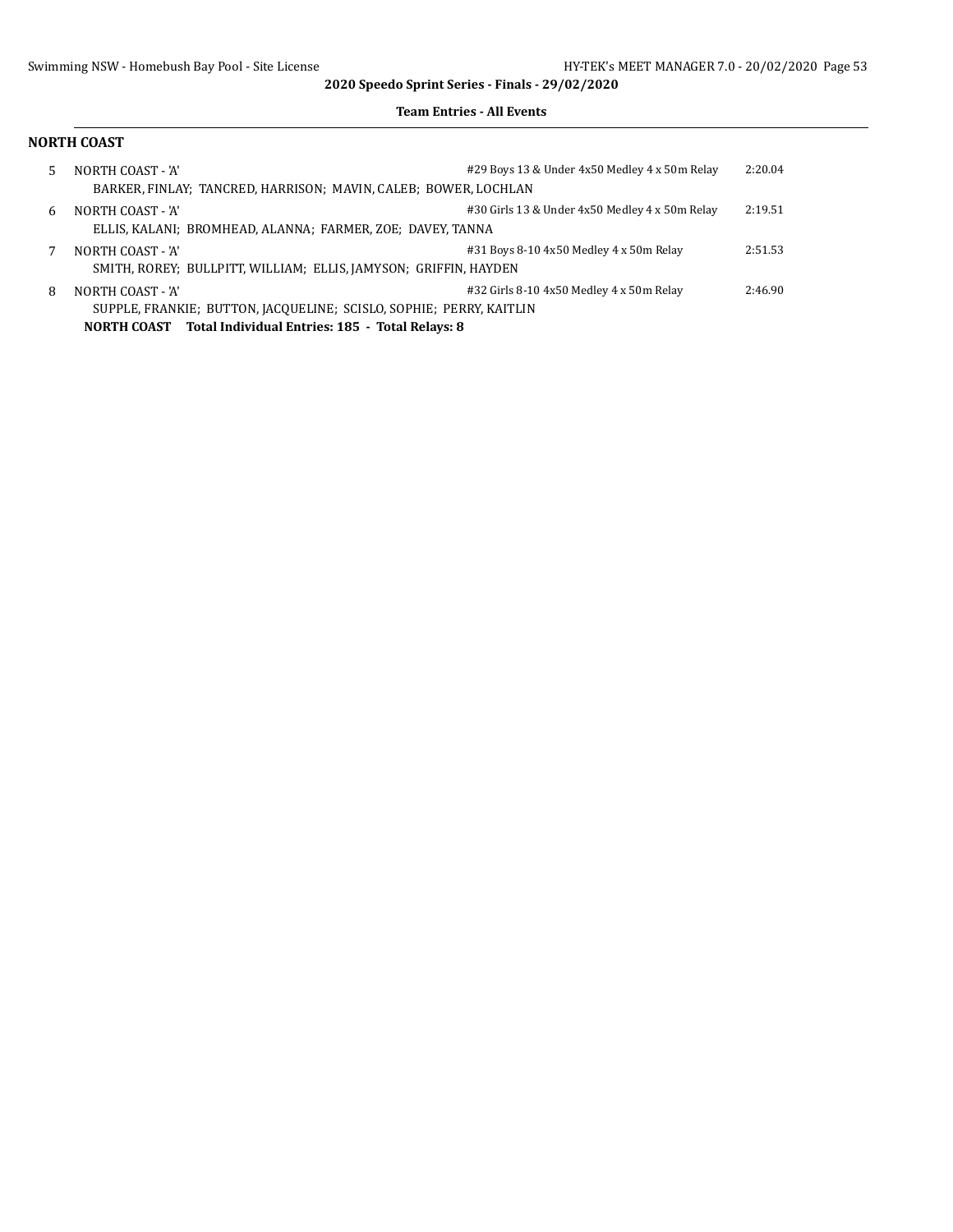|  | <b>Team Entries - All Events</b> |  |  |
|--|----------------------------------|--|--|
|--|----------------------------------|--|--|

| <b>SOUTH EASTERN</b>                                                                      |                      |                                                                    |                |
|-------------------------------------------------------------------------------------------|----------------------|--------------------------------------------------------------------|----------------|
| 1 ARSOVSKI, ERIN - Female - Age: 13 - Ind/Rel: 1 / 0                                      |                      |                                                                    |                |
| #34 Girls 13 50 Breast                                                                    | 40.78                |                                                                    |                |
| 2 BAYO, ZOE - Female - Age: 11 - Ind/Rel: 2 / 2                                           |                      |                                                                    |                |
| #18 Girls 11 50 Free<br>#30 Girls 13&U 4x50 Medley 4 x 50m Relay (6)                      | 32.92<br>NT          | #26 Girls 13&U 4x50 Free 4 x 50m Relay (6)<br>#50 Girls 11 50 Back | NT<br>39.32    |
| 3 BLANCH, LINCOLN - Male - Age: 8 - Ind/Rel: 2 / 0                                        |                      |                                                                    |                |
| #11 Boys 8 50 Fly                                                                         | 1:01.71              | #23 Boys 8 50 Free                                                 | 47.13          |
| 4 BLANCH, OLIVIA - Female - Age: 11 - Ind/Rel: 4 / 0                                      |                      |                                                                    |                |
| #6 Girls 11 50 Fly<br>#38 Girls 11 50 Breast                                              | 38.16<br>49.20       | #18 Girls 11 50 Free<br>#50 Girls 11 50 Back                       | 33.01<br>42.61 |
| 5 BOB, TEHANI - Female - Age: 8 - Ind/Rel: 1 / 0                                          |                      |                                                                    |                |
| #44 Girls 8 50 Breast                                                                     | 1:14.14              |                                                                    |                |
| 6 BOSEVSKI, EMILIJA - Female - Age: 12 - Ind/Rel: 1 / 1                                   |                      |                                                                    |                |
| #30 Girls 13&U 4x50 Medley 4 x 50m Relay (1)                                              | NT                   | #48 Girls 12 50 Back                                               | 37.00          |
| 7 BRAKENRIDGE, ZOE - Female - Age: 12 - Ind/Rel: 2 / 0                                    |                      |                                                                    |                |
| #4 Girls 12 50 Fly                                                                        | 36.71                | #36 Girls 12 50 Breast                                             | 46.59          |
| 8 BURRI, MATTHIAS - Male - Age: 11 - Ind/Rel: 2 / 0                                       |                      |                                                                    |                |
| #37 Boys 11 50 Breast                                                                     | 45.90                | #49 Boys 11 50 Back                                                | 43.73          |
| 9 BURRI, TIARA - Female - Age: 9 - Ind/Rel: 4 / 1                                         |                      |                                                                    |                |
| #10 Girls 9 50 Fly<br>#32 Girls 8-10 4x50 Medley 4 x 50m Relay (5)<br>#54 Girls 9 50 Back | 46.32<br>NT<br>49.62 | #22 Girls 9 50 Free<br>#42 Girls 9 50 Breast                       | 39.40<br>50.92 |
| 10 CAMPBELL, LONDON - Female - Age: 9 - Ind/Rel: 1 / 0                                    |                      |                                                                    |                |
| #42 Girls 9 50 Breast                                                                     | 54.02                |                                                                    |                |
| 11 CAMPBELL, NIEVE - Female - Age: 13 - Ind/Rel: 3 / 1                                    |                      |                                                                    |                |
| #14 Girls 13 50 Free<br>#34 Girls 13 50 Breast                                            | 31.45<br>43.25       | #26 Girls 13&U 4x50 Free 4 x 50m Relay (2)<br>#46 Girls 13 50 Back | NT<br>40.49    |
| 12 CATE, GIASON - Female - Age: 12 - Ind/Rel: 1 / 1                                       |                      |                                                                    |                |
| #30 Girls 13&U 4x50 Medley 4 x 50m Relay (5)                                              | NT                   | #48 Girls 12 50 Back                                               | 38.47          |
| 13 CAVALLARIN, ANDREA - Male - Age: 11 - Ind/Rel: 1 / 0                                   |                      |                                                                    |                |
| #5 Boys 11 50 Fly                                                                         | 43.58                |                                                                    |                |
| 14 COCKSEDGE, ARCHIE - Male - Age: 11 - Ind/Rel: 2 / 0                                    |                      |                                                                    |                |
| #17 Boys 11 50 Free                                                                       | 34.68                | #37 Boys 11 50 Breast                                              | 53.58          |
| 15 COCKSEDGE, MORRISON - Male - Age: 8 - Ind/Rel: 1 / 0                                   |                      |                                                                    |                |
| #43 Boys 8 50 Breast                                                                      | 1:17.85              |                                                                    |                |
| 16 COCKSEDGE, SONNY - Male - Age: 8 - Ind/Rel: 3 / 0                                      |                      |                                                                    |                |
| #11 Boys 8 50 Fly<br>#55 Boys 8 50 Back                                                   | 56.17<br>53.57       | #23 Boys 8 50 Free                                                 | 47.95          |
| 17 COX, JACK - Male - Age: 13 - Ind/Rel: 1 / 1                                            |                      |                                                                    |                |
| #29 Boys 13&U 4x50 Medley 4 x 50m Relay (6)                                               | NT                   | #45 Boys 13 50 Back                                                | 41.88          |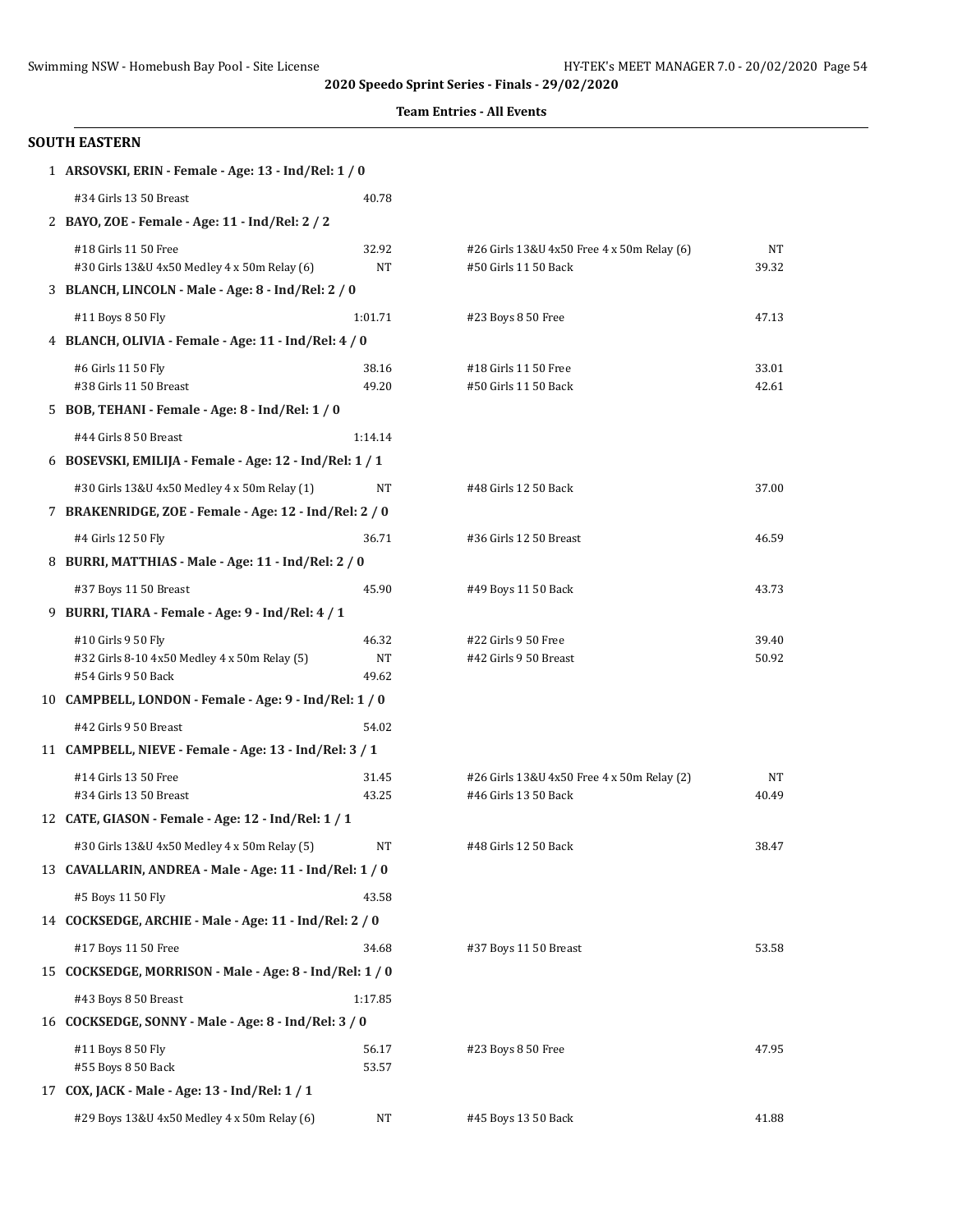|  | <b>Team Entries - All Events</b> |  |  |
|--|----------------------------------|--|--|
|--|----------------------------------|--|--|

| #8 Girls 10 50 Fly                         | 43.69                                                                                                                                                                                                                                                                                                                                                                         | #32 Girls 8-10 4x50 Medley 4 x 50m Relay (3)                                                                                                                                                                                                                                                                                                                                                                                                                                                                                                                                                                                                                                                                                                                                                                                                                                                                                                         | NT                                                                                                                                                                                                                                                             |
|--------------------------------------------|-------------------------------------------------------------------------------------------------------------------------------------------------------------------------------------------------------------------------------------------------------------------------------------------------------------------------------------------------------------------------------|------------------------------------------------------------------------------------------------------------------------------------------------------------------------------------------------------------------------------------------------------------------------------------------------------------------------------------------------------------------------------------------------------------------------------------------------------------------------------------------------------------------------------------------------------------------------------------------------------------------------------------------------------------------------------------------------------------------------------------------------------------------------------------------------------------------------------------------------------------------------------------------------------------------------------------------------------|----------------------------------------------------------------------------------------------------------------------------------------------------------------------------------------------------------------------------------------------------------------|
|                                            |                                                                                                                                                                                                                                                                                                                                                                               |                                                                                                                                                                                                                                                                                                                                                                                                                                                                                                                                                                                                                                                                                                                                                                                                                                                                                                                                                      |                                                                                                                                                                                                                                                                |
|                                            | 45.72                                                                                                                                                                                                                                                                                                                                                                         |                                                                                                                                                                                                                                                                                                                                                                                                                                                                                                                                                                                                                                                                                                                                                                                                                                                                                                                                                      |                                                                                                                                                                                                                                                                |
|                                            |                                                                                                                                                                                                                                                                                                                                                                               |                                                                                                                                                                                                                                                                                                                                                                                                                                                                                                                                                                                                                                                                                                                                                                                                                                                                                                                                                      |                                                                                                                                                                                                                                                                |
|                                            | 52.61                                                                                                                                                                                                                                                                                                                                                                         |                                                                                                                                                                                                                                                                                                                                                                                                                                                                                                                                                                                                                                                                                                                                                                                                                                                                                                                                                      |                                                                                                                                                                                                                                                                |
|                                            |                                                                                                                                                                                                                                                                                                                                                                               |                                                                                                                                                                                                                                                                                                                                                                                                                                                                                                                                                                                                                                                                                                                                                                                                                                                                                                                                                      |                                                                                                                                                                                                                                                                |
|                                            |                                                                                                                                                                                                                                                                                                                                                                               |                                                                                                                                                                                                                                                                                                                                                                                                                                                                                                                                                                                                                                                                                                                                                                                                                                                                                                                                                      | 43.40                                                                                                                                                                                                                                                          |
|                                            |                                                                                                                                                                                                                                                                                                                                                                               |                                                                                                                                                                                                                                                                                                                                                                                                                                                                                                                                                                                                                                                                                                                                                                                                                                                                                                                                                      |                                                                                                                                                                                                                                                                |
|                                            |                                                                                                                                                                                                                                                                                                                                                                               |                                                                                                                                                                                                                                                                                                                                                                                                                                                                                                                                                                                                                                                                                                                                                                                                                                                                                                                                                      | 1:03.91                                                                                                                                                                                                                                                        |
|                                            |                                                                                                                                                                                                                                                                                                                                                                               |                                                                                                                                                                                                                                                                                                                                                                                                                                                                                                                                                                                                                                                                                                                                                                                                                                                                                                                                                      |                                                                                                                                                                                                                                                                |
|                                            |                                                                                                                                                                                                                                                                                                                                                                               |                                                                                                                                                                                                                                                                                                                                                                                                                                                                                                                                                                                                                                                                                                                                                                                                                                                                                                                                                      | NT                                                                                                                                                                                                                                                             |
| #40 Girls 10 50 Breast                     | 49.75                                                                                                                                                                                                                                                                                                                                                                         |                                                                                                                                                                                                                                                                                                                                                                                                                                                                                                                                                                                                                                                                                                                                                                                                                                                                                                                                                      |                                                                                                                                                                                                                                                                |
|                                            |                                                                                                                                                                                                                                                                                                                                                                               |                                                                                                                                                                                                                                                                                                                                                                                                                                                                                                                                                                                                                                                                                                                                                                                                                                                                                                                                                      |                                                                                                                                                                                                                                                                |
| #18 Girls 11 50 Free                       | 34.67                                                                                                                                                                                                                                                                                                                                                                         | #38 Girls 11 50 Breast                                                                                                                                                                                                                                                                                                                                                                                                                                                                                                                                                                                                                                                                                                                                                                                                                                                                                                                               | 45.56                                                                                                                                                                                                                                                          |
| #50 Girls 11 50 Back                       | 43.58                                                                                                                                                                                                                                                                                                                                                                         |                                                                                                                                                                                                                                                                                                                                                                                                                                                                                                                                                                                                                                                                                                                                                                                                                                                                                                                                                      |                                                                                                                                                                                                                                                                |
|                                            |                                                                                                                                                                                                                                                                                                                                                                               |                                                                                                                                                                                                                                                                                                                                                                                                                                                                                                                                                                                                                                                                                                                                                                                                                                                                                                                                                      |                                                                                                                                                                                                                                                                |
| #9 Boys 9 50 Fly                           | 46.05                                                                                                                                                                                                                                                                                                                                                                         | #21 Boys 9 50 Free                                                                                                                                                                                                                                                                                                                                                                                                                                                                                                                                                                                                                                                                                                                                                                                                                                                                                                                                   | 37.10                                                                                                                                                                                                                                                          |
|                                            |                                                                                                                                                                                                                                                                                                                                                                               |                                                                                                                                                                                                                                                                                                                                                                                                                                                                                                                                                                                                                                                                                                                                                                                                                                                                                                                                                      | NT<br>48.85                                                                                                                                                                                                                                                    |
|                                            |                                                                                                                                                                                                                                                                                                                                                                               |                                                                                                                                                                                                                                                                                                                                                                                                                                                                                                                                                                                                                                                                                                                                                                                                                                                                                                                                                      |                                                                                                                                                                                                                                                                |
|                                            |                                                                                                                                                                                                                                                                                                                                                                               |                                                                                                                                                                                                                                                                                                                                                                                                                                                                                                                                                                                                                                                                                                                                                                                                                                                                                                                                                      | 38.51                                                                                                                                                                                                                                                          |
| #43 Boys 8 50 Breast                       | 1:04.63                                                                                                                                                                                                                                                                                                                                                                       | #55 Boys 8 50 Back                                                                                                                                                                                                                                                                                                                                                                                                                                                                                                                                                                                                                                                                                                                                                                                                                                                                                                                                   | 51.79                                                                                                                                                                                                                                                          |
|                                            |                                                                                                                                                                                                                                                                                                                                                                               |                                                                                                                                                                                                                                                                                                                                                                                                                                                                                                                                                                                                                                                                                                                                                                                                                                                                                                                                                      |                                                                                                                                                                                                                                                                |
| #12 Girls 8 50 Fly                         | 1:10.05                                                                                                                                                                                                                                                                                                                                                                       |                                                                                                                                                                                                                                                                                                                                                                                                                                                                                                                                                                                                                                                                                                                                                                                                                                                                                                                                                      |                                                                                                                                                                                                                                                                |
|                                            |                                                                                                                                                                                                                                                                                                                                                                               |                                                                                                                                                                                                                                                                                                                                                                                                                                                                                                                                                                                                                                                                                                                                                                                                                                                                                                                                                      |                                                                                                                                                                                                                                                                |
| #4 Girls 12 50 Fly                         | 34.56                                                                                                                                                                                                                                                                                                                                                                         | #16 Girls 12 50 Free                                                                                                                                                                                                                                                                                                                                                                                                                                                                                                                                                                                                                                                                                                                                                                                                                                                                                                                                 | 31.62                                                                                                                                                                                                                                                          |
| #26 Girls 13&U 4x50 Free 4 x 50m Relay (3) | NT                                                                                                                                                                                                                                                                                                                                                                            | #36 Girls 12 50 Breast                                                                                                                                                                                                                                                                                                                                                                                                                                                                                                                                                                                                                                                                                                                                                                                                                                                                                                                               | 40.17                                                                                                                                                                                                                                                          |
|                                            |                                                                                                                                                                                                                                                                                                                                                                               |                                                                                                                                                                                                                                                                                                                                                                                                                                                                                                                                                                                                                                                                                                                                                                                                                                                                                                                                                      |                                                                                                                                                                                                                                                                |
|                                            |                                                                                                                                                                                                                                                                                                                                                                               |                                                                                                                                                                                                                                                                                                                                                                                                                                                                                                                                                                                                                                                                                                                                                                                                                                                                                                                                                      |                                                                                                                                                                                                                                                                |
|                                            |                                                                                                                                                                                                                                                                                                                                                                               |                                                                                                                                                                                                                                                                                                                                                                                                                                                                                                                                                                                                                                                                                                                                                                                                                                                                                                                                                      | 30.62<br>42.23                                                                                                                                                                                                                                                 |
| #45 Boys 13 50 Back                        | 40.19                                                                                                                                                                                                                                                                                                                                                                         |                                                                                                                                                                                                                                                                                                                                                                                                                                                                                                                                                                                                                                                                                                                                                                                                                                                                                                                                                      |                                                                                                                                                                                                                                                                |
|                                            |                                                                                                                                                                                                                                                                                                                                                                               |                                                                                                                                                                                                                                                                                                                                                                                                                                                                                                                                                                                                                                                                                                                                                                                                                                                                                                                                                      |                                                                                                                                                                                                                                                                |
| #54 Girls 9 50 Back                        | 50.37                                                                                                                                                                                                                                                                                                                                                                         |                                                                                                                                                                                                                                                                                                                                                                                                                                                                                                                                                                                                                                                                                                                                                                                                                                                                                                                                                      |                                                                                                                                                                                                                                                                |
|                                            |                                                                                                                                                                                                                                                                                                                                                                               |                                                                                                                                                                                                                                                                                                                                                                                                                                                                                                                                                                                                                                                                                                                                                                                                                                                                                                                                                      |                                                                                                                                                                                                                                                                |
| #21 Boys 9 50 Free                         | 35.22                                                                                                                                                                                                                                                                                                                                                                         | #27 Boys 8-10 4x50 Free 4 x 50m Relay (3)                                                                                                                                                                                                                                                                                                                                                                                                                                                                                                                                                                                                                                                                                                                                                                                                                                                                                                            | NT                                                                                                                                                                                                                                                             |
| #41 Boys 9 50 Breast                       | 54.51                                                                                                                                                                                                                                                                                                                                                                         | #53 Boys 9 50 Back                                                                                                                                                                                                                                                                                                                                                                                                                                                                                                                                                                                                                                                                                                                                                                                                                                                                                                                                   | 44.58                                                                                                                                                                                                                                                          |
|                                            |                                                                                                                                                                                                                                                                                                                                                                               |                                                                                                                                                                                                                                                                                                                                                                                                                                                                                                                                                                                                                                                                                                                                                                                                                                                                                                                                                      |                                                                                                                                                                                                                                                                |
| #8 Girls 10 50 Fly                         | 38.52                                                                                                                                                                                                                                                                                                                                                                         | #20 Girls 10 50 Free                                                                                                                                                                                                                                                                                                                                                                                                                                                                                                                                                                                                                                                                                                                                                                                                                                                                                                                                 | 32.24                                                                                                                                                                                                                                                          |
| #52 Girls 10 50 Back                       | 40.19                                                                                                                                                                                                                                                                                                                                                                         |                                                                                                                                                                                                                                                                                                                                                                                                                                                                                                                                                                                                                                                                                                                                                                                                                                                                                                                                                      | 48.61                                                                                                                                                                                                                                                          |
|                                            | <b>SOUTH EASTERN</b><br>#33 Boys 13 50 Breast<br>#54 Girls 9 50 Back<br>#37 Boys 11 50 Breast<br>#43 Boys 8 50 Breast<br>#8 Girls 10 50 Fly<br>#27 Boys 8-10 4x50 Free 4 x 50m Relay (6)<br>#41 Boys 9 50 Breast<br>#11 Boys 8 50 Fly<br>#48 Girls 12 50 Back<br>#1 Boys 13 50 Fly<br>#25 Boys 13&U 4x50 Free 4 x 50m Relay (1)<br>#28 Girls 8-10 4x50 Free 4 x 50m Relay (4) | 18 DALY, EMILY - Female - Age: 10 - Ind/Rel: 1 / 1<br>19 DITTON, HARRISON - Male - Age: 13 - Ind/Rel: 1 / 0<br>20 FISHER, BAILEY - Female - Age: 9 - Ind/Rel: 1 / 0<br>21 FISHER, LACHLAN - Male - Age: 11 - Ind/Rel: 2 / 0<br>48.35<br>22 FITZPATRICK, DARCY - Male - Age: 8 - Ind/Rel: 2 / 0<br>1:05.19<br>23 FITZPATRICK, MICHAELA - Female - Age: 10 - Ind/Rel: 2 / 1<br>45.70<br>24 FOYE, ALEXIA - Female - Age: 11 - Ind/Rel: 3 / 0<br>25 FULTON, LOGAN - Male - Age: 9 - Ind/Rel: 4 / 2<br>NT<br>53.00<br>26 GILLETT, JOSHUA - Male - Age: 8 - Ind/Rel: 4 / 0<br>54.71<br>27 GREEN, NYAH - Female - Age: 8 - Ind/Rel: 1 / 0<br>28 GRIEVE, BIANCA - Female - Age: 12 - Ind/Rel: 4 / 1<br>36.53<br>29 HACKETT, JONAH - Male - Age: 13 - Ind/Rel: 4 / 1<br>34.09<br>NT<br>30 HOSKINS, LUCY - Female - Age: 9 - Ind/Rel: 1 / 0<br>31 HUGHES, SAM - Male - Age: 9 - Ind/Rel: 3 / 1<br>32 HUMPHERY, GEMMA - Female - Age: 10 - Ind/Rel: 4 / 1<br>NT | #49 Boys 11 50 Back<br>#55 Boys 8 50 Back<br>#32 Girls 8-10 4x50 Medley 4 x 50m Relay (2)<br>#31 Boys 8-10 4x50 Medley 4 x 50m Relay (2)<br>#53 Boys 9 50 Back<br>#23 Boys 8 50 Free<br>#13 Boys 13 50 Free<br>#33 Boys 13 50 Breast<br>#40 Girls 10 50 Breast |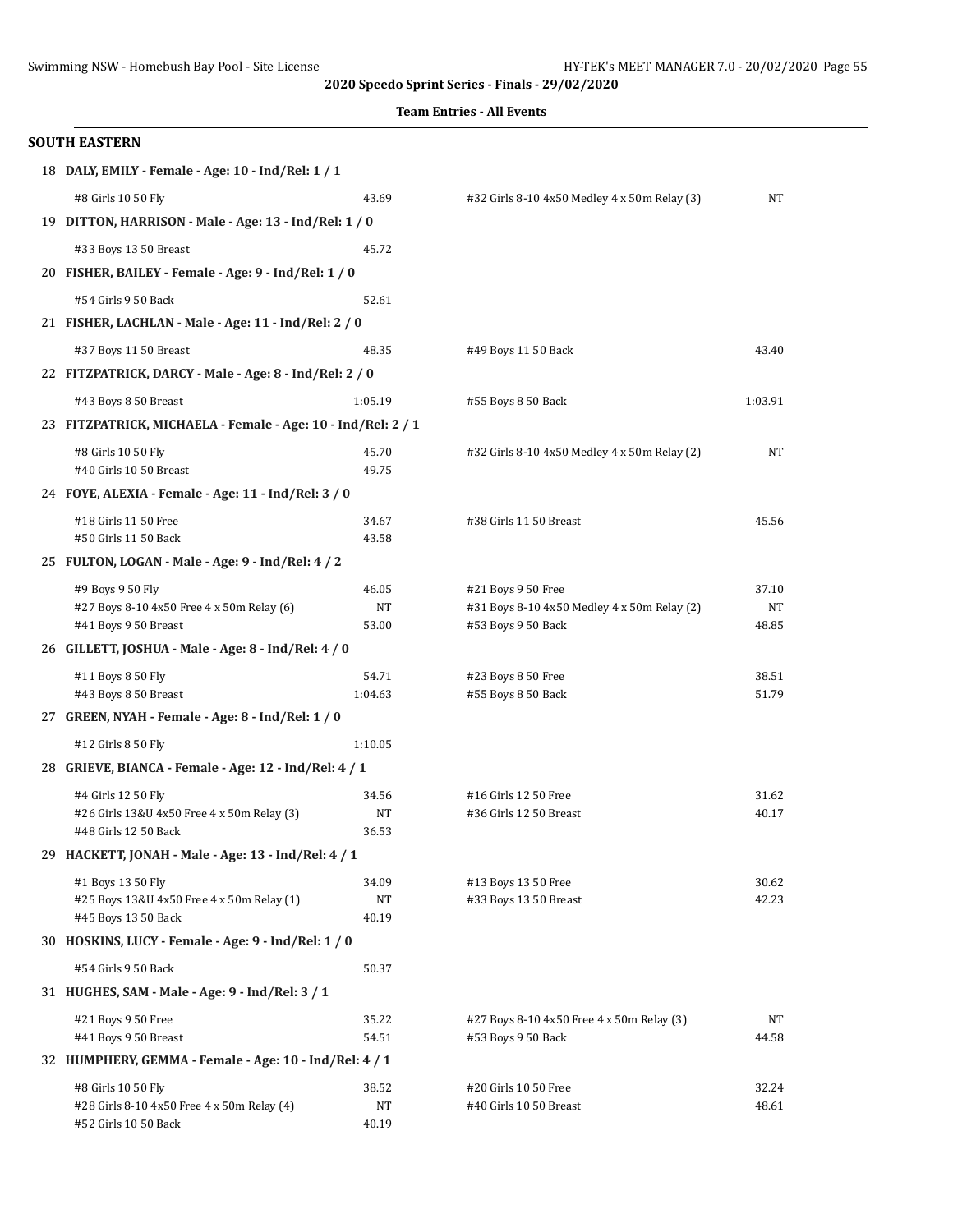|  |  | <b>Team Entries - All Events</b> |
|--|--|----------------------------------|
|--|--|----------------------------------|

| <b>SOUTH EASTERN</b>                                                                      |                      |                                                                                            |                      |
|-------------------------------------------------------------------------------------------|----------------------|--------------------------------------------------------------------------------------------|----------------------|
| 33 HUMPHERY, HAYDEN - Male - Age: 12 - Ind/Rel: 1 / 0                                     |                      |                                                                                            |                      |
| #47 Boys 12 50 Back                                                                       | 40.72                |                                                                                            |                      |
| 34 JANEZIC, AMELIA - Female - Age: 13 - Ind/Rel: 3 / 1                                    |                      |                                                                                            |                      |
| #2 Girls 13 50 Fly<br>#34 Girls 13 50 Breast                                              | 36.97<br>39.75       | #30 Girls 13&U 4x50 Medley 4 x 50m Relay (2)<br>#46 Girls 13 50 Back                       | NT<br>39.83          |
| 35 JASPRIZZA, LUKE - Male - Age: 12 - Ind/Rel: 1 / 0                                      |                      |                                                                                            |                      |
| #3 Boys 12 50 Fly                                                                         | 37.26                |                                                                                            |                      |
| 36 JOHNSON, OLIVER - Male - Age: 10 - Ind/Rel: 4 / 1                                      |                      |                                                                                            |                      |
| #7 Boys 10 50 Fly<br>#27 Boys 8-10 4x50 Free 4 x 50m Relay (1)<br>#51 Boys 10 50 Back     | 42.21<br>NT<br>45.06 | #19 Boys 10 50 Free<br>#39 Boys 10 50 Breast                                               | 33.87<br>56.33       |
| 37 KEYS, ISABELLA - Female - Age: 11 - Ind/Rel: 1 / 0                                     |                      |                                                                                            |                      |
| #6 Girls 11 50 Fly                                                                        | 41.85                |                                                                                            |                      |
| 38 KEYS, JOSHUA - Male - Age: 13 - Ind/Rel: 1 / 0                                         |                      |                                                                                            |                      |
| #1 Boys 13 50 Fly                                                                         | 33.78                |                                                                                            |                      |
| 39 LAWRENCE, EDEN - Female - Age: 10 - Ind/Rel: 1 / 1                                     |                      |                                                                                            |                      |
| #20 Girls 10 50 Free                                                                      | 36.89                | #28 Girls 8-10 4x50 Free 4 x 50m Relay (2)                                                 | NT                   |
| 40 LIDBETTER, LUCY - Female - Age: 10 - Ind/Rel: 1 / 0                                    |                      |                                                                                            |                      |
| #40 Girls 10 50 Breast                                                                    | 51.20                |                                                                                            |                      |
| 41 LINSLEY, ELLIE - Female - Age: 9 - Ind/Rel: 4 / 2                                      |                      |                                                                                            |                      |
| #10 Girls 9 50 Fly<br>#28 Girls 8-10 4x50 Free 4 x 50m Relay (5)<br>#42 Girls 9 50 Breast | 51.21<br>NT<br>55.76 | #22 Girls 9 50 Free<br>#32 Girls 8-10 4x50 Medley 4 x 50m Relay (4)<br>#54 Girls 9 50 Back | 38.55<br>NT<br>45.72 |
| 42 LOPEZ, JHETT - Male - Age: 13 - Ind/Rel: 2 / 0                                         |                      |                                                                                            |                      |
| #1 Boys 13 50 Fly                                                                         | 34.88                | #13 Boys 13 50 Free                                                                        | 32.63                |
| 43 LUNAM, KARINE - Female - Age: 11 - Ind/Rel: 3 / 0                                      |                      |                                                                                            |                      |
| #6 Girls 11 50 Fly<br>#38 Girls 11 50 Breast                                              | 41.98<br>45.42       | #18 Girls 11 50 Free                                                                       | 34.34                |
| 44 LYNCH, IVY - Female - Age: 8 - Ind/Rel: 4 / 0                                          |                      |                                                                                            |                      |
| #12 Girls 8 50 Fly<br>#44 Girls 8 50 Breast                                               | 59.65<br>1:13.16     | #24 Girls 8 50 Free<br>#56 Girls 8 50 Back                                                 | 44.79<br>56.58       |
| 45 LYNCH, NYLA - Female - Age: 10 - Ind/Rel: 1 / 0                                        |                      |                                                                                            |                      |
| #52 Girls 10 50 Back                                                                      | 48.54                |                                                                                            |                      |
| 46 MACKAY, ALEXANDER - Male - Age: 10 - Ind/Rel: 4 / 1                                    |                      |                                                                                            |                      |
| #7 Boys 10 50 Fly<br>#27 Boys 8-10 4x50 Free 4 x 50m Relay (2)<br>#51 Boys 10 50 Back     | 38.69<br>NT<br>38.34 | #19 Boys 10 50 Free<br>#39 Boys 10 50 Breast                                               | 35.02<br>49.95       |
| 47 MACKAY, MADELEINE - Female - Age: 8 - Ind/Rel: 1 / 0                                   |                      |                                                                                            |                      |
| #56 Girls 8 50 Back                                                                       | 59.15                |                                                                                            |                      |
| 48 MACKIEWICZ, CHARLEE - Female - Age: 9 - Ind/Rel: 2 / 0                                 |                      |                                                                                            |                      |
| #10 Girls 9 50 Fly                                                                        | 56.60                | #22 Girls 9 50 Free                                                                        | 40.57                |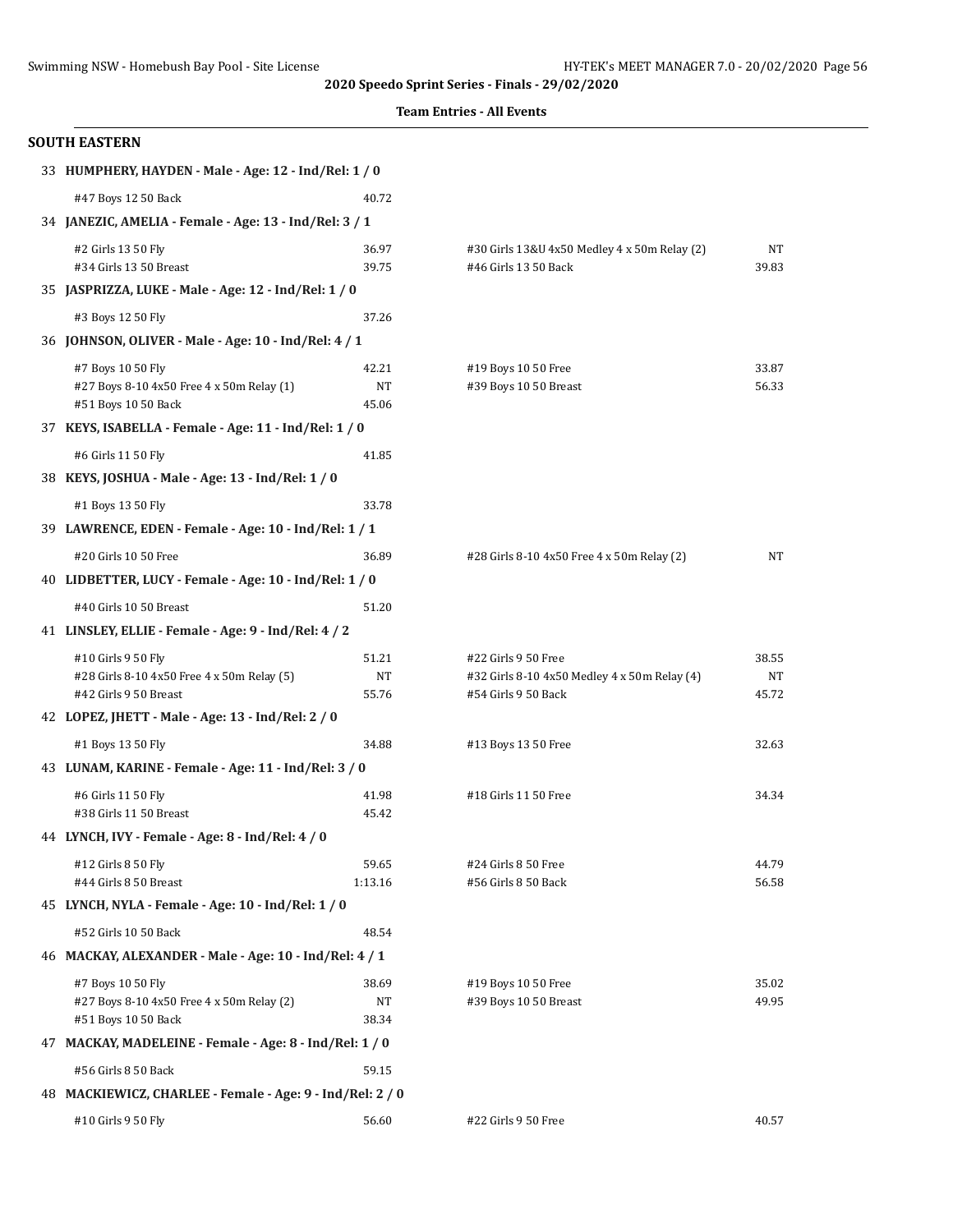#### **Team Entries - All Events**

#### **SOUTH EASTERN**

| 49 MAGUIRE, JACK - Male - Age: 13 - Ind/Rel: 2 / 2                 |             |                                                                  |             |
|--------------------------------------------------------------------|-------------|------------------------------------------------------------------|-------------|
| #13 Boys 13 50 Free<br>#29 Boys 13&U 4x50 Medley 4 x 50m Relay (7) | 32.05<br>NT | #25 Boys 13&U 4x50 Free 4 x 50m Relay (6)<br>#45 Boys 13 50 Back | NT<br>42.58 |
| 50 MANNS, JAKE - Male - Age: 12 - Ind/Rel: 1 / 0                   |             |                                                                  |             |
| #35 Boys 12 50 Breast                                              | 45.75       |                                                                  |             |
| 51 MARTIN, DANIEL - Male - Age: 9 - Ind/Rel: 2 / 1                 |             |                                                                  |             |
| #9 Boys 9 50 Fly                                                   | 47.28       | #31 Boys 8-10 4x50 Medley 4 x 50m Relay (6)                      | NT          |
| #53 Boys 9 50 Back                                                 | 51.13       |                                                                  |             |
| 52 MAWBEY, LILLI - Female - Age: 10 - Ind/Rel: 1 / 0               |             |                                                                  |             |
| #8 Girls 10 50 Fly                                                 | 43.81       |                                                                  |             |
| 53 MCCREADIE, JAKE - Male - Age: 10 - Ind/Rel: 4 / 1               |             |                                                                  |             |
| #7 Boys 10 50 Fly                                                  | 36.63       | #19 Boys 10 50 Free                                              | 33.69       |
| #27 Boys 8-10 4x50 Free 4 x 50m Relay (4)                          | NT          | #39 Boys 10 50 Breast                                            | 48.89       |
| #51 Boys 10 50 Back                                                | 39.58       |                                                                  |             |
| 54 MILES, KALEB - Male - Age: 12 - Ind/Rel: 4 / 1                  |             |                                                                  |             |
| #3 Boys 12 50 Fly                                                  | 36.68       | #15 Boys 12 50 Free                                              | 29.98       |
| #25 Boys 13&U 4x50 Free 4 x 50m Relay (2)                          | NT          | #35 Boys 12 50 Breast                                            | 42.71       |
| #47 Boys 12 50 Back                                                | 34.79       |                                                                  |             |
| 55 MILES, XAVIER - Male - Age: 8 - Ind/Rel: 4 / 1                  |             |                                                                  |             |
| #11 Boys 8 50 Fly                                                  | 46.41       | #23 Boys 8 50 Free                                               | 37.68       |
| #31 Boys 8-10 4x50 Medley 4 x 50m Relay (1)                        | NT          | #43 Boys 8 50 Breast                                             | 56.35       |
| #55 Boys 8 50 Back                                                 | 44.68       |                                                                  |             |
| 56 MORGAN, LUCAS - Male - Age: 10 - Ind/Rel: 2 / 1                 |             |                                                                  |             |
| #7 Boys 10 50 Fly                                                  | 44.64       | #31 Boys 8-10 4x50 Medley 4 x 50m Relay (5)                      | NT          |
| #51 Boys 10 50 Back                                                | 45.27       |                                                                  |             |
| 57 MORONEY, LUCY - Female - Age: 12 - Ind/Rel: 1 / 0               |             |                                                                  |             |
| #36 Girls 12 50 Breast                                             | 48.44       |                                                                  |             |
| 58 MORRIS, HEIDI - Female - Age: 8 - Ind/Rel: 1 / 0                |             |                                                                  |             |
| #24 Girls 8 50 Free                                                | 47.37       |                                                                  |             |
| 59 O'CONNOR, RILEY - Male - Age: 10 - Ind/Rel: 2 / 2               |             |                                                                  |             |
| #19 Boys 10 50 Free                                                | 36.58       | #27 Boys 8-10 4x50 Free 4 x 50m Relay (5)                        | NT          |
| #31 Boys 8-10 4x50 Medley 4 x 50m Relay (4)                        | NT          | #39 Boys 10 50 Breast                                            | 50.15       |
| 60 O'CONNOR, XAVIER - Male - Age: 9 - Ind/Rel: 4 / 1               |             |                                                                  |             |
| #9 Boys 9 50 Fly                                                   | 42.51       | #21 Boys 9 50 Free                                               | 37.32       |
| #31 Boys 8-10 4x50 Medley 4 x 50m Relay (3)                        | NT          | #41 Boys 9 50 Breast                                             | 52.92       |
| #53 Boys 9 50 Back                                                 | 47.18       |                                                                  |             |
| 61 PERINI, PHOEBE - Female - Age: 11 - Ind/Rel: 3 / 0              |             |                                                                  |             |
| #6 Girls 11 50 Fly                                                 | 37.77       | #38 Girls 11 50 Breast                                           | 41.78       |
| #50 Girls 11 50 Back                                               | 42.37       |                                                                  |             |
| 62 REID, HARLEY - Male - Age: 11 - Ind/Rel: 4 / 1                  |             |                                                                  |             |
| #5 Boys 11 50 Fly                                                  | 39.84       | #17 Boys 11 50 Free                                              | 32.55       |
| #29 Boys 13&U 4x50 Medley 4 x 50m Relay (1)                        | NΤ          | #37 Boys 11 50 Breast                                            | 47.05       |
| #49 Boys 11 50 Back                                                | 39.00       |                                                                  |             |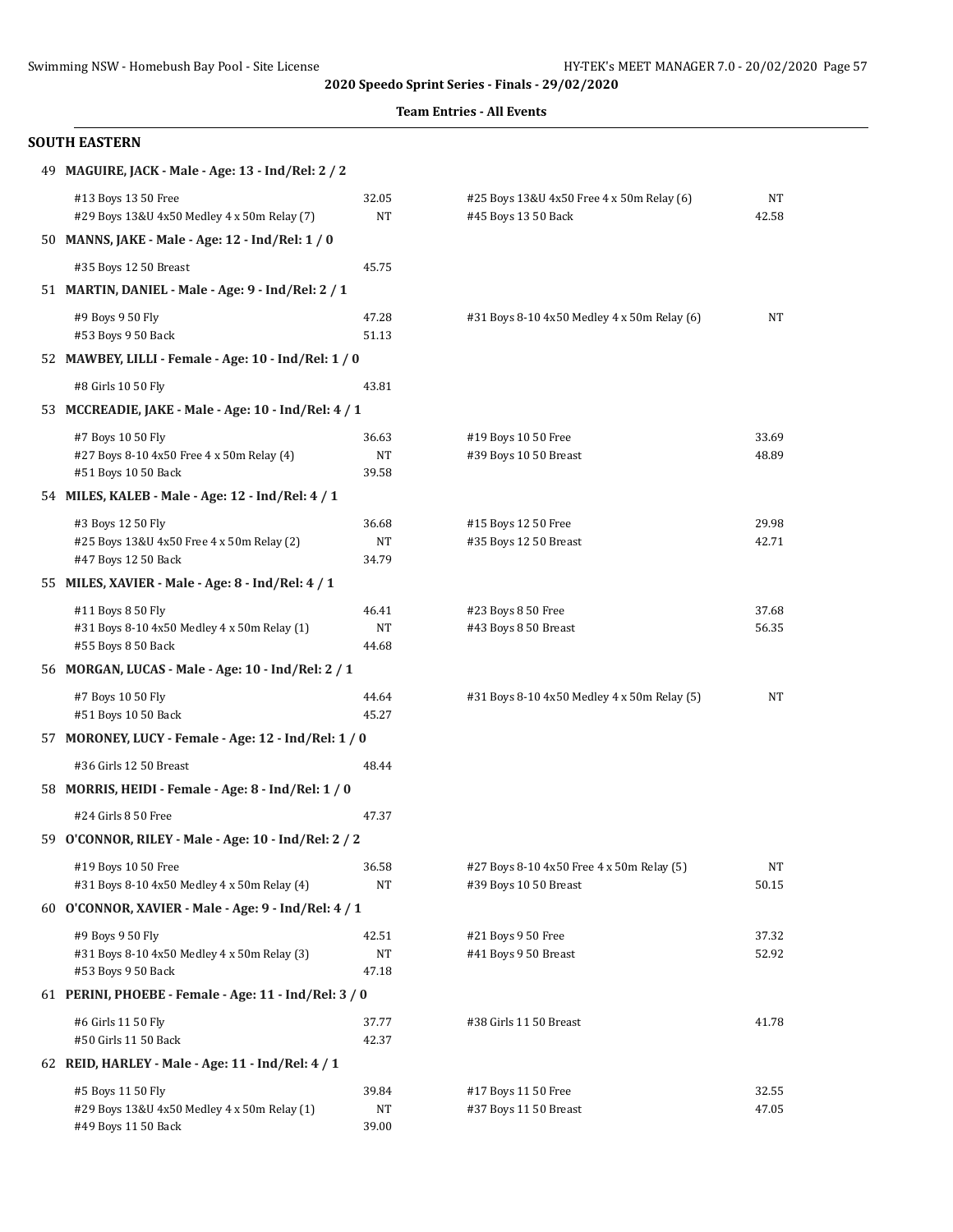#### **Team Entries - All Events**

| <b>SOUTH EASTERN</b>                                                                       |                      |                                                                                              |                      |  |  |  |
|--------------------------------------------------------------------------------------------|----------------------|----------------------------------------------------------------------------------------------|----------------------|--|--|--|
| 63 ROBERTSON, JANAE - Female - Age: 12 - Ind/Rel: 2 / 0                                    |                      |                                                                                              |                      |  |  |  |
| #16 Girls 12 50 Free                                                                       | 33.01                | #48 Girls 12 50 Back                                                                         | 39.56                |  |  |  |
| 64 ROBERTSON, PIPER - Female - Age: 10 - Ind/Rel: 2 / 1                                    |                      |                                                                                              |                      |  |  |  |
| #32 Girls 8-10 4x50 Medley 4 x 50m Relay (6)<br>#52 Girls 10 50 Back                       | NT<br>45.04          | #40 Girls 10 50 Breast                                                                       | 51.21                |  |  |  |
| 65 ROWE, ANNIKA - Female - Age: 10 - Ind/Rel: 2 / 1                                        |                      |                                                                                              |                      |  |  |  |
| #20 Girls 10 50 Free<br>#52 Girls 10 50 Back                                               | 35.23<br>47.45       | #28 Girls 8-10 4x50 Free 4 x 50m Relay (1)                                                   | NT                   |  |  |  |
| 66 RUTTER, ZACHARY - Male - Age: 12 - Ind/Rel: 1 / 1                                       |                      |                                                                                              |                      |  |  |  |
| #3 Boys 12 50 Fly                                                                          | 32.32                | #29 Boys 13&U 4x50 Medley 4 x 50m Relay (3)                                                  | NT                   |  |  |  |
| 67 SALTER, AVARA - Female - Age: 13 - Ind/Rel: 2 / 1                                       |                      |                                                                                              |                      |  |  |  |
| #2 Girls 13 50 Fly<br>#26 Girls 13&U 4x50 Free 4 x 50m Relay (4)                           | 32.03<br>NT          | #14 Girls 13 50 Free                                                                         | 31.11                |  |  |  |
| 68 SCHODDE-MCPAUL, EMMA - Female - Age: 12 - Ind/Rel: 3 / 0                                |                      |                                                                                              |                      |  |  |  |
| #4 Girls 12 50 Fly<br>#36 Girls 12 50 Breast                                               | 37.15<br>46.93       | #16 Girls 12 50 Free                                                                         | 32.94                |  |  |  |
| 69 SEDGWICK, MADDISON - Female - Age: 8 - Ind/Rel: 4 / 0                                   |                      |                                                                                              |                      |  |  |  |
| #12 Girls 8 50 Fly<br>#44 Girls 8 50 Breast                                                | 53.99<br>1:06.24     | #24 Girls 8 50 Free<br>#56 Girls 8 50 Back                                                   | 40.80<br>57.00       |  |  |  |
| 70 SHEPPARD, OLIVIA - Female - Age: 13 - Ind/Rel: 4 / 2                                    |                      |                                                                                              |                      |  |  |  |
| #2 Girls 13 50 Fly<br>#26 Girls 13&U 4x50 Free 4 x 50m Relay (5)<br>#34 Girls 13 50 Breast | 38.00<br>NT<br>42.17 | #14 Girls 13 50 Free<br>#30 Girls 13&U 4x50 Medley 4 x 50m Relay (4)<br>#46 Girls 13 50 Back | 32.34<br>NΤ<br>39.97 |  |  |  |
| 71 SIMS, TEGAN - Female - Age: 8 - Ind/Rel: 4 / 0                                          |                      |                                                                                              |                      |  |  |  |
| #12 Girls 8 50 Fly<br>#44 Girls 8 50 Breast                                                | 56.72<br>1:06.58     | #24 Girls 8 50 Free<br>#56 Girls 8 50 Back                                                   | 40.63<br>54.17       |  |  |  |
| 72 SMIT, AMELIA - Female - Age: 9 - Ind/Rel: 1 / 0                                         |                      |                                                                                              |                      |  |  |  |
| #42 Girls 9 50 Breast                                                                      | 51.08                |                                                                                              |                      |  |  |  |
| 73 SPENCER, SAMUEL - Male - Age: 13 - Ind/Rel: 1 / 1                                       |                      |                                                                                              |                      |  |  |  |
| #29 Boys 13&U 4x50 Medley 4 x 50m Relay (2)                                                | NT                   | #33 Boys 13 50 Breast                                                                        | 39.83                |  |  |  |
| 74 STANIFORTH, STEPHANIE - Female - Age: 12 - Ind/Rel: 2 / 1                               |                      |                                                                                              |                      |  |  |  |
| #4 Girls 12 50 Fly<br>#26 Girls 13&U 4x50 Free 4 x 50m Relay (1)                           | 36.60<br>NT          | #16 Girls 12 50 Free                                                                         | 31.48                |  |  |  |
| 75 SWEENY, MIA - Female - Age: 13 - Ind/Rel: 3 / 1                                         |                      |                                                                                              |                      |  |  |  |
| #2 Girls 13 50 Fly<br>#30 Girls 13&U 4x50 Medley 4 x 50m Relay (3)                         | 36.35<br>NT          | #14 Girls 13 50 Free<br>#46 Girls 13 50 Back                                                 | 33.22<br>39.79       |  |  |  |
| 76 TE NANA, TANE - Male - Age: 9 - Ind/Rel: 3 / 0                                          |                      |                                                                                              |                      |  |  |  |
| #9 Boys 9 50 Fly<br>#41 Boys 9 50 Breast                                                   | 51.25<br>57.56       | #21 Boys 9 50 Free                                                                           | 38.69                |  |  |  |
| 77 TURNER, AIMEE - Female - Age: 9 - Ind/Rel: 2 / 1                                        |                      |                                                                                              |                      |  |  |  |
| #10 Girls 9 50 Fly<br>#28 Girls 8-10 4x50 Free 4 x 50m Relay (6)                           | 45.45<br>NΤ          | #22 Girls 9 50 Free                                                                          | 39.33                |  |  |  |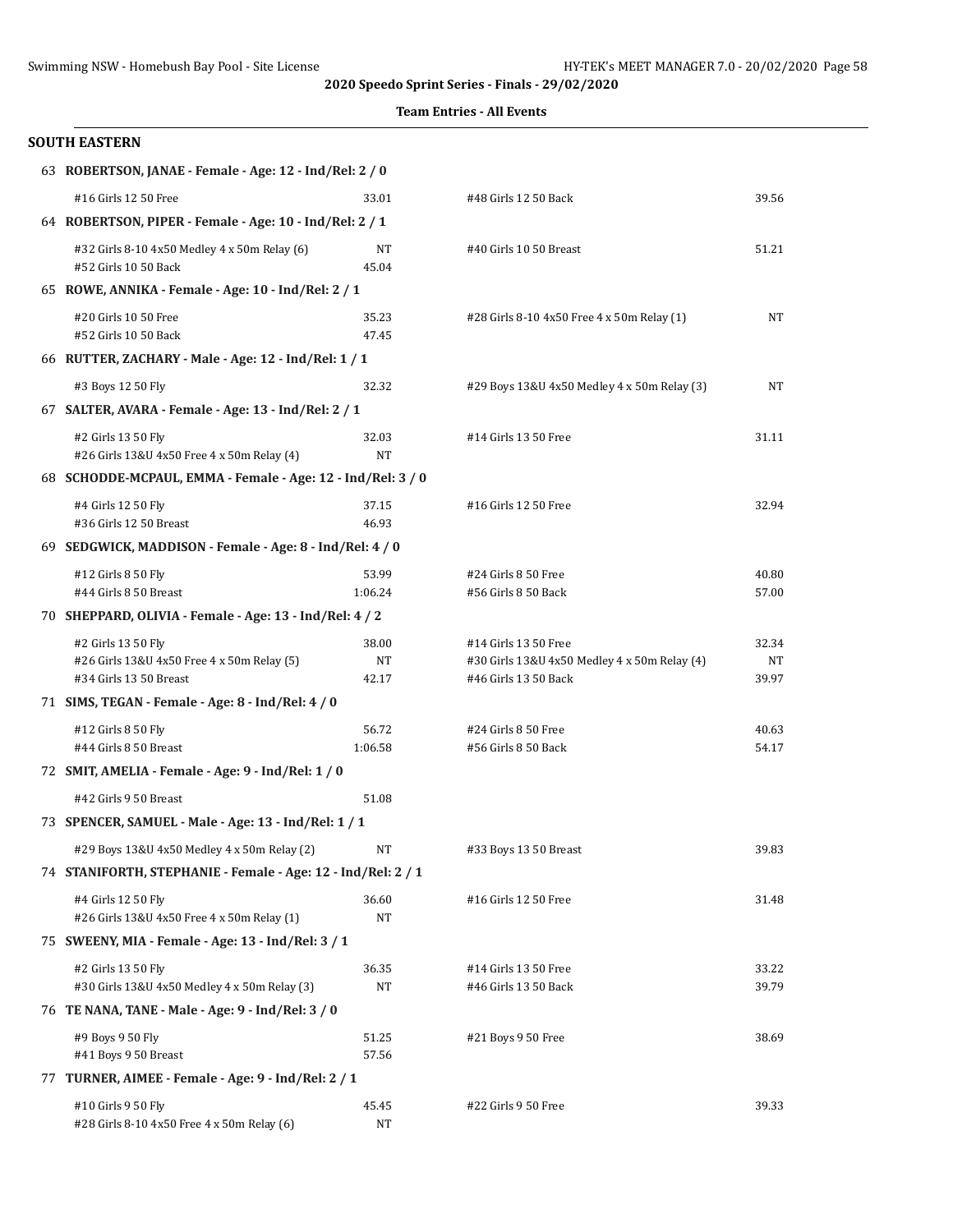#### **Team Entries - All Events**

#### **SOUTH EASTERN**

|              | 78 TURNER, NATE - Male - Age: 11 - Ind/Rel: 3 / 1                                                                                   |       |                                                  |       |
|--------------|-------------------------------------------------------------------------------------------------------------------------------------|-------|--------------------------------------------------|-------|
|              | #5 Boys 11 50 Fly                                                                                                                   | 39.08 | #17 Boys 11 50 Free                              | 33.85 |
|              | #29 Boys 13&U 4x50 Medley 4 x 50m Relay (5)                                                                                         | NT    | #49 Boys 11 50 Back                              | 41.31 |
|              | 79 URSINO, MATTHEW - Male - Age: 12 - Ind/Rel: 4 / 1                                                                                |       |                                                  |       |
|              | #3 Boys 12 50 Fly                                                                                                                   | 36.75 | #15 Boys 12 50 Free                              | 30.72 |
|              | #25 Boys 13&U 4x50 Free 4 x 50m Relay (3)                                                                                           | NT    | #35 Boys 12 50 Breast                            | 47.76 |
|              | #47 Boys 12 50 Back                                                                                                                 | 41.39 |                                                  |       |
|              | 80 VAN KREVEL, MILLIE - Female - Age: 10 - Ind/Rel: 1 / 1                                                                           |       |                                                  |       |
|              | #20 Girls 10 50 Free                                                                                                                | 36.94 | #28 Girls 8-10 4x50 Free 4 x 50m Relay (3)       | NT    |
|              | 81 WILKINSON, KAI - Male - Age: 11 - Ind/Rel: 2 / 0                                                                                 |       |                                                  |       |
|              | #5 Boys 11 50 Fly                                                                                                                   | 38.61 | #17 Boys 11 50 Free                              | 35.11 |
|              | 82 WINDRAM, KAI - Male - Age: 13 - Ind/Rel: 4 / 1                                                                                   |       |                                                  |       |
|              | #1 Boys 13 50 Fly                                                                                                                   | 31.90 | #13 Boys 13 50 Free                              | 28.75 |
|              | #25 Boys 13&U 4x50 Free 4 x 50m Relay (4)                                                                                           | NT    | #33 Boys 13 50 Breast                            | 37.10 |
|              | #45 Boys 13 50 Back                                                                                                                 | 37.04 |                                                  |       |
|              | 83 WOOD, JARED - Male - Age: 12 - Ind/Rel: 3 / 2                                                                                    |       |                                                  |       |
|              | #15 Boys 12 50 Free                                                                                                                 | 31.11 | #25 Boys 13&U 4x50 Free 4 x 50m Relay (5)        | NT    |
|              | #29 Boys 13&U 4x50 Medley 4 x 50m Relay (4)                                                                                         | NT    | #35 Boys 12 50 Breast                            | 43.55 |
|              | #47 Boys 12 50 Back                                                                                                                 | 39.07 |                                                  |       |
|              | 84 WOOD, SEAMUS - Male - Age: 12 - Ind/Rel: 1 / 0                                                                                   |       |                                                  |       |
|              | #15 Boys 12 50 Free                                                                                                                 | 32.37 |                                                  |       |
| $\mathbf{1}$ | <b>SOUTH EASTERN - 'A'</b><br>HACKETT, JONAH; MILES, KALEB; URSINO, MATTHEW; WINDRAM, KAI<br>WOOD, JARED; MAGUIRE, JACK;            |       | #25 Boys 13 & Under 4x50 Freestyle 4 x 50m Rela  | NT    |
| 2            | <b>SOUTH EASTERN - 'A'</b><br>STANIFORTH, STEPHANIE; CAMPBELL, NIEVE; GRIEVE, BIANCA; SALTER, AVARA<br>SHEPPARD, OLIVIA; BAYO, ZOE; |       | #26 Girls 13 & Under 4x50 Freestyle 4 x 50m Rela | NT    |
| 3            | <b>SOUTH EASTERN - 'A'</b>                                                                                                          |       | #27 Boys 8-10 4x50 Freestyle 4 x 50m Relay       | NT    |
|              | JOHNSON, OLIVER; MACKAY, ALEXANDER; HUGHES, SAM; MCCREADIE, JAKE<br>O'CONNOR, RILEY; FULTON, LOGAN;                                 |       |                                                  |       |
| 4            | <b>SOUTH EASTERN - 'A'</b>                                                                                                          |       | #28 Girls 8-10 4x50 Freestyle 4 x 50m Relay      | NT    |
|              | ROWE, ANNIKA; LAWRENCE, EDEN; VAN KREVEL, MILLIE; HUMPHERY, GEMMA<br>LINSLEY, ELLIE; TURNER, AIMEE;                                 |       |                                                  |       |
| 5            | SOUTH EASTERN - 'A'<br>REID, HARLEY; SPENCER, SAMUEL; RUTTER, ZACHARY; WOOD, JARED                                                  |       | #29 Boys 13 & Under 4x50 Medley 4 x 50m Relay    | NT    |
|              | TURNER, NATE; COX, JACK; MAGUIRE, JACK;                                                                                             |       |                                                  |       |
| 6            | <b>SOUTH EASTERN - 'A'</b><br>BOSEVSKI, EMILIJA; JANEZIC, AMELIA; SWEENY, MIA; SHEPPARD, OLIVIA<br>CATE, GIASON; BAYO, ZOE;         |       | #30 Girls 13 & Under 4x50 Medley 4 x 50m Relay   | NT    |
| 7            | SOUTH EASTERN - 'A'                                                                                                                 |       | #31 Boys 8-10 4x50 Medley 4 x 50m Relay          | NT    |
|              | MILES, XAVIER; FULTON, LOGAN; O'CONNOR, XAVIER; O'CONNOR, RILEY<br>MORGAN, LUCAS; MARTIN, DANIEL;                                   |       |                                                  |       |
| 8            | <b>SOUTH EASTERN - 'A'</b>                                                                                                          |       | #32 Girls 8-10 4x50 Medley 4 x 50m Relay         | NT    |
|              | .; FITZPATRICK, MICHAELA; DALY, EMILY; LINSLEY, ELLIE                                                                               |       |                                                  |       |
|              | BURRI, TIARA; ROBERTSON, PIPER;<br>$m \rightarrow m$                                                                                |       |                                                  |       |

**SOUTH EASTERN Total Individual Entries: 192 - Total Relays: 8**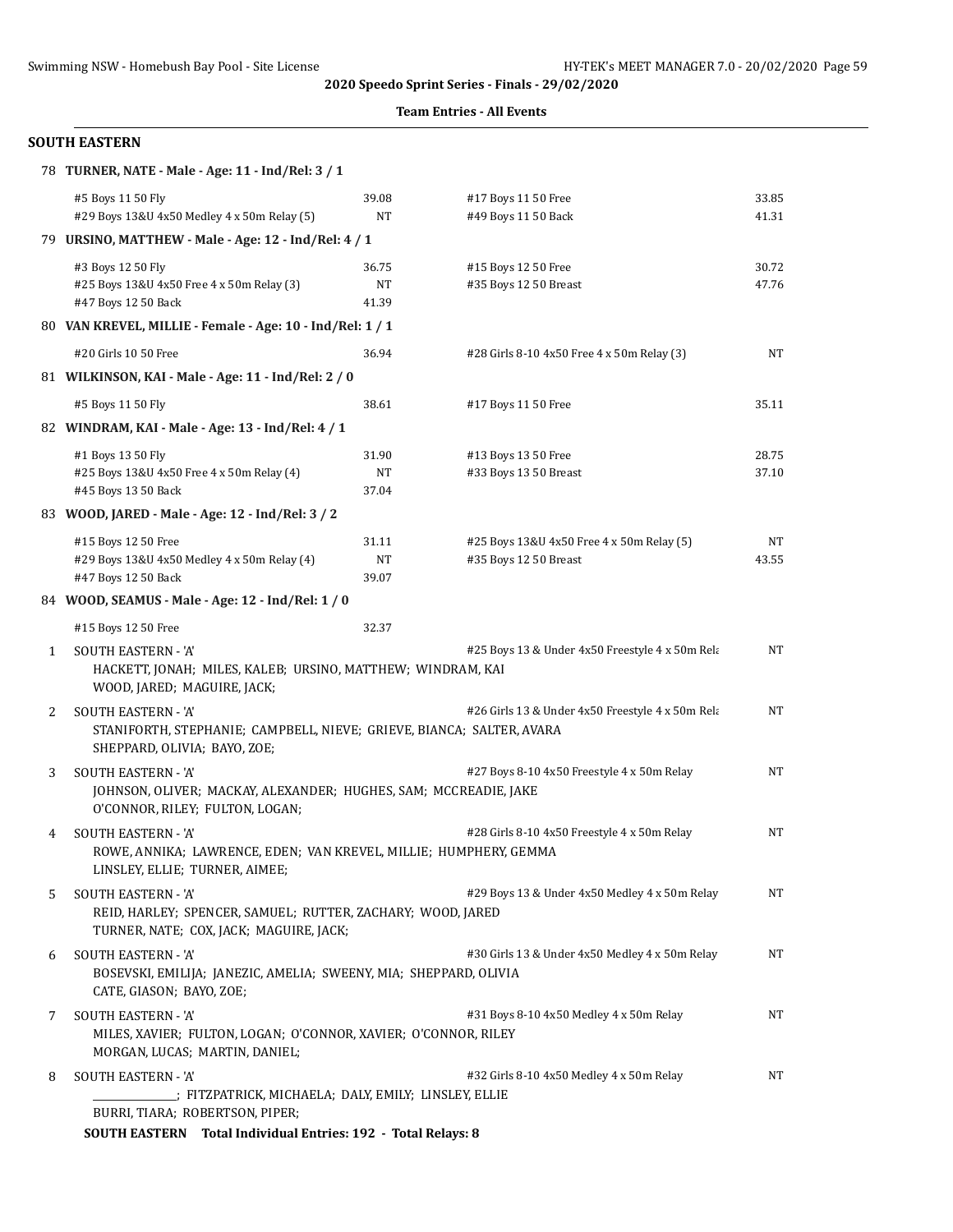#### **Team Entries - All Events**

| 1 BARTLETT, LEVI - Male - Age: 9 - Ind/Rel: 4 / 0            |         |                                             |         |
|--------------------------------------------------------------|---------|---------------------------------------------|---------|
| #9 Boys 9 50 Fly                                             | 1:02.77 | #21 Boys 9 50 Free                          | 40.23   |
| #41 Boys 9 50 Breast                                         | 54.83   | #53 Boys 9 50 Back                          | 51.43   |
| 2 BARTLETT, TORRON - Male - Age: 12 - Ind/Rel: 4 / 2         |         |                                             |         |
| #3 Boys 12 50 Fly                                            | 32.51   | #15 Boys 12 50 Free                         | 29.67   |
| #25 Boys 13&U 4x50 Free 4 x 50m Relay (4)                    | 2:04.70 | #29 Boys 13&U 4x50 Medley 4 x 50m Relay (4) | 2:21.46 |
| #35 Boys 12 50 Breast                                        | 45.75   | #47 Boys 12 50 Back                         | 38.34   |
| 3 BASSINGTHWAIGHTE, CHARLES - Male - Age: 9 - Ind/Rel: 1 / 0 |         |                                             |         |
| #21 Boys 9 50 Free                                           | 43.31   |                                             |         |
| 4 BASSINGTHWAIGHTE, SAMUEL - Male - Age: 10 - Ind/Rel: 1 / 1 |         |                                             |         |
| #19 Boys 10 50 Free                                          | 35.19   | #31 Boys 8-10 4x50 Medley 4 x 50m Relay (4) | 2:36.09 |
| 5 BEVERIDGE, SOPHIE - Female - Age: 10 - Ind/Rel: 3 / 1      |         |                                             |         |
| #8 Girls 10 50 Fly                                           | 48.66   | #20 Girls 10 50 Free                        | 38.63   |
| #32 Girls 8-10 4x50 Medley 4 x 50m Relay (4)                 | 2:51.37 | #52 Girls 10 50 Back                        | 47.79   |
| 6 BISCHOFF, ANNALISE - Female - Age: 13 - Ind/Rel: 1 / 0     |         |                                             |         |
| #34 Girls 13 50 Breast                                       | 45.48   |                                             |         |
| 7 BISCHOFF, RHYS - Male - Age: 10 - Ind/Rel: 2 / 0           |         |                                             |         |
| #7 Boys 10 50 Fly                                            | 46.21   | #39 Boys 10 50 Breast                       | 51.66   |
| 8 BROWN, DECLAN - Male - Age: 12 - Ind/Rel: 2 / 0            |         |                                             |         |
| #15 Boys 12 50 Free                                          | 33.18   | #35 Boys 12 50 Breast                       | 48.60   |
| 9 BRYCE, CAMPBELL - Male - Age: 12 - Ind/Rel: 2 / 0          |         |                                             |         |
| #3 Boys 12 50 Fly                                            | 35.73   | #15 Boys 12 50 Free                         | 33.11   |
| 10 BRYCE, GABRIELLE - Female - Age: 10 - Ind/Rel: 1 / 0      |         |                                             |         |
| #8 Girls 10 50 Fly                                           | 47.35   |                                             |         |
| 11 BULLIVANT, EMILY - Female - Age: 9 - Ind/Rel: 4 / 0       |         |                                             |         |
| #10 Girls 9 50 Fly                                           | 46.54   | #22 Girls 9 50 Free                         | 42.82   |
| #42 Girls 9 50 Breast                                        | 55.78   | #54 Girls 9 50 Back                         | 48.96   |
| 12 BURGE, RORY - Female - Age: 13 - Ind/Rel: 2 / 0           |         |                                             |         |
| #2 Girls 13 50 Fly                                           | 41.47   | #46 Girls 13 50 Back                        | 42.36   |
| 13 BUSBY, CADENCE - Female - Age: 12 - Ind/Rel: 3 / 1        |         |                                             |         |
| #16 Girls 12 50 Free                                         | 30.56   | #26 Girls 13&U 4x50 Free 4 x 50m Relay (4)  | 2:06.92 |
| #36 Girls 12 50 Breast                                       | 42.43   | #48 Girls 12 50 Back                        | 38.34   |
| 14 BUSBY, LUKE - Male - Age: 8 - Ind/Rel: 3 / 0              |         |                                             |         |
| #23 Boys 8 50 Free                                           | 41.22   | #43 Boys 8 50 Breast                        | 1:00.13 |
| #55 Boys 8 50 Back                                           | 49.61   |                                             |         |
| 15 CRAWFORD, ABBY - Female - Age: 8 - Ind/Rel: 1 / 0         |         |                                             |         |
| #44 Girls 8 50 Breast                                        | 1:03.16 |                                             |         |
| 16 CROCKER, REAGHAN - Female - Age: 9 - Ind/Rel: 4 / 0       |         |                                             |         |
| #10 Girls 9 50 Fly                                           | 46.96   | #22 Girls 9 50 Free                         | 40.97   |
| #42 Girls 9 50 Breast                                        | 1:01.09 | #54 Girls 9 50 Back                         | 50.66   |
| 17 CROKER, GEORGE - Male - Age: 9 - Ind/Rel: 2 / 0           |         |                                             |         |
| #41 Boys 9 50 Breast                                         | 53.22   | #53 Boys 9 50 Back                          | 50.07   |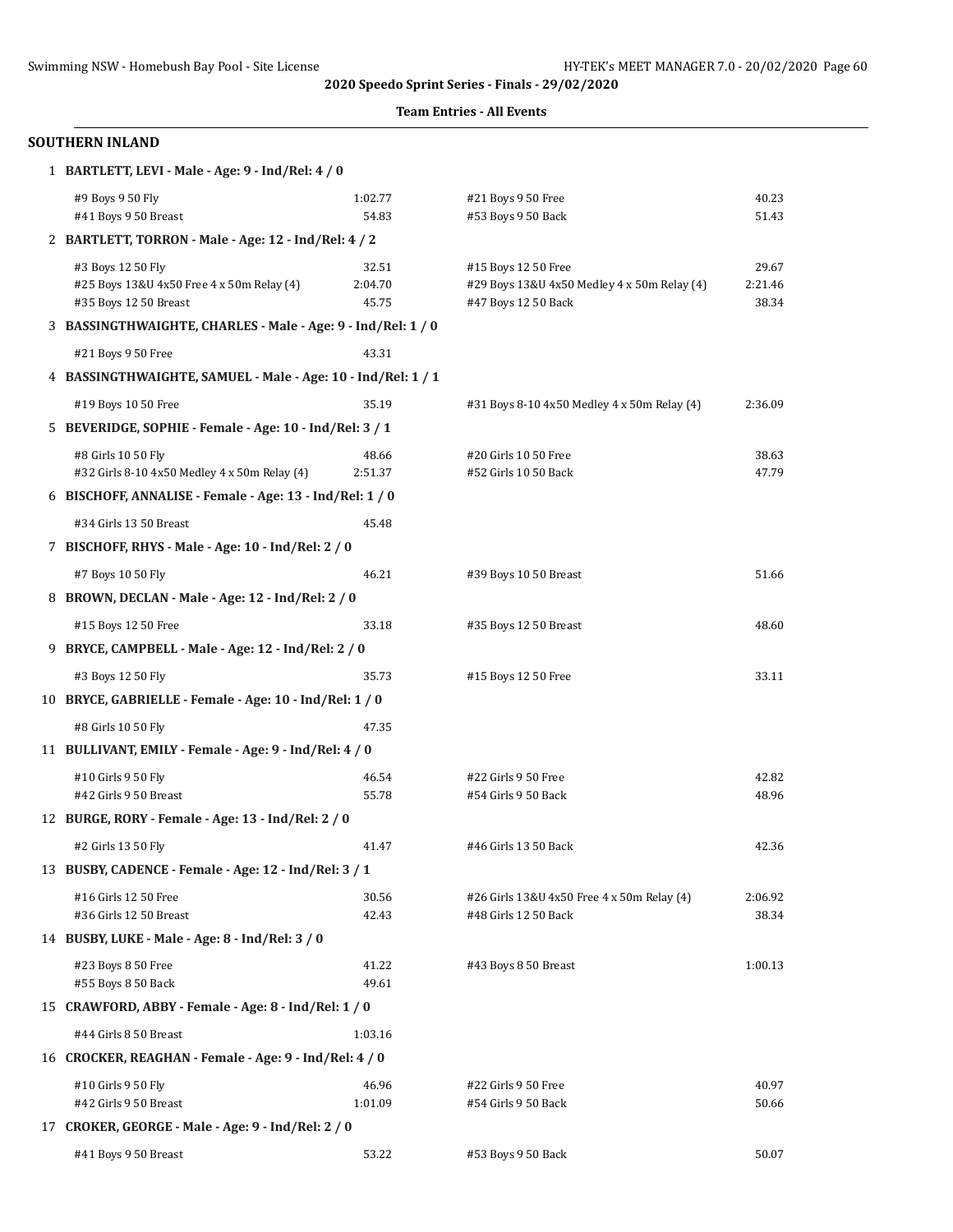|  | <b>Team Entries - All Events</b> |  |  |
|--|----------------------------------|--|--|
|--|----------------------------------|--|--|

| <b>SOUTHERN INLAND</b>                                                                     |                           |                                                                                           |                           |
|--------------------------------------------------------------------------------------------|---------------------------|-------------------------------------------------------------------------------------------|---------------------------|
| 18 CURTIS, FRANCES - Female - Age: 10 - Ind/Rel: 2 / 0                                     |                           |                                                                                           |                           |
| #40 Girls 10 50 Breast                                                                     | 55.03                     | #52 Girls 10 50 Back                                                                      | 45.41                     |
| 19 CURTIS, GERARD - Male - Age: 12 - Ind/Rel: 2 / 0                                        |                           |                                                                                           |                           |
| #35 Boys 12 50 Breast                                                                      | 45.43                     | #47 Boys 12 50 Back                                                                       | 39.50                     |
| 20 DEERY, JAKE - Male - Age: 9 - Ind/Rel: 1 / 0                                            |                           |                                                                                           |                           |
| #9 Boys 9 50 Fly                                                                           | 1:03.53                   |                                                                                           |                           |
| 21 DEERY, LIANA - Female - Age: 11 - Ind/Rel: 4 / 1                                        |                           |                                                                                           |                           |
| #6 Girls 11 50 Fly<br>#30 Girls 13&U 4x50 Medley 4 x 50m Relay (3)<br>#50 Girls 11 50 Back | 35.67<br>2:27.86<br>40.54 | #18 Girls 11 50 Free<br>#38 Girls 11 50 Breast                                            | 33.64<br>43.77            |
| 22 DERRICK, GRACE - Female - Age: 11 - Ind/Rel: 1 / 0                                      |                           |                                                                                           |                           |
| #38 Girls 11 50 Breast                                                                     | 47.74                     |                                                                                           |                           |
| 23 EDWARDS, BAYLEE - Male - Age: 11 - Ind/Rel: 4 / 2                                       |                           |                                                                                           |                           |
| #5 Boys 11 50 Fly<br>#25 Boys 13&U 4x50 Free 4 x 50m Relay (1)<br>#37 Boys 11 50 Breast    | 32.79<br>2:04.70<br>48.90 | #17 Boys 11 50 Free<br>#29 Boys 13&U 4x50 Medley 4 x 50m Relay (3)<br>#49 Boys 11 50 Back | 31.20<br>2:21.46<br>38.87 |
| 24 EDWARDS, REEGAN - Female - Age: 8 - Ind/Rel: 4 / 1                                      |                           |                                                                                           |                           |
| #12 Girls 8 50 Fly<br>#32 Girls 8-10 4x50 Medley 4 x 50m Relay (3)<br>#56 Girls 8 50 Back  | 42.13<br>2:51.37<br>51.51 | #24 Girls 8 50 Free<br>#44 Girls 8 50 Breast                                              | 39.21<br>58.94            |
| 25 FIGGIS, BAILEY - Male - Age: 12 - Ind/Rel: 2 / 0                                        |                           |                                                                                           |                           |
| #3 Boys 12 50 Fly                                                                          | 36.12                     | #47 Boys 12 50 Back                                                                       | 40.52                     |
| 26 FIGGIS, DARCEY - Female - Age: 8 - Ind/Rel: 4 / 0                                       |                           |                                                                                           |                           |
| #12 Girls 8 50 Fly                                                                         | 48.48                     | #24 Girls 8 50 Free                                                                       | 41.86                     |
| #44 Girls 8 50 Breast                                                                      | 56.43                     | #56 Girls 8 50 Back                                                                       | 49.79                     |
| 27 FOSTER, AINSLIE - Female - Age: 13 - Ind/Rel: 1 / 0                                     |                           |                                                                                           |                           |
| #14 Girls 13 50 Free                                                                       | 34.51                     |                                                                                           |                           |
| 28 FOSTER, LOGAN - Male - Age: 10 - Ind/Rel: 1 / 0                                         |                           |                                                                                           |                           |
| #51 Boys 10 50 Back                                                                        | 45.05                     |                                                                                           |                           |
| 29 GALLOWAY, ISLA - Female - Age: 10 - Ind/Rel: 1 / 1                                      |                           |                                                                                           |                           |
| #20 Girls 10 50 Free                                                                       | 39.70                     | #28 Girls 8-10 4x50 Free 4 x 50m Relay (3)                                                | 2:29.16                   |
| 30 GAMMON, ELLA - Female - Age: 8 - Ind/Rel: 2 / 0                                         |                           |                                                                                           |                           |
| #12 Girls 8 50 Fly                                                                         | 1:08.68                   | #56 Girls 8 50 Back                                                                       | 58.72                     |
| 31 GIBBS, RILEY - Male - Age: 13 - Ind/Rel: 4 / 1                                          |                           |                                                                                           |                           |
| #1 Boys 13 50 Fly<br>#29 Boys 13&U 4x50 Medley 4 x 50m Relay (2)<br>#45 Boys 13 50 Back    | 36.64<br>2:21.46<br>40.30 | #13 Boys 13 50 Free<br>#33 Boys 13 50 Breast                                              | 31.76<br>43.10            |
| 32 GILL, ARCHER - Male - Age: 10 - Ind/Rel: 3 / 1                                          |                           |                                                                                           |                           |
| #7 Boys 10 50 Fly<br>#39 Boys 10 50 Breast                                                 | 47.92<br>47.24            | #31 Boys 8-10 4x50 Medley 4 x 50m Relay (2)<br>#51 Boys 10 50 Back                        | 2:36.09<br>49.51          |
| 33 GILL, GISELLE - Female - Age: 8 - Ind/Rel: 1 / 0                                        |                           |                                                                                           |                           |
| #44 Girls 8 50 Breast                                                                      | 1:01.42                   |                                                                                           |                           |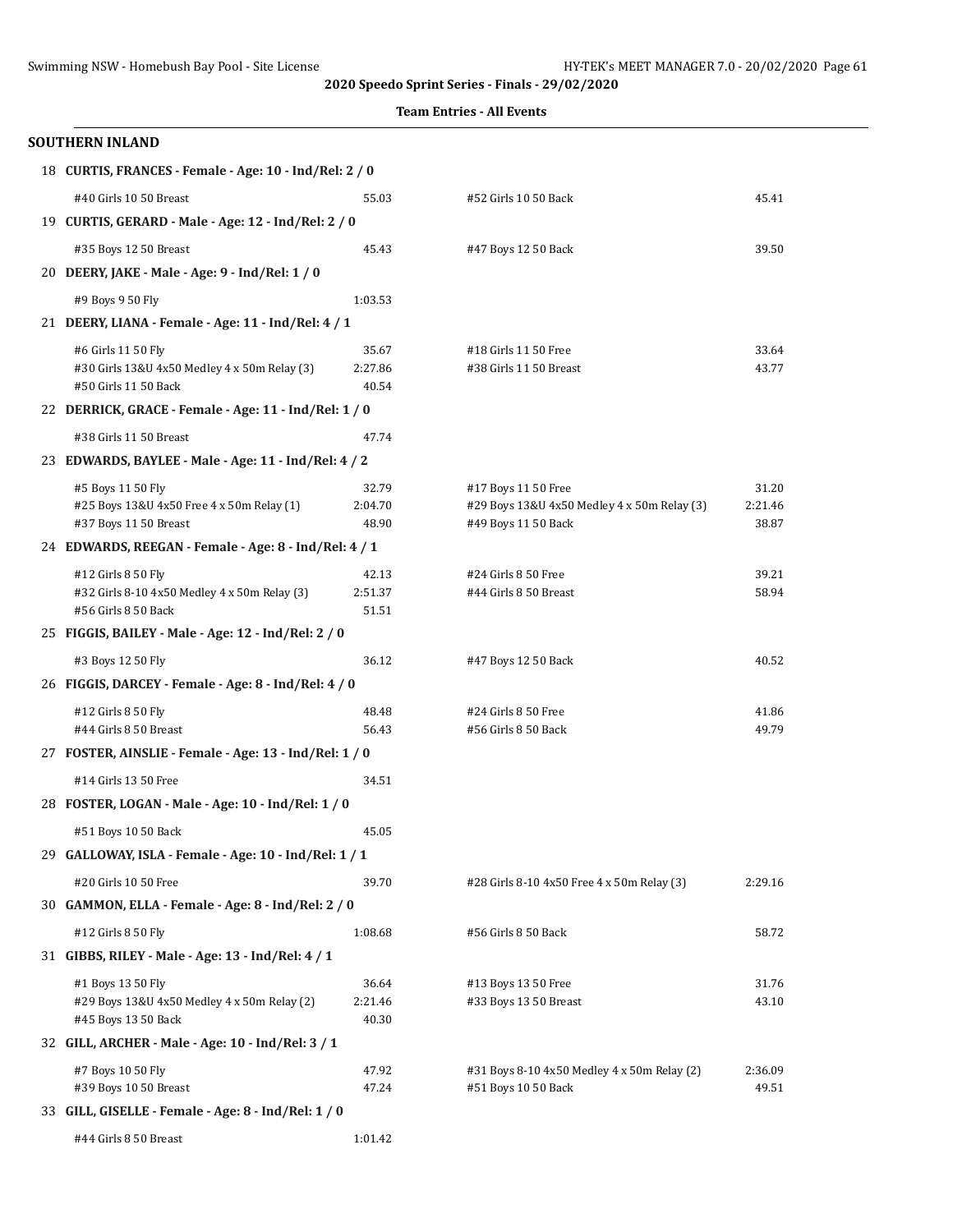#### **Team Entries - All Events**

| 34 GRAHAM, MIA - Female - Age: 13 - Ind/Rel: 3 / 1                                         |                           |                                                                                              |                           |
|--------------------------------------------------------------------------------------------|---------------------------|----------------------------------------------------------------------------------------------|---------------------------|
| #14 Girls 13 50 Free<br>#34 Girls 13 50 Breast                                             | 33.17<br>49.35            | #26 Girls 13&U 4x50 Free 4 x 50m Relay (1)<br>#46 Girls 13 50 Back                           | 2:06.92<br>42.22          |
| 35 GRAINGER, THOMAS - Male - Age: 10 - Ind/Rel: 4 / 2                                      |                           |                                                                                              |                           |
| #7 Boys 10 50 Fly<br>#27 Boys 8-10 4x50 Free 4 x 50m Relay (4)<br>#39 Boys 10 50 Breast    | 37.14<br>2:19.89<br>46.62 | #19 Boys 10 50 Free<br>#31 Boys 8-10 4x50 Medley 4 x 50m Relay (1)<br>#51 Boys 10 50 Back    | 33.98<br>2:36.09<br>37.59 |
| 36 HALL, ANGELA - Female - Age: 13 - Ind/Rel: 1 / 0                                        |                           |                                                                                              |                           |
| #2 Girls 13 50 Fly                                                                         | 38.42                     |                                                                                              |                           |
| 37 HARRIS, JAKE - Male - Age: 8 - Ind/Rel: 4 / 0                                           |                           |                                                                                              |                           |
| #11 Boys 8 50 Fly<br>#43 Boys 8 50 Breast                                                  | 1:01.17<br>1:06.29        | #23 Boys 8 50 Free<br>#55 Boys 8 50 Back                                                     | 42.45<br>59.44            |
| 38 HARRIS, JOSHUA - Male - Age: 11 - Ind/Rel: 4 / 0                                        |                           |                                                                                              |                           |
| #5 Boys 11 50 Fly<br>#37 Boys 11 50 Breast                                                 | 39.60<br>49.92            | #17 Boys 11 50 Free<br>#49 Boys 11 50 Back                                                   | 33.73<br>43.47            |
| 39 HAYNE, BOSTON - Male - Age: 9 - Ind/Rel: 1 / 0                                          |                           |                                                                                              |                           |
| #41 Boys 9 50 Breast<br>40 HENMAN, RAITH - Male - Age: 13 - Ind/Rel: 4 / 1                 | 57.68                     |                                                                                              |                           |
| #1 Boys 13 50 Fly<br>#25 Boys 13&U 4x50 Free 4 x 50m Relay (2)<br>#45 Boys 13 50 Back      | 41.69<br>2:04.70<br>42.14 | #13 Boys 13 50 Free<br>#33 Boys 13 50 Breast                                                 | 32.07<br>46.41            |
| 41 HILLAM, ASHA - Female - Age: 11 - Ind/Rel: 1 / 0                                        |                           |                                                                                              |                           |
| #6 Girls 11 50 Fly                                                                         | 46.10                     |                                                                                              |                           |
| 42 HILLAM, FINN - Male - Age: 10 - Ind/Rel: 1 / 0                                          |                           |                                                                                              |                           |
| #39 Boys 10 50 Breast                                                                      | 49.64                     |                                                                                              |                           |
| 43 HINDMARSH, CHARLIE - Male - Age: 9 - Ind/Rel: 1 / 0                                     |                           |                                                                                              |                           |
| #9 Boys 9 50 Fly                                                                           | 1:00.47                   |                                                                                              |                           |
| 44 HOLDER, BROCK - Male - Age: 13 - Ind/Rel: 3 / 0                                         |                           |                                                                                              |                           |
| #1 Boys 13 50 Fly<br>#33 Boys 13 50 Breast                                                 | 48.32<br>56.99            | #13 Boys 13 50 Free                                                                          | 34.63                     |
| 45 JOHNSON, HALLE - Female - Age: 9 - Ind/Rel: 2 / 1                                       |                           |                                                                                              |                           |
| #22 Girls 9 50 Free<br>#54 Girls 9 50 Back                                                 | 39.13<br>49.62            | #28 Girls 8-10 4x50 Free 4 x 50m Relay (1)                                                   | 2:29.16                   |
| 46 JONES, ANNIE - Female - Age: 10 - Ind/Rel: 4 / 2                                        |                           |                                                                                              |                           |
| #8 Girls 10 50 Fly<br>#28 Girls 8-10 4x50 Free 4 x 50m Relay (4)<br>#40 Girls 10 50 Breast | 39.57<br>2:29.16<br>50.39 | #20 Girls 10 50 Free<br>#32 Girls 8-10 4x50 Medley 4 x 50m Relay (1)<br>#52 Girls 10 50 Back | 33.66<br>2:51.37<br>38.84 |
| 47 KELLAHAN, GRACE - Female - Age: 10 - Ind/Rel: 1 / 0                                     |                           |                                                                                              |                           |
| #40 Girls 10 50 Breast                                                                     | 53.73                     |                                                                                              |                           |
| 48 KING, CHARLI - Female - Age: 12 - Ind/Rel: 4 / 0                                        |                           |                                                                                              |                           |
| #4 Girls 12 50 Fly<br>#36 Girls 12 50 Breast                                               | 38.89<br>45.00            | #16 Girls 12 50 Free<br>#48 Girls 12 50 Back                                                 | 34.24<br>40.87            |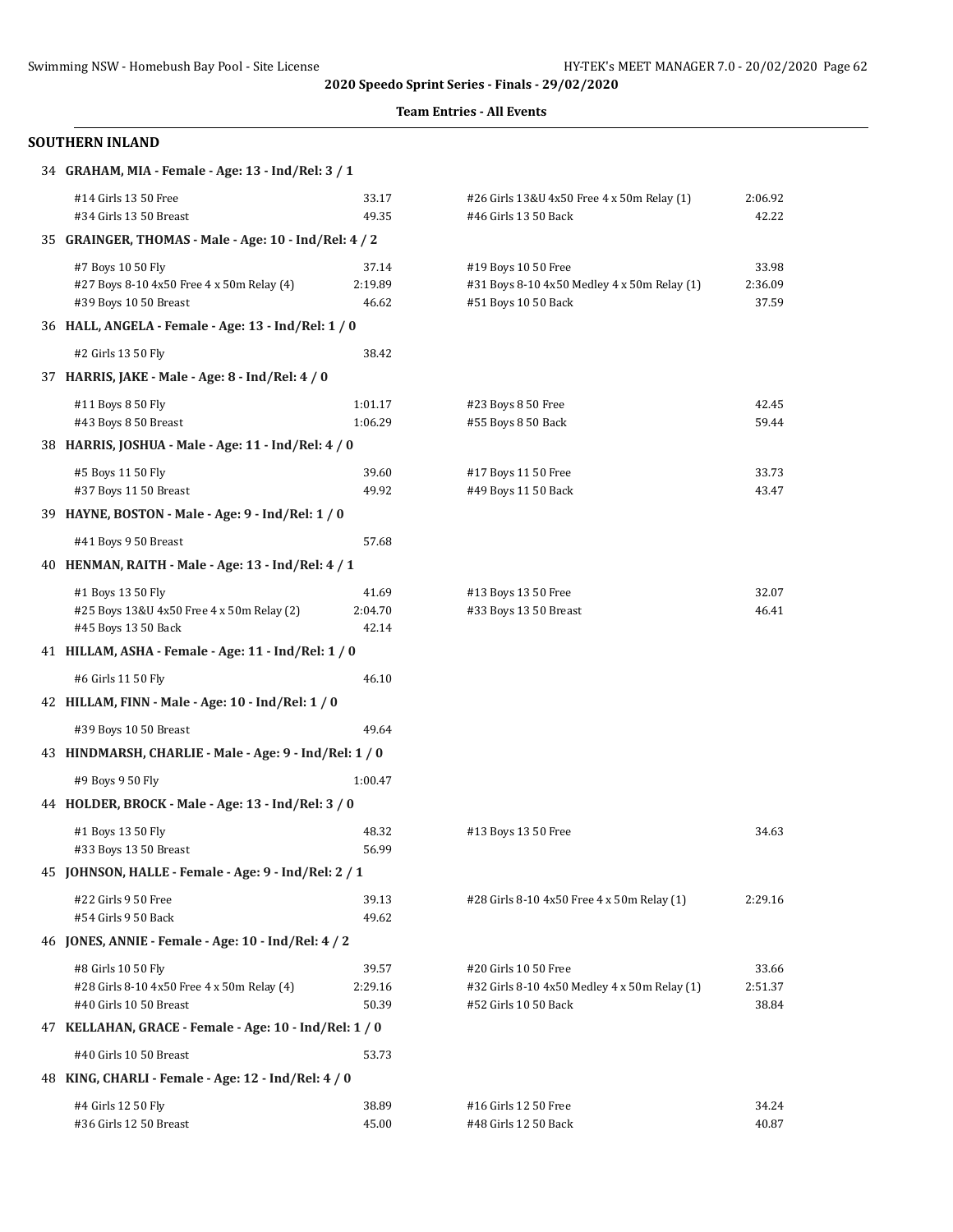#### **Team Entries - All Events**

| 49 LABARA, ANDRE - Male - Age: 9 - Ind/Rel: 4 / 2 |
|---------------------------------------------------|
|---------------------------------------------------|

| #9 Boys 9 50 Fly<br>#27 Boys 8-10 4x50 Free 4 x 50m Relay (1)<br>#41 Boys 9 50 Breast | 36.07<br>2:19.89<br>45.21 | #21 Boys 9 50 Free<br>#31 Boys 8-10 4x50 Medley 4 x 50m Relay (3)<br>#53 Boys 9 50 Back | 35.07<br>2:36.09<br>40.80 |
|---------------------------------------------------------------------------------------|---------------------------|-----------------------------------------------------------------------------------------|---------------------------|
| 50 LAKE, SARAH - Female - Age: 8 - Ind/Rel: 1 / 0                                     |                           |                                                                                         |                           |
| #24 Girls 8 50 Free                                                                   | 48.38                     |                                                                                         |                           |
| 51 LAWSON, TOBY - Male - Age: 13 - Ind/Rel: 3 / 1                                     |                           |                                                                                         |                           |
| #1 Boys 13 50 Fly                                                                     | 36.69                     | #29 Boys 13&U 4x50 Medley 4 x 50m Relay (1)                                             | 2:21.46                   |
| #33 Boys 13 50 Breast                                                                 | 47.42                     | #45 Boys 13 50 Back                                                                     | 38.01                     |
| 52 LEAHY, EVIE - Female - Age: 13 - Ind/Rel: 4 / 0                                    |                           |                                                                                         |                           |
| #2 Girls 13 50 Fly                                                                    | 41.19                     | #14 Girls 13 50 Free                                                                    | 34.46                     |
| #34 Girls 13 50 Breast                                                                | 44.73                     | #46 Girls 13 50 Back                                                                    | 40.17                     |
| 53 LINDLEY, JACK - Male - Age: 9 - Ind/Rel: 2 / 0                                     |                           |                                                                                         |                           |
| #21 Boys 9 50 Free                                                                    | 41.36                     | #53 Boys 9 50 Back                                                                      | 54.20                     |
| 54 MANWARING, SAM - Male - Age: 10 - Ind/Rel: 1 / 0                                   |                           |                                                                                         |                           |
| #19 Boys 10 50 Free                                                                   | 35.65                     |                                                                                         |                           |
| 55 MATTHEWS, ELLIE - Female - Age: 9 - Ind/Rel: 4 / 1                                 |                           |                                                                                         |                           |
| #10 Girls 9 50 Fly                                                                    | 41.32                     | #22 Girls 9 50 Free                                                                     | 37.74                     |
| #32 Girls 8-10 4x50 Medley 4 x 50m Relay (2)                                          | 2:51.37                   | #42 Girls 9 50 Breast                                                                   | 51.77                     |
| #54 Girls 9 50 Back                                                                   | 46.85                     |                                                                                         |                           |
| 56 MCCLELLAND, LARA - Female - Age: 11 - Ind/Rel: 4 / 0                               |                           |                                                                                         |                           |
| #6 Girls 11 50 Fly                                                                    | 39.17                     | #18 Girls 11 50 Free                                                                    | 33.45                     |
| #38 Girls 11 50 Breast                                                                | 47.36                     | #50 Girls 11 50 Back                                                                    | 39.68                     |
| 57 MCCLELLAND, LUCY - Female - Age: 11 - Ind/Rel: 1 / 0                               |                           |                                                                                         |                           |
| #18 Girls 11 50 Free                                                                  | 35.98                     |                                                                                         |                           |
| 58 MCDONALD, NATALIE - Female - Age: 8 - Ind/Rel: 3 / 0                               |                           |                                                                                         |                           |
| #12 Girls 8 50 Fly                                                                    | 56.87                     | #24 Girls 8 50 Free                                                                     | 45.75                     |
| #56 Girls 8 50 Back                                                                   | 1:07.24                   |                                                                                         |                           |
| 59 MCKENZIE, MILLIE - Female - Age: 12 - Ind/Rel: 4 / 2                               |                           |                                                                                         |                           |
| #4 Girls 12 50 Fly                                                                    | 35.88                     | #16 Girls 12 50 Free                                                                    | 32.31                     |
| #26 Girls 13&U 4x50 Free 4 x 50m Relay (3)<br>#36 Girls 12 50 Breast                  | 2:06.92<br>42.08          | #30 Girls 13&U 4x50 Medley 4 x 50m Relay (1)<br>#48 Girls 12 50 Back                    | 2:27.86<br>37.60          |
| 60 MINGAY, NATE - Male - Age: 8 - Ind/Rel: 4 / 1                                      |                           |                                                                                         |                           |
|                                                                                       |                           |                                                                                         |                           |
| #11 Boys 8 50 Fly<br>#27 Boys 8-10 4x50 Free 4 x 50m Relay (3)                        | 40.98<br>2:19.89          | #23 Boys 8 50 Free<br>#43 Boys 8 50 Breast                                              | 36.91<br>55.66            |
| #55 Boys 8 50 Back                                                                    | 45.09                     |                                                                                         |                           |
| 61 NG, BOSCO - Male - Age: 11 - Ind/Rel: 3 / 0                                        |                           |                                                                                         |                           |
| #5 Boys 11 50 Fly                                                                     | 40.62                     | #17 Boys 11 50 Free                                                                     | 35.43                     |
| #49 Boys 11 50 Back                                                                   | 42.27                     |                                                                                         |                           |
| 62 PACKER, CHARLOTTE - Female - Age: 10 - Ind/Rel: 3 / 1                              |                           |                                                                                         |                           |
| #8 Girls 10 50 Fly                                                                    | 47.75                     | #20 Girls 10 50 Free                                                                    | 39.16                     |
| #28 Girls 8-10 4x50 Free 4 x 50m Relay (2)                                            | 2:29.16                   | #52 Girls 10 50 Back                                                                    | 50.53                     |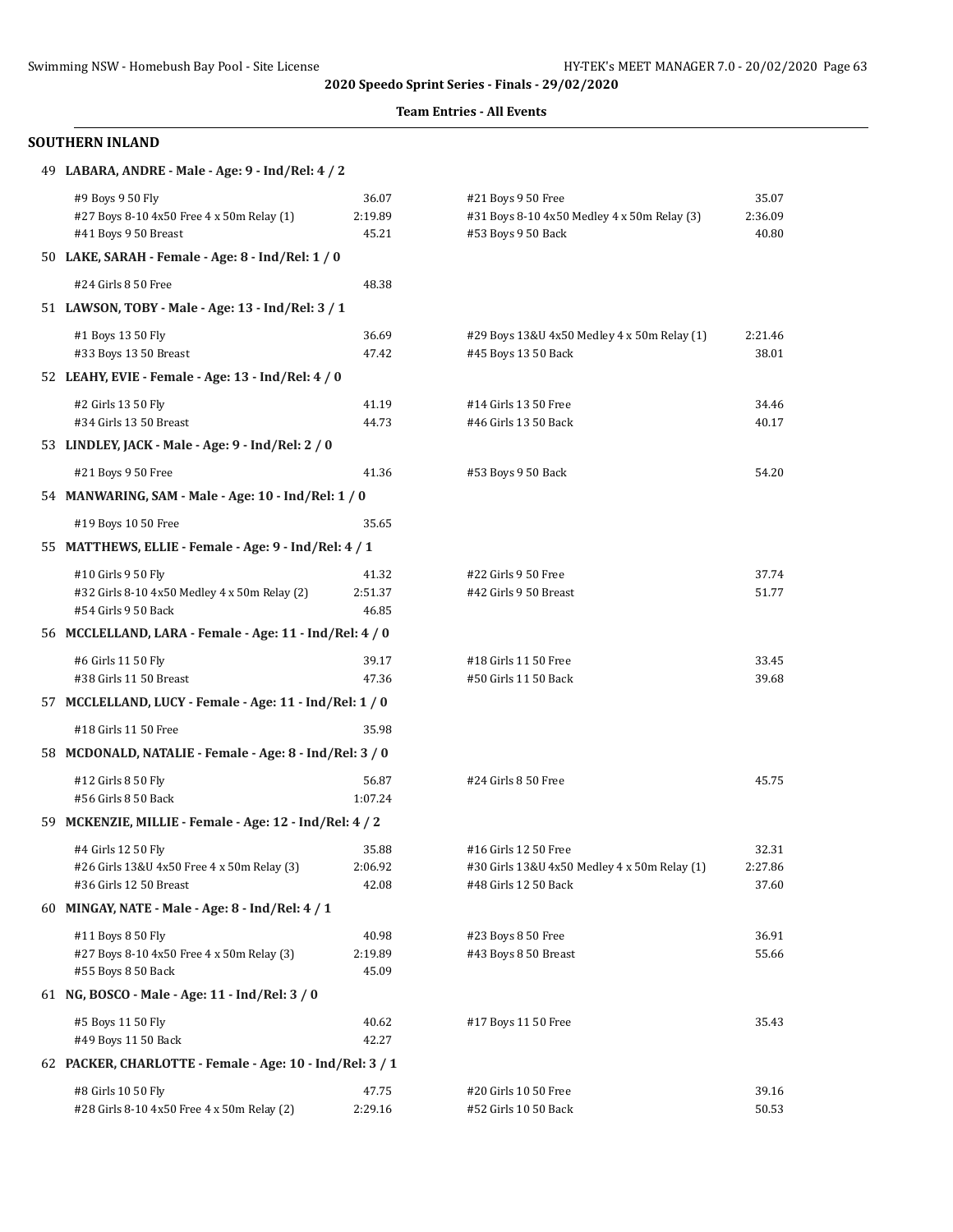#### **Team Entries - All Events**

|   | 63 PACKER, PHOEBE - Female - Age: 11 - Ind/Rel: 4 / 1                                         |                           |                                                                  |                  |
|---|-----------------------------------------------------------------------------------------------|---------------------------|------------------------------------------------------------------|------------------|
|   | #6 Girls 11 50 Fly<br>#26 Girls 13&U 4x50 Free 4 x 50m Relay (2)<br>#50 Girls 11 50 Back      | 40.13<br>2:06.92<br>41.61 | #18 Girls 11 50 Free<br>#38 Girls 11 50 Breast                   | 33.11<br>47.48   |
|   | 64 PARK, JAI - Male - Age: 10 - Ind/Rel: 3 / 1                                                |                           |                                                                  |                  |
|   | #7 Boys 10 50 Fly<br>#27 Boys 8-10 4x50 Free 4 x 50m Relay (2)                                | 42.35<br>2:19.89          | #19 Boys 10 50 Free<br>#51 Boys 10 50 Back                       | 36.18<br>48.28   |
|   | 65 PEACEY, ASHLEE - Female - Age: 10 - Ind/Rel: 1 / 0                                         |                           |                                                                  |                  |
|   | #40 Girls 10 50 Breast                                                                        | 55.14                     |                                                                  |                  |
|   | 66 PEACEY, LILY - Female - Age: 9 - Ind/Rel: 1 / 0                                            |                           |                                                                  |                  |
|   | #42 Girls 9 50 Breast                                                                         | 1:00.57                   |                                                                  |                  |
|   | 67 PEACEY, THOMAS - Male - Age: 11 - Ind/Rel: 1 / 0                                           |                           |                                                                  |                  |
|   | #37 Boys 11 50 Breast                                                                         | 48.92                     |                                                                  |                  |
|   | 68 PHILP, HALLE - Female - Age: 13 - Ind/Rel: 4 / 1                                           |                           |                                                                  |                  |
|   | #2 Girls 13 50 Fly<br>#30 Girls 13&U 4x50 Medley 4 x 50m Relay (2)<br>#46 Girls 13 50 Back    | 37.62<br>2:27.86<br>41.61 | #14 Girls 13 50 Free<br>#34 Girls 13 50 Breast                   | 33.28<br>43.65   |
|   | 69 RAPANA, HARRISON - Male - Age: 12 - Ind/Rel: 3 / 1                                         |                           |                                                                  |                  |
|   | #15 Boys 12 50 Free<br>#35 Boys 12 50 Breast                                                  | 32.94<br>47.41            | #25 Boys 13&U 4x50 Free 4 x 50m Relay (3)<br>#47 Boys 12 50 Back | 2:04.70<br>41.41 |
|   | 70 SERGI, NATE - Male - Age: 11 - Ind/Rel: 4 / 0                                              |                           |                                                                  |                  |
|   | #5 Boys 11 50 Fly<br>#37 Boys 11 50 Breast                                                    | 41.97<br>45.34            | #17 Boys 11 50 Free<br>#49 Boys 11 50 Back                       | 34.45<br>46.76   |
|   | 71 SERGI, PAIGE - Female - Age: 12 - Ind/Rel: 1 / 0                                           |                           |                                                                  |                  |
|   | #4 Girls 12 50 Fly                                                                            | 41.00                     |                                                                  |                  |
|   | 72 SHANNON, FELICITY - Female - Age: 12 - Ind/Rel: 4 / 1                                      |                           |                                                                  |                  |
|   | #4 Girls 12 50 Fly<br>#30 Girls 13&U 4x50 Medley 4 x 50m Relay (4)<br>#48 Girls 12 50 Back    | 40.22<br>2:27.86<br>39.64 | #16 Girls 12 50 Free<br>#36 Girls 12 50 Breast                   | 30.94<br>44.73   |
|   | 73 SLEEMAN, KAI - Male - Age: 12 - Ind/Rel: 1 / 0                                             |                           |                                                                  |                  |
|   | #3 Boys 12 50 Fly                                                                             | 37.98                     |                                                                  |                  |
|   | 74 SUMMERFIELD, LANI - Female - Age: 9 - Ind/Rel: 1 / 0                                       |                           |                                                                  |                  |
|   | #10 Girls 9 50 Fly                                                                            | 53.37                     |                                                                  |                  |
|   | 75 WALKER, LUCAS - Male - Age: 8 - Ind/Rel: 2 / 0                                             |                           |                                                                  |                  |
|   | #23 Boys 8 50 Free                                                                            | 44.92                     | #43 Boys 8 50 Breast                                             | 1:05.37          |
|   | 76 WILSON, BEATRICE - Female - Age: 11 - Ind/Rel: 1 / 0                                       |                           |                                                                  |                  |
|   | #50 Girls 11 50 Back                                                                          | 43.77                     |                                                                  |                  |
| 1 | SOUTHERN INLAND - 'A'<br>EDWARDS, BAYLEE; HENMAN, RAITH; RAPANA, HARRISON; BARTLETT, TORRON   |                           | #25 Boys 13 & Under 4x50 Freestyle 4 x 50m Rela                  | 2:04.70          |
| 2 | <b>SOUTHERN INLAND - 'A'</b><br>GRAHAM, MIA; PACKER, PHOEBE; MCKENZIE, MILLIE; BUSBY, CADENCE |                           | #26 Girls 13 & Under 4x50 Freestyle 4 x 50m Rela                 | 2:06.92          |
| 3 | SOUTHERN INLAND - 'A'<br>LABARA, ANDRE; PARK, JAI; MINGAY, NATE; GRAINGER, THOMAS             |                           | #27 Boys 8-10 4x50 Freestyle 4 x 50m Relay                       | 2:19.89          |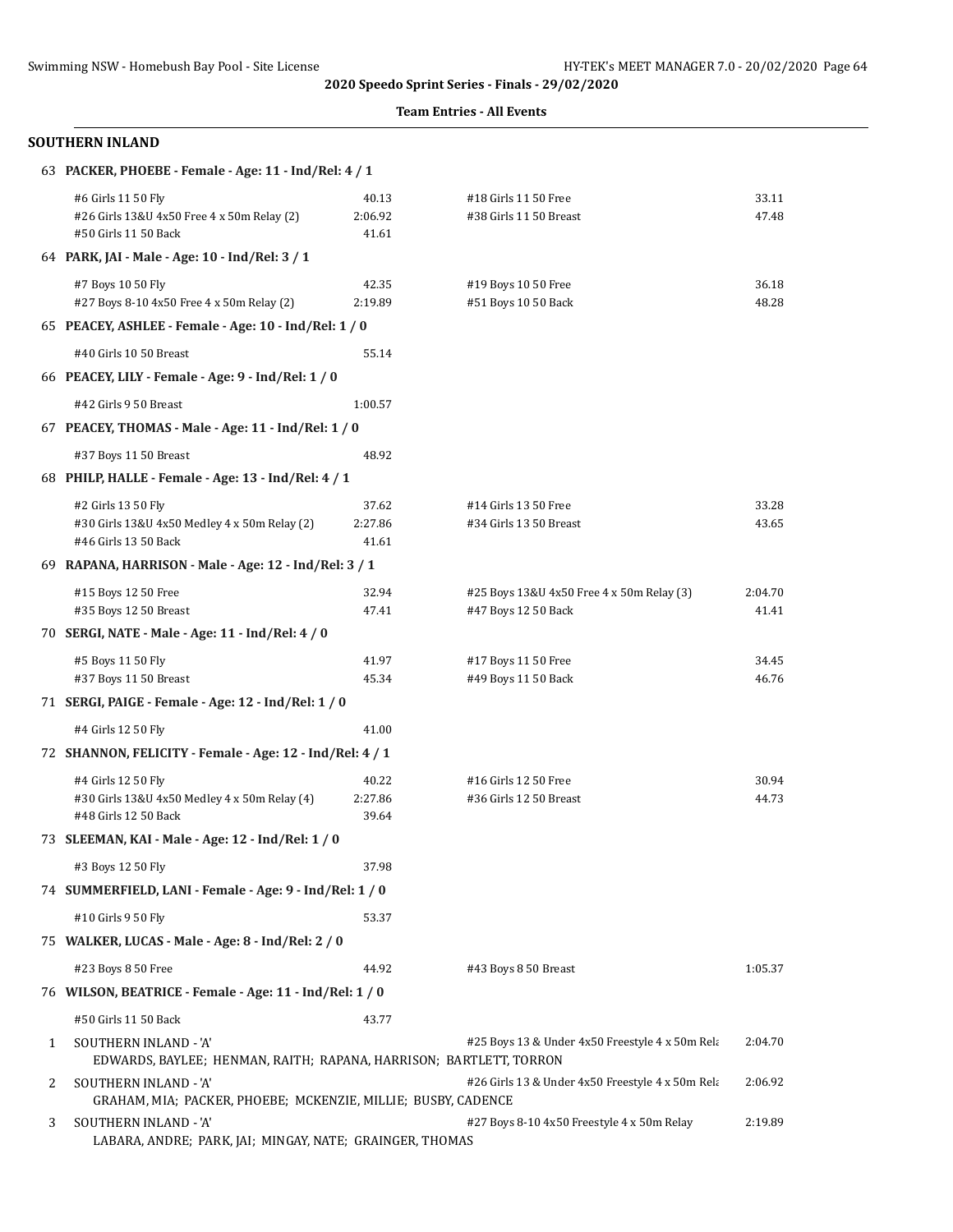#### **Team Entries - All Events**

| 4  | SOUTHERN INLAND - 'A'<br>JOHNSON, HALLE; PACKER, CHARLOTTE; GALLOWAY, ISLA; JONES, ANNIE                                                                             | #28 Girls 8-10 4x50 Freestyle 4 x 50m Relay    | 2:29.16 |
|----|----------------------------------------------------------------------------------------------------------------------------------------------------------------------|------------------------------------------------|---------|
| 5. | SOUTHERN INLAND - 'A'<br>LAWSON, TOBY; GIBBS, RILEY; EDWARDS, BAYLEE; BARTLETT, TORRON                                                                               | #29 Boys 13 & Under 4x50 Medley 4 x 50m Relay  | 2:21.46 |
| 6  | SOUTHERN INLAND - 'A'<br>MCKENZIE, MILLIE; PHILP, HALLE; DEERY, LIANA; SHANNON, FELICITY                                                                             | #30 Girls 13 & Under 4x50 Medley 4 x 50m Relay | 2:27.86 |
|    | SOUTHERN INLAND - 'A'<br>GRAINGER, THOMAS; GILL, ARCHER; LABARA, ANDRE; BASSINGTHWAIGHTE, SAMUEL                                                                     | #31 Boys 8-10 4x50 Medley 4 x 50m Relay        | 2:36.09 |
| 8  | SOUTHERN INLAND - 'A'<br>JONES, ANNIE; MATTHEWS, ELLIE; EDWARDS, REEGAN; BEVERIDGE, SOPHIE<br><b>SOUTHERN INLAND</b> Total Individual Entries: 187 - Total Relays: 8 | #32 Girls 8-10 4x50 Medley 4 x 50m Relay       | 2:51.37 |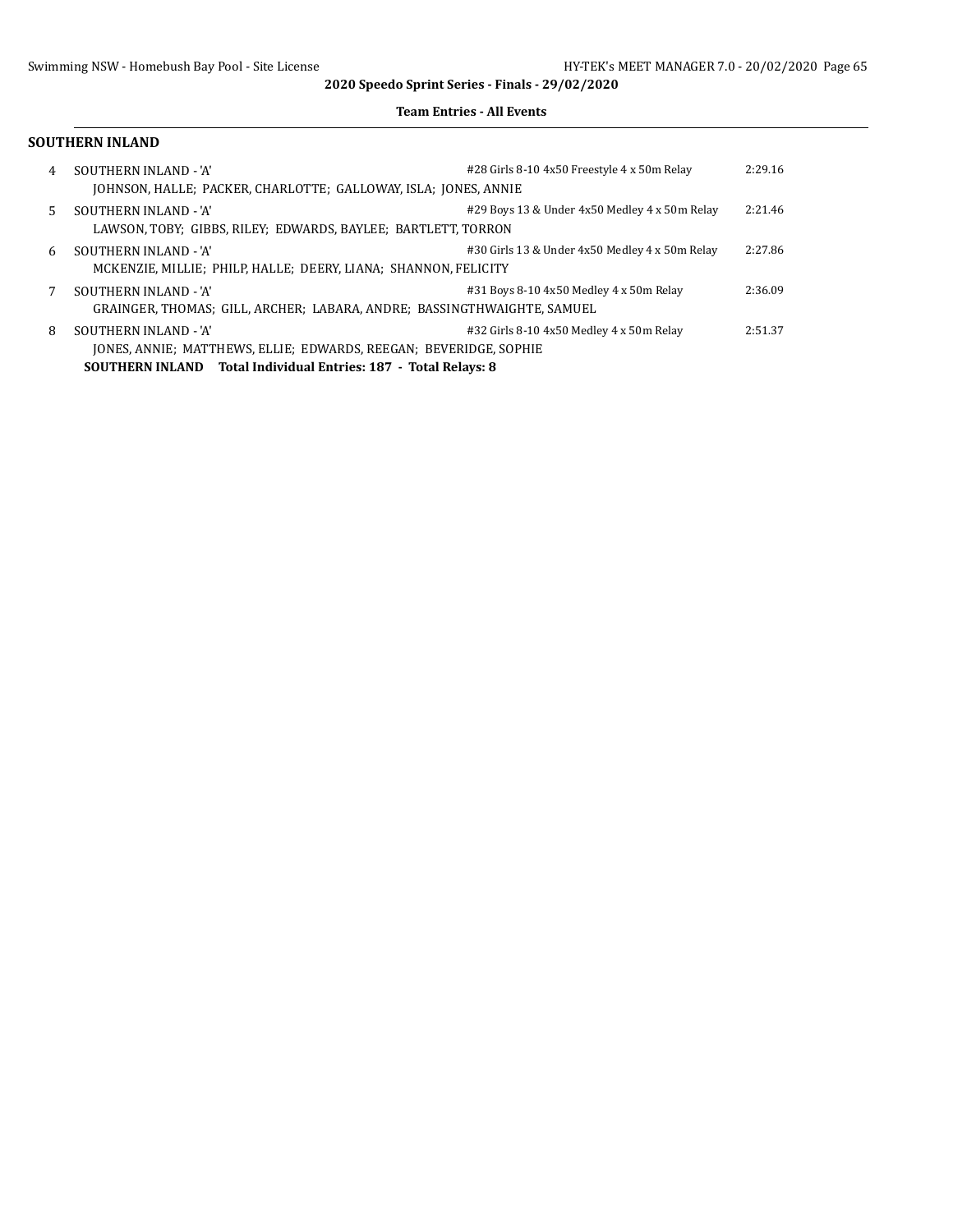#### **Team Entries - All Events**

#### **WESTERN**

| 1 ATKINSON, NATE - Male - Age: 13 - Ind/Rel: 4 / 2        |         |                                              |         |  |
|-----------------------------------------------------------|---------|----------------------------------------------|---------|--|
| #1 Boys 13 50 Fly                                         | 30.42   | #13 Boys 13 50 Free                          | 27.85   |  |
| #25 Boys 13&U 4x50 Free 4 x 50m Relay (4)                 | 1:59.78 | #29 Boys 13&U 4x50 Medley 4 x 50m Relay (1)  | 2:19.53 |  |
| #33 Boys 13 50 Breast                                     | 41.25   | #45 Boys 13 50 Back                          | 32.92   |  |
| 2 BROUGHAM, HENRY - Male - Age: 8 - Ind/Rel: 4 / 2        |         |                                              |         |  |
| #11 Boys 8 50 Fly                                         | 54.21   | #23 Boys 8 50 Free                           | 39.37   |  |
| #27 Boys 8-10 4x50 Free 4 x 50m Relay (2)                 | 2:27.99 | #31 Boys 8-10 4x50 Medley 4 x 50m Relay (4)  | 2:51.60 |  |
| #43 Boys 8 50 Breast                                      | 59.37   | #55 Boys 8 50 Back                           | 54.52   |  |
| 3 CARNEY, LUCY - Female - Age: 10 - Ind/Rel: 3 / 0        |         |                                              |         |  |
| #20 Girls 10 50 Free                                      | 41.44   | #40 Girls 10 50 Breast                       | 1:05.59 |  |
| #52 Girls 10 50 Back                                      | 58.56   |                                              |         |  |
| 4 CARNEY, OLIVIA - Female - Age: 8 - Ind/Rel: 4 / 0       |         |                                              |         |  |
| #12 Girls 8 50 Fly                                        | 58.08   | #24 Girls 8 50 Free                          | 41.94   |  |
| #44 Girls 8 50 Breast                                     | 1:03.81 | #56 Girls 8 50 Back                          | 1:01.90 |  |
| 5 CHAPMAN, MYAH - Female - Age: 8 - Ind/Rel: 4 / 0        |         |                                              |         |  |
| #12 Girls 8 50 Fly                                        | 1:06.40 | #24 Girls 8 50 Free                          | 48.74   |  |
| #44 Girls 8 50 Breast                                     | 1:09.15 | #56 Girls 8 50 Back                          | 1:07.38 |  |
| 6 CHRISTIANSEN, GRACIE - Female - Age: 8 - Ind/Rel: 4 / 0 |         |                                              |         |  |
| #12 Girls 8 50 Fly                                        | 1:03.22 | #24 Girls 8 50 Free                          | 43.98   |  |
| #44 Girls 8 50 Breast                                     | 1:01.33 | #56 Girls 8 50 Back                          | 1:01.72 |  |
| 7 CONSTABLE, RICKY - Male - Age: 13 - Ind/Rel: 4 / 0      |         |                                              |         |  |
| #1 Boys 13 50 Fly                                         | 43.74   | #13 Boys 13 50 Free                          | 34.33   |  |
| #33 Boys 13 50 Breast                                     | 53.60   | #45 Boys 13 50 Back                          | 38.88   |  |
| 8 ENGLAND, BONNIE - Female - Age: 13 - Ind/Rel: 4 / 2     |         |                                              |         |  |
| #2 Girls 13 50 Fly                                        | 35.23   | #14 Girls 13 50 Free                         | 31.92   |  |
| #26 Girls 13&U 4x50 Free 4 x 50m Relay (1)                | 2:08.31 | #30 Girls 13&U 4x50 Medley 4 x 50m Relay (3) | 2:28.38 |  |
| #34 Girls 13 50 Breast                                    | 41.49   | #46 Girls 13 50 Back                         | 42.14   |  |
| 9 FAICHNEY, GEORGIA - Female - Age: 12 - Ind/Rel: 4 / 1   |         |                                              |         |  |
| #4 Girls 12 50 Fly                                        | 44.00   | #16 Girls 12 50 Free                         | 33.12   |  |
| #26 Girls 13&U 4x50 Free 4 x 50m Relay (3)                | 2:08.31 | #36 Girls 12 50 Breast                       | 44.63   |  |
| #48 Girls 12 50 Back                                      | 43.53   |                                              |         |  |
| 10 GAIN, HUGH - Male - Age: 8 - Ind/Rel: 4 / 0            |         |                                              |         |  |
| #11 Boys 8 50 Fly                                         | 1:07.16 | #23 Boys 8 50 Free                           | 48.25   |  |
| #43 Boys 8 50 Breast                                      | 1:05.30 | #55 Boys 8 50 Back                           | 57.04   |  |
| 11 HANCOCK, HARRY - Male - Age: 10 - Ind/Rel: 4 / 2       |         |                                              |         |  |
| #7 Boys 10 50 Fly                                         | 47.13   | #19 Boys 10 50 Free                          | 37.22   |  |
| #27 Boys 8-10 4x50 Free 4 x 50m Relay (3)                 | 2:27.99 | #31 Boys 8-10 4x50 Medley 4 x 50m Relay (2)  | 2:51.60 |  |
| #39 Boys 10 50 Breast                                     | 48.55   | #51 Boys 10 50 Back                          | 47.62   |  |
| 12 KEIGHTLEY, EDITH - Female - Age: 11 - Ind/Rel: 1 / 1   |         |                                              |         |  |
| #30 Girls 13&U 4x50 Medley 4 x 50m Relay (2)              | 2:28.38 | #38 Girls 11 50 Breast                       | 43.90   |  |
| 13 KEIGHTLEY, MABEL - Female - Age: 9 - Ind/Rel: 3 / 0    |         |                                              |         |  |
| #22 Girls 9 50 Free                                       | 38.77   | #42 Girls 9 50 Breast                        | 49.97   |  |
| #54 Girls 9 50 Back                                       | 51.42   |                                              |         |  |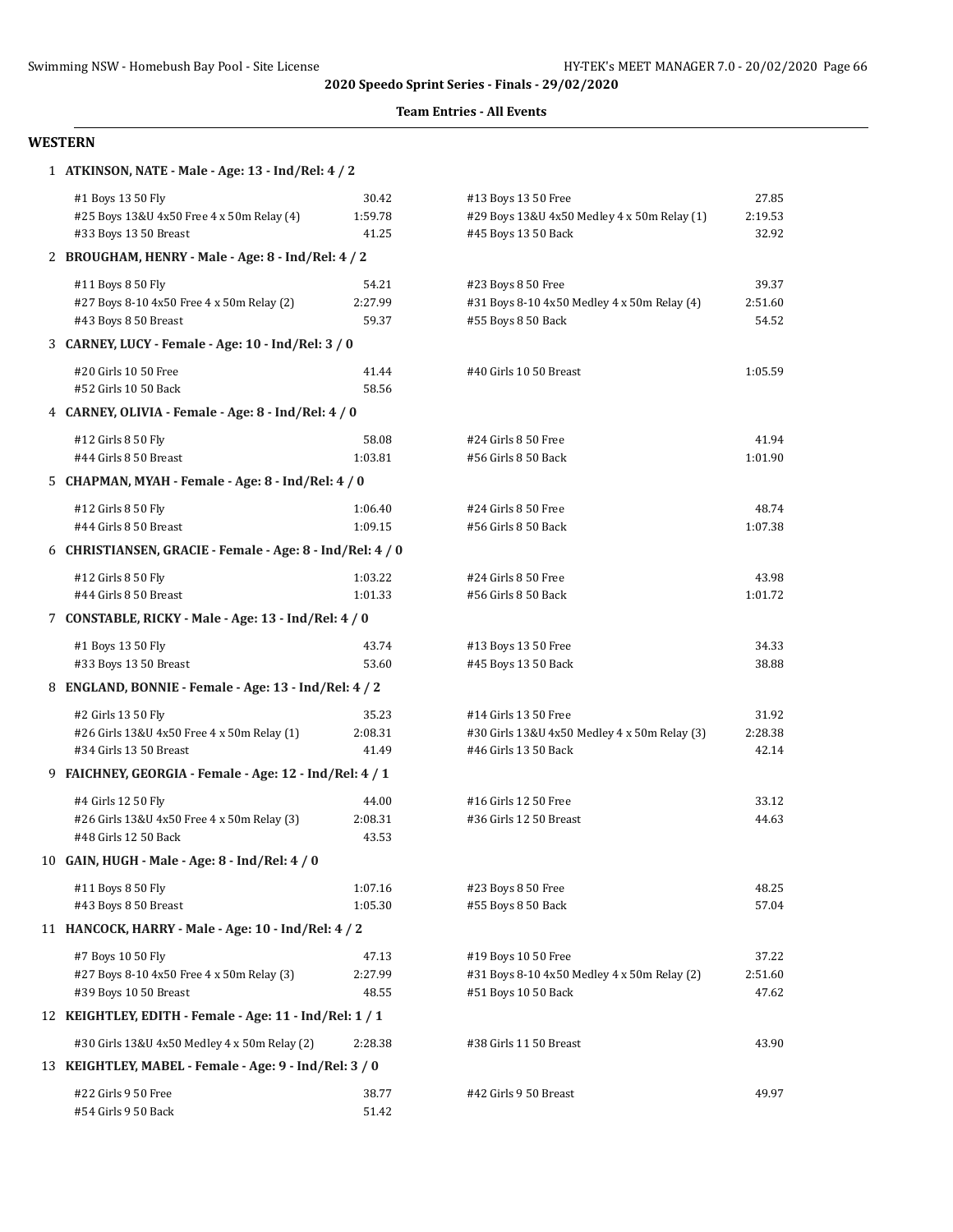#### **Team Entries - All Events**

#### **WESTERN**

|  | 14 KLINE, SOPHIE - Female - Age: 10 - Ind/Rel: 4 / 0           |         |                                              |         |  |
|--|----------------------------------------------------------------|---------|----------------------------------------------|---------|--|
|  | #8 Girls 10 50 Fly                                             | 53.06   | #20 Girls 10 50 Free                         | 39.17   |  |
|  | #40 Girls 10 50 Breast                                         | 1:01.71 | #52 Girls 10 50 Back                         | 55.21   |  |
|  | 15 KLINE, WILLIAM - Male - Age: 11 - Ind/Rel: 4 / 0            |         |                                              |         |  |
|  | #5 Boys 11 50 Fly                                              | 1:01.34 | #17 Boys 11 50 Free                          | 39.25   |  |
|  | #37 Boys 11 50 Breast                                          | 1:04.07 | #49 Boys 11 50 Back                          | 48.58   |  |
|  | 16 LAVELLE, PHOEBE - Female - Age: 8 - Ind/Rel: 4 / 0          |         |                                              |         |  |
|  | #12 Girls 8 50 Fly                                             | 1:13.74 | #24 Girls 8 50 Free                          | 46.69   |  |
|  | #44 Girls 8 50 Breast                                          | 1:05.30 | #56 Girls 8 50 Back                          | 55.95   |  |
|  | 17 LYNCH, BYRON - Male - Age: 13 - Ind/Rel: 4 / 2              |         |                                              |         |  |
|  | #1 Boys 13 50 Fly                                              | 35.01   | #13 Boys 13 50 Free                          | 30.60   |  |
|  | #25 Boys 13&U 4x50 Free 4 x 50m Relay (3)                      | 1:59.78 | #29 Boys 13&U 4x50 Medley 4 x 50m Relay (2)  | 2:19.53 |  |
|  | #33 Boys 13 50 Breast                                          | 42.58   | #45 Boys 13 50 Back                          | 37.76   |  |
|  | 18 LYNCH, JACOB - Male - Age: 10 - Ind/Rel: 4 / 2              |         |                                              |         |  |
|  | #7 Boys 10 50 Fly                                              | 47.27   | #19 Boys 10 50 Free                          | 35.69   |  |
|  | #27 Boys 8-10 4x50 Free 4 x 50m Relay (4)                      | 2:27.99 | #31 Boys 8-10 4x50 Medley 4 x 50m Relay (1)  | 2:51.60 |  |
|  | #39 Boys 10 50 Breast                                          | 59.72   | #51 Boys 10 50 Back                          | 44.21   |  |
|  | 19 MCANENEY, SOPHIE - Female - Age: 10 - Ind/Rel: 4 / 2        |         |                                              |         |  |
|  | #8 Girls 10 50 Fly                                             | 37.70   | #20 Girls 10 50 Free                         | 32.73   |  |
|  | #28 Girls 8-10 4x50 Free 4 x 50m Relay (4)                     | 2:14.42 | #32 Girls 8-10 4x50 Medley 4 x 50m Relay (2) | 2:31.19 |  |
|  | #40 Girls 10 50 Breast                                         | 40.21   | #52 Girls 10 50 Back                         | 38.68   |  |
|  | 20 MCGILVRAY, CHLOE - Female - Age: 12 - Ind/Rel: 4 / 0        |         |                                              |         |  |
|  | #4 Girls 12 50 Fly                                             | 41.39   | #16 Girls 12 50 Free                         | 33.81   |  |
|  | #36 Girls 12 50 Breast                                         | 44.71   | #48 Girls 12 50 Back                         | 41.28   |  |
|  | 21 MCGILVRAY, EDWARD - Male - Age: 8 - Ind/Rel: 3 / 0          |         |                                              |         |  |
|  | #11 Boys 8 50 Fly                                              | 1:11.11 | #23 Boys 8 50 Free                           | 43.09   |  |
|  | #55 Boys 8 50 Back                                             | 54.67   |                                              |         |  |
|  | 22 MESSNER, ABBIE - Female - Age: 9 - Ind/Rel: 4 / 2           |         |                                              |         |  |
|  | #10 Girls 9 50 Fly                                             | 41.69   | #22 Girls 9 50 Free                          | 33.19   |  |
|  | #28 Girls 8-10 4x50 Free 4 x 50m Relay (1)                     | 2:14.42 | #32 Girls 8-10 4x50 Medley 4 x 50m Relay (1) | 2:31.19 |  |
|  | #42 Girls 9 50 Breast                                          | 48.60   | #54 Girls 9 50 Back                          | 42.26   |  |
|  | 23 NEAVERSON-SMITH, ALASTAIR - Male - Age: 12 - Ind/Rel: 4 / 2 |         |                                              |         |  |
|  | #3 Boys 12 50 Fly                                              | 35.26   | #15 Boys 12 50 Free                          | 30.96   |  |
|  | #25 Boys 13&U 4x50 Free 4 x 50m Relay (2)                      | 1:59.78 | #29 Boys 13&U 4x50 Medley 4 x 50m Relay (4)  | 2:19.53 |  |
|  | #35 Boys 12 50 Breast                                          | 43.74   | #47 Boys 12 50 Back                          | 37.46   |  |
|  | 24 REDDING, LUKE - Male - Age: 11 - Ind/Rel: 4 / 2             |         |                                              |         |  |
|  | #5 Boys 11 50 Fly                                              | 33.07   | #17 Boys 11 50 Free                          | 30.37   |  |
|  | #25 Boys 13&U 4x50 Free 4 x 50m Relay (1)                      | 1:59.78 | #29 Boys 13&U 4x50 Medley 4 x 50m Relay (3)  | 2:19.53 |  |
|  | #37 Boys 11 50 Breast                                          | 43.98   | #49 Boys 11 50 Back                          | 38.57   |  |
|  | 25 REID, BRYDEE - Female - Age: 9 - Ind/Rel: 4 / 2             |         |                                              |         |  |
|  | #10 Girls 9 50 Fly                                             | 35.46   | #22 Girls 9 50 Free                          | 35.24   |  |
|  | #28 Girls 8-10 4x50 Free 4 x 50m Relay (2)                     | 2:14.42 | #32 Girls 8-10 4x50 Medley 4 x 50m Relay (3) | 2:31.19 |  |
|  | #42 Girls 9 50 Breast                                          | 52.62   | #54 Girls 9 50 Back                          | 44.41   |  |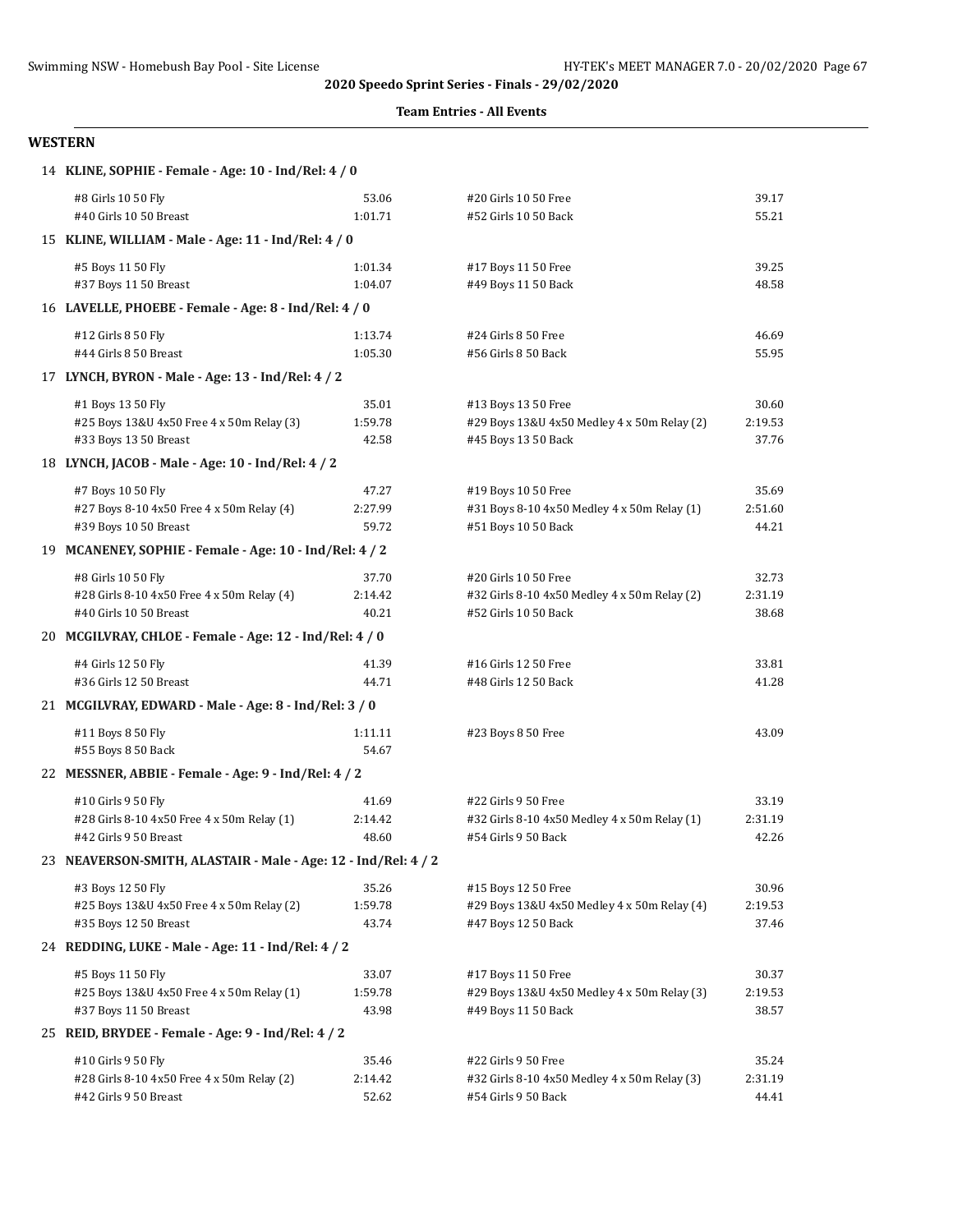#### **Team Entries - All Events**

#### **WESTERN**

|   | 26 ROSE, ERIKO - Female - Age: 9 - Ind/Rel: 4 / 0                                                                                    |                                                       |                                                  |         |  |
|---|--------------------------------------------------------------------------------------------------------------------------------------|-------------------------------------------------------|--------------------------------------------------|---------|--|
|   | #10 Girls 9 50 Fly                                                                                                                   | 49.24                                                 | #22 Girls 9 50 Free                              | 39.27   |  |
|   | #42 Girls 9 50 Breast                                                                                                                | 1:03.49                                               | #54 Girls 9 50 Back                              | 46.98   |  |
|   |                                                                                                                                      | 27 RUFUS, ADDISON - Female - Age: 11 - Ind/Rel: 4 / 2 |                                                  |         |  |
|   | #6 Girls 11 50 Fly                                                                                                                   | 46.81                                                 | #18 Girls 11 50 Free                             | 33.47   |  |
|   | #26 Girls 13&U 4x50 Free 4 x 50m Relay (2)                                                                                           | 2:08.31                                               | #30 Girls 13&U 4x50 Medley 4 x 50m Relay (4)     | 2:28.38 |  |
|   | #38 Girls 11 50 Breast                                                                                                               | 45.56                                                 | #50 Girls 11 50 Back                             | 41.83   |  |
|   | 28 SIMMONS, EMMA - Female - Age: 12 - Ind/Rel: 4 / 0                                                                                 |                                                       |                                                  |         |  |
|   | #4 Girls 12 50 Fly                                                                                                                   | 39.46                                                 | #16 Girls 12 50 Free                             | 37.23   |  |
|   | #36 Girls 12 50 Breast                                                                                                               | 49.67                                                 | #48 Girls 12 50 Back                             | 45.04   |  |
|   | 29 SMITH, MIKAYLA - Female - Age: 11 - Ind/Rel: 4 / 0                                                                                |                                                       |                                                  |         |  |
|   | #6 Girls 11 50 Fly                                                                                                                   | 41.21                                                 | #18 Girls 11 50 Free                             | 34.34   |  |
|   | #38 Girls 11 50 Breast                                                                                                               | 45.92                                                 | #50 Girls 11 50 Back                             | 40.75   |  |
|   | 30 THOMAS, AMBER - Female - Age: 10 - Ind/Rel: 4 / 2                                                                                 |                                                       |                                                  |         |  |
|   | #8 Girls 10 50 Fly                                                                                                                   | 45.94                                                 | #20 Girls 10 50 Free                             | 33.26   |  |
|   | #28 Girls 8-10 4x50 Free 4 x 50m Relay (3)                                                                                           | 2:14.42                                               | #32 Girls 8-10 4x50 Medley 4 x 50m Relay (4)     | 2:31.19 |  |
|   | #40 Girls 10 50 Breast                                                                                                               | 45.89                                                 | #52 Girls 10 50 Back                             | 44.76   |  |
|   | 31 THORNE, HARRY - Male - Age: 10 - Ind/Rel: 4 / 2                                                                                   |                                                       |                                                  |         |  |
|   | #7 Boys 10 50 Fly                                                                                                                    | 39.47                                                 | #19 Boys 10 50 Free                              | 35.71   |  |
|   | #27 Boys 8-10 4x50 Free 4 x 50m Relay (1)                                                                                            | 2:27.99                                               | #31 Boys 8-10 4x50 Medley 4 x 50m Relay (3)      | 2:51.60 |  |
|   | #39 Boys 10 50 Breast                                                                                                                | 45.70                                                 | #51 Boys 10 50 Back                              | 43.94   |  |
|   | 32 THORNE, RUBY - Female - Age: 11 - Ind/Rel: 4 / 0                                                                                  |                                                       |                                                  |         |  |
|   | #6 Girls 11 50 Fly                                                                                                                   | 33.39                                                 | #18 Girls 11 50 Free                             | 30.81   |  |
|   | #38 Girls 11 50 Breast                                                                                                               | 41.51                                                 | #50 Girls 11 50 Back                             | 36.73   |  |
|   | 33 WALSH, OLIVIA - Female - Age: 9 - Ind/Rel: 1 / 0                                                                                  |                                                       |                                                  |         |  |
|   | #10 Girls 9 50 Fly                                                                                                                   | 50.17                                                 |                                                  |         |  |
|   | 34 WALSH, RUBY - Female - Age: 11 - Ind/Rel: 3 / 0                                                                                   |                                                       |                                                  |         |  |
|   | #6 Girls 11 50 Fly                                                                                                                   | 37.71                                                 | #18 Girls 11 50 Free                             | 33.81   |  |
|   | #50 Girls 11 50 Back                                                                                                                 | 40.20                                                 |                                                  |         |  |
|   | 35 WILSON, CHARLOTTE - Female - Age: 12 - Ind/Rel: 4 / 2                                                                             |                                                       |                                                  |         |  |
|   | #4 Girls 12 50 Fly                                                                                                                   | 36.79                                                 | #16 Girls 12 50 Free                             | 29.80   |  |
|   | #26 Girls 13&U 4x50 Free 4 x 50m Relay (4)                                                                                           | 2:08.31                                               | #30 Girls 13&U 4x50 Medley 4 x 50m Relay (1)     | 2:28.38 |  |
|   | #36 Girls 12 50 Breast                                                                                                               | 48.99                                                 | #48 Girls 12 50 Back                             | 35.78   |  |
| 1 | <b>WESTERN - 'A'</b>                                                                                                                 |                                                       | #25 Boys 13 & Under 4x50 Freestyle 4 x 50m Rela  | 1:59.78 |  |
|   | REDDING, LUKE; NEAVERSON-SMITH, ALASTAIR; LYNCH, BYRON; ATKINSON, NATE                                                               |                                                       |                                                  |         |  |
| 2 | <b>WESTERN - 'A'</b>                                                                                                                 |                                                       | #26 Girls 13 & Under 4x50 Freestyle 4 x 50m Rela | 2:08.31 |  |
|   | ENGLAND, BONNIE; RUFUS, ADDISON; FAICHNEY, GEORGIA; WILSON, CHARLOTTE                                                                |                                                       |                                                  |         |  |
| 3 | <b>WESTERN - 'A'</b>                                                                                                                 |                                                       | #27 Boys 8-10 4x50 Freestyle 4 x 50m Relay       | 2:27.99 |  |
|   | THORNE, HARRY; BROUGHAM, HENRY; HANCOCK, HARRY; LYNCH, JACOB                                                                         |                                                       |                                                  |         |  |
| 4 | #28 Girls 8-10 4x50 Freestyle 4 x 50m Relay<br><b>WESTERN - 'A'</b><br>MESSNER, ABBIE; REID, BRYDEE; THOMAS, AMBER; MCANENEY, SOPHIE |                                                       |                                                  | 2:14.42 |  |
| 5 | WESTERN - 'A'<br>ATKINSON, NATE; LYNCH, BYRON; REDDING, LUKE; NEAVERSON-SMITH, ALASTAIR                                              |                                                       | #29 Boys 13 & Under 4x50 Medley 4 x 50m Relay    | 2:19.53 |  |
| 6 | <b>WESTERN - 'A'</b>                                                                                                                 |                                                       | #30 Girls 13 & Under 4x50 Medley 4 x 50m Relay   | 2:28.38 |  |
|   | WILSON, CHARLOTTE; KEIGHTLEY, EDITH; ENGLAND, BONNIE; RUFUS, ADDISON                                                                 |                                                       |                                                  |         |  |